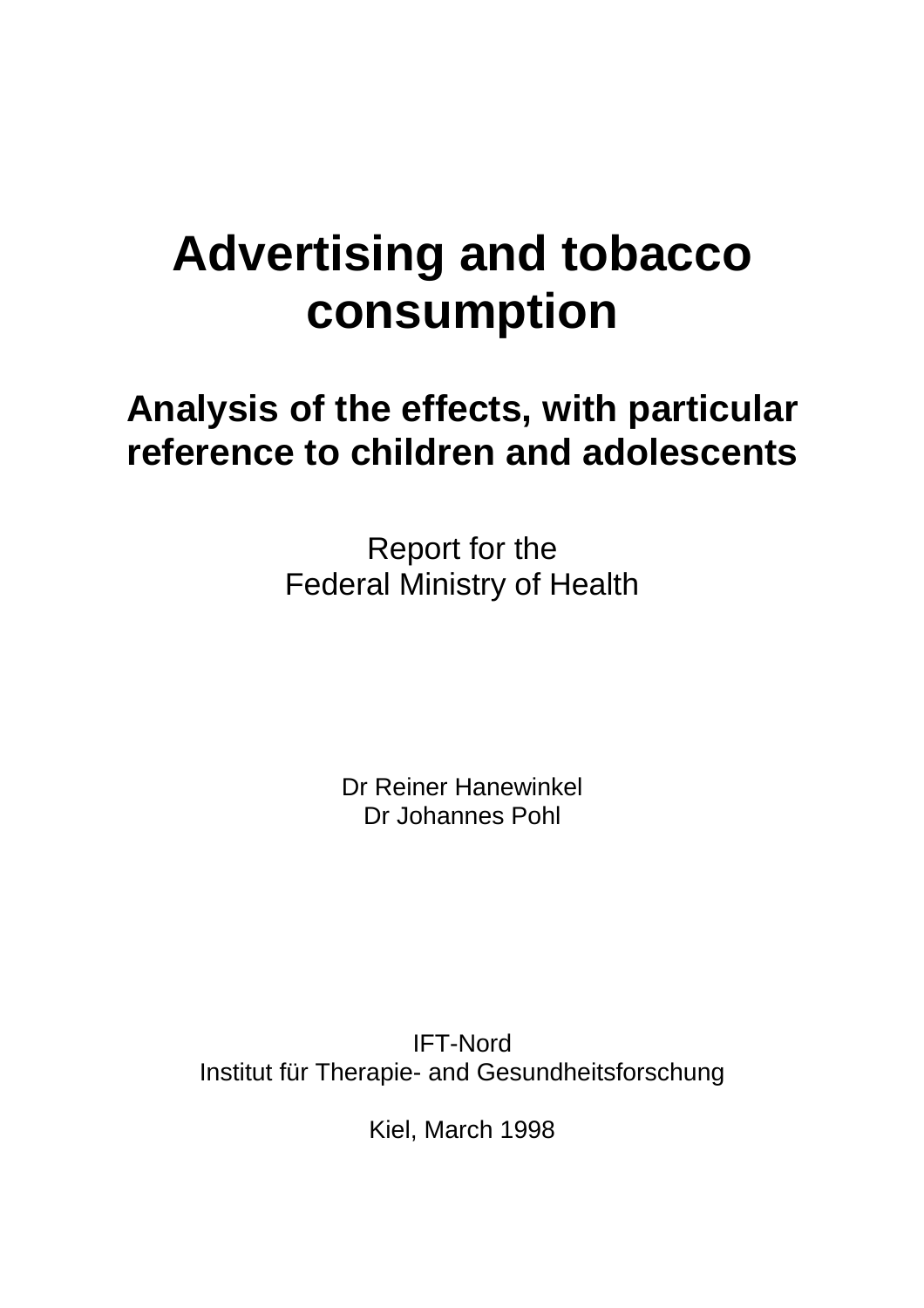# **Authors' address:**

Dr Reiner Hanewinkel, Dipl.-Psych. Dr Johannes Pohl, Dipl.-Psych. IFT-Nord Institut für Therapie- and Gesundheitsforschung Düsternbrooker Weg 2 24105 Kiel Tel.: 0431 570 29-0 Fax: 0431 570 2929 E-mail: hanewinkel@ift-nord.de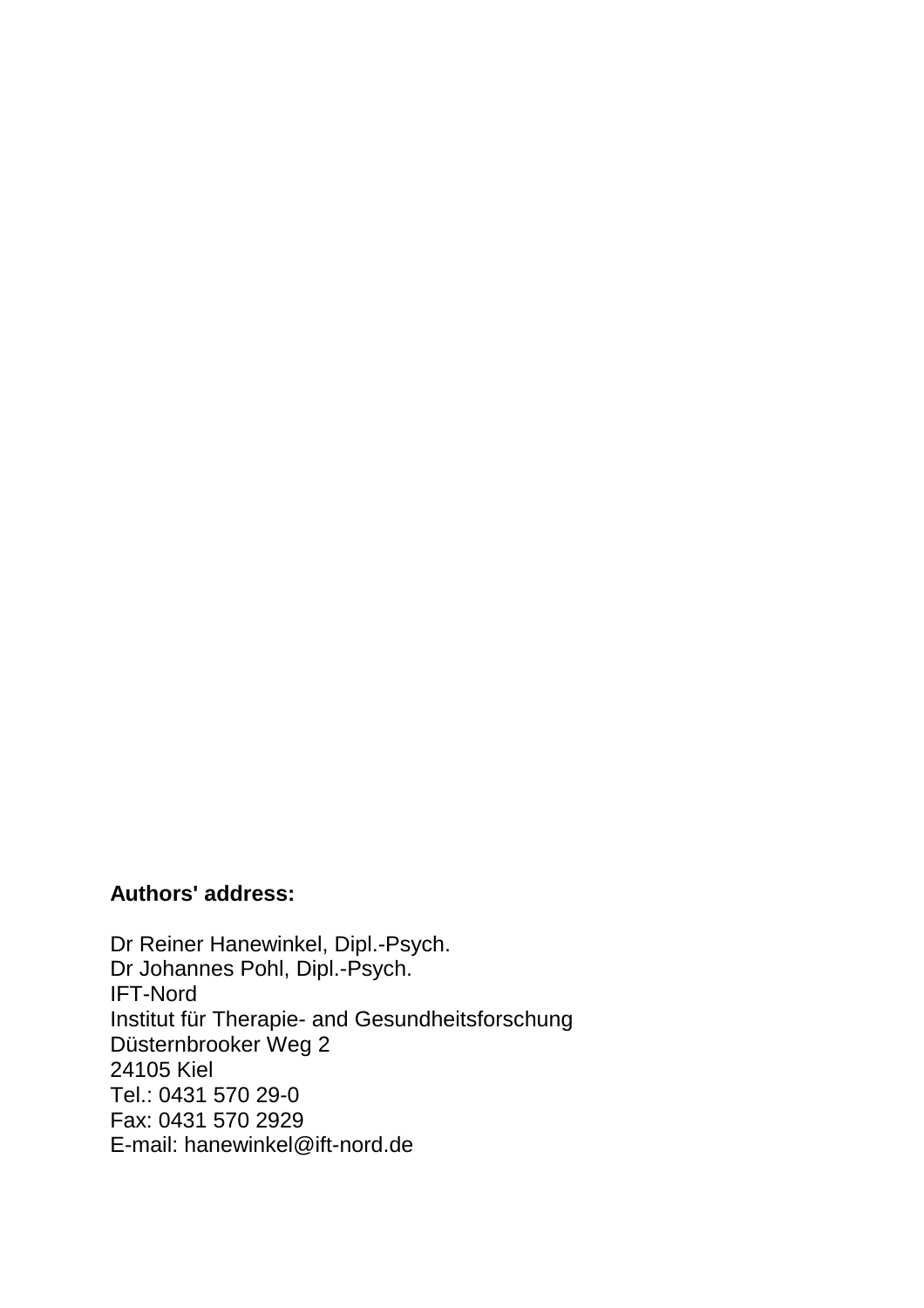# **Table of contents**

#### **Summary**

- **1. Introduction**
- **2. Questions considered**
- **3. Epidemiology of tobacco consumption in Germany**

#### **4. Risk factors associated with tobacco consumption**

- 4.1 Contextual factors
- 4.2 Personal factors

#### **5. Advertising strategies**

- 5.1 Advertising goals
- 5.2 Advertising methods
- 5.3 Advertising strategies
- 5.4 Advertising messages

#### **6. Models for measuring the effects of advertising on smoking commencement**

- 6.1 Cognitive-affective models
- 6.2 Learning theory models
- 6.3 Shaping of self-image

#### **7. Influence of advertising**

- 7.1 Perception and recall
- 7.2 Cognitions and attitudes
- 7.3 Needs and motivations
- 7.4 Self image
- 7.5 Social interaction within the peer group
- 7.6 Receptivity to tobacco advertising and the experimentation phase
- 7.7 Smoking initiation
- 7.8 Econometric studies of the connection between advertising expenditure and tobacco consumption

#### **8. Effects of advertising bans**

- 8.1 Norway
- 8.2 Finland
- 8.3 New Zealand
- 8.4 France
- 8.5 Germany in comparison with Norway, Finland, New Zealand and France 8.6 Possible effects of an advertising ban in Germany –
	- Effects on the advertising industry and acceptance of the ban by the public

#### **9. Brief comments on the questions considered in this report**

#### **Bibliography**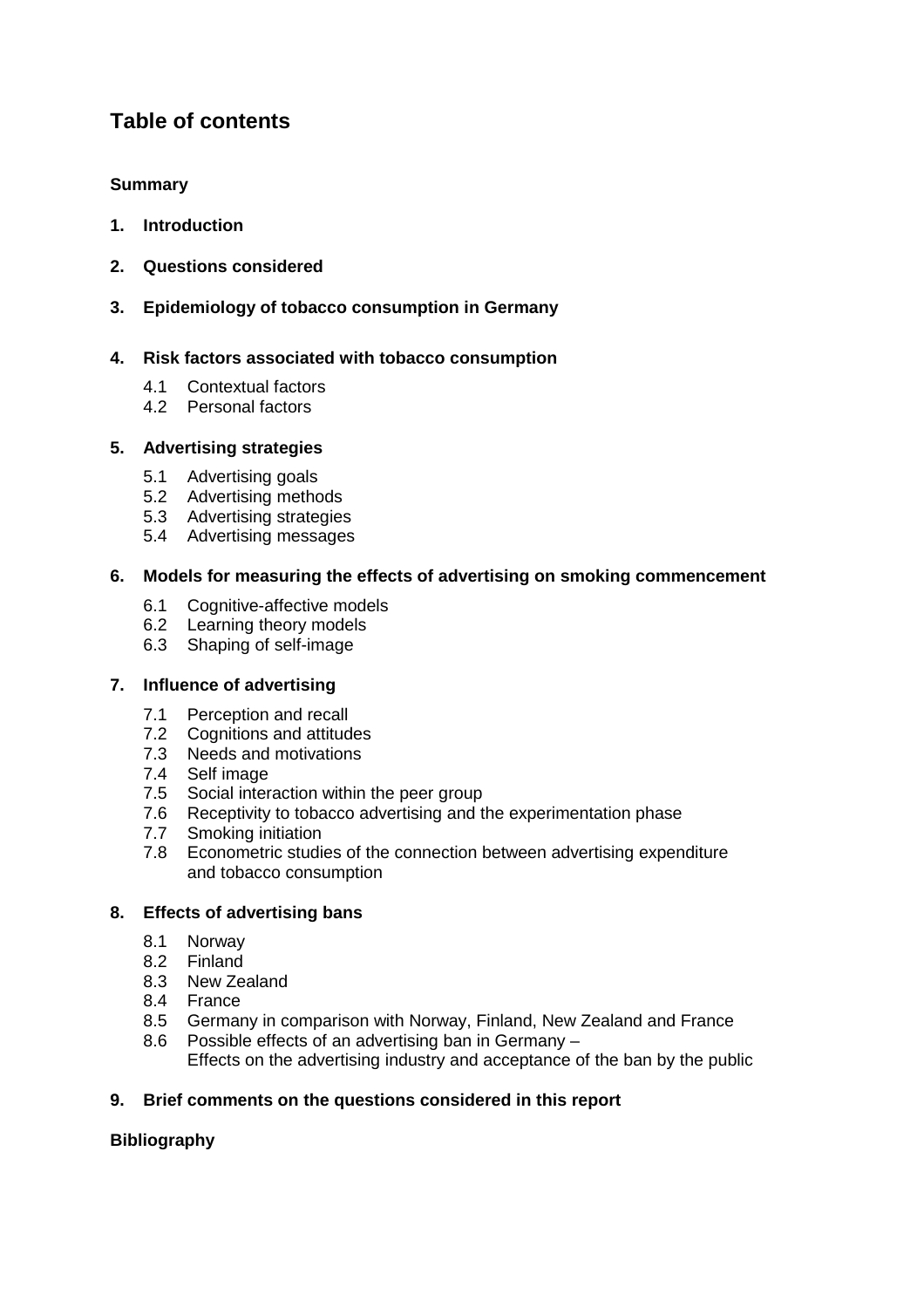## **Summary**

This report, commissioned by the Federal Health Ministry, investigates the effects of advertising on the consumption of tobacco products, with particular reference to children and adolescents. The analysis of the complex effect mechanisms is based on an examination of the empirical data available, together with psychological theories and models which can explain the connections between advertising and tobacco consumption.

The available epidemiological data show that per capita consumption of tobacco for the total population of Germany in 1996 was 1 862 g. The prevalence of regular smoking among over-15s in 1995 was 28.3%. The prevalence of occasional and regular smoking among 14- 25 year-olds in 1993 was 44%. Overall, more men smoke than women, but in adolescence the figures are evenly balanced. Most young people who have smoked were under 14 years of age when they first tried. These figures demonstrate that smoking in Germany continues to be widespread and that, in view of the associated health risks, something needs to be done about it. This applies in particular to children and adolescents, since many studies have shown a strong positive correlation between experimentation with tobacco in adolescence and regular smoking as an adult.

Scientific research has identified a whole series of risk factors for regular smoking in adolescence. Easy availability of cigarettes, e.g. from vending machines, and relatively low prices compared with available income, encourage smoking. Smoking is more prevalent among the lower social classes. The strongest smoking predictor is the presence of sameage smokers in the peer group. A stormy parent-child relationship and a bad climate at school are also risk factors. Personal factors, apart from the critical age of adolescence and early experimentation, are positive attitudes to smoking, positive intentions to smoke and poor performance at school. Smoking also correlates positively with consumption of alcohol and illegal drugs.

Advertising can be considered to be a further risk factor. Close analysis of advertising goals, methods, strategies and messages gives the lie to the tobacco industry's argument that advertising is aimed solely at adults and with the sole purpose of persuading them to change brands. In particular, Richard Pollay, a Canadian Professor of Marketing, has shown that the tobacco market is not a saturated market nor a stable one, since smokers are constantly quitting smoking or dying of diseases caused by smoking. Out of all consumer goods, brand loyalty is highest for cigarettes. Minors form the easiest target group from which to attract new smokers. The tobacco industry has been targeting young people for decades, as evidenced by various internal documents (such as those that have come to light in connection with court cases) and by scientific analyses of particular advertising campaigns and their effects. Adverts often invoke themes to which young people are particularly susceptible, such as the craving for independence. The imagery portrays smoking as an expression of independence, a rite of passage towards adulthood, a social facilitator, a positive social norm and non-dangerous to health. Marketing-mix strategies combine indirect advertising (e.g. brand transfer and sponsorship) with direct advertising (e.g. sales promotion measures and commercials) in order to achieve a synergistic effect.

Theoretical models from the fields of communication science and psychology can be used to provide a better understanding of how advertising affects experience and behaviour. Communication theory views advertising as information that is broadcast, that is absorbed and processed by the recipient, and that leads to observable behaviour, in this case tobacco consumption. Psychological models are concerned with how cognitive-affective processes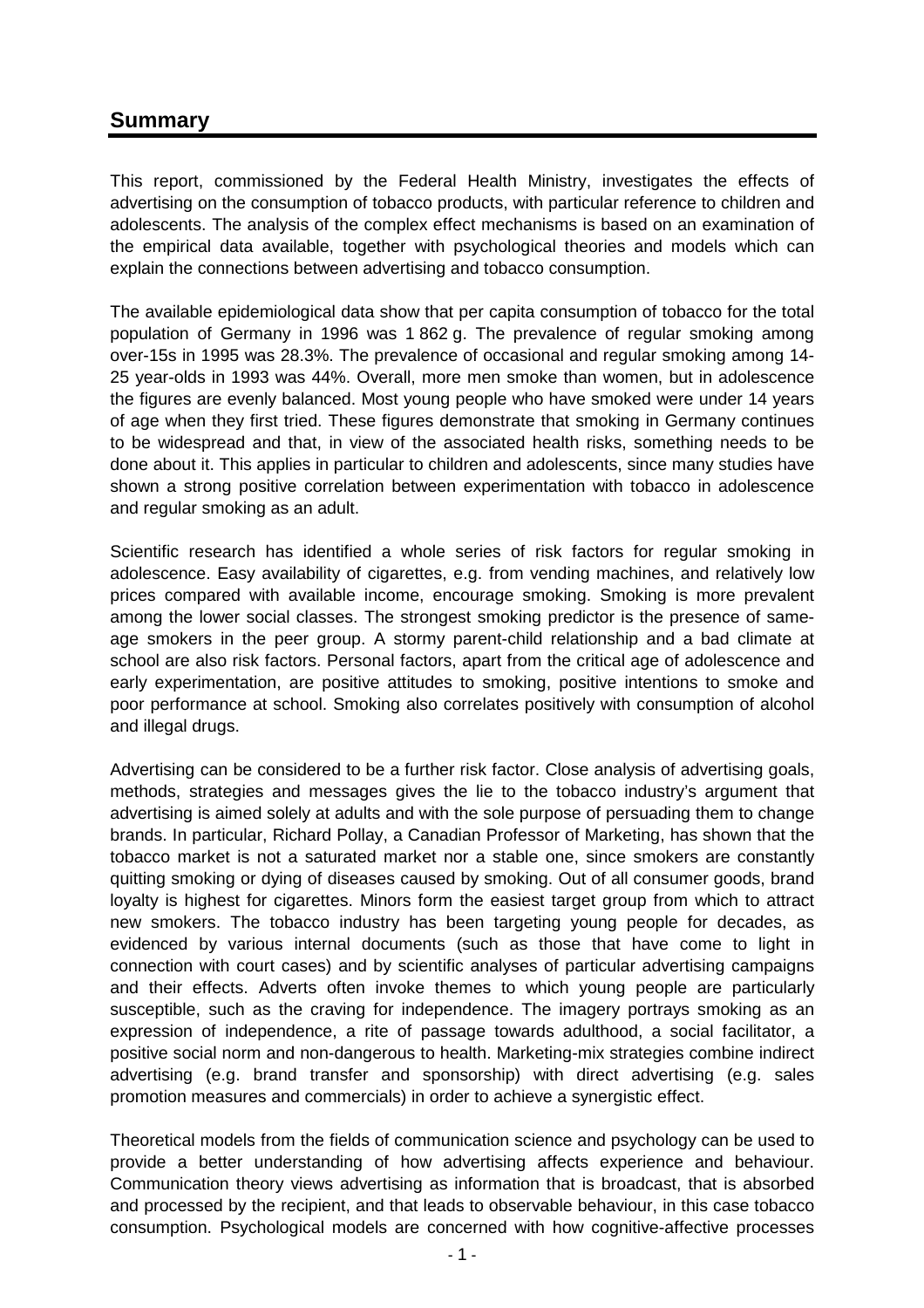and learning processes, in particular model-based learning, influence young people's smoking behaviour. The "planned behaviour" theory explains the intention to act as the result of attitudes towards the action in question and of subjective norms. It can be shown that advertising influences social norms, in contributing towards a situation where smoking is regarded as desirable in society and in the peer group. Social-cognitive learning theory claims that the behaviour of models is closely imitated when such behaviour visibly produces a desired benefit. Advertising messages, such as the image of autonomy, suggest to the consumer that he can gain independence through smoking and not solely through his own endeavours. This has the result of weakening the consumer's own self-effectiveness and strengthening a desired self-image. It has been shown time and again that the probability of smoking commencement increases whenever there is a discrepancy between the current and the ideal self-image.

The effects of advertising on experience and behaviour are extremely complex. It has been well demonstrated empirically that even young children are aware of cigarette advertising and have a good recall of adverts. They are more familiar with certain characters in advertisements than adults. The images used in advertising exert a much stronger effect on adolescents than on adults, since adolescents, who are still in the identity-formation phase, react very sensitively to symbols of adulthood. Several studies demonstrate a positive correlation between the ability of adolescents to recall a particular advert or trademark and intention to smoke, commencement of smoking or extent of smoking. Adolescents who are predisposed to smoking tend to overestimate the proportion of smokers in their own agegroup and the social benefits of smoking, and to underestimate the risks. Compared with adults, adolescents generally have less well developed cognitive capabilities and coping strategies for resisting the advertisers' ploys.

Empirical studies indicate not only that advertising reaches young people but also that the more that young people actively participate in advertising campaigns, the much more likely they are to experiment with smoking. The American researcher John P. Pierce has shown, using historical analyses, that after major advertising campaigns there is an increase in the proportion of young people taking up smoking, i.e. becoming regular smokers. The effects were sex-specific when campaigns were aimed at particular target groups: if the campaign's advertising messages were aimed at women, the smoking initiation rate among women rose.

Econometric studies provide further evidence of the link between advertising and tobacco consumption. It has been shown that an increase in the advertising budget for individual brands led to increased consumption of these brands by both adolescents and adults, albeit to different degrees: adolescents responded three times more strongly than adults to changes in advertising expenditure.

As part of a package of health policy measures to reduce the number of smokers and the amounts of tobacco smoked, some countries have introduced bans on the advertising of tobacco products. In some cases these have been in force for more than 20 years. Epidemiological data demonstrate that the introduction of an advertising ban leads to a reduction in tobacco consumption and prevalence rates. A longitudinal comparison of average per capita tobacco consumption in Norway, Finland, New Zealand and France from the introduction of these countries' advertising bans until 1996, with the figures for Germany over the same period, shows a substantially greater reduction of consumption in all these countries compared with Germany. Norway's reduction in per capita consumption is twice as great as Germany's, Finland's and France's reductions are more than three times as great, while New Zealand's reduction is 50% greater.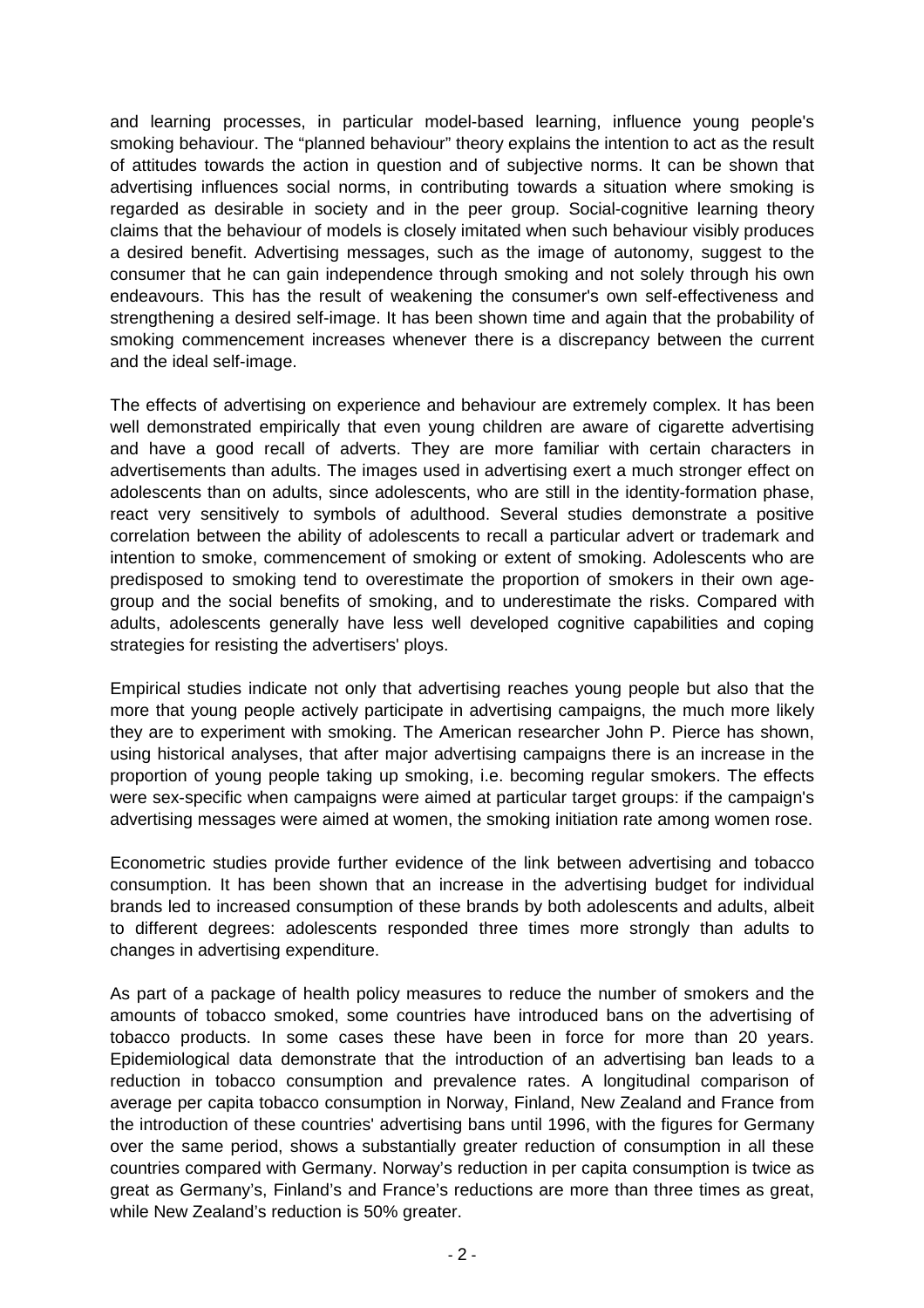However, isolating and measuring the influence of the ban on advertising within the overall package of anti-smoking measures is fraught with methodological difficulties. Nevertheless, a whole series of respected medical societies, as well as the scientific journal "Science", assume that the data are so conclusive as to justify a package of health policy measures that includes bans on advertising.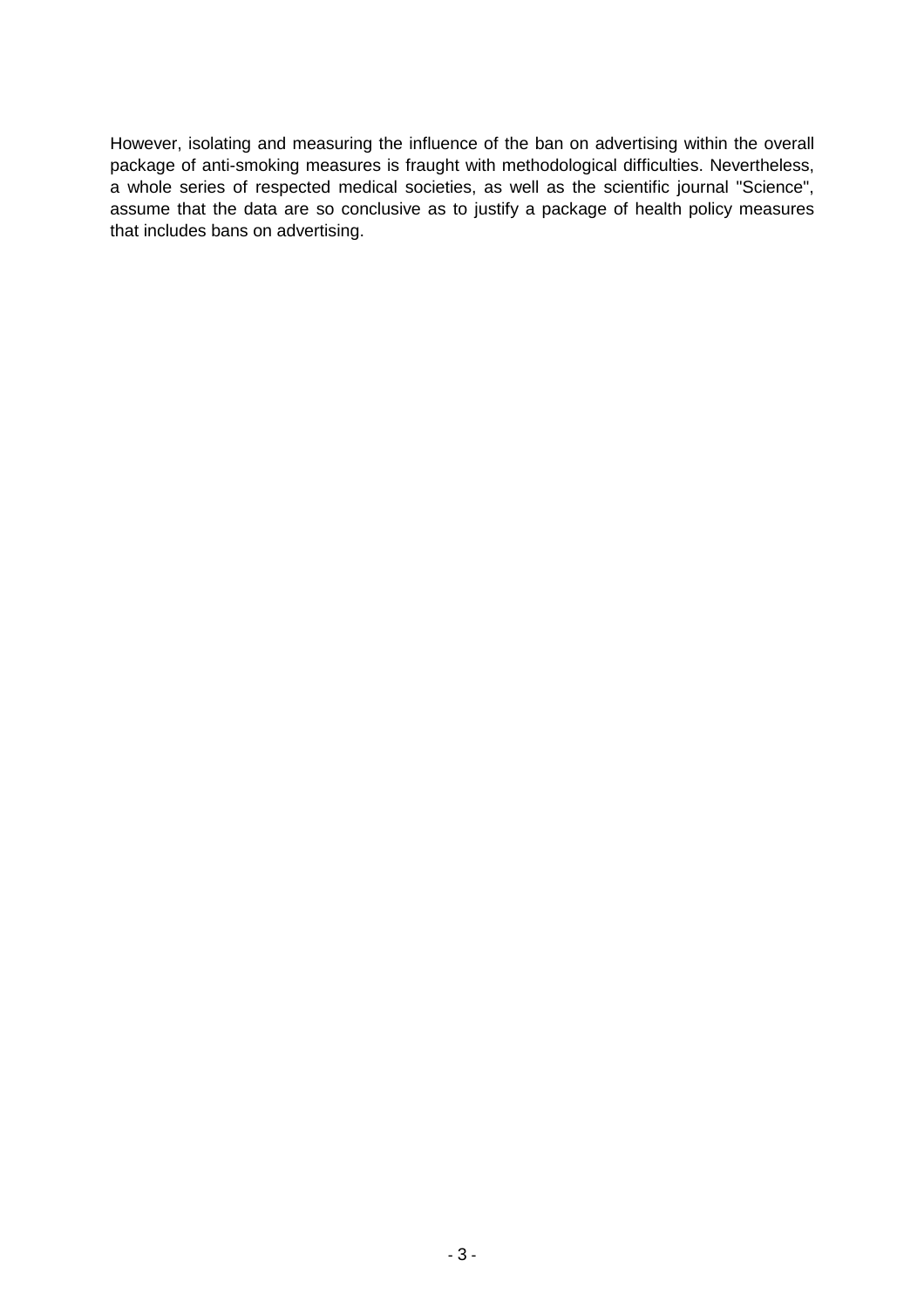## **1. Introduction**

At the European level, a number of proposals have been submitted in recent years for the adoption of a directive imposing a total ban on tobacco advertising in the Member States of the European Union. These proposals have opened up an intensive health policy debate on the effects of such a measure.

Against the background of the latest proposal for such a directive at the end of 1997, the Federal Health Ministry commissioned this report on the state of knowledge regarding the effects of tobacco advertising on the consumption of tobacco products, with special reference to young persons.

The most recent relevant studies on this theme were to be examined and evaluated within a space of a mere two months. We would not have been able to do this without the help of various colleagues, to whom we offer our thanks:

- − Meri Paavola and Silvianne Ratte, as well as Dr Erkki Vartiainen from the European Network on Young People and Tobacco (Helsinki, Finland), helped in the literature search and made relevant studies available to us.
- − Dr Martina Pötschke-Langer from the Deutsche Krebsforschungszentrum Heidelberg provided us with the results of her own literature search.
- − Peter Lang from the Bremer Institut für Präventionsforschung and Sozialmedizin also made literature available to us.
- − Dr Ulrich Eicke, Lübeck, provided us with his own studies on this theme.
- − Gerhard Christiansen from the Bundeszentrale für gesundheitliche Aufklärung Köln made a special analysis of the "Drug affinity study".
- − Burckhard Junge from the Robert-Koch-Institut Berlin provided us with the latest epidemiological data on smoking behaviour by Germans and was always available to help us with any special epidemiological questions.

Finally, our thanks go to Silja Knolle (final year psychology student) for her enormous contribution in researching the literature.

Kiel, March 1998

Reiner Hanewinkel, Johannes Pohl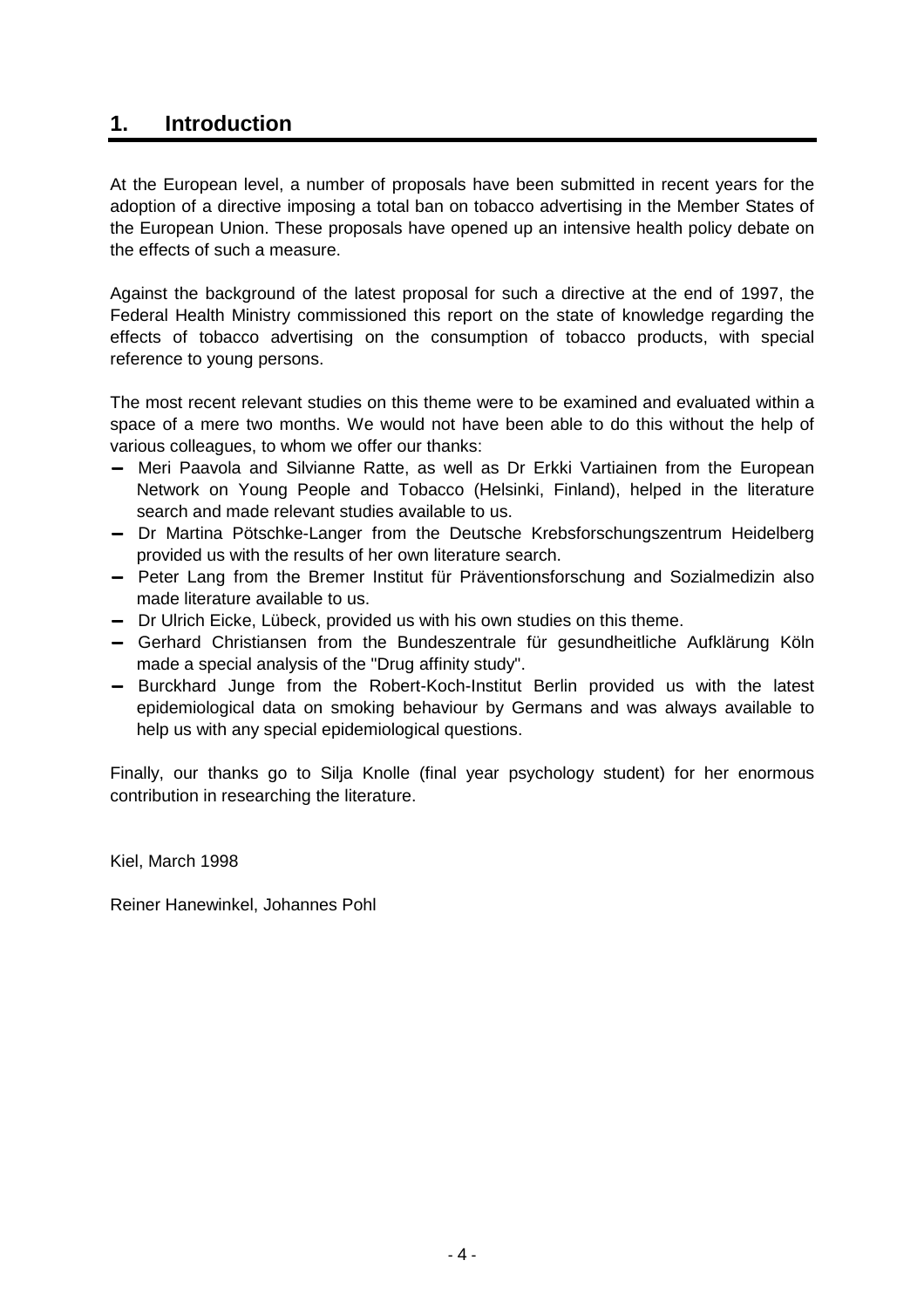# **2. Questions considered**

The report examines the effects of tobacco advertising on the consumption of tobacco products. It is based on the 1993 report of the "Gesellschaft für sozialwissenschaftliche Forschung in der Medizin"/"Bremer Institut für Präventionsforschung und Sozialmedizin" (GESOMED/BIPS). In this context, our analysis focuses especially on the more recent literature.

The report was constructed in October/November 1997. The questions considered were the following:

- 1. Can it be demonstrated that tobacco advertising influences children and adolescents in their attitudes towards smoking and their smoking behaviour?
- 2. Does tobacco advertising have an influence on total tobacco consumption and on smoker rates (prevalence, or smoking commencement), or only on the establishment of brand preferences? Does advertising help to increase/maintain total consumption levels, and do bans or restrictions on advertising help to reduce total consumption?
- 3. Can national and international studies demonstrate a link between advertising bans/restrictions and smoking prevalence, and on what additional factors do the trends depend? Or do they demonstrate that there is no such influence?
- 4. Compared with other factors (parents, peer group, etc.), how important, qualitatively and quantitatively, is the (socio-)psychological influence of advertising in motivating children and adolescents to start smoking and become regular smokers?

The more recent literature is presented, based on the GESOMED/BIPS (1993) report. The analysis and overall evaluation is based on the empirical data, viewed against the background of psychological theories and models which can help to explain the links between advertising and tobacco consumption.

Relevant publications were sought in the scientific data banks PsychLit, Psyndex, Medline, SOMED, ECONIS, SOLIS and FORIS, using the keywords "Rauchverhalten Jugendlicher" (Smoking behaviour by adolescents), "Zigarettenwerbung" (Cigarette advertising) and "Verbot von Tabakwerbung" (Banning of tobacco advertising). The search was confined to studies published between 1993 and 1997, since older studies have already been presented in the GESOMED/BIPS (1993) report. Of course, important older studies are also considered in the report. We were also able to make use of other people's searches conducted in the context of their own research projects into the smoking behaviour of adolescents.

#### The report is structured as follows:

Chapter 3 presents recent epidemiological data on tobacco consumption in Germany. Chapter 4 describes risk factors for tobacco consumption. Chapter 5 deals with the methods, strategies and messages of tobacco advertising. Chapter 6 deals with communication theory models and psychological models for assessing the effects of advertising. Chapter 7 begins be presenting empirical findings on the effects of advertising on various areas of experience and behaviour, then goes on to present important results of recent research into the influence of advertising on the susceptibility of adolescents to experiment with smoking or take up smoking, and closes with a description of the only econometric meta-analysis conducted to date on the correlation between advertising expenditure and tobacco consumption by adolescents, compared with adults. Chapter 8 presents longitudinal data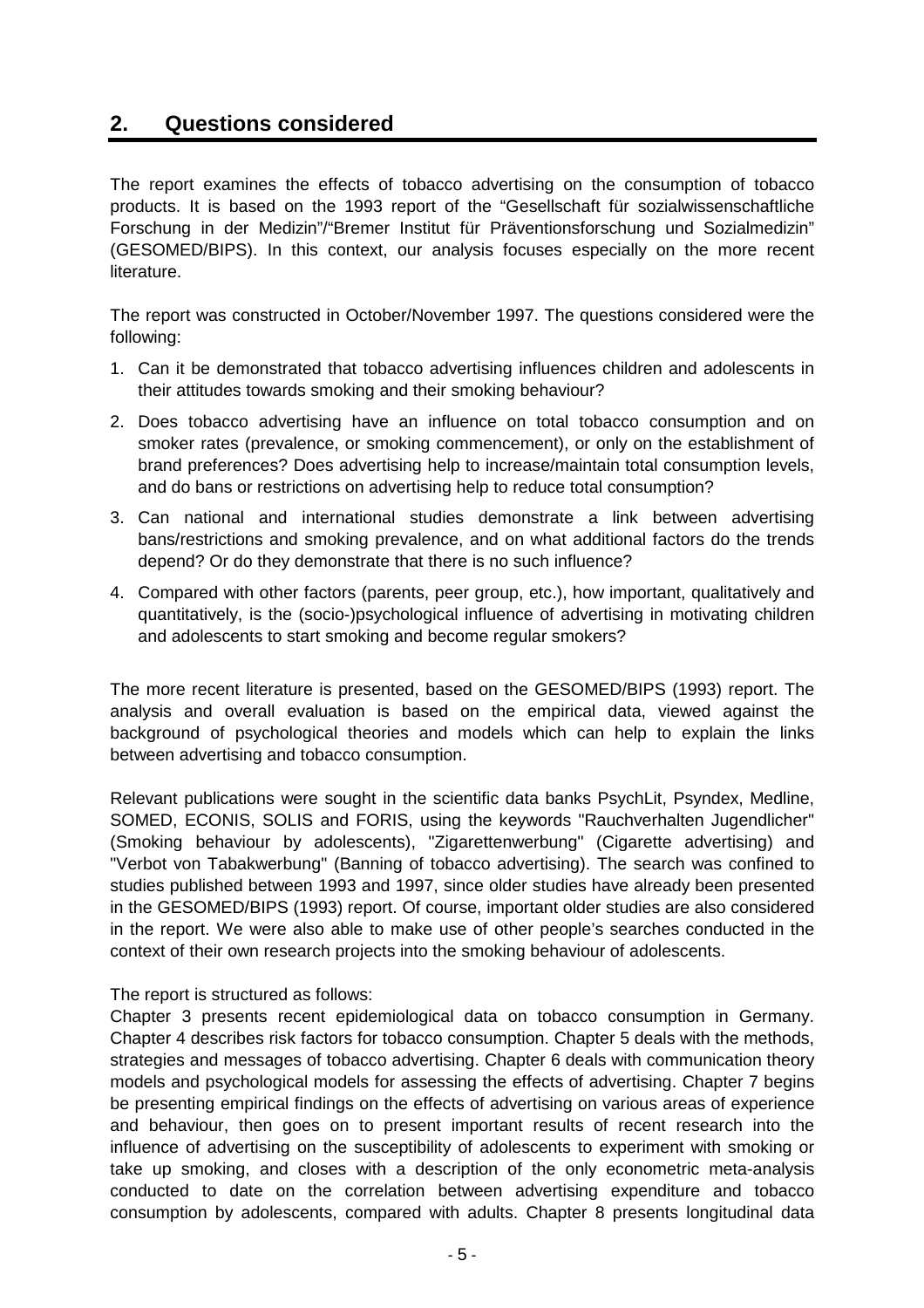from four countries which have introduced strict bans on tobacco advertising, and compares smoking prevalence and average annual per capita tobacco consumption in these countries with the corresponding data for Germany over the same period of time. The report concludes with a brief summary of the findings.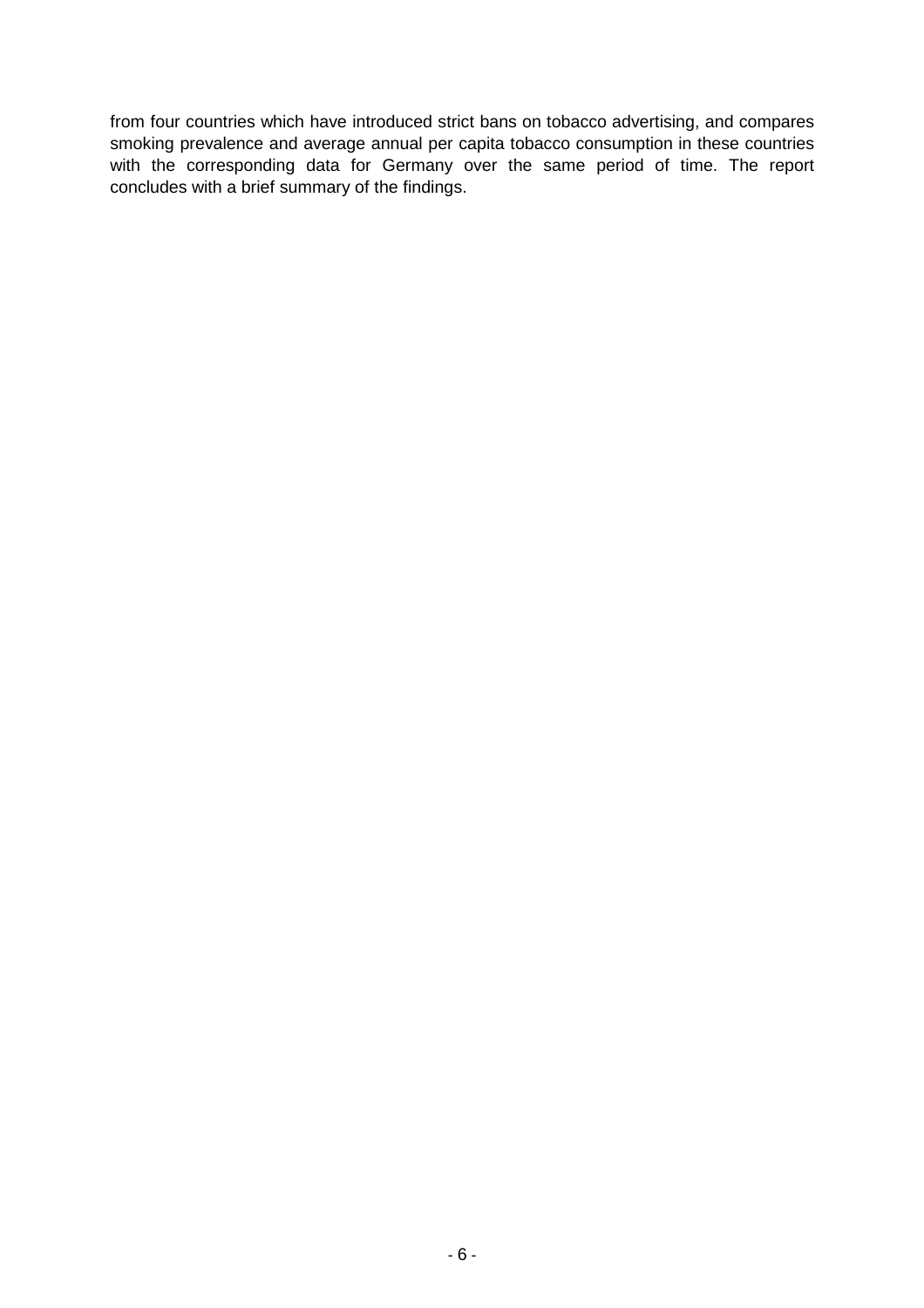# **3. Epidemiology of tobacco consumption in Germany**

Tobacco was already being consumed by Indian tribes in America at least 2 500 years ago. It was introduced to Europe after Christopher Columbus discovered the New World in 1492, after which it spread rapidly to the rest of the world during the sixteenth and seventeenth centuries. Nothing could stop it – not even the introduction of the death penalty for tobacco consumption in countries such as Turkey in 1605 or Japan in 1638, where smoking was punishable by beheading, hanging or quartering (Hess, 1989).

Despite the health damage that both active and passive smoking can cause, epidemiological studies show that smoking remains widespread in Europe and in Germany (Glantz & Parmley, 1995; Leuenberger, Schwartz, Ackermann-Liebrich, Blaser, Bolognini, Bongard et al., 1994; Peto, Lopez, Boreham, Thun & Heath, 1994; Peto, Lopez, Boreham, Thun & Heath, 1996). Junge (1997) lists the epidemiological studies of smoking behaviour in Germany conducted in the 1990s (see Table 1). Some of the studies differ substantially from others in terms of structure, questions asked and sample size. The smoking prevalence rates varied, depending on age sample and sex, between 19% and 44%, but were nevertheless relatively stable within these groups in the period between 1990 and 1995.

The percentage of smokers normally relates not to the entire population irrespective of age, but only to that part of the population aged 15 and above. According to the 1995 microcensus (Federal Statistical Office, 1996), which is by far the largest epidemiological survey in Germany, 28.3% of this age cohort are smokers, namely 35.6% of the males and 21.4% of the females.

| Study           |        | 2      | 3     | 4     | 5     | 6     | ⇁         | 8       | 9     | 10        | 11    | 12    | 13     | 14      |
|-----------------|--------|--------|-------|-------|-------|-------|-----------|---------|-------|-----------|-------|-------|--------|---------|
| Year            | 1990   | 1990   | 1990  | 1991  | 1991  | 1991  | 1992      | 1992    | 1992  | 1993      | 1994  | 1995  | 1995   | 1995    |
| No.             | 21.600 | 2.200  | 2.000 | 2.000 | 2.000 | 5.600 | 2.800     | 337.000 | 4.500 | 3.000     | 2.500 | .800  | 3.300  | 342.000 |
| Age<br>(Years)  | 12-39  | $14 +$ | 16+   | $16+$ | $16+$ | 25-69 | $25 - 69$ | $15 +$  | 12-39 | $12 - 25$ | 18-59 | 18-59 | $15 +$ | $15+$   |
| Smokers<br>(%)  |        |        |       |       |       |       |           |         |       |           |       |       |        |         |
| males<br>West   | 39     | 36     | 38    |       |       | 39    |           | 36      |       | 41        | 40    | 42    | 37     | 35      |
| males<br>East   | 44     |        |       | 38    | 43    | -     | 40        | 39      | 44    | 38        | 38    | 45    | 42     | 37      |
| females<br>West | 37     | 21     | 22    |       |       | 28    |           | 22      |       | 35        | 35    | 30    | 22     | 22      |
| females<br>East | 34     |        |       | 25    | 26    | $\,$  | 21        | 20      | 34    | 27        | 25    | 29    | 23     | 19      |

*Table 1. Percentage of smokers in the old (West) and new (East) Federal Länder in the 1990s (Junge, 1997).* 

Note:

Study 1: Herbst, K., Schumann, J. & Wiblishauser, P.M. (1993). Repräsentativerhebung zum Konsum and Mißbrauch von illegalen Drogen, alkoholischen Getränken, Medikamenten und Tabakwaren – Untersuchungen in den neuen Bundesländern 1992. Bonn: Bundesministerium für Gesundheit.

Study 2: Bundeszentrale für gesundheitliche Aufklärung (Publisher) (1992). Aktionsgrundlagen 1990. Teilband Rauchen. Köln.

Study 3: Bundeszentrale für gesundheitliche Aufklärung (Publisher) (1992). Rauchen, Alkoholkonsum und Medikamentenmißbrauch in den neuen Bundesländern. Köln. Telephone survey.

Study 4: Bundeszentrale für gesundheitliche Aufklärung (Publisher) (1992). Rauchen, Alkoholkonsum und Medikamentenmißbrauch in den neuen Bundesländern. Köln. Telephone survey.

Study 5: Bundeszentrale für gesundheitliche Aufklärung (Publisher) (1992). Rauchen, Alkoholkonsum und Medikamentenmißbrauch in den neuen Bundesländern. Köln.

Study 6: Die Gesundheit der Deutschen – ein Ost-West-Vergleich von Gesundheitsdaten (1995). Berlin: Robert-Koch-Institut.

Study 7: Die Gesundheit der Deutschen – ein Ost-West-Vergleich von Gesundheitsdaten (1995). Berlin: Robert-Koch-Institut.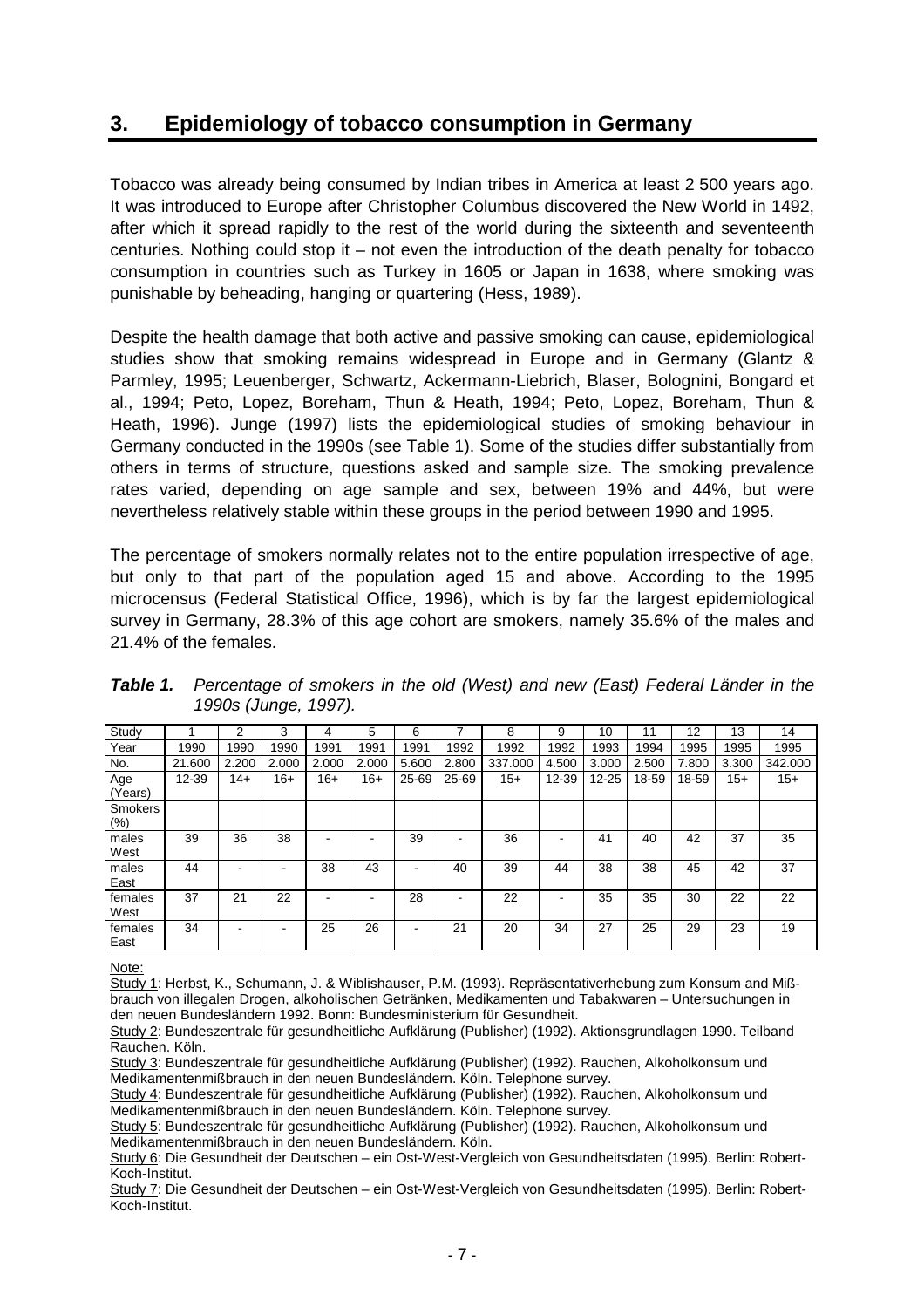Study 8: Statistisches Bundesamt (Publisher) (1994). Fachserie 12: Gesundheitswesen, Reihe S. 3: Fragen zur Gesundheit 1992. Stuttgart: Metzler-Poeschel.

Study 9: Herbst, K., Schumann, J. & Wiblishauser, P.M. (1993). Repräsentativerhebung zum Konsum und Mißbrauch von illegalen Drogen, alkoholischen Getränken, Medikamenten und Tabakwaren – Untersuchungen in den neuen Bundesländern 1992. Bonn: Bundesministerium für Gesundheit.

Study 10: Bundeszentrale für gesundheitliche Aufklärung (Publisher) (1994). Die Drogenaffinität Jugendlicher in der Bundesrepublik Germany – Repeat survey 1993/1994. Köln.

Study 11: Herbst, K., Kraus, L., Scherer, K. & Schumann, J. (1995). Repräsentativerhebung zum Gebrauch psychoaktiver Substanzen bei Erwachsenen in Germany – Telephone survey 1994. Bonn: Bundesministerium für Gesundheit.

Study 12: Herbst, K., Kraus, L. & Scherer, K. (1996). Repräsentativerhebung zum Gebrauch psychoaktiver Substanzen bei Erwachsenen in Germany – Written survey 1995. Bonn: Bundesministerium für Gesundheit. Study 13: Bundeszentrale für gesundheitliche Aufklärung (Publisher) (in process of being printed). Aktionsgrundlagen 1995. Köln.

Study 14: Statistisches Bundesamt (Publisher) (1996). Fachserie 12: Gesundheitswesen, Reihe S. 3: Fragen zur Gesundheit 1995. Stuttgart: Metzler-Poeschel.

Information on the smoking behaviour of the population can also be deduced from the tobacco products statistics. Cigarette consumption in Germany in 1996 rose by just under 1% compared with 1995 – equivalent to approximately 1.2 billion extra cigarettes (Junge, 1997). Figure 1 shows per capita consumption of cigarettes in Germany over a period of 40 years.



| Key to graphic                 |                                    |  |  |  |
|--------------------------------|------------------------------------|--|--|--|
| Stück je Einwohner und Jahr    | Cigarettes per inhabitant per year |  |  |  |
| alte Bundesländer              | Old Länder                         |  |  |  |
| neue Bundesländer              | New Länder                         |  |  |  |
| Gesamtdeutschland ab 3.10.1990 | All Germany from 3.10.1990         |  |  |  |

*Figure 1. Per capita cigarette consumption in Germany (Junge, 1997).* 

Every three years since 1973 epidemiological surveys regarding the "drug affinity" of adolescents and young adults have been conducted for the Bundeszentrale für gesundheitliche Aufklärung (Federal Centre for Health Education) (BZgA). The last such survey was published in 1994 (BZgA, 1994). It is a representative survey, the last one of which comprised 2 000 respondents from the old Länder and 1 000 respondents from the new Länder. Figure 2 shows the trend of the percentage of (occasional and regular) smokers among 14-25 year-old adolescents and young adults over a 20-year period.

There has been a clearly observable change in the number of young smokers. While 58% of 14-25 year-olds were smokers in 1973, this figure had fallen to 44% by 1993. The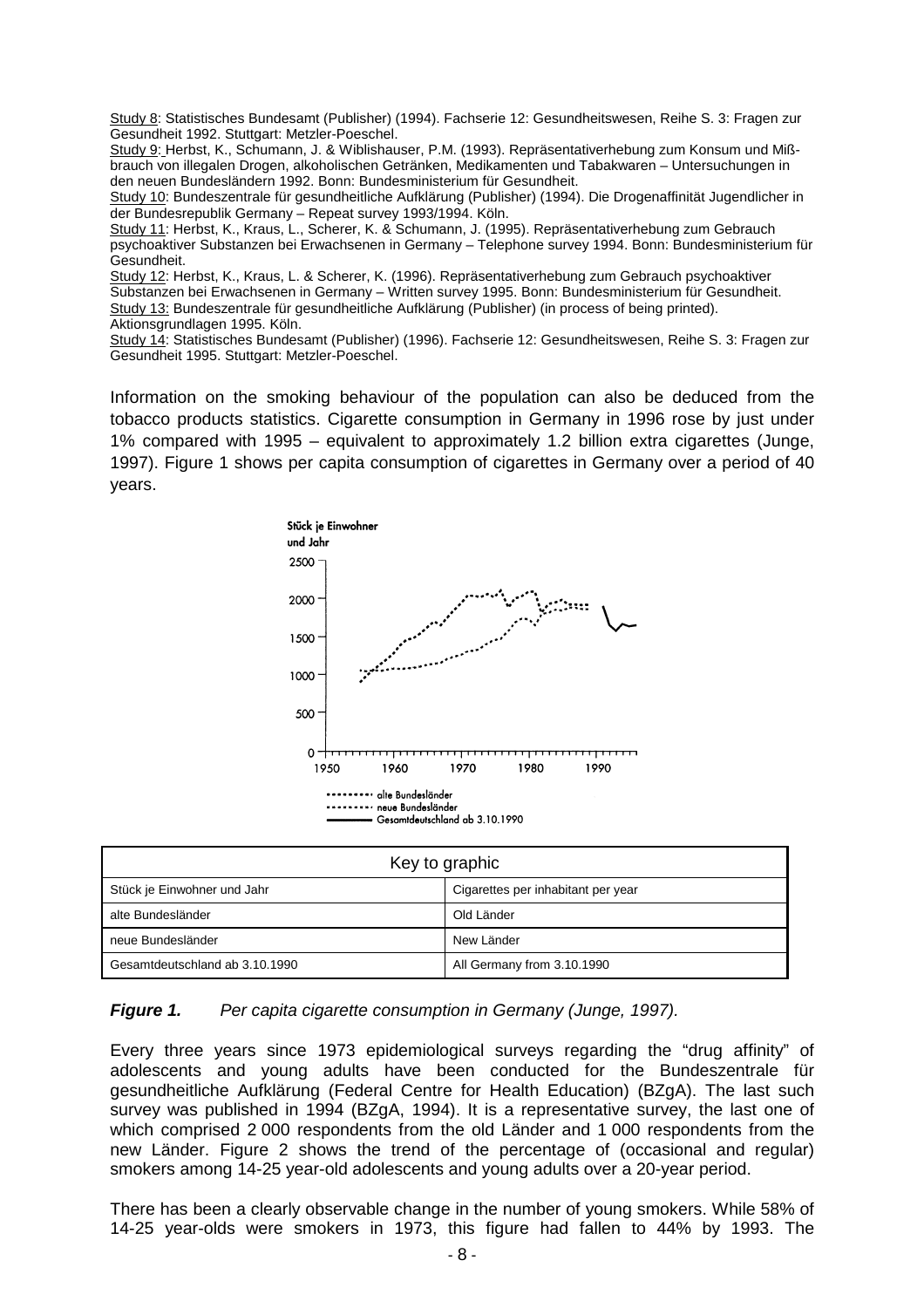percentage of never-smokers rose from 14% to 32% over the same period. This reduction in the percentage of smokers has, however, not been constant. After a clear reduction in the number of young smokers between 1973 and 1982, the figures remained stable at a high level in the 1980s. Even in 1993, almost one in two 14-25 year-olds smoked. According to this survey, 62% of 12-25 year-olds and 68% of 14-25 year-olds have smoked at some time, whether this was something they did regularly in the past or whether it is something that they still do occasionally or regularly.



*Figure 2. Changes in smoking behaviour. Percentage of smokers among 14-25 yearolds in Germany (BZgA, 1994).* 

A study submitted by the World Health Organisation (King, Wold, Tudor-Smith & Harel, 1996) is presented in Figures 3 and 4. It provides information about the ages at which smoking initiation normally begins. In most countries of Europe, round about 20% of young males have had their first experience of cigarette smoking by the age of 11. The percentage of young females who have tried smoking by the age of 11 is much lower.



#### *Figure 3*. *Percentages of 11-year-olds in Europe who have already smoked (Agerelated prevalence according to King et al., 1996).*

It is noticeable that the figures gradually even out. By the age of 15, at least as many girls, percentage-wise, as boys have tried smoking. In eight of the ten countries surveyed, the percentage of girls who have tried smoking by that age is higher than the percentage of boys. By then, the majority of adolescents apparently have experience of smoking.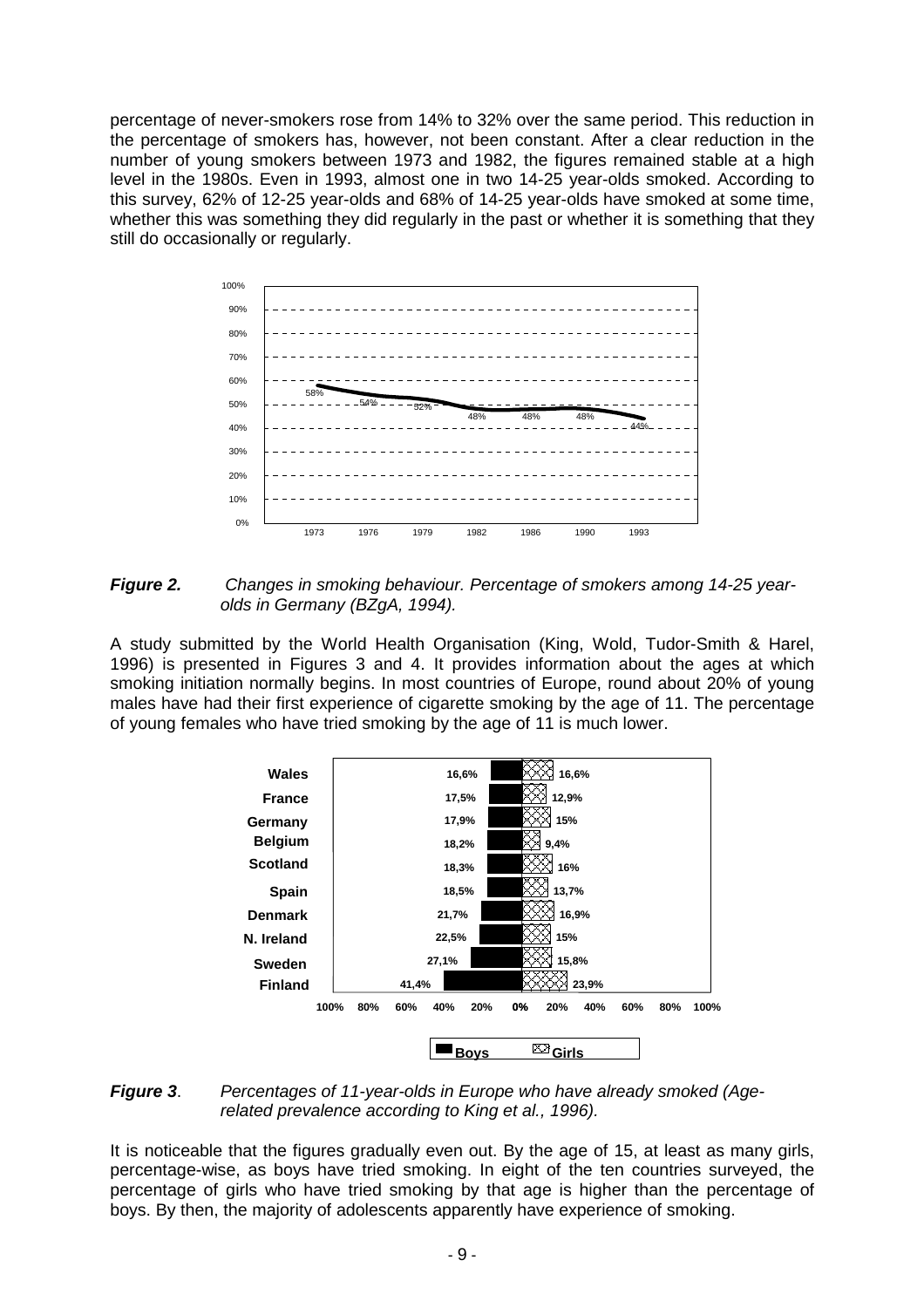

*Figure 4***.** *Percentages of 15-year-olds in Europe who have already smoked (Agerelated prevalence according to King et al., 1996).* 

Those who registered a positive smoking balance tended to have lifestyles characterised by particular values, interests and attitudes (rejection of traditional values such as success, good health, satisfaction, thrift; a positive attitude towards certain adult behaviours such as smoking and drinking, not showing weakness, looking like an adult, seeking fun, adventure, independence; leisure-time activities involving bars and discos and watching action films and sex films; greater dissatisfaction with present living conditions).

Conforming with these figures, a survey by Simon, Bühringer and Wiblishauser (1992) of more than 10 000 representatively selected persons showed that 37% had had their first cigarette between the ages of 10 and 15. Similarly, Ashton and Stepney (1982) indicate an average age of 12 for smoking commencement.

The BZgA "Drug affinity study" (1994) also reports on the age of smoking commencement. A large proportion of the young people with experience of smoking had begun before the age of 14. Among the 12-25 year-olds, the average age at which the first cigarette was tried was 13.8 years. Longitudinal analysis reveals a positive trend in the 14-25 age-group, whereby the percentage with first experience of smoking below age 14 was lower in 1993 than in 1979 (see Figure 5).

The lower the age of smoking commencement, the higher the probability that the subject will go on to become a regular smoker (Meier, 1991). Meier assumes that 60% of the regular smokers had already begun smoking by the age of 13. 90% of those who commenced later had their first cigarette before age 20. The probability of becoming a smoker once the age of adolescence has passed, for example after the age of 20, is therefore relatively low (Kandel & Logan, 1984). At the same time, early initiation into smoking is the strongest single predictor for continued regular smoking (Chassin, Presson, Rose & Sherman, 1996; Dryfoos, 1990; Stanton, McClelland, Elwood, Ferry & Silva, 1996). On the basis of all these findings it is clear that, in order to prevent smoking, an important objective must be to prevent early initiation into smoking, so that smoking does not turn into a regular habit at a young age.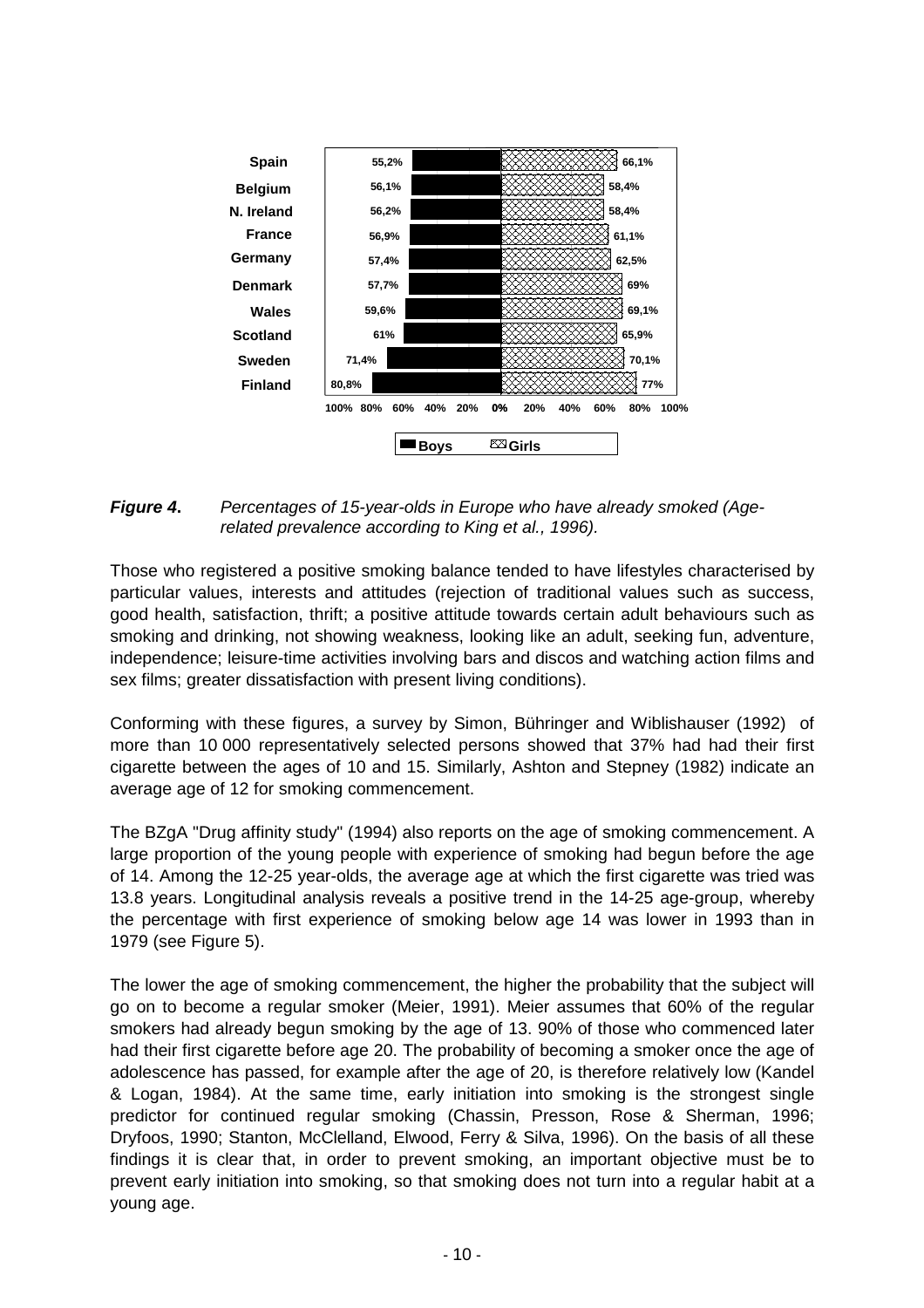

*Figure 5***.** *Adolescents who were younger than 14 when they tried their first cigarette, as a proportion of all adolescents who have smoked at some time (BZgA, 1994).* 

| Key to Figure 5       |                    |  |  |
|-----------------------|--------------------|--|--|
| <b>Original text</b>  | Translation        |  |  |
| Männliche Jugendliche | Male adolescents   |  |  |
| Weibliche Jugendliche | Female adolescents |  |  |

Charting the exact course of smoking over the longer-term is difficult, since extensive longitudinal studies would be needed. Purely cross-sectional studies cannot provide the answers, since psycho-social factors in the different age cohorts could have influenced the basic probability of smoking (v. Stünzner, 1994). Tölle and Buchkremer (1989) indicate that smoking increases in the years of adolescence and young adulthood, levels out between ages 20 and 50, and thereafter declines. Many smokers quit smoking in middle age. According to a study by Mittag and Onnen (1991), the percentage of ex-smokers rises as follows: 7% among under-20s, 9% among 20-29s, 13% among 30-39s, and 17% among 40- 49 year-olds.

Smoking is more widespread among the lower than the higher social classes (Flint & Novotny, 1997). The data from the German cardio-circulatory prevention study (Schwarzer, 1996; Fuchs & Schwarzer, 1997) show that males who gained their "Abitur" (roughly: A-levels) smoke only half as frequently as males with only basic secondary education. This correlation was also noted by Borgers (1988), who studied 125 different occupational groups. Even in adolescents, the difference is already apparent. Semmer, Cleary, Dwyer, Fuchs and Lippert (1987), for example, in the Berlin-Bremen study, showed that the prevalence of regular smoking among seventh and eighth grade students (i.e. age roughly 13 and 14) in the *Gymnasium* (roughly: grammar school) was 7%, compared with 35% in the *Hauptschule* (roughly: secondary modern school). The same findings were replicated in our own study of 1 637 students in Schleswig-Holstein (Hanewinkel, 1997).

The results of the epidemiological studies can be summarised as follows: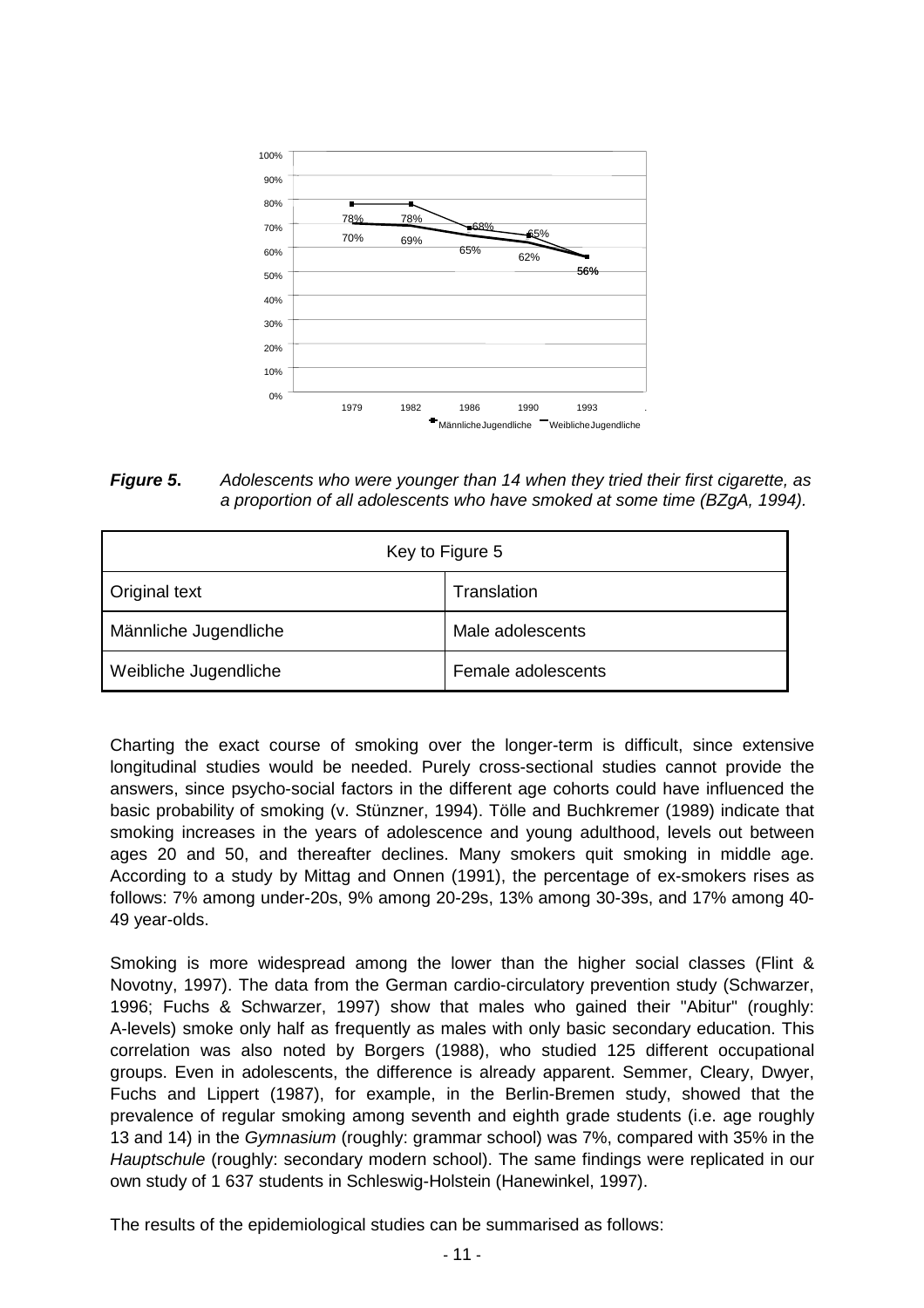- 1. Approximately 28.3% of over-15s smoke.
- 2. There is a gender difference: overall, more men smoke than women.
- 3. The majority of young persons who have experience of smoking were under 14 years of age when they first tried it.
- 4. In middle adolescence, the percentages of girls and boys who have smoked at some time are approximately equal.
- 5. The earlier that experimentation with smoking begins, the greater the probability of the habit stabilising and of the subject becoming a regular smoker in adulthood.
- 6. Smoking is more widespread in the lower than in the higher social classes.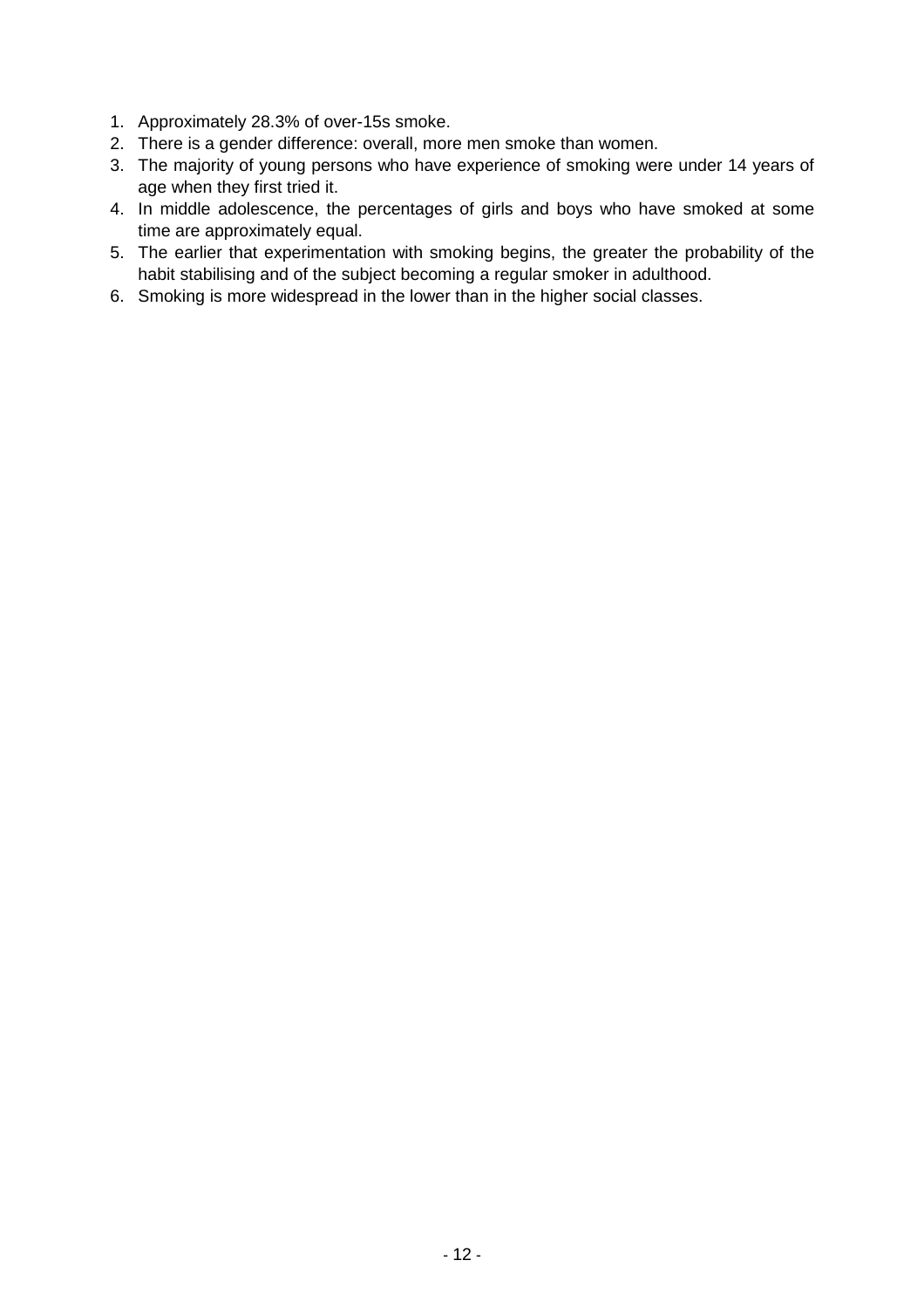# **4. Risk factors associated with tobacco consumption**

Various processes help to dictate whether a person smokes, does not smoke or no longer smokes. Obviously, the motives that come into play will be different for an adolescent smoking his first cigarette than for an adult who has already been smoking for decades (Schwarzer, 1996). According to Flay (1993), the smoking career can be divided into five separate phases:

- 1. First comes the preparation phase, when knowledge, convictions and expectations are formed regarding cigarette consumption and the related functions (image of self as a glamorous, independent, mature person; improved concentration, less stress, improved social relationships).
- 2. Next comes the entry phase, in which the opportunity to smoke arrives and the first experiments with smoking are made (one to three occasions).
- 3. Depending on experiences in the entry phase (taste, dizziness, nausea, boosting of social status, etc.), the subject may move on to the experimental phase, during which he/she smokes repeatedly, but not regularly, over an extended period. Smoking during this phase is typically situation-specific, for example it might occur only at parties.
- 4. In many cases there then follows the regular consumption phase, during which the subject smokes regularly, for example every weekend, or every day on the way to school.
- 5. In the final phase, nicotine addiction can result.

Intensive investigations have been conducted into the risk factors that may predict whether a person will go through the various phases of the smoker's career. In this connection, risk factors are those variables associated with increased probability of regular smoking in later life. In contrast, protective factors are those variables which increase the probability of not experimenting with smoking. Discussion of the relative significance of risk factors and protective factors in connection with the development of substance consumption habits and various other forms of dysfunctional behaviour occupies an important place in the more recent literature (Coie, Watt, West, Hawkins, Asarnow, Markman et al., 1993; Dryfoos, 1990, 1991; Florsheim, Tolan & Gorman-Smith, 1996; Institute of Medicine, 1994; Rutter, 1994; Yoshikawa, 1994).

The subsequent sections of this chapter outline the current state of knowledge regarding risk factors specifically relating to tobacco consumption. Protective mechanisms are not discussed, since these are not the subject of this report and much less is known about the protective factors than about the risk factors for tobacco consumption (Durlak, 1995). Included in this overview are the results of various research groups who have investigated in depth the risk factors for the consumption of psychotropic substances (Bry, McKeon & Pandina, 1982; Clayton, 1992; Hawkins, Catalano & Miller, 1992; Newcomb, Maddahian & Bentler, 1986). Apart from indicating specific factors which explain at least part of the variance of subsequent tobacco consumption, we also show results of intervention studies geared towards preventing tobacco consumption. If the risk factors for tobacco consumption can successfully be prevented and no consumption occurs in the long term, this constitutes further sound evidence of the validity of the risk factor.

Risk factors can be divided into those that are primarily context-related and those that are primarily person-related.

The contextual factors include: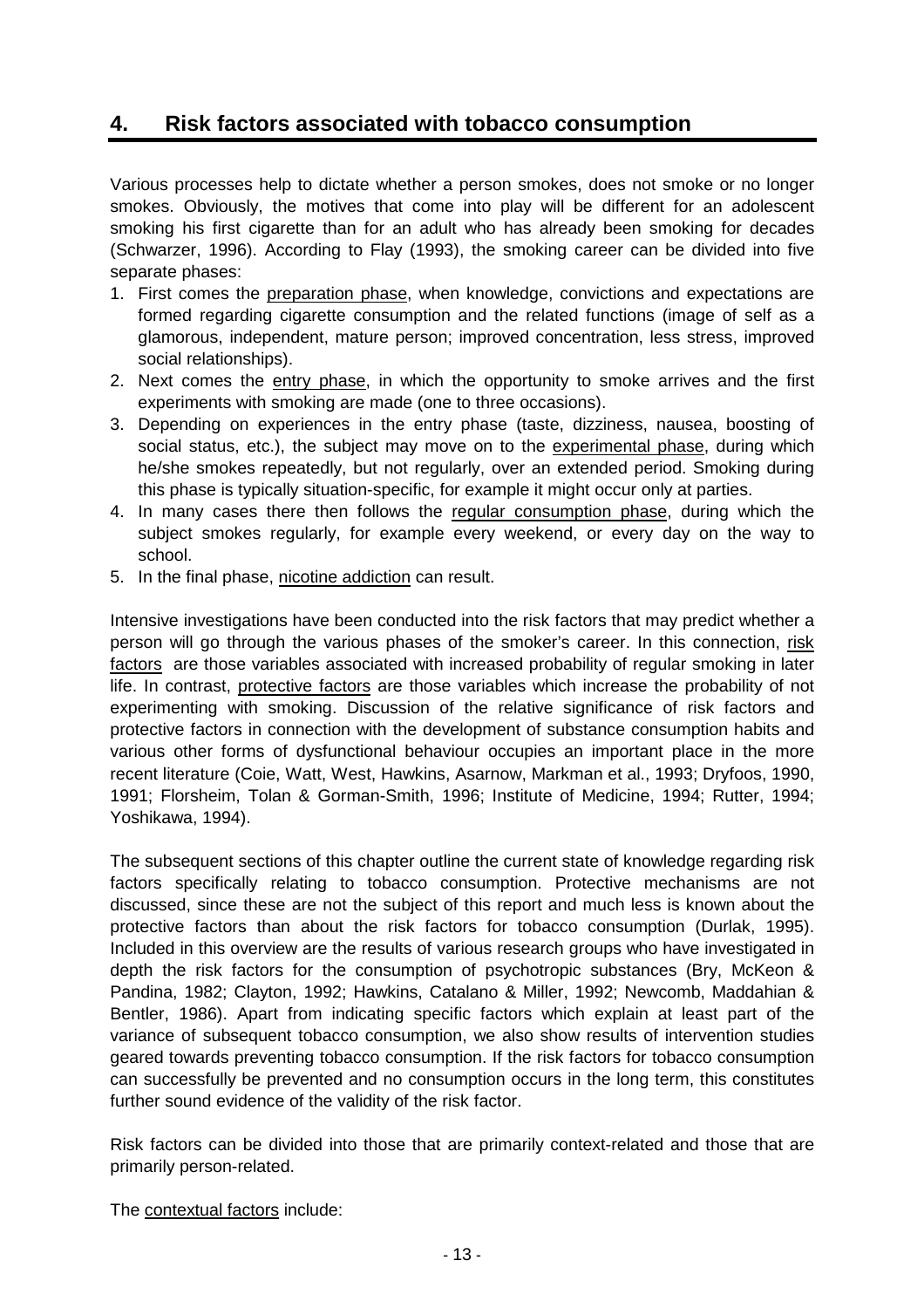- − economic circumstances, such as availability, price, the individual's economic and social situation,
- − cultural norms regarding the use of tobacco products,
- − the social environment, such as peers (same age-group), siblings, parents, quality of social relationships within the family and school.

Tobacco advertising as a contextual factor is discussed in detail from Chapter 5 onwards.

The personal factors include:

- − age,
- − genetic influences and personality traits,
- − knowledge, attitudes and behaviour intentions,
- − school performance,
- − sense of personal worth,
- − previous experimentation and early commencement of consumption.

#### **4.1 Contextual factors**

#### **Availability**

The availability of tobacco obviously depends on the laws and regulations and on the cultural norms relating to the use of tobacco in a society. The effect of varying availability is difficult to measure empirically. In a correlative study, however, Maddahian, Newcomb and Bentler (1988) demonstrated, for a cohort of adolescents, that consumption of cigarettes, alcohol, marijuana and other drugs was significantly positively linked to the availability of these substances, even when the amount of money available to them was taken into account as a control variable. Various more recent studies confirm the positive correlation between tobacco availability and consumption (Biglan, Henderson, Humphrey, Yasui, Whisman, Black & James, 1995; Carruthers & McDonald, 1995).

Indirect evidence of the effect of tobacco availability on consumption is provided by a Bavarian survey of the health behaviour of adolescents, in which around 2 000 persons have been questioned since 1973 (Bayerisches Staatsministerium für Arbeit, Sozialordnung, Familie, Frauen und Gesundheit, 1997).

Figure 6 shows the results of the latest survey (1995). According to these figures, two-thirds of young smokers get their cigarettes from vending machines and one-fifth buy them in the supermarket. Compared with these two sources, the other sources (each accounting for about 10%) are relatively insignificant. If we add together the numbers who get their cigarettes from vending machines (66%) and those who get them from friends, we see that adolescents get most of their cigarettes from sources beyond the social control of adults. On this basis it can be concluded, at least as a hypothesis, that restricting the availability of cigarettes by abolishing vending machines would reduce consumption among adolescents (Gambescia, 1995).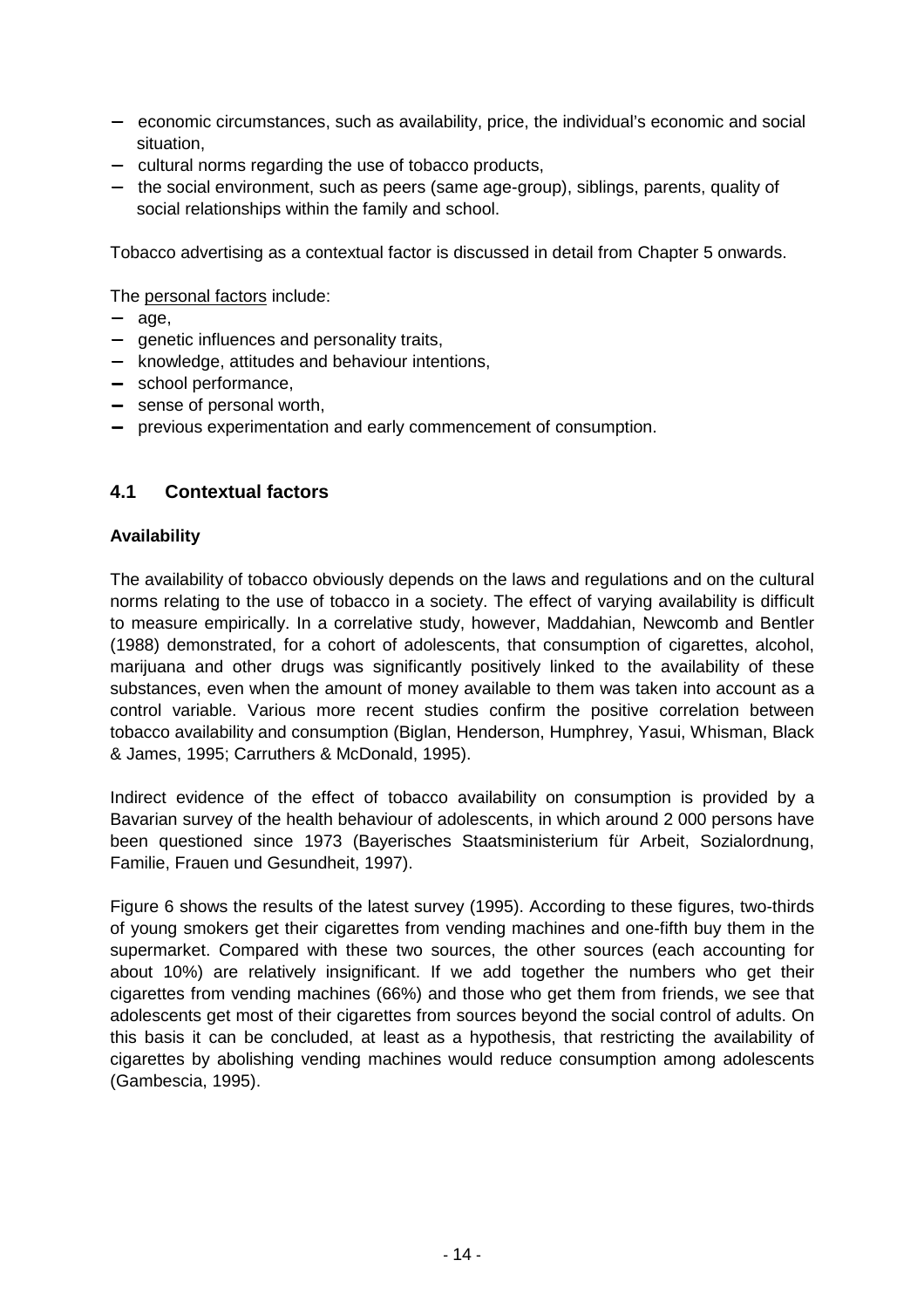

*Figure 6. Sources of tobacco products for 12-24 year-olds in Bavaria (Bayerisches Staatsministerium für Arbeit, Sozialordnung, Familie, Frauen and Gesundheit, 1997) (Respondents may cite more than one source).* 

#### **Price**

The effect of duty increases on the prevalence of tobacco consumption was analysed in 17 American studies (Zimring & Nelson, 1995). It was shown that a 10% increase in price led to a 4,5% decline in consumption. Eleven studies from European countries, Australia and Canada and a further, more recent Californian study (Hu, Keeler, Sung & Barnett, 1995; Hu, Sung & Keeler, 1995) confirm this finding. The effects observed for Germany are shown in graph form in Figure 7.



*Figure 7. Per capita cigarette consumption in Germany. The circles indicate years in which the tobacco duty on cigarettes was increased. (Junge, 1996).*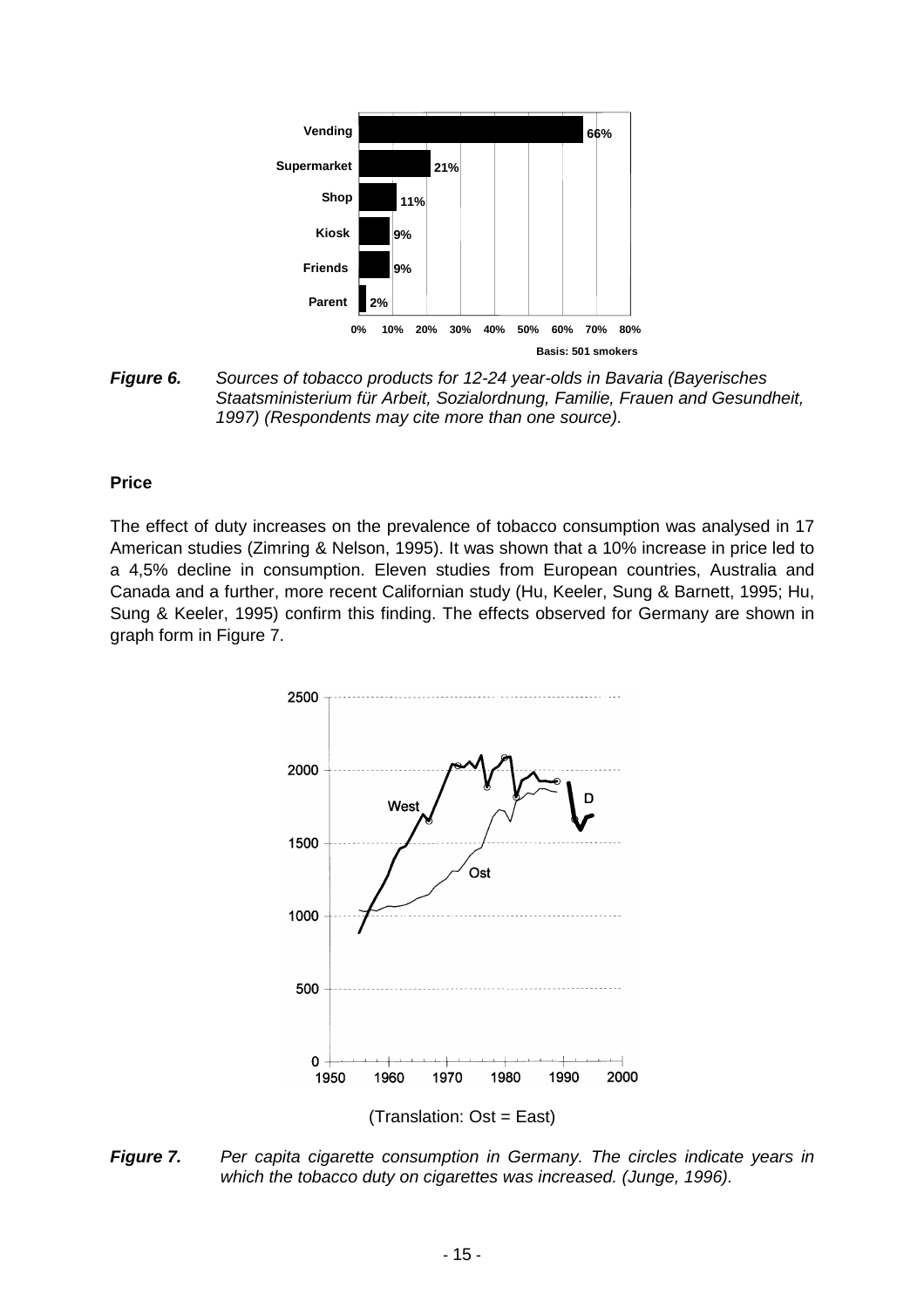It can be observed that per capita consumption of cigarettes in the year concerned either fell below the previous year's level (1977, 1982, 1992) or that the continuing upward trend was interrupted (1967, 1972, 1980). Tobacco consumption did not decline completely. To some extent, people started using cheaper alternatives. In both 1977 and 1982, two-thirds of the decline was made up for by increased consumption of rolling tobacco. When, in 1992, duty was increased both on cigarettes and rolling tobacco, only one-fifth of the decline in cigarette consumption was made up for by increased rolling tobacco consumption (Junge, 1996).

The effect of duty increases must be viewed against the background of available income. It is only when the percentage rate of the duty increase exceeds the percentage rate of the increase in available income that it can be assumed that the duty increase has actually caused the real price of tobacco products to rise.

#### **The individual's economic and social situation**

In the preceding chapter on the epidemiology of tobacco consumption we showed that smoking correlates with socio-economic status (Nutbeam, 1997; US Department of Health and Human Services, 1994): tobacco consumption is more widespread in the lower than in the higher social classes. Tallying with this, Flint and Novotny (1997) found in a survey of 250 000 persons that poverty is a risk factor for tobacco consumption. It appears justified, therefore, to include the individual's material situation and social position as a risk factor for tobacco consumption.

#### **Cultural norms relating to the use of tobacco products**

Traditional social norms influence the onset of smoking and the process of continuing to smoke (Pierce & Gilpin, 1995). Social attitudes towards smoking have changed significantly a number of times in Germany during this century. At the beginning of the century, for example, very many more men than women smoked. Up until the Second World War, smoking was a privilege of the male population. For example, analysis of the data for the oldest years of birth (1916 to 1930) in the German cardio-circulatory prevention study (v. Stützner, 1994) shows the age-related prevalence of smoking to be over 80% for men and only 27% for women.

Wetterer and v. Troschke (1986) find, in an overview of the literature, that tobacco consumption is associated with socio-demographic variables and ethnic and other group norms.

Cultural norms are also picked out as a central theme in school smoking prevention programmes, with cigarette consumption being portrayed as undesirable. These normative elements boost the effectiveness of the programmes, as evidenced by lower rates of smoking take-up among participants when compared with control groups (Botvin, Baker, Dusenbury, Botvin & Diaz, 1995, Ellickson & Bell, 1990; Dielman, 1994; Hanewinkel, Burow & Ferstl, 1996; Hanewinkel, Ferstl & Burow, 1994; Kröger & Hanewinkel, 1996; Vartiainen, 1997; Vartiainen, Paavola, McAlister & Puska, 1998).

#### **Social environment**

Families influence their children's tobacco consumption in various ways. Apart from genetic transmission (see 4.2), the influence of learning from models in the initiation phase of tobacco consumption is very important. This process is very well documented in the literature. It has been shown that children are more likely to smoke if both their parents or other family members such as siblings smoke (Biener & Vogt, 1977; Brauner, 1980; Brook, Whiteman, Gordon & Brook, 1988; Hansen, Graham, Sobel, Shelton, Flay & Johnson, 1987). The smoking behaviour of the parents, or of one parent, is to be seen as a risk factor for the children's own smoking behaviour (Paavola, Vartiainen & Puska, 1996), although not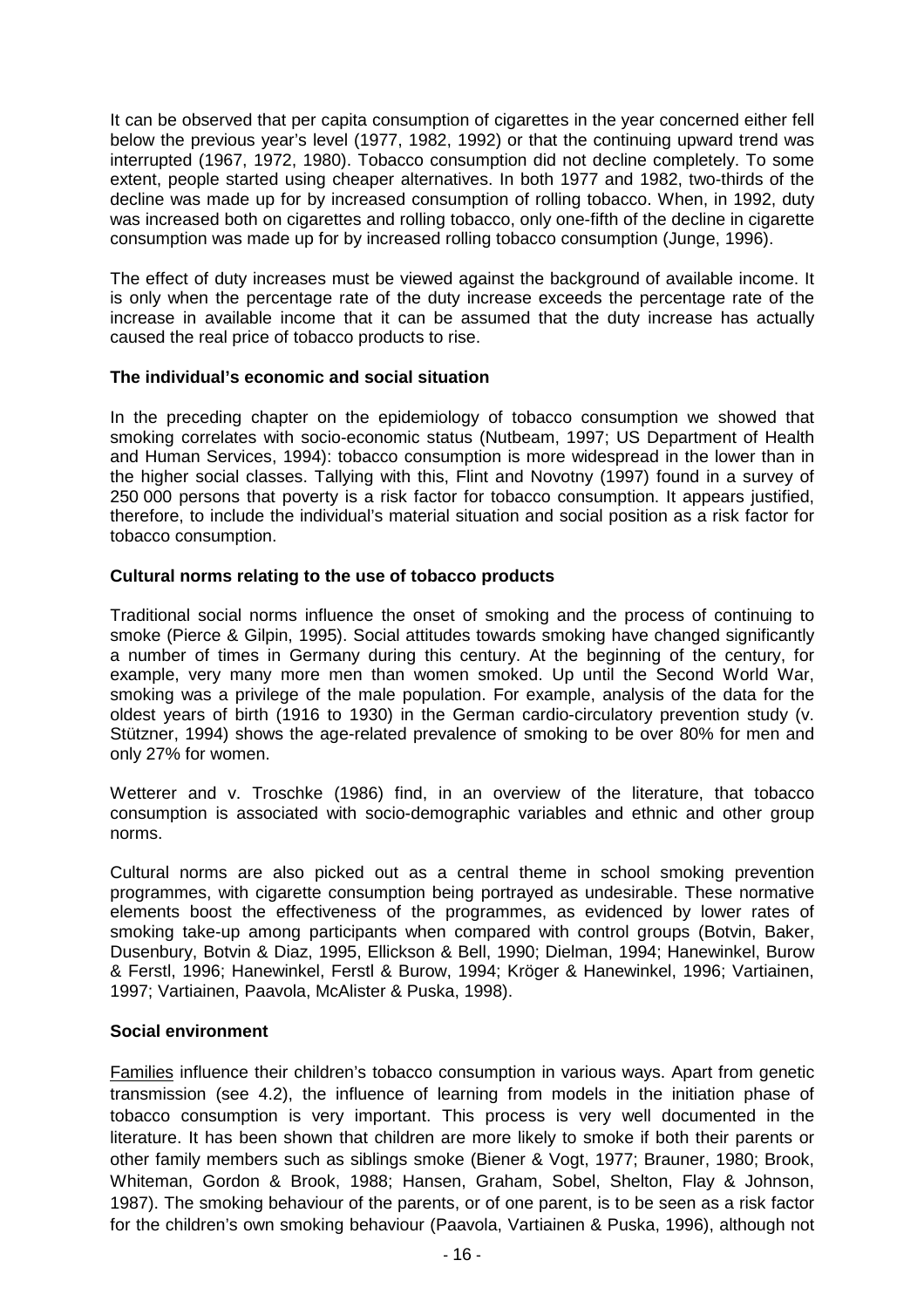all studies agree on this. In some studies, for example, no correlation at all is found between parental smoking behaviour and children's smoking behaviour (Conrad, Flay & Hill, 1992). In other studies the link is only to the smoking behaviour of one parent (Hops, Tildesley, Lichtenstein, Ary & Sherman, 1990).

The influence of the peer group (same-age group) on the consumption of psychotropic substances in general has been demonstrated in a number of studies. Peer-group influence is one of the strongest predictors of substance consumption in general (Bauman & Ennett, 1996). Peer-group influence also appears to be stronger than parental influence (Newcomb & Bentler, 1986). These correlations have also been demonstrated for smoking behaviour (Hanewinkel, Ferstl, & Burow, 1993; Künzel-Böhmer, Bühringer & Janik-Konecny, 1993; Sussman, Dent, Burton, Stacy & Flay, 1995; Sussman Dent, McAdams, Stacy, Burton & Flay, 1994; Sussman, Dent, Stacy, Burciaga, Raynor, Turner et al., 1990; Sussman, Dent, Stacy, Hodgson, Burton & Flay, 1993; Stacy, Sussman, Dent, Rurton & Flay,1992; Øygard, Klepp, Tell, & Vellar, 1995; Swaim, Oetting & Casas, 1996; Wahlgren, Hovell, Slymen, Conway, Hofstetter & Jones, 1997; Warheit, Biafora, Zimmerman, Gil, Vega & Apspori, 1995). According to these studies, smoking adolescents have many more smoking friends than non-smokers. A Scandinavian study by Aarø, Hauknes & Bergland (1981) shows that in cases where all persons in the immediate circle smoke (father, mother, siblings and friends) and smoking is not punished, 90% of 15-year-old boys smoke, whereas only 3% of 15-yearold boys smoke in cases where none of their immediate circle smoke and smoking is punished.

A recent meta-analysis by Sieber (1993, 1995) of 79 longitudinal studies concerning the consumption of legal and illegal drugs shows, with regard to tobacco consumption, that the consumption behaviour of friends must be viewed as the strongest predictor.

In school prevention programmes this influence of consuming peers is tackled from a behavioural angle and, through role-playing for example, techniques for resisting the offer of cigarettes are taught (Hanewinkel, 1997). These interventions have proved helpful in a whole series of studies (Bruvold, 1993; Bruvold & Rundall, 1988; Flay, 1985; Hansen, 1992; Tobler, 1986; Wiist & Snider, 1991). This applies also to more complex programmes which not only teach adolescents resistance techniques but also promote development of their personal and social skills (training programmes to promote life skills: Birrel-Weisen, 1997; Botvin, Dusenbury, Baker, James-Ortiz, Botvin & Kerner, 1992; Burow & Hanewinkel, 1994; Hanewinkel, Burow, Böttcher, Petermann & Ferstl, 1993; Hanewinkel, Ferstl & Burow, 1995; Hanewinkel, Petermann, Burow, Dunkel & Ferstl, 1994). The results of these preventive intervention studies support the hypothesis that the peer-group behaviour is of great significance in the initiation phase of cigarette consumption.

#### **Quality of social relationships within the family and at school**

Various studies have shown that lack of closeness between parent and child is a risk factor for later drug consumption (Brook, Brook, Gordon, Whiteman & Cohen, 1990; Kandel, Kessler & Margulies, 1978). Children from dysfunctional families are more likely to develop delinquency and drug problems (Penning & Barnes, 1982). In contrast, positive family relationships can prevent drug consumption (Jessor & Jessor, 1977; Jessor, 1993, 1997) and social support from the family is a preventive influence (Newcomb, 1994; Newcomb & Bentler, 1988 a,b; Newcomb & Bentler, 1989). On the other hand, family conflicts and parental drinking correlate positively with children becoming smokers in adolescence (McGee & Stanton, 1993).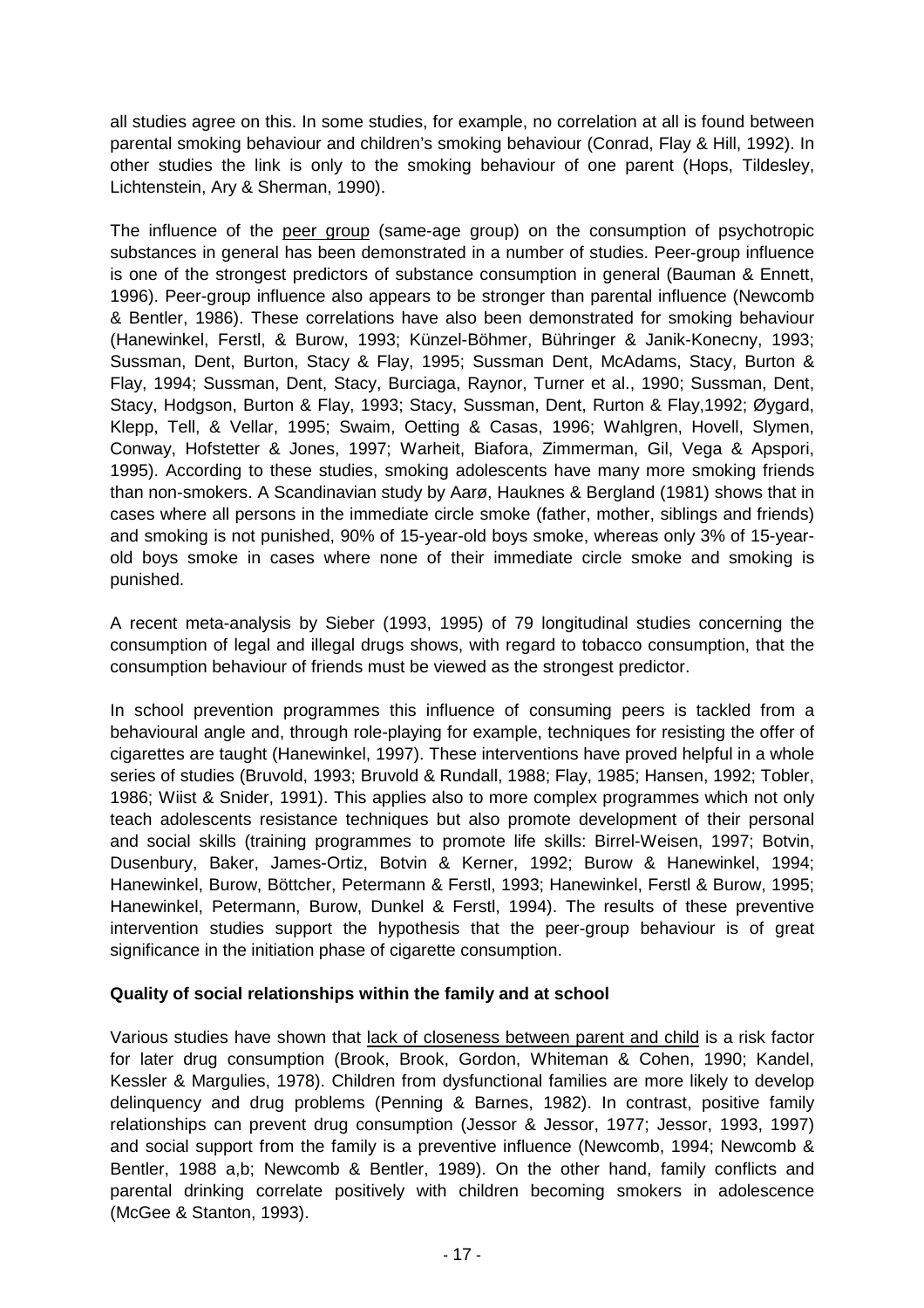Poor integration into school (poor commitment) and a bad climate at school also appear to be risk factors for substance consumption (Kelly & Balch, 1971). In contrast, good commitment at school correlates with a lower likelihood of risk behaviour (McBride, Curry, Cheadle, Anderman, Wagner, Diehr & Psaty, 1995). Charlton and colleagues (Charlton & Blair, 1989; Charlton, While & Kelley, 1997) have also demonstrated a positive correlation between smoking and playing truant.

#### **4.2 Personal factors**

#### **Genetic hypotheses and personality factors**

Suggestions have been made that smoking behaviour could to some extent be genetically determined, based on studies showing that people with blood group B are less often smokers than persons with other blood groups, and that left-handers are relatively more often smokers than right-handers (Tölle & Buchkremer, 1989). More meaningful than these types of correlative studies are studies of twins. Studies of identical and non-identical twins brought up together and separately are the ideal way of investigating the effect of genetic and/or environmental factors. Recent studies of identical and non-identical twins (Boomsma, Koopmans, van Doornen & Orlebeke, 1994; Carmelli, Swan, Robinette & Fabsitz, 1992; Heath & Madden, 1995; True, Heath, Scherrer, Waterman, Goldberg, Lin et al., 1997) conclude that the genetic influence is much stronger with regard to continuation of smoking, in the sense of a higher probability of forming a nicotine habit, than with regard to initiation into smoking, in which psychosocial processes play an especially significant role.

Eysenck (1965), as one of the first researchers in this field, propounded the theory that smoking could be hereditary. He assumes a complex interaction between particular personality traits, in particular extroversion, and smoking. Specifically, he suspects that smokers are more extrovert than non-smokers. In contrast to introverts, who can find satisfactory stimulation within themselves, extroverts actively seek a higher level of excitement, and this makes them more liable than introverts to consume substances, including cigarettes. This theory has been investigated many times and has frequently been criticised. Today's view is that it is erroneous to speak in terms of a specific smoker personality and that causal interpretations should not be attempted (Brengelmann, Reig & Müller, 1984), if only because no causal connections can be deduced from correlative connections between individual personality traits and smoking behaviour.

Integrative neurobiological theories concerning substance consumption have recently been proposed by Cloninger (1987; Cloninger, Svarkic & Przybeck, 1993; Preuß, Schröter & Soyka, 1997) and Zuckerman (1993, 1994). Zuckerman's construct, "sensation seeking", is defined as a personality trait and embraces the search for new, complex, varying and intensive experiences, coupled with a readiness to take risks. At the neurochemical level, low amounts of the neurotransmitters noradrenalin, serotonin and monoaminooxidase (MAO) are assumed, accompanied by increased dopamine activity. Correlations have been demonstrated between personality and various forms of problem behaviour such as criminality, frequent change of sexual partners and substance consumption and dependence.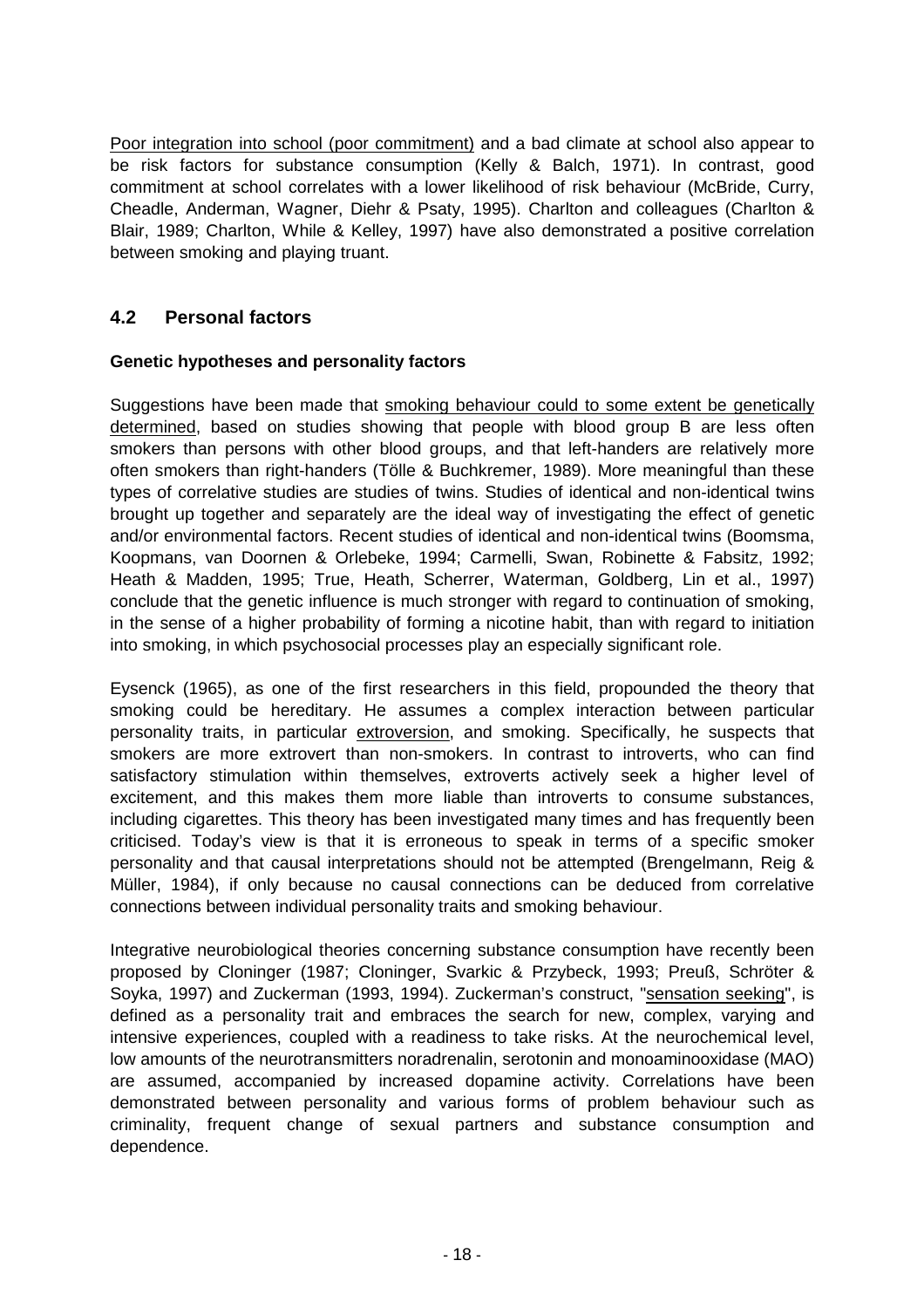Zuckerman, Ball and Black (1990) have investigated the link between "sensation seeking" and smoking status, showing that smokers fall into the "sensation seeking" group much more frequently than can be attributed to pure coincidence.

Prospective investigations into the predictability of the "sensation-seeking" construct as a risk factor for taking up smoking have, however, not yet been published (Bardo & Mueller, 1991; Donohew, Lorch & Palmgree, 1991).

#### **Age**

In the epidemiology section (Chapter 3) we demonstrated that there is a critical period for initiation into tobacco consumption, which occurs around the age of puberty (Tschann, Adler, Irwin, Millstein, Turner & Kegeles, 1994). For example, the risk of starting smoking and developing a regular smoking habit after the age of 20 is low (Paavola et al., 1996; Stanton, Silva & Oei, 1989). Adolescence is the stage of life that marks the transition from childhood to adulthood. The adolescent has to cope with somatic changes due to an endogenous and biological maturing process, as well as mental and psycho-social processes such as changing perceptions of his/her own body, the search for an identity, the development of a system of values and adoption of the sex role (Adams, Montemayor & Gulotta, 1996; Remschmidt, 1992). During this phase, parental influence declines and peer-group pressure becomes more and more significant.

#### **Knowledge, attitudes and perceptions**

The public is very well informed about the negative health effects of smoking, as evidenced by a survey of around 16 000 Europeans which showed that almost all of them knew that smoking causes cancer (European Commission, 1995; Steptoe, Wardle, Smith, Kopp, Skrabiski, Vinck & Zotti, 1995). Various studies into the effectiveness of school information campaigns about smoking show that simple presentation of facts improves knowledge and occasionally also influences attitudes towards tobacco, but that these changes do not lead to any reduction in consumption or prevention of smoking (Bangert-Drowns, 1988; Botvin, 1995, 1996; Bühringer, 1994; Glynn, 1989).

It has been shown repeatedly that the first experiment with substances goes hand in hand with a positive attitude towards the consumption of these same substances (Krosnick & Judd, 1982; US Department of Health and Human Services, 1994). In addition, studies of adolescents have shown clearly that those who already smoke or who wish to smoke in the future over-estimate the percentages of smoking adults and adolescents to a much higher degree than do their non-smoking peers (Leventhal, Fleming & Glynn, 1988). It has shown that children and adolescents have erroneous ideas about the prevalence of smoking: those in school grades 4 to 12 (i.e. roughly 10 to 18 years old) estimate the percentage of adults who smoke to be two or three times higher than the true figure (Leventhal & Keeshan, 1993).

#### **Behaviour intentions**

There is a strong correlation between the intention to smoke and subsequent smoking, as shown in a number of studies (Ary & Biglan, 1988; Bauman, Fisher, Bryan & Chenoweth, 1994; Conrad et al., 1992; Paavola, et al., 1996; Shean, de Klerk, Armstrong & Walker, 1994).

#### **School performance and failure at school**

Both actual and self-perceived good performance at school correlate negatively with later tobacco consumption (Bauman et al., 1994; Conrad et al., 1992). A whole series of studies have shown failure at school to be a risk factor for later consumption of substances (Jessor,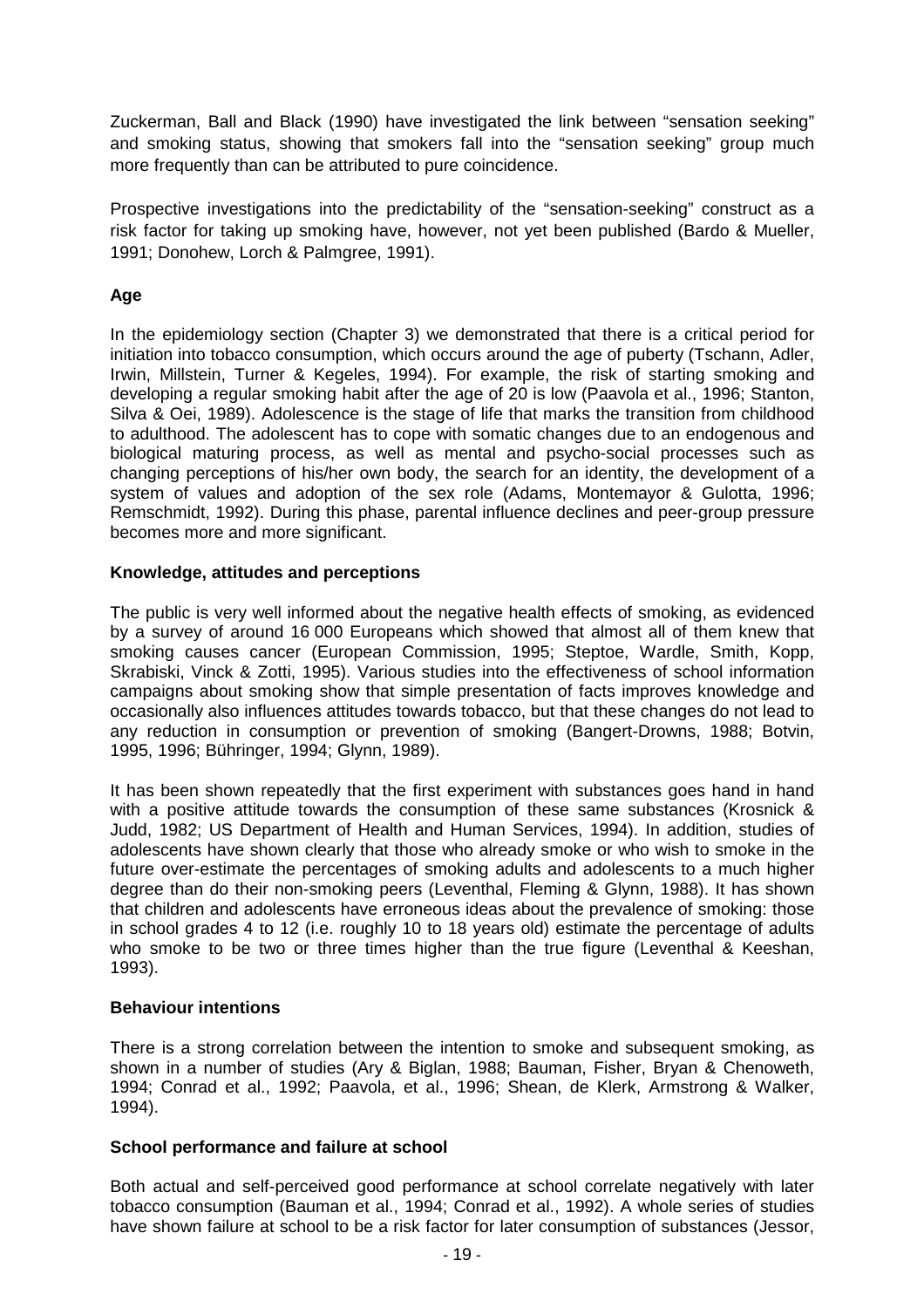1976; Robins, 1980; Hawkins et al., 1992), while the likelihood of this is much lower for those who cope well at school (Hundleby & Mercer, 1987).

#### **Sense of personal worth**

The general sense of personal worth seems to have no direct bearing on initial experimentation with substances by adolescents (Dolcini & Adler, 1994; Michell, 1997). The correlations found are numerically small (White, Johnson & Horwitz, 1986). Petraitis, Flay and Miller (1995) report on 10 longitudinal studies, none of which were able to demonstrate any such correlation. Clayton (1992) attempts to explain this by suggesting that the sense of personal worth was perhaps erroneously operationalised and perhaps even erroneously conceptualised. According to this, the adolescent's sense of personal worth is anchored more in situational contexts than the adult's and may therefore be extremely variable.

Bertrand and Abernathy (1993) conclude that interpersonal variables such as peer influence are better predictors of smoking status than intra-personal variables such as the general sense of personal worth.

#### **Previous experimentation and early commencement of consumption**

Early commencement of consumption is one of the strongest predictors for the development of a regular smoking habit (Kelder, Perry, Klepp & Lytle, 1994). Previous experimentation with tobacco also correlates positively with later, regular consumption (Chassin & Presson, 1990; Newcomb, 1992; Stacy, Bentler & Flay, 1994).

#### **Correlations with other health-relevant behaviours**

A whole series of different studies have shown a strong positive correlation between consumption of tobacco and consumption of alcohol and/or illegal drugs, i.e. when alcohol or illegal drugs are consumed the probability of tobacco consumption rises, and vice versa (Newcomb & Bentler, 1986, 1988a,b; Nutbeam, 1997; Pohjanpää, Rimpelä, Rimpelä & Sarvonen, 1997). According to the "Drug affinity study" (BZgA, 1994), which investigates the consumption behaviour of adolescents and young adults, two-fifths (42%) of regular smokers have tried illegal drugs at least once, as have 24% of occasional smokers and 23% of ex-smokers, but only 3% of never-smokers.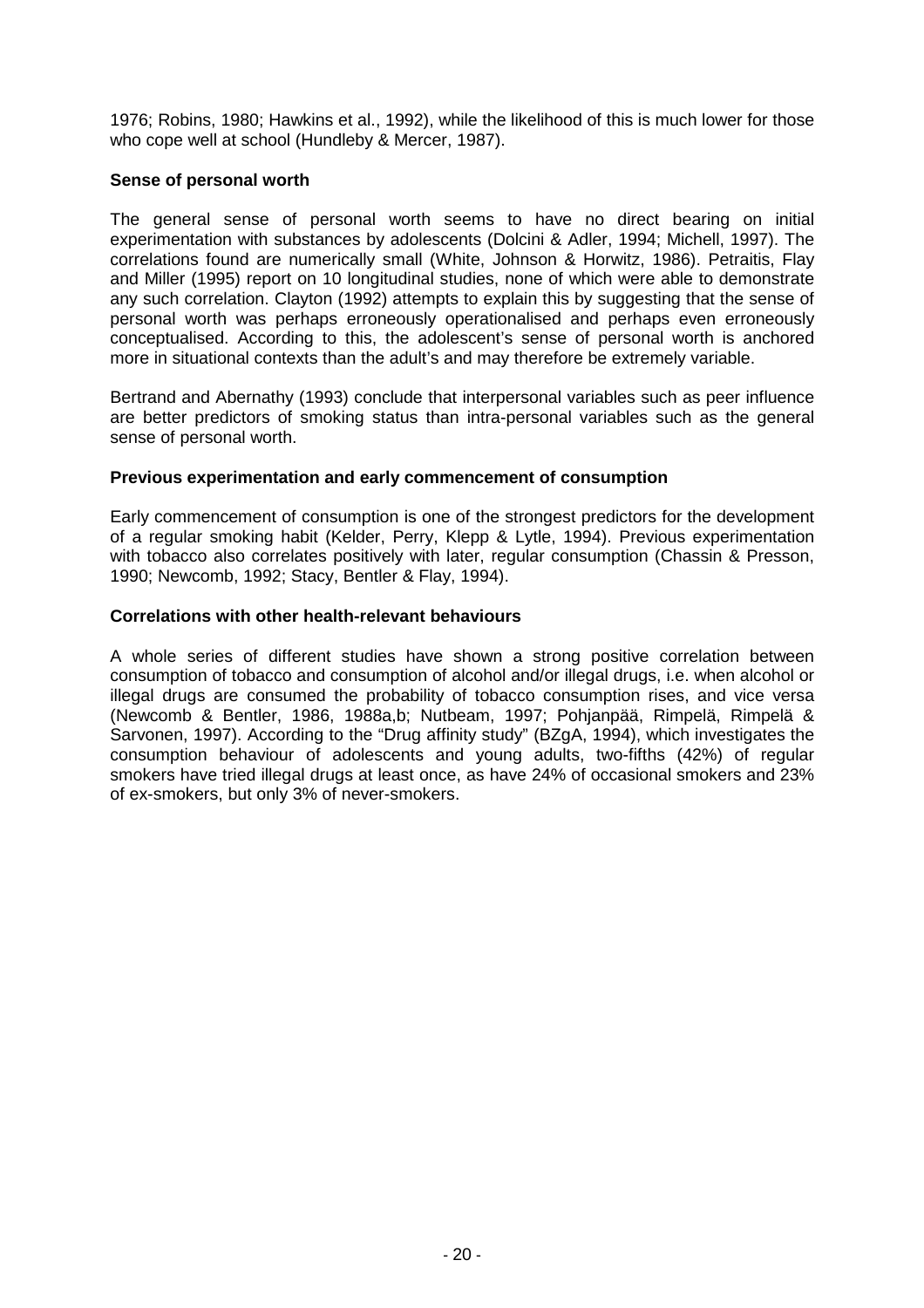# **5. Advertising strategies**

Building on an analysis of the goals pursued by tobacco advertising, this chapter describes and reflects critically on the advertisers' methods, strategies and messages.

#### **5.1 Advertising goals**

According to Eicke (1996) and the 1989 US Surgeon-General's Report, the tobacco industry uses cigarette advertising for the following goals:

- 1. To encourage non-smokers (especially children and adolescents) to begin smoking, i.e. not just to experiment with smoking but to become habitual smokers.
- 2. To encourage regular smokers to increase their daily dose.
- 3. To weaken smokers' motivation to stop smoking, so as to ensure that they do not embark on any attempts to quit.
- 4. To encourage ex-smokers to resume the habit.
- 5. To soften the trend whenever sales start to decline.

Apart from these goals, which are all directly concerned with increasing turnover, additional goals are to give cigarette smoking a positive image and to increase its social acceptance (Eicke, 1992; Lynch & Bonnie, 1994).

The tobacco industry itself, on the other hand, claims firstly that all tobacco advertising and promotion is aimed exclusively at adults and secondly that the sole aim is to persuade existing smokers to switch brands.

The two sides of the argument are weighed against each other in this report.

#### **5.2 Advertising methods**

The tobacco industry employs a broad spectrum of direct and indirect forms of advertising, referred to in their totality as a "marketing mix".

According to Eicke (1992), advertising activities include:

− Direct advertising:

advertisements, posters, filmed commercials, product placement, sales promotions and trial packages.

− Indirect advertising (brand stretching): brand transfer (the name of the brand appears on other products), sponsoring of cultural, musical and sporting events, public relations, free gifts and prize competitions.

A marketing mix strategy combines these different types of activity to achieve a synergistic effect. Advertisements, posters and commercials have the function of conveying the crucial images, positioning the brand in the targeted social area, and guaranteeing long-term continuity of the publicity (Eicke, 1992).

Promotions have three goals:

1. to make sure that tobacco products get into the hands of future users,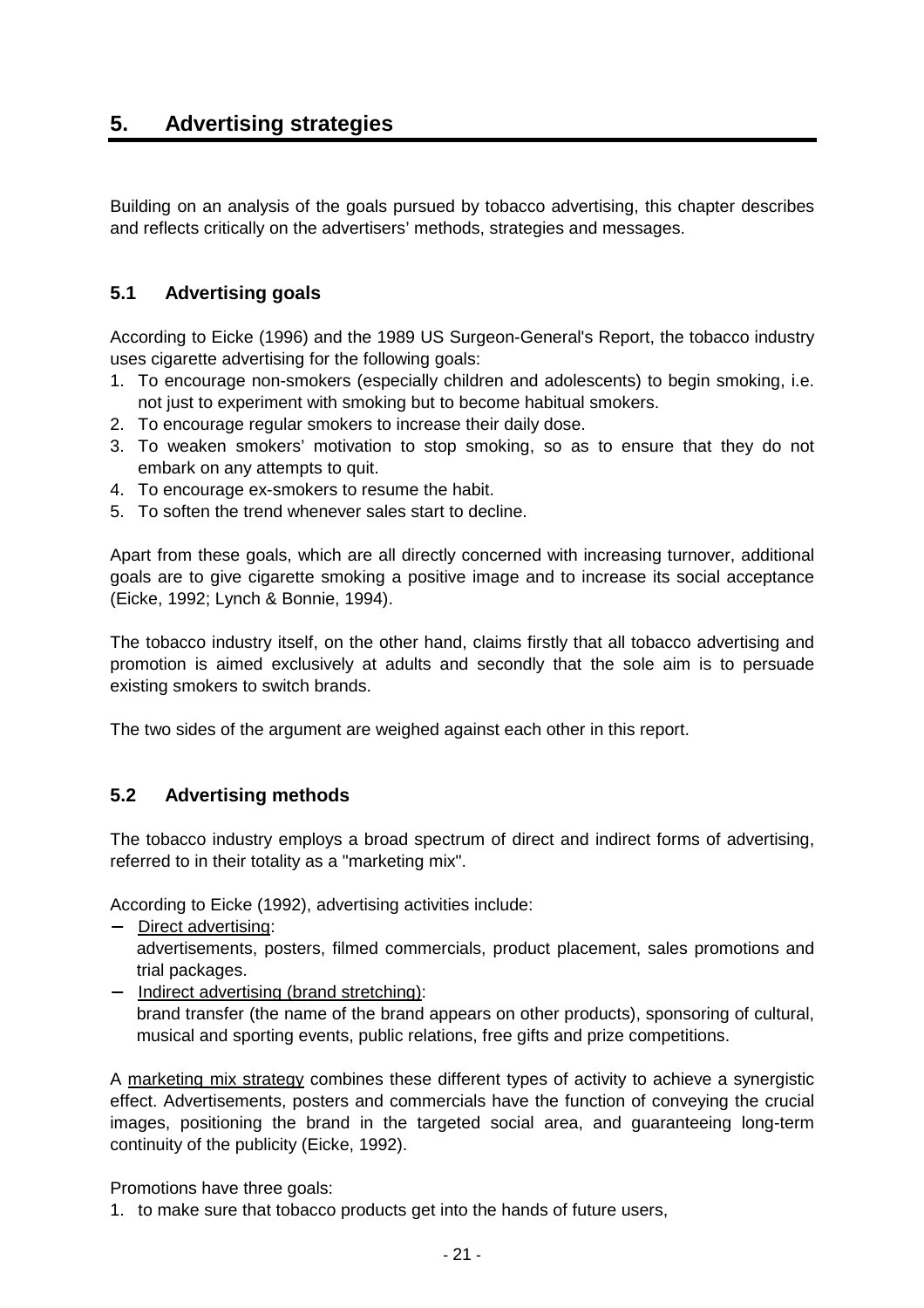- 2. to place tobacco products at attractive points of sale in shops, and
- 3. to create a friendly climate for the tobacco industry among the general public and politicians.

Over the past 20 years in the USA there has been a sharp decline in the proportion of the publicity budget spent on advertisements, and a corresponding increase in spending on promotions (Bartecchi, MacKenzie & Schrier, 1995). This trend is clearly seen in Figure 8.



*Figure 8. Advertising expenditure and expenditure on cigarette promotions in the USA, broken down by media. "All others" = coupons, bonus offers (retail valueadded items), direct mailing, audiovisual advertising (Lynch & Bonnie, 1994).* 

The most important forms of marketing are:

- 1. Value-added promotions in shops (e.g. buy one packet, get one free), vouchers (e.g. Camel Cash; Richards, DiFranza, Fletcher & Fischer, 1995; Slade, 1993); promotional articles such as T-shirts, caps and sports articles bearing the brand logo.
- 2. Promotional allowances for tobacconists who, for example, carry many brands and place particular ones in a prominent position in the shop.
- 3. Point of sale advertising through the provision of special showcases, shelving and other materials.
- 4. Advertisements in magazines and newspapers, often combined with a chance to obtain free gifts or vouchers.
- 5. Outdoor advertising on billboards or public transport (transit system signs).
- 6. Sponsorship of sports events such as Formula 1 racing (Chapman, Cohen, Nelson & Woodward, 1993), music concerts, art exhibitions, etc.
- 7. Distribution of free trial packages.
- 8. Direct mailing to potential customers through mailing lists.

Additional measures are concerned with preventing the dissemination of anti-smoking information. Numerous studies have shown that magazines that carry lots of cigarette advertising very seldom carry articles about the health risks of smoking (Amos, Jacobson &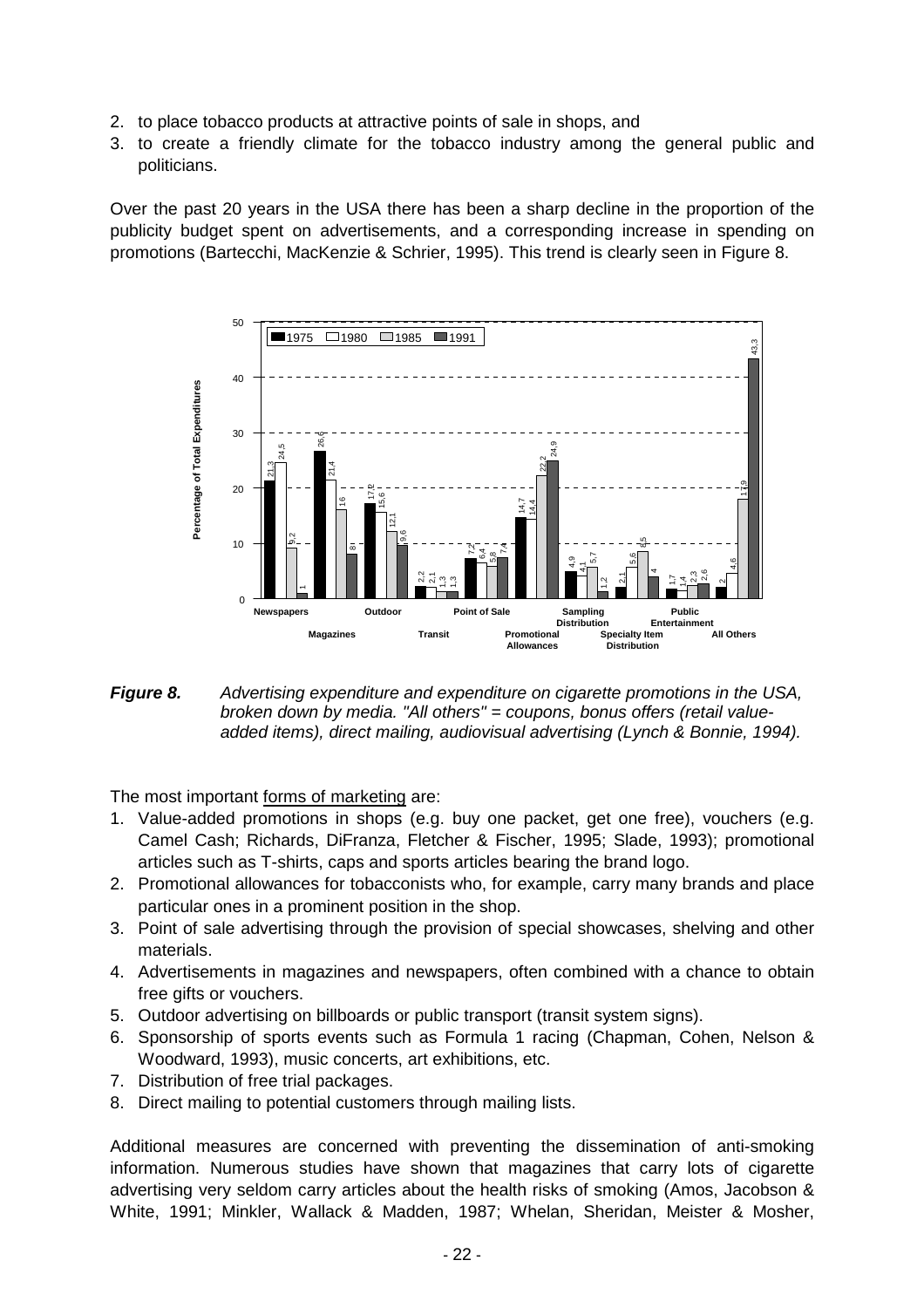1981). This applies especially to women's magazines, as shown in the study by Warner, Goldenhar and McLaughlin (1992), the main findings of which are summarised in Table 2.

*Table 2. Number of articles on health and smoking, in relation to the presence of cigarette advertising in magazines (Warner et al., 1992).* 

| <b>Magazines</b>         | <b>Number of magazine</b><br>issues analysed | <b>Percentage of publications</b><br>reporting on the health risks of<br>smoking (%) |  |  |
|--------------------------|----------------------------------------------|--------------------------------------------------------------------------------------|--|--|
| All magazines            |                                              |                                                                                      |  |  |
| No cigarette advertising | 403                                          | 11,9                                                                                 |  |  |
| Cigarette advertising    | 900                                          | 8,3                                                                                  |  |  |
| <b>Women's magazines</b> |                                              |                                                                                      |  |  |
| No cigarette advertising | 104                                          | 11,7                                                                                 |  |  |
| Cigarette advertising    | 212                                          | 5,0                                                                                  |  |  |

#### **5.3 Advertising strategies**

The tobacco industry claims officially: "Kids don't pay attention to cigarette ads ... (our advertising) purpose is to get smokers of competitive products to switch ... (which is) virtually the only way a cigarette brand can meaningfully increase its business" (R.J. Reynolds, 1984, cited by Pollay, Siddarth, Siegel, Haddix, Merrit, Giovino, & Eriksen, 1996).

The claimed objective therefore is, through advertising, to persuade adults to switch loyalty to another brand.

Brand switching and brand loyalty are concepts from the product-lifecycle typology for a saturated market (mature market; McDonald, 1992). However, there is no indication in the tobacco industry's own published documents and research reports that the industry's own strategic analyses and strategies are based on this typology (Pollay, 1997). This applies equally to product class (e.g. cigarettes), form (e.g. filter cigarettes) and brand.

Empirical evidence to support the saturated market model (e.g. declining profits and reduced advertising expenditure) is yet to emerge (Pollay et al., 1996; US Department of Health and Human Services, 1994). Additionally, American advertising campaigns for a specific brand have never yet named the competitor from whom it is hoped to wrest market share. Such a strategy would be typical, however, if the product were genuinely in a saturated market (Pollay, 1997).

Another factor that militates against applying the product-lifecycle typology to tobacco goods is the fact that the tobacco industry has particular marketing problems to contend with, since tobacco causes dependency and can lead to fatal diseases. Since the tobacco market is dominated by a small handful of giant companies, the structure can be said to be oligopolistic (Pollay, 1997).

A saturated market would be relatively stable. But this is not the case with the tobacco market. The dynamic is caused by the fact that there is a continuous process of smokers quitting and smokers dying, and new smokers therefore need to be recruited in order to keep sales at least stable. According to Lynch and Bonnie (1994), 3 500 Americans quit smoking each day. A further 1 200 current or ex-smokers die each day from smoking-related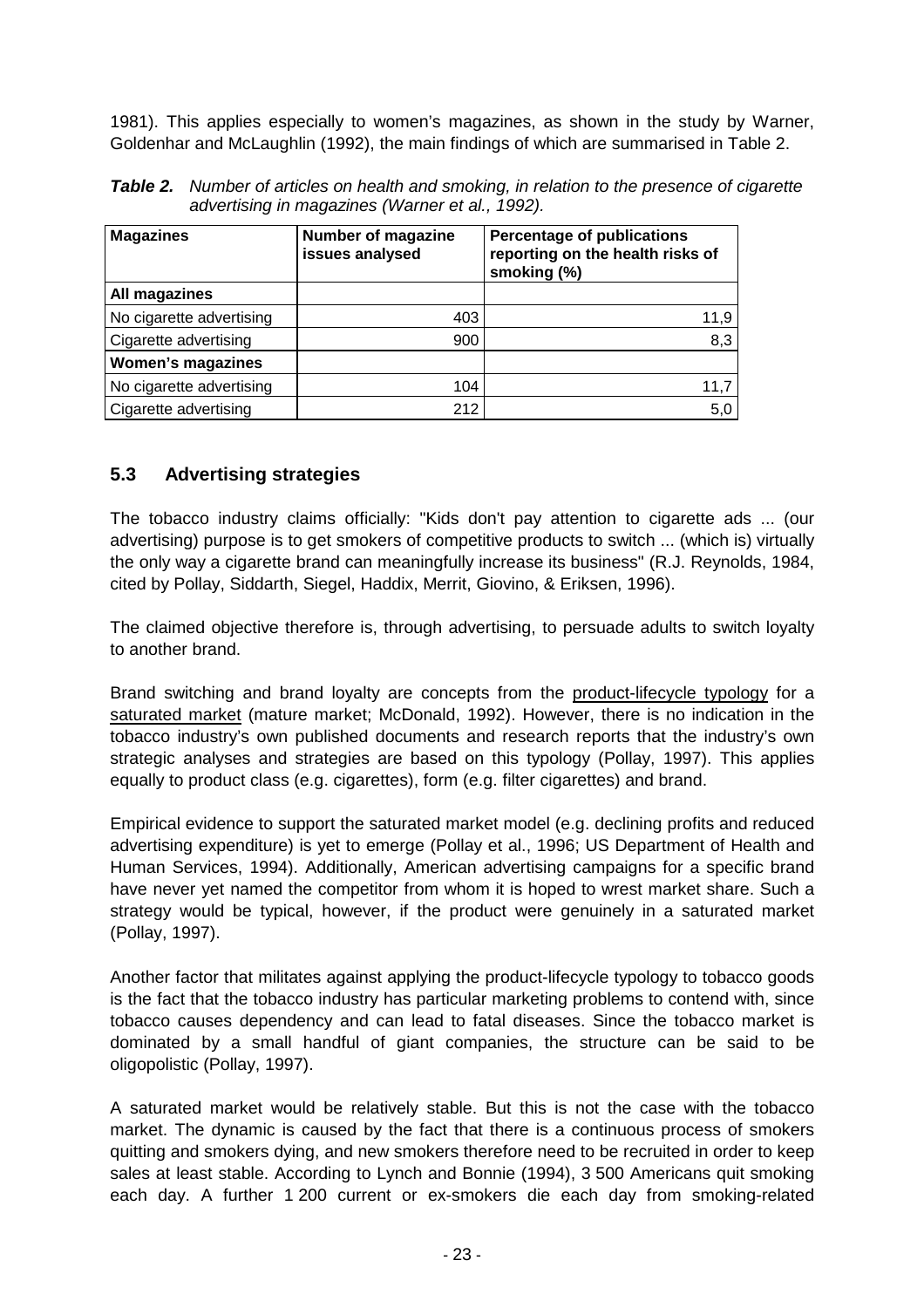illnesses. To counterbalance these losses, the industry needs to find almost 5 000 new smokers each day, or 2 million each year.

Adolescents form the easiest target group from which to recruit new smokers. The vast majority of smokers were still minors when they began smoking (Pollay, 1997).

If advertising had no effect on recruiting new smokers, then, according to Pollay (1997), the tobacco industry should logically welcome a ban on advertising, since this would save them the vast amounts they currently spend on advertising. Such a ban would also help to freeze market shares at the current levels. The largest companies should therefore logically be leading the way in this self-imposed restriction.

According to Junge (1997) 151 million DM were spent in Germany in 1996 on brand advertising for cigarettes, including spin-off products, while over 6 billion US \$ were spent on advertising and promotion by the tobacco industry in the USA in 1993. This is such a huge amount that it is unlikely it was spent only to persuade existing smokers to switch brands. Siegel, Nelson, Peddicord, Merrit, Giovino and Eriksen (1996) estimate the total profits generated from brand switchers in 1987 at 362 million US \$, in other words a relatively paltry sum compared with the total advertising spend.

Of all categories of consumer goods, brand loyalty is highest for cigarettes. The rate at which brands are switched lies below 10% (Siegel et al., 1996). Part of this switching occurs within the same brand family, e.g. from the "standard" to the "light" variety. This has no effect on the company's net profits. The extent to which the cigarettes of a particular brand satisfy the smoker's nicotine need throughout the smoker's developing or existing physical and psychological addiction to nicotine is a major contributory factor to brand loyalty. The barrier of brand loyalty must first be overcome by other brands.

Additionally, brand switchers represent a relatively unattractive segment of the market. They differ from beginners in being older, more concerned for their health, and thus less committed to smoking. (Pollay, 1997).

Adolescents, as new consumers who will later become dependent and loyal to a brand, have a higher expected net present value than brand-switchers. For the tobacco industry, therefore, it is much more attractive to set their sights on recruiting young people as beginners than to focus on brand-switchers (Coeytaux, Altman & Slade, 1995; Pollay et al., 1996).

Tobacco industry documents show that the industry focuses unremittingly on adolescents, since that is the age when the smoking career begins (Pollay et al., 1996). Pollay and Lavack (1993), for example, cite the following passages from internal tobacco industry documents: "Young smokers represent the major opportunity group for the cigarette industry." "If the last ten years have taught us anything, it is that the industry is dominated by the companies who respond most effectively to needs of younger smokers" (Pollay & Lavack, 1993, p. 267).

As market research activities, strategy documents and media plans reveal, the tobacco industry has been interested in young consumers for many decades (Glantz, Slade, Bero, Hanauer & Barnes, 1996; Pollay & Lavack, 1993; Pollay, 1995a; US Department of Health and Human Services, 1994). Targeted measures have included siting billboards near schools and shopping centres, running commercials on TV and radio at teenagers' peak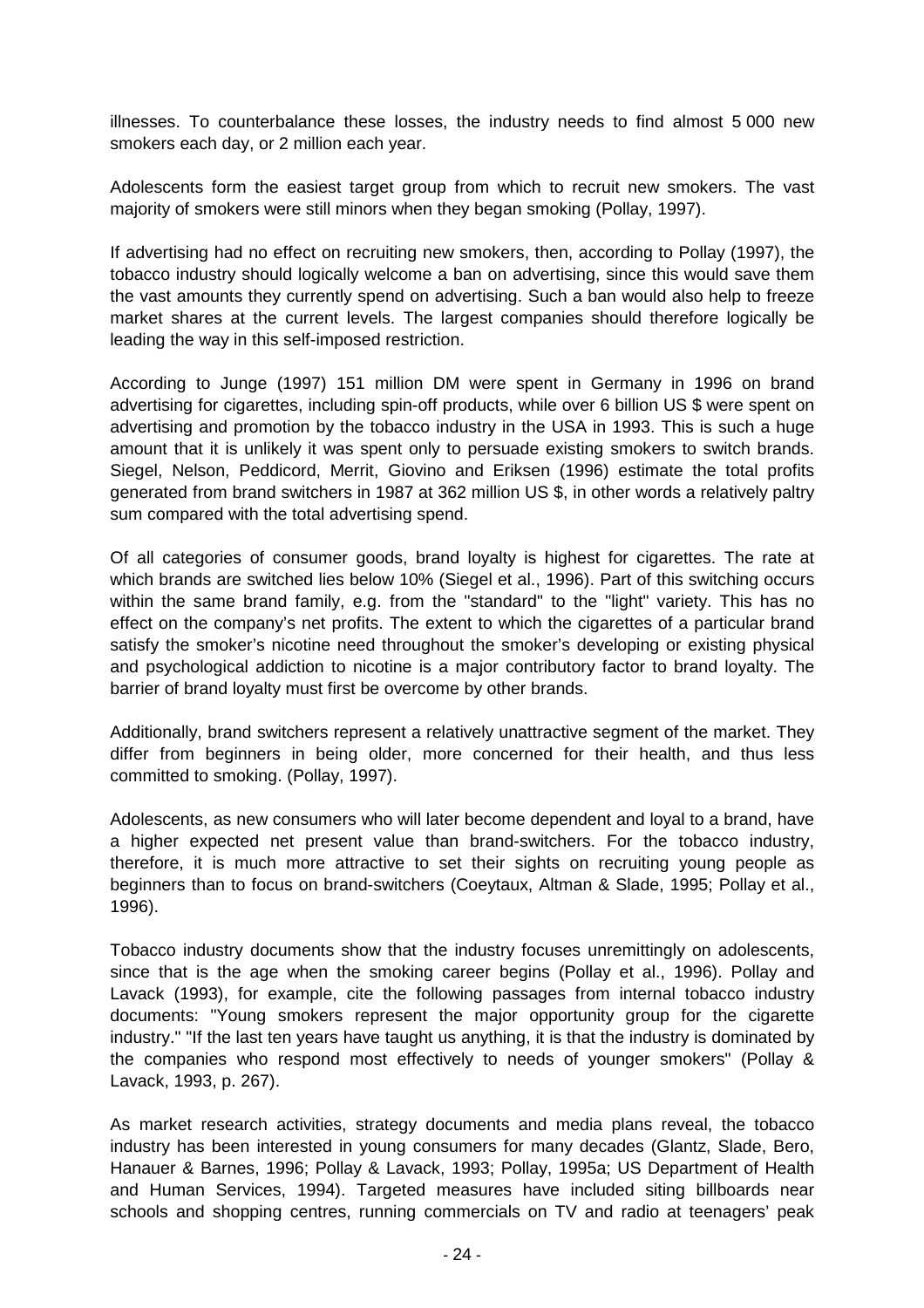viewing/listening times (Pollay 1994a,b), offering special items with the company's logo, conducting research into the behaviours, attitudes and needs of children and adolescents, targeting advertising campaigns specifically at children and adolescents, and marketing brands for beginners (starter brands). The use of varied forms of advertising, the so-called marketing mix, is one of the long-term strategic programmes for reaching young people (Pollay et al., 1996).

The 1994 report by the USA's Minister for Health, Mrs M. Joycelyn Elders, describes a number of campaigns that were deliberately aimed exclusively at young people, such as the Youth Target Study '87 by R.J. Reynolds-MacDonald (see also Pollay & Lavack, 1993; US Department of Health and Human Services, 1994) or the USA campaign begun by Camel in 1988 featuring the human/animal cartoon figure "Old Joe" (DiFranza, Richards, Paulman, Wolf-Gillespie, Fletcher Jaffe & Murray, 1991; Lynch & Bonnie, 1994). Documents concerning the Youth Target Study '87 and other tobacco industry studies of the smoking behaviour of young people came to light for the first time during the court case regarding the constitutionality of the advertising ban in Canada (Imperial Tobacco Limited & R.J. Reynolds-MacDonald Inc. vs. Le Procureur Général du Canada). They were described in detail in Pollay and Lavack (1993). These publications and documents provide clear evidence that children and adolescents constitute an important target group for the tobacco industry (see also King, Siegel, Celebucki & Conolly, 1998).

#### **5.4 Advertising messages**

Advertising focuses on conveying visual and non-verbal Information. In this way, cognitive argument and logical analysis, e.g. in the form of argument and counter-argument, are minimised. The trick is to trigger positive associations (Pollay, 1997). The message can be aimed either at individuals or at the peer group (Eicke, 1992).

Image-based advertising speaks particularly strongly to children and adolescents. According to Lynch and Bonnie (1994), five themes dominate tobacco advertising:

#### **1. Smoking as an expression of independence**

The adolescent's need for independence is bound up with other needs such as the need for self-assurance, social recognition, liberation from pressure from authorities, and adventure-seeking. A prototype for the theme of independence is the Marlboro Man (Pollay, 1997). The basic cravings for freedom and independence apply equally to both male and female adolescents.

The theme of independence appeals in particular to adolescents who are deviant, whether in a constructive way (high self-esteem, autonomy, independence) or a destructive way (low self-esteem, reactant non-conformity) (Chassin, Presson, & Sherman, 1989).

#### **2. Smoking as a rite towards adulthood**

Symbols and themes of adulthood, such as adventure, crass individualism, independence, sophistication, glamour and sexuality are highly attractive to adolescents (Goebel, 1994; Pollay & Lavack, 1993; Pollay, 1997). In image-based advertising, smoking is associated with these concepts in such a way that smoking itself becomes an indicator of adulthood and pleasure and there is an enormous temptation to imitate the characters portrayed. Depending on the image aimed at by the advertisers, the models employed appear particularly youthful or adult, such as the Marlboro Cowboy. Part of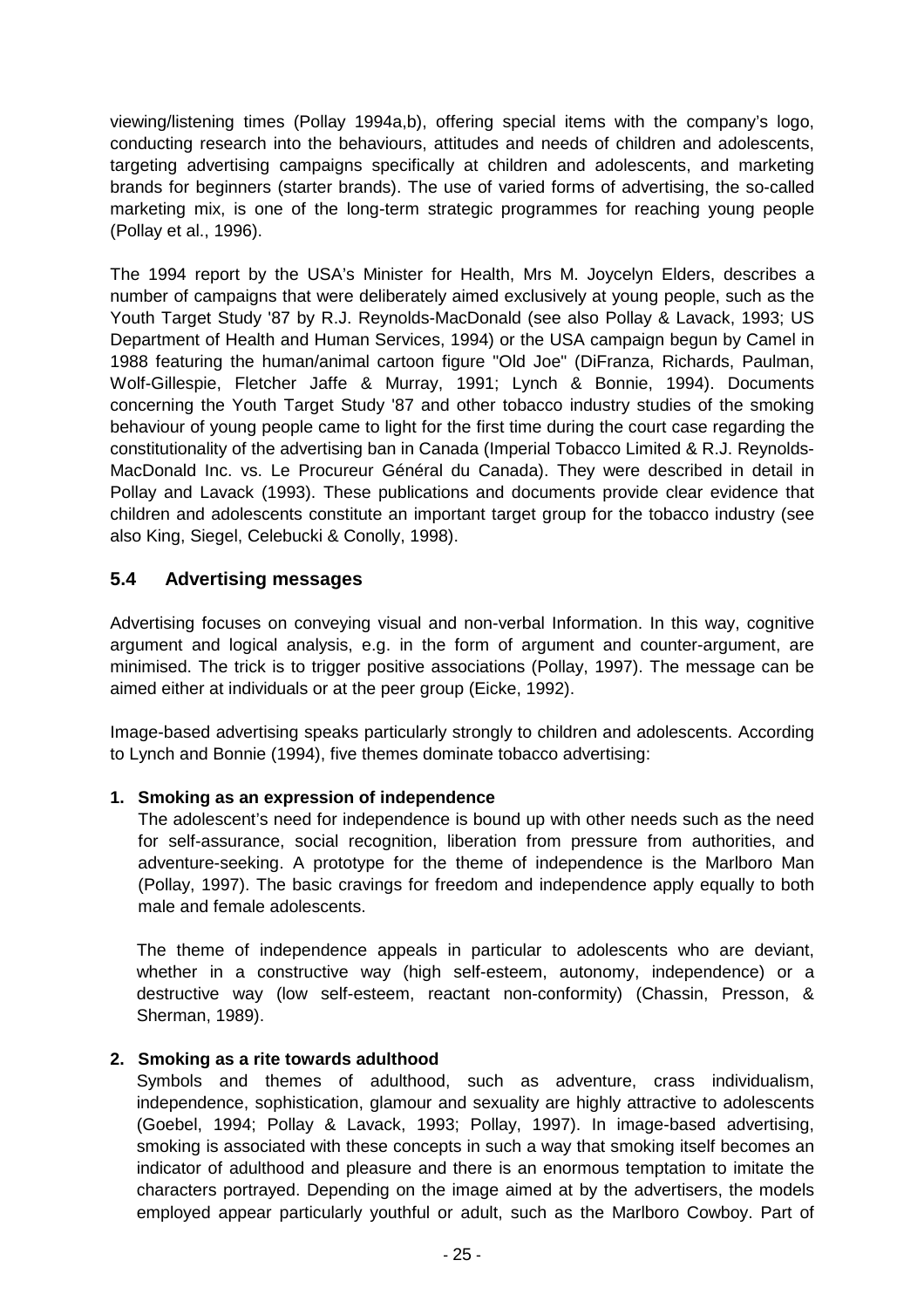image-based advertising particularly favours symbols of manhood (Pollay, 1995b; Hirschman, 1995).

#### **3. Smoking to promote social interaction**

Smoking is often extolled as a means of facilitating social contacts and acceptance by the peer group. During the phase of identity formation, making social contacts does indeed have great importance, but is often linked with intense feelings of insecurity. Images that portray smoking as a vehicle to guarantee easy belonging therefore speak particularly strongly to adolescents.

#### **4. Smoking as the norm**

By linking smoking to everyday activities, events and places, the impression is conveyed that smoking is normal, ubiquitous and socially acceptable. Advertising often depicts smoking taking place in routine activities and during transitional phases in the normal daily routine, e.g. in the coffee break or during drinks after work.

#### **5. Smoking and health**

For at least 60 years health has been a theme of cigarette advertising. The adverts often convey an image of health, portraying bold and dynamic behaviour in a pure, natural environment. By associating smoking with fit and healthy people shown performing the most diverse activities in the clear fresh air, the advertisers suggest that smoking poses no danger to health.

The tobacco industry constantly uses images and words such as "mild", "light", "fresh", "pure" and "natural" in order to reassure smokers and potential smokers and divert attention from the health risks. The same purpose is served by the descriptions of the materials and functions of filter tips, which have been regularly re-designed over the years so as allegedly to reduce tar and nicotine.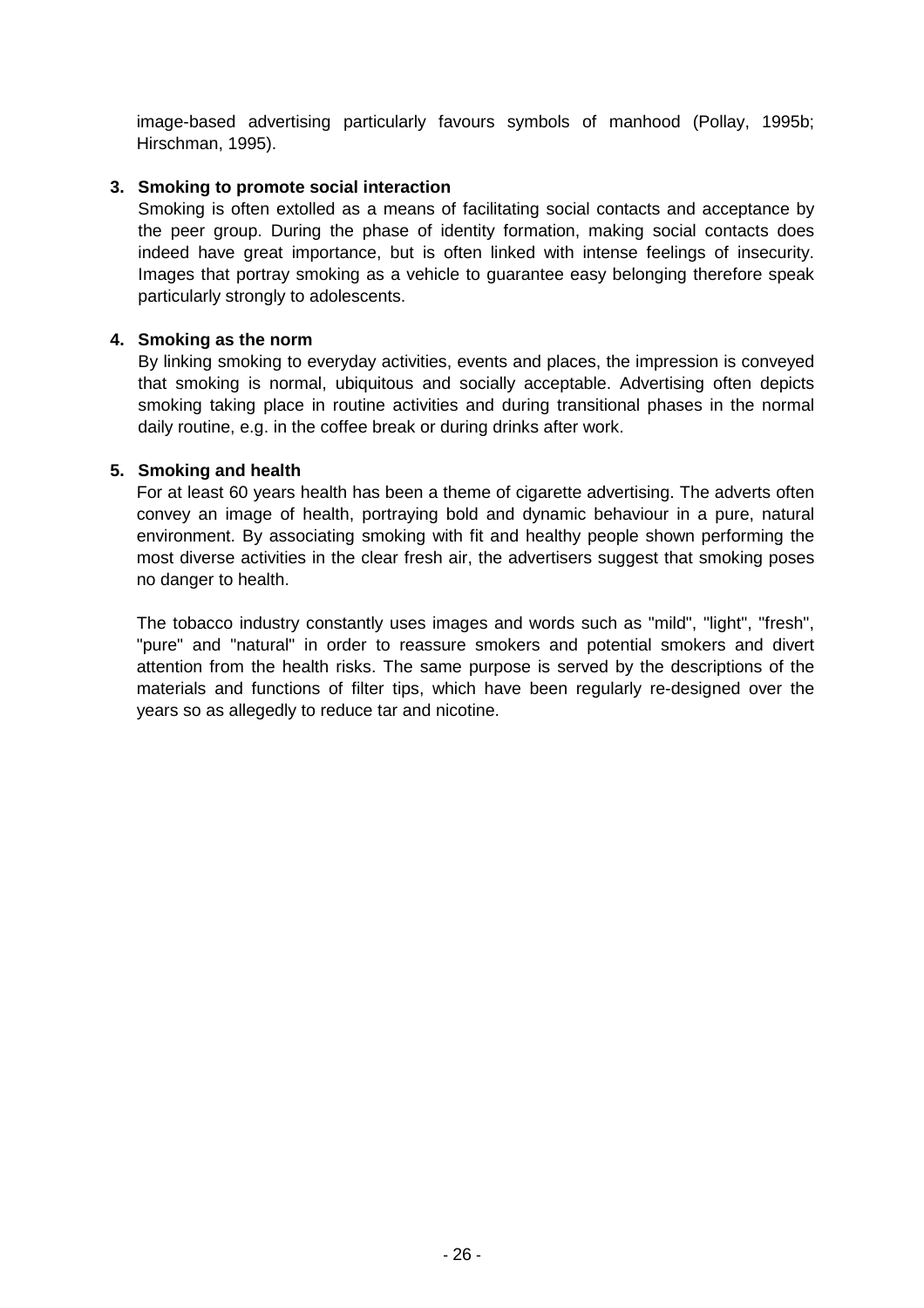# **6. Models for measuring the effect of advertising on smoking commencement**

In this chapter we present a number of models and theories with regard to smoking commencement, and we attempt to work out the possible influence of advertising. To this end, we begin by describing the theories and models in general terms, as well as empirical studies which have been used to verify the models or particular elements of the models. We then use the models in an attempt to provide a better understanding of the potential influence of advertising.

Models from the world of communication theory have proved very useful for describing the effects of advertising. They describe a sequence of stages, beginning with initial temptation and ending with conversion of the temptation into action. The central concepts, applied to tobacco products, are: perception, recognition, recall of the advertising message; the feelings, cognitions and motivations triggered; the intention to purchase and the actual purchasing behaviour of adolescents (Baacke, Sander & Vollbrecht, 1993; Britt, 1979).

From the psychological perspective, cognitive and emotional processes are the main processes that help to explain how advertising influences consumer behaviour (Lynch & Bonnie, 1994). Advertising endeavours, via cognitive processes, to persuade the potential consumer of the benefit of the product, whether this benefit be in terms of satisfying particular needs or of attaining an ideal self-image. The emotional reaction to a product goes back in part to conditioning processes, which are channelled through positive affective reactions to the advertising.

These conditioning processes keep alive the positive message of the advertisement (Lynch & Bonnie, 1994). The affective component of the advertisement often works unconsciously and automatically and is revealed, for example, when a person identifies a particular advertisement as his/her "favourite" (Zajonc, 1980).

#### **6.1 Cognitive-affective models**

There are numerous different model approaches that address the question of how convictions and assumptions about the consequences of smoking influence the actual smoking behaviour of adolescents, focusing in particular on questions such as how the perceived advantages and disadvantages of smoking contribute to the adolescent's decision to experiment with smoking.

Two very influential theories have been published by Ajzen and Fishbein (1980; Fishbein & Ajzen, 1975; Ajzen, 1988). These are the "theory of reasoned action" and the "theory of planned behaviour". For both theories it is difficult to produce an appropriate German translation. Jonas and Doll (1996) propose as German equivalents the terms "Theorie des überlegten Handelns" and "Theorie des geplanten Verhaltens", and these are the terms we have used in this report. Both were developed as theories for predicting general behaviour rather than specifically for predicting tobacco consumption, although they have been used repeatedly for such prediction (Marcoux & Shope, 1997).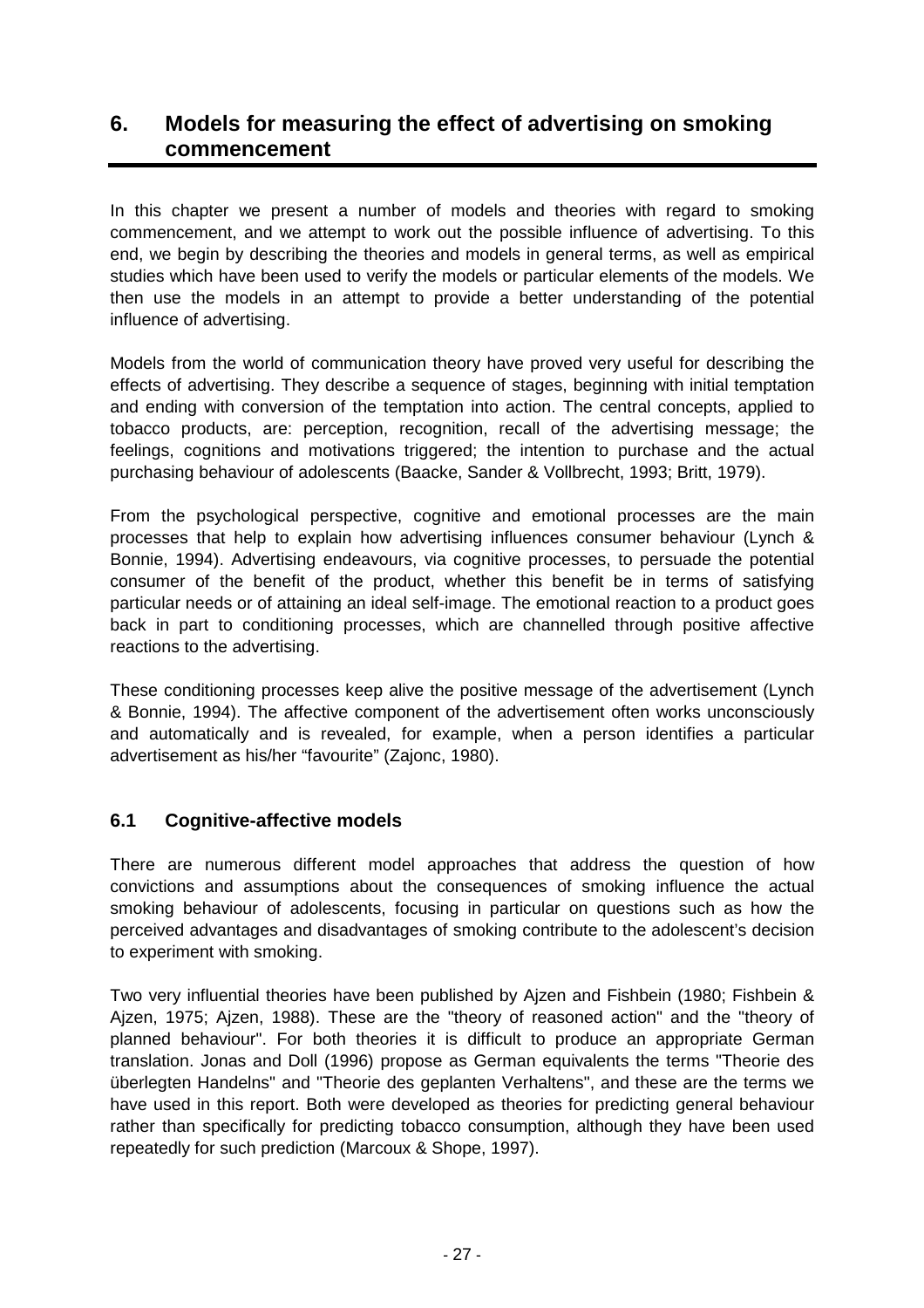#### **Theory of reasoned action**

The theory of reasoned action assumes that people act in accordance with their intentions. Therefore an overt form of behaviour is significantly determined by the behaviour intention and can accordingly be predicted by the behaviour intention, with the assumption that, the more specifically the behaviour and the underlying intention are formulated, the more accurate the prediction will be.

According to this theory, the decision by adolescents to experiment with smoking can be attributed to two cognitive determinants:

- 1. Substance-specific attitudes: These result from the mathematical product of the personal consequences (cost/benefit) that the adolescents expect from cigarette consumption, and the affective value that they assign to these consequences. Accordingly, adolescents should develop positive attitudes towards smoking if the expected benefits of smoking exceed the expected costs. These substance-specific attitudes of adolescents have a major influence on their intention to smoke or not to smoke.
- 2. Social/subjective norms: Formation of the behaviour intention is also influenced by social norms associated with the consumption of a substance. These normative convictions are based on the subjective perception that persons to whom the adolescent most closely relates wish him/her to consume the substance, and on the motivation to comply with these perceived wishes. Adolescents feel much more pressure to smoke when significant friends and family members support smoking.

This model is depicted in diagrammatic form in Figure 9.



*Figure 9. Theory of reasoned action.* 

| Key to Figure 9: Theory of reasoned action |                             |  |  |  |
|--------------------------------------------|-----------------------------|--|--|--|
| Original text                              | Translation                 |  |  |  |
| Persönliche Überzeugungen                  | <b>Personal convictions</b> |  |  |  |
| Einstellungen                              | Attitudes                   |  |  |  |
| Normative Überzeugungen                    | Normative convictions       |  |  |  |
| Wichtigkeit                                | Importance                  |  |  |  |
| Subjektive norm                            | Subjective norm             |  |  |  |
| Intention                                  | Intention                   |  |  |  |
| Verhalten                                  | <b>Behaviour</b>            |  |  |  |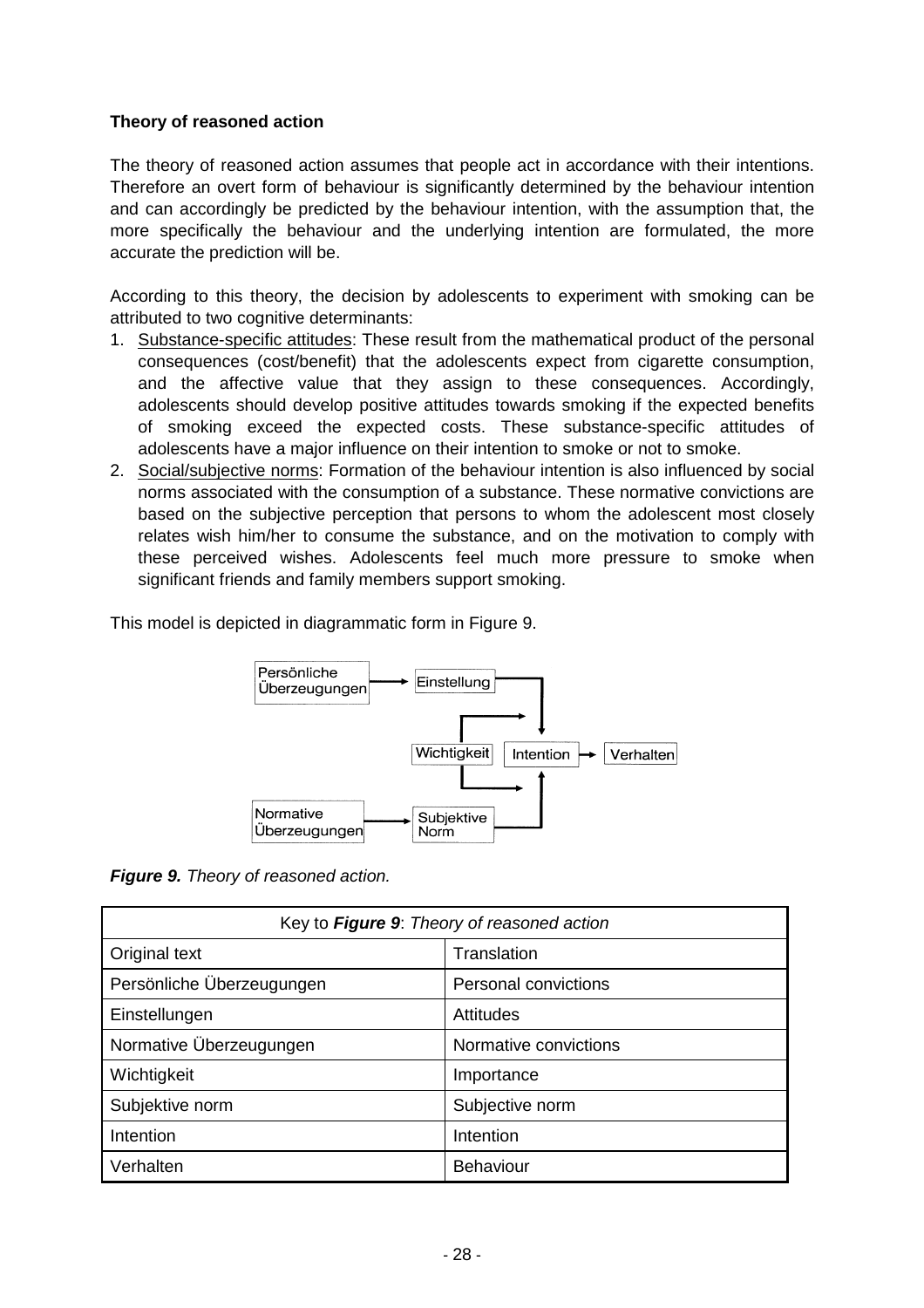The strong positive correlation between the intention to smoke and actual smoking behaviour has been demonstrated in a series of studies and corresponds to the model prediction (see Chapter 4).

According to the theory of reasoned behaviour, group norms play an important role in the generation of behaviour intentions and overt forms of behaviour. Normative convictions can lead to risky behaviour if the person concerned assumes that the intended form of behaviour is desirable, acceptable or safe (Jemmott, Ditto & Croyle, 1986). This can lead to distorted perceptions and erroneous conclusions, such as over-estimating the prevalence of smoking.

Sutton (1989) reviews a total of 10 studies that have applied the theory of reasoned behaviour to smoking and comes to the conclusion that, while the findings essentially match the theory, the connections are often very tenuous. This could be partly due to the fact that these were cross-sectional studies rather than the longitudinal studies really needed in order adequately to test the power of prediction of the theory.

A longitudinal study to predict adolescent smoking behaviour was conducted by Stacy et al. (1994). They surveyed a total of 199 schoolchildren in the eleventh school grade (i.e. age roughly 17) at two different points in time (12 months apart), with regard to their actual smoking behaviour and their associated cognitions. It was shown that at each of the points in time (t1 and t2) there was a strong positive correlation between the actual behaviour and the cognitions, but that it was not possible to predict the actual smoking behaviour at t2 on the basis of the attitudes at t1.

Apart from the generally weak empirical confirmation of the model as a whole, a number of the model's central assumptions also appear to be questionable. The theory assumes that substance consumption can be entirely explained by substance-specific attitudes and normative assumptions, and completely overlooks the fact that other variables, such as previous experience with substance consumption, could have a direct influence on consumption. Ajzen himself (1988) has also recognised that behaviour intentions are influenced by a wider range of factors than simply attitudes and normative expectations.

#### **Theory of planned behaviour**

In 1985 and 1988 Ajzen added to the theory of reasoned action an additional factor, namely the concept of perceived behaviour control (see Figure 10). According to Ajzen this variable is very similar to the concept of self-efficacy proposed by Bandura (1982, 1992). However, clear differences are evident in the operationalisation of Bandura's self-efficacy and Ajzen's behaviour control. While Bandura's competence expectation represents a person-actionresult expectation, i.e. it considers the question of the subjectively available effective action, Ajzen's concept considers both the question of the personal competences and the perceived behaviour barriers. This concept of behaviour control is claimed to exert a direct influence both on the behaviour intention and on the behaviour itself. The direct influence on the intentions is such that persons who have little confidence in their own capabilities, or who conversely have absolute confidence in their own capabilities, but who see the intended behaviour, with all its consequences, as being outside their control, will not form any intention to manifest this behaviour, even if they have a positive attitude towards the behaviour and feel a normative pressure to practice the behaviour.

If a person actually lacks certain resources in a concrete situation, that person will also not manifest the behaviour, however strong the intention might have been. This illustrates the postulated direct influence of behaviour control on behaviour.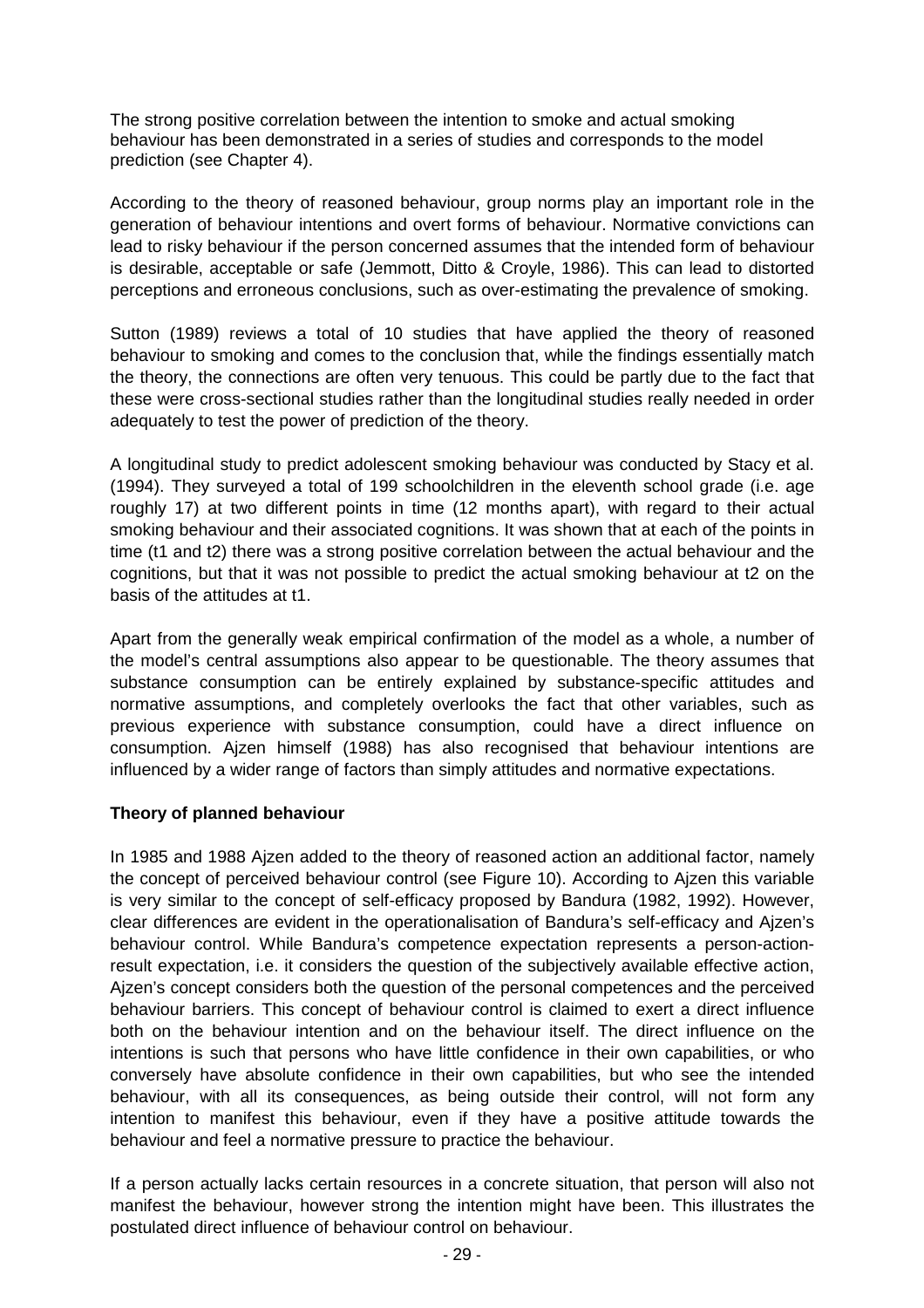

*Figure 10. Theory of planned behaviour* 

| Key to Figure 10: Theory of planned behaviour |                   |  |  |
|-----------------------------------------------|-------------------|--|--|
| <b>Original text</b>                          | Translation       |  |  |
| Einstellung                                   | Attitude          |  |  |
| Verhaltenskontrolle                           | Behaviour control |  |  |
| Subjektive norm                               | Subjective norm   |  |  |
| Intention                                     | Intention         |  |  |
| Verhalten                                     | <b>Behaviour</b>  |  |  |

The described approach was further developed by DeVries, Dijkstra and Kuhlmann (1988), the somewhat diffuse concept of controllability being dropped and being explicitly replaced by Bandura's concept of competence expectation. In applying this modified theory to the experimental consumption of substances, a distinction can be made between two forms of self-efficacy:

- 1. "use self-efficacy": The conviction of having sufficient ability to obtain the substances in question and to be able to use them.
- 2. "refusal self-efficacy": The conviction of being able to withstand social pressure to consume the substances in question.

In a series of publications these authors showed that the second form of self-efficacy makes a significant contribution to the prediction of adolescent cigarette consumption (DeVries, Kok & Dijkstra, 1990; Kok, DeVries, Muddle & Strecher, 1991; Kok, Boer, De Vries, Gerads, Hospers & Mudde, 1992).

If the cost-benefit and decision theories of Ajzen and Fishbein are applied to the possible influence of advertising on smoking commencement, a correlation as portrayed in Figure 11 can be postulated.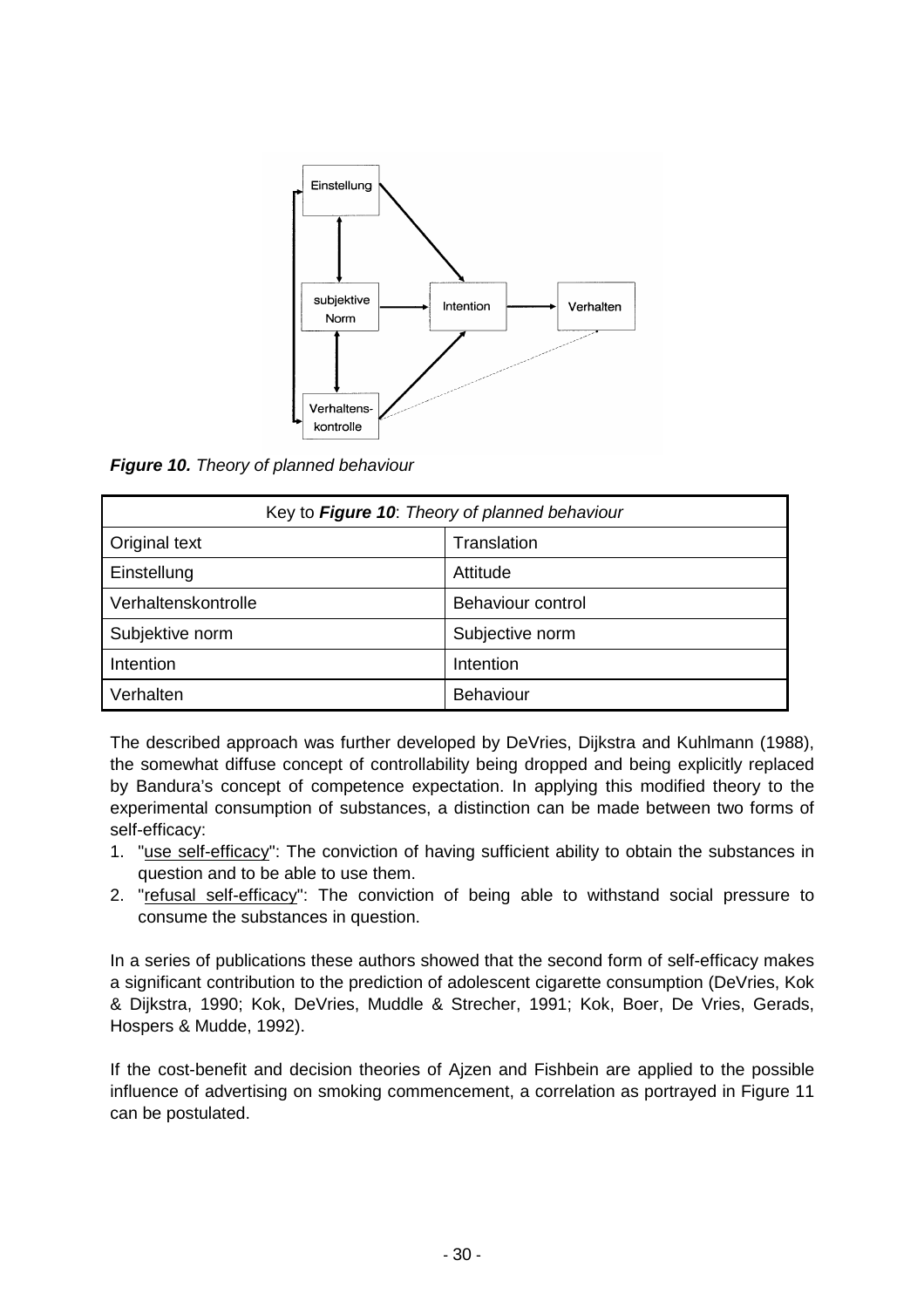

*Figure 11: Effects of advertising, according to the theory of reasoned action and the theory of planned behaviour.* 

Exposure to tobacco advertising therefore leads to erroneous perceptions about the percentages of adults and adolescents who smoke. This over-estimation of the extent of smoking in the population can in turn influence adolescents into thinking that cigarette smoking is desired in society in general and among adolescents in particular and represents the rule rather than the exception. Moreover, it can be assumed that advertising positively influences the image of smokers, which in turn, in conjunction with processes of learning from models, leads to a higher probability of the formation of the subjective norm that smoking is desirable. This subjective norm should in turn, according to the theory of planned behaviour and the theory of reasoned action, increase the intention of smoking, which in turn correlates highly with actual smoking behaviour.

To sum up, the theory of planned behaviour explains the intention to act as the result of attitudes with regard to the action and of normative convictions. Fishbein showed that advertising directly influences social norms among adolescents. These are norms which determine what it means to be a smoker, and normative influences which are conveyed via peer-group pressure, namely to emulate the behaviour of models portrayed in advertising. The author states "there can be little question that cigarette ads attempt to create a positive image of the smoker" and concludes "our review suggests that cigarette advertising does affect cigarette consumption" (Fishbein, 1976, cited in Lynch & Bonnie, 1994, p. 118).

#### **6.2 Learning theory models**

An understanding of the development and maintenance of tobacco consumption is not possible without learning theory mechanisms. The following learning theory assumptions have been discussed time and again in this context:

- 1. classical conditioning
- 2. operant conditioning
- 3. learning from models social-cognitive learning theory.

The observations already made concerning the psychosocial risk factors associated with smoking have shown that those persons to whom children and adolescents most closely relate have a substantial influence on the time at which children and adolescents first try smoking. The influence of various models, such as parents, teachers, and especially sameage friends, is documented extraordinarily well in the literature. The process of learning from models is therefore very likely.

The first cigarettes ever smoked do not taste good. Indeed, they often produce negative effects, such as coughing, queasiness and even nausea. Despite this, many children and adolescents make intensive efforts to master smoking, and only a few are deterred in the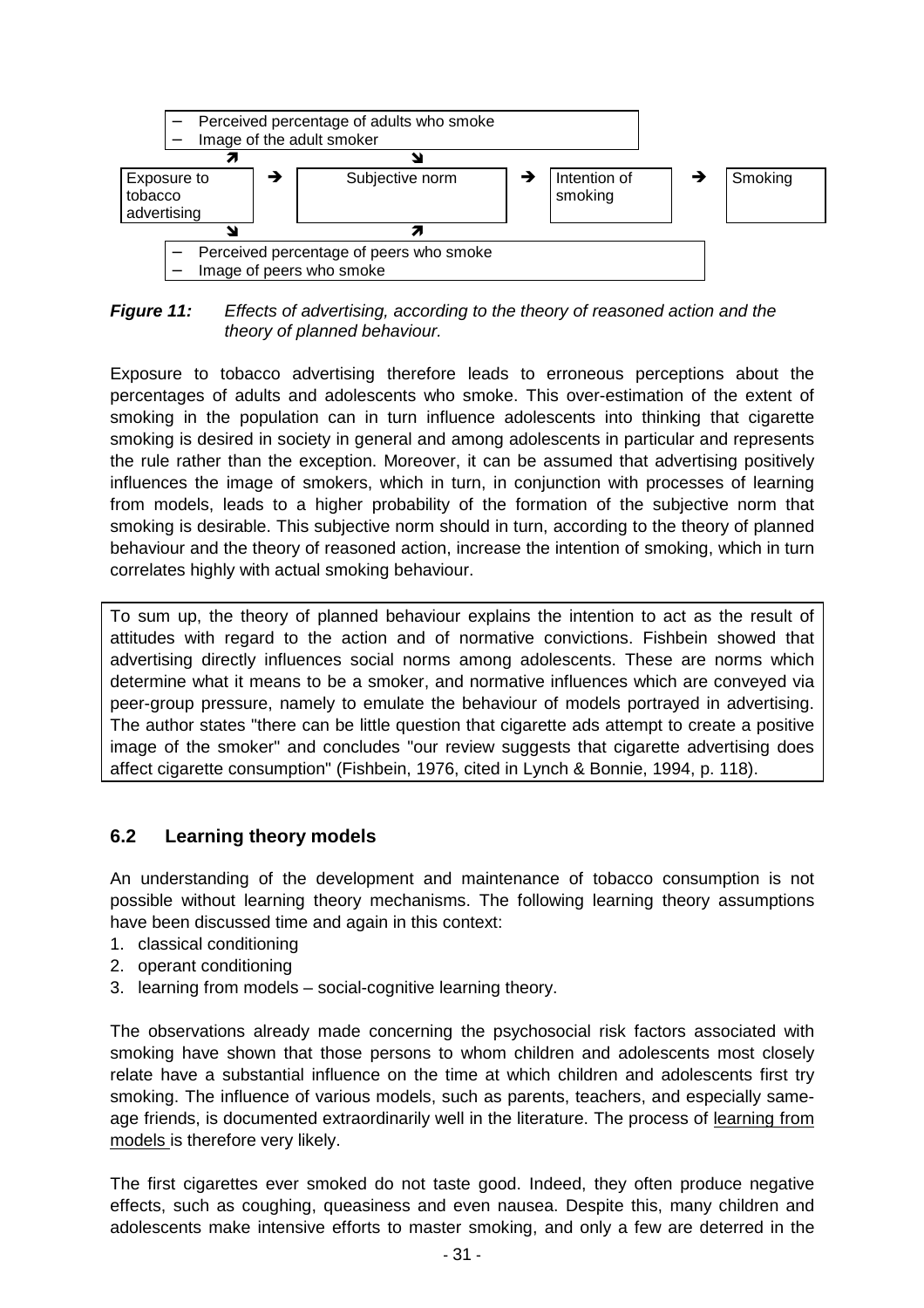longer term by their first negative experiences. There are obviously strong motivational reasons spurring them on. Operant learning mechanisms play a role here. For many children and adolescents, the starting point for the first attempt at smoking is a high-risk situation, often a group-pressure situation, in which the other group members smoke and the child in question wants to belong to the group and not be excluded. Children are very often aware of the harmful health consequences of smoking, but they are not deterred by these since any health damage will not be apparent until far into the future. The short-term negative consequences that can be caused by feeling unwell after smoking deter only a fraction of the children, while the immediate positive consequences, such as stress reduction or the establishment of social contacts, enormously reinforce smoking behaviour and far outweigh the negative consequences in their affective valency.

A further operant learning mechanism in the course of the individual's subsequent smoking career is negative reinforcement, in the sense of the suppression or total avoidance of withdrawal symptoms.

Advertising too uses classical and operant conditioning processes. For example, the smokers shown in adverts are successful, good-looking, young and healthy. Smoking, therefore, is associated with positive models and their positive attributes (classical conditioning). This model effect is also underlined by the fact that, in the adverts, the act of smoking is seen to bring positive results (operant conditioning).

If Bandura's social-cognitive learning theory (1986) is applied to smoking initiation, it can be postulated that adolescents get their convictions and attitudes regarding tobacco from models and even their normative convictions are substantially modified by models.

It is assumed that social intercourse with close friends and family members who smoke strengthens two convictions, namely the consequence expectation and the competence expectation:

- 1. The observance of models who consume substances directly influences the result expectations, i.e. the expectations concerning the social, personal and physiological consequences of consuming such substances. For example, observing parents who smoke or drink alcohol for relaxation will promote similar attitudes and expectations in the observer regarding the consequences of his own consumption.
- 2. Observation of models influences both "use self-efficacy" and "refusal self-efficacy" (Bandura, 1977, 1982, 1992). For example, by observing others purchase and smoke cigarettes adolescents can acquire the necessary knowledge for obtaining and using tobacco products themselves ("use self-efficacy"). In contrast, observing a close friend decline a proffered cigarette can reinforce "refusal self-efficacy" to the extent that the adolescent himself is able to decline a similar offer.

Social-cognitive learning theory cites two influential factors for the first consumption of cigarettes:

- 1. cigarette consumption by those closest, especially good friends and parents, but also by other role models, and
- 2. the attitudes towards cigarette consumption held by such role models, particularly the peer group.

These assumptions are supported by a fair amount of empirical evidence. Peer-group influence on smoking commencement has been documented in a whole series of studies mentioned in Chapter 4.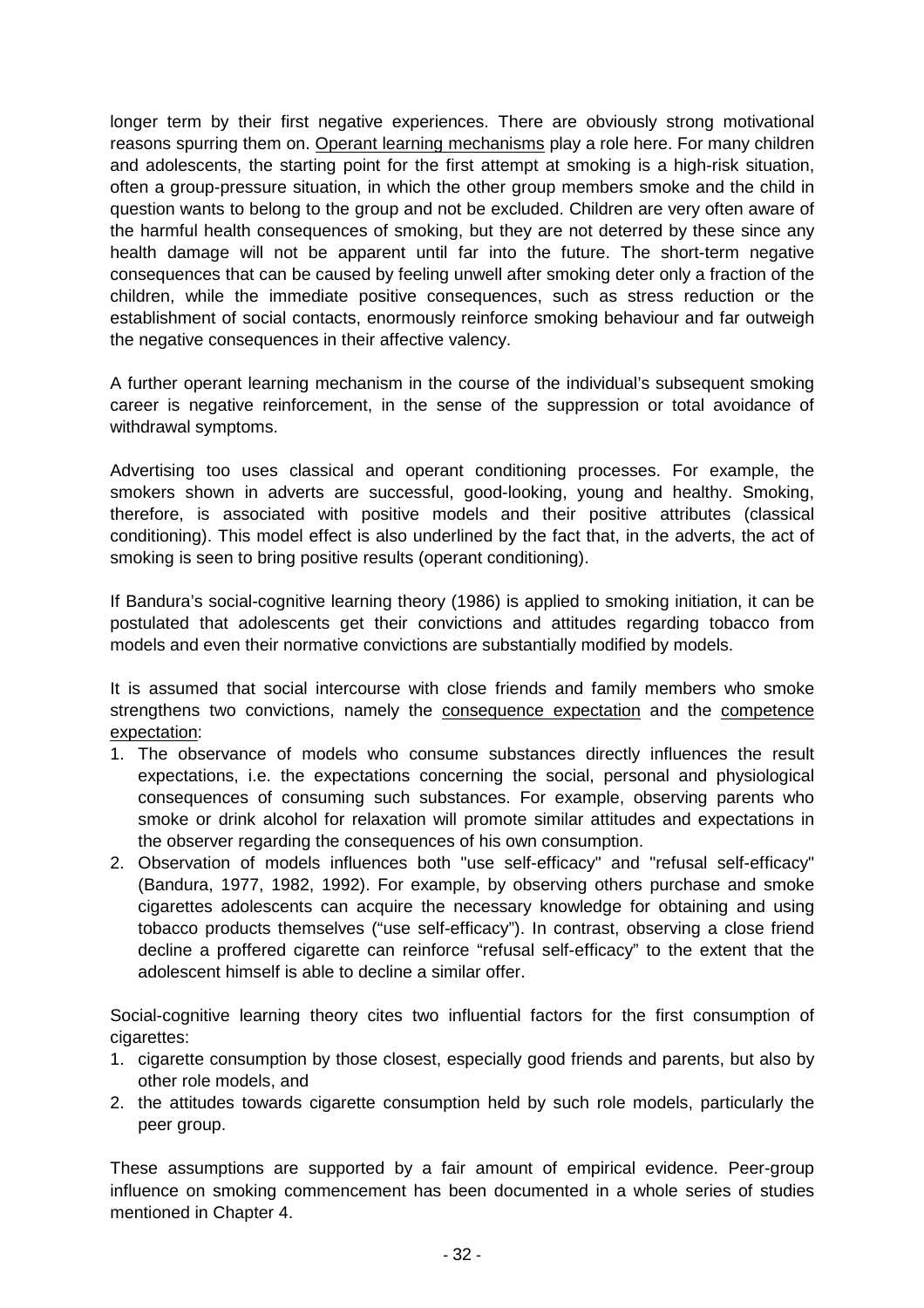The way in which learning from models occurs in the mass media, and in which this can influence experience and behaviour, can be plausibly explained by Bandura's socialcognitive learning theory. The behaviour of models is closely imitated when such behaviour observably produces the desired benefits. In image-based advertising, smoking is portrayed as an expression of independence, individuality and sophistication. These types of message suggest to the consumer that he can achieve something by smoking that he could not achieve on his own merits. In this way the target's desired self-image is strengthened, while at the same time however his own self-efficacy is weakened. According to the socialcognitive theory, behaviour is strongly regulated by the assumption of being able to exercise control over events. The theory further assumes that the accepted consequences of an action govern one's own behaviour.

Cigarette advertising often conveys a strongly masculine self-image (Pollay, 1995b; Hirschman, 1995), showing for example how smoking reduces stress or helps the smoker to gain the admiration of friends. All the models used look very healthy and happy. This is in direct contradiction to the health-damaging consequences of smoking.

#### **6.3 Shaping of self-image**

The critical period for initiation into tobacco consumption is puberty (see Chapter 4), a stage of life that imposes great demands on young people. The gradual mutation from child to adolescent is accompanied by changes in self-image. During the identity formation phase the young person experiences great uncertainty about his own self, which is not yet solidly defined. The adolescent tries out various different adult roles. The forces that help to shape self-image include not only peer-group pressure but also the examples conveyed in advertising (Lynch & Bonnie, 1994).

Burton, Moinuddin and Grenier (1991, cited by US Department of Health and Human Services 1994) see the discrepancy between the current and the ideal self-image as a trigger for the decision to start smoking. According to their model, image-based advertising conveys personality traits that adolescents themselves would like to have. These personality traits play a part in shaping the adolescent's ideal self-image. Non-concordance between the two self-images (i.e. current and ideal) motivates the adolescent to act. Advertising promises smoking as a means of approaching the desired ideal self-image.

Figure 12 illustrates the influence of tobacco advertising, pointing to a higher probability of experimental smoking when the ideal image does not concord with the self-image. The greater the discrepancy between the two, the greater the probability that the attractive model behaviour portrayed in the advertising will be adopted.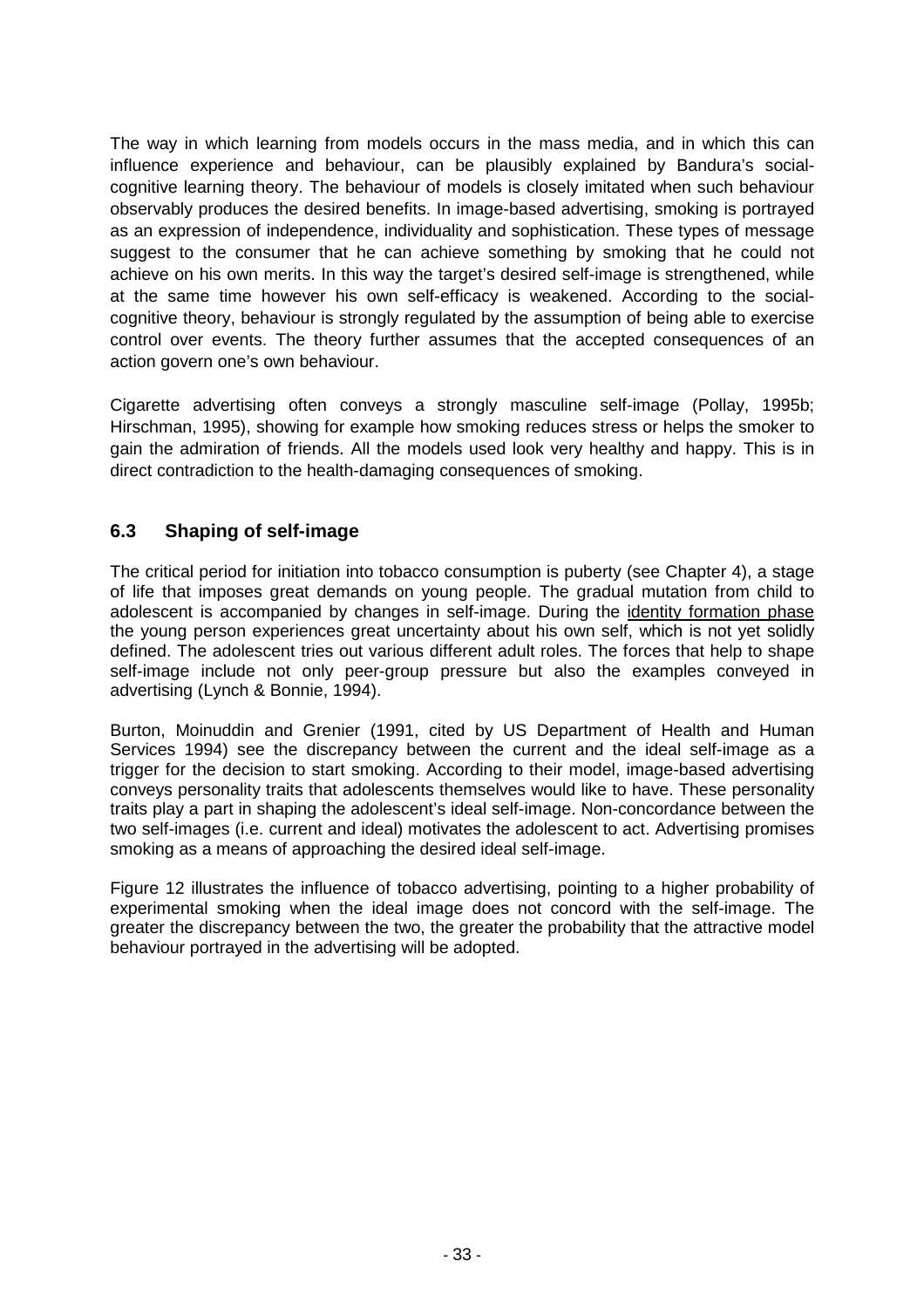

*Figure 12. A model for smoking initiation: Advertising shapes the adolescent's ideal selfimage (US Department of Health and Human Services, 1994).*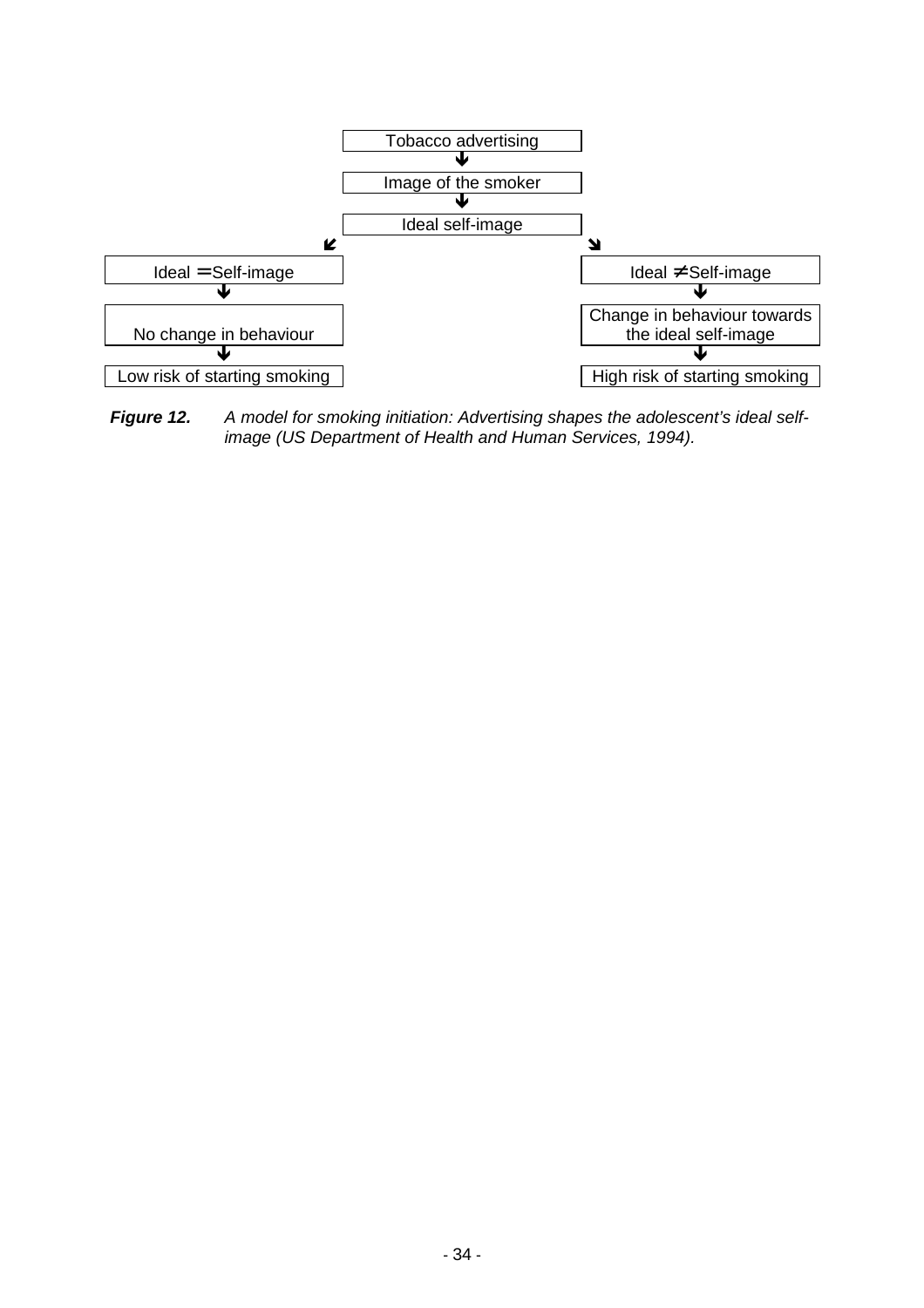# **7. Influence of advertising**

We are surrounded by cigarette advertising in our day-to-day life. The extent and penetration of such advertising creates great familiarity with the products and helps cigarettes to be seen as part of our cultural heritage, thus playing down their potential harmfulness to health (Pollay, 1997).

Children and adolescents are not shielded from cigarette advertising in any way (Pollay et al., 1996). Indeed, they are massively exposed to it. This creates a social climate in which experimental smoking by adolescents can be expected. Botvin, Goldberg, Botvin and Dusenbury (1993) have shown that the greater the exposure of adolescents to advertising, the greater the probability that they will smoke.

In order to understand the effects of advertising it is important also to observe the long-term effects marking a generation (Pollay, et al., 1996). However, these effects have not yet been adequately investigated.

The influences of advertising on experience and behaviour are highly complex, as will be seen in the discussion of individual psychological processes below.

## **7.1 Perception and recall**

In research into the effects of advertising, great weight is attached to testing how and to what extent the message has reached the target group, and what feelings and cognitions have been triggered. These non-economic effects are the pre-requirements for the economic effects (which is where interest actually lies), such as the increase in consumption of a particular brand (Eicke, 1992).

An example of this type of research is a large-scale German investigation by Bergler, Haase, Humburg, Steffens and Noelle-Neumann (1995). The investigation began with a pilot study of 160 adolescents. These respondents spontaneously judged cigarette advertising as fairly neutral and as not triggering strong feelings. Adverts deploying originality, imaginativeness, humour and comedy were appreciated more than those deploying typical cigarette images. 60% of the adolescents were generally critical of cigarette advertisements, complaining that the messages were unrealistic and idealistic.

In the main study, 1 612 adolescents were given a questionnaire. The main results were as follows. Concerning level of recall of cigarette advertising in magazines or cinemas, there were no significant differences between smokers, occasional smokers and non-smokers. In magazine advertising, cigarette brands were remembered more frequently by smokers than by non-smokers. Smokers and non-smokers judged cigarette advertising equally. However, they differed in the associations that advertising triggered in them. Smokers more frequently cited associations such as "being with friends", "really enjoying something", "feeling free" and "finding relaxation and peace".

At the start of the questionnaire, the respondents were asked to give their spontaneous associations to the terms "freedom", "adventure", "relaxation" and "enjoyment". Analysis as to whether they spontaneously associated these terms with smoking showed that the smokers among the group did so for the terms "relaxation" and "enjoyment".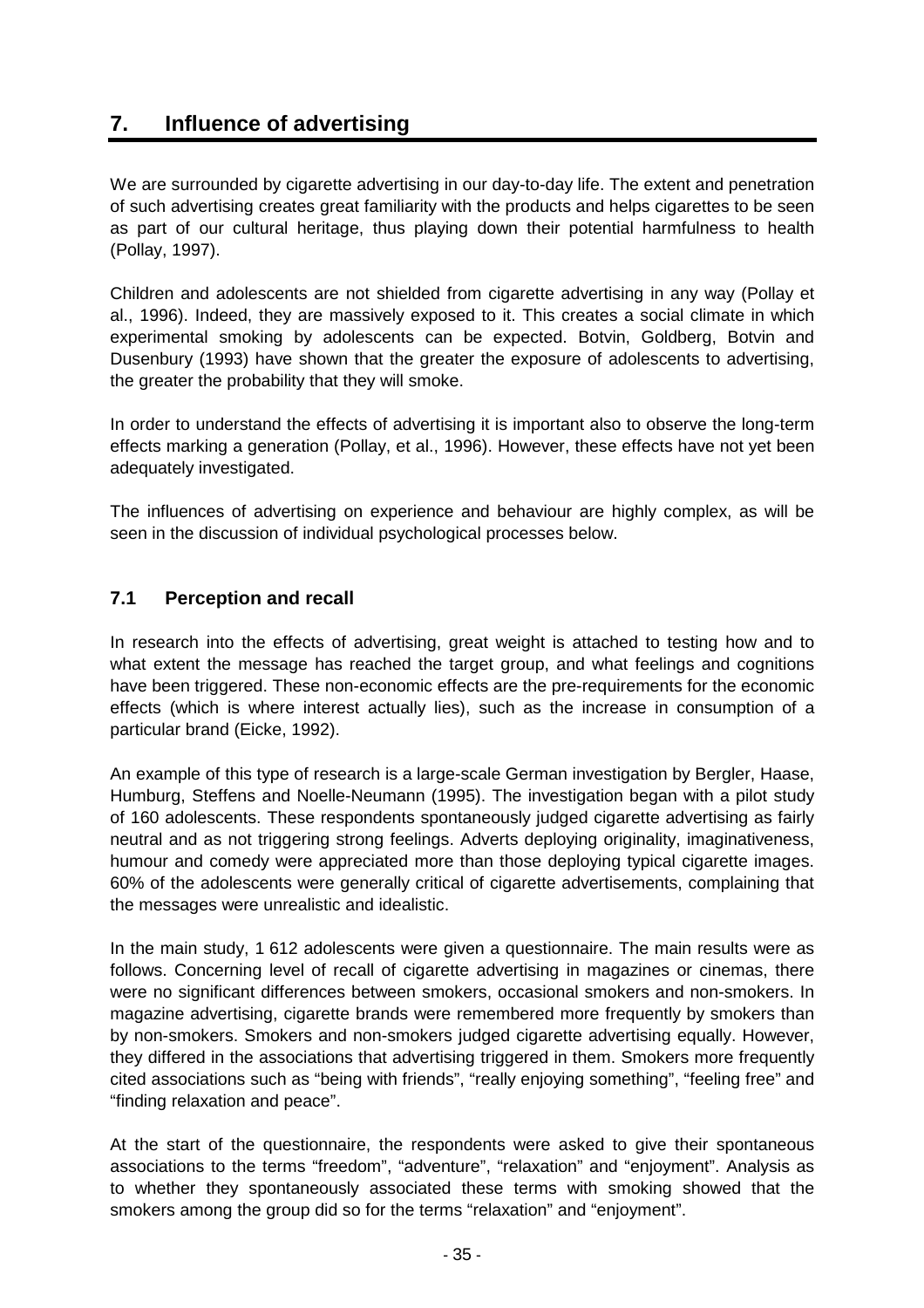Children and adolescents know the advertisements better than adults (Rombouts & Fauconnier, 1988). This is revealed particularly clearly in investigations concerning the American "Old Joe Camel" campaign.

Fischer, Schwartz, Richards, Goldstein and Rojas (1991) tested 229 pre-school children aged from three to six. 30% of the three-year-olds and 91.3% of the six-year-olds correctly assigned the "Old Joe" logo to the "cigarettes" product category. The reasons for these extraordinarily high recognition rates, according to the authors, are that the children have constant exposure to strong direct and indirect cigarette advertising wherever they go.

DiFranza et al. (1991) compared 1 060 schoolchildren from grades 9 to 12 with 491 adults, using standard marketing methods. Old Joe was recognised by 97.7% of the children and 72.2% of the adults. 97.5% of the children and 57.7% of the adults were able to associate the cartoon figure with the Camel brand. Children found the cartoon figure "cooler" and more interesting and were keener to have him as a friend than adults. The results clearly demonstrate the intensive effect of this type of advertising on children. They were much more attracted to it than adults and were much more familiar with the cartoon character. In the three years of the campaign, Camel's market share among under-18s rose from 0.5% to 32.8%.

The images used in advertising have a much stronger effect on adolescents than on adults, since adolescents are still in the identity-formation phase and as such are much more sensitive to signals and symbols of adulthood. The images shown in adverts offer apparent solutions to identity problems (Lynch & Bonnie, 1994; Pollay et al., 1996).

A similarly high brand-recognition rate among 10-year-old schoolchildren was observed in a more recent study by Peters, Betson, Hedley, Lam, Ong, Wong and Fielding (1995). For example, the recognition rate for Marlboro was 95%.

Adolescents actively seek clues from their peers and from adverts as to how to behave "properly". They are interested in products which satisfy their needs for experimentation, belonging, independence, responsibility and acceptance by others (Solomon, 1994).

Addicted and loyal consumers selectively screen out information about health risks and competitors (Holak & Tang, 1990).

A number of studies (Aitken, Leathar, O'Hagan & Squaire, 1987; Goldstein, Fischer, Richards & Creten, 1987; Pierce, Gilpin, Burns, Whalen, Rosbrook, Shopland & Johnson, 1991; Pierce, Lee & Gilpin, 1994) have demonstrated a positive correlation between the ability of adolescents to recall a specific advert, logo or trademark and their intention to smoke, their commencement of smoking and their extent of smoking. According to Lynch and Bonnie, the findings cannot be interpreted causally in one particular direction. It is evident, however, that experimentation with cigarettes influences the amount of notice paid to cigarette advertising. This may in turn reinforce smoking behaviour in the way described in the sections on "Advertising messages" (Chapter 5.4) and "Effect models" (Chapter 6) (Aitken, Eadie, Hastings & Haywood, 1991).

Analysis of the data from a 1990 California survey of 5 040 adolescents and 24 296 adults showed that adolescents pay more notice to cigarette advertising than do adults (Pierce et al., 1991). 70% of the adolescents, but only 47% of the adults, named Marlboro or Camel as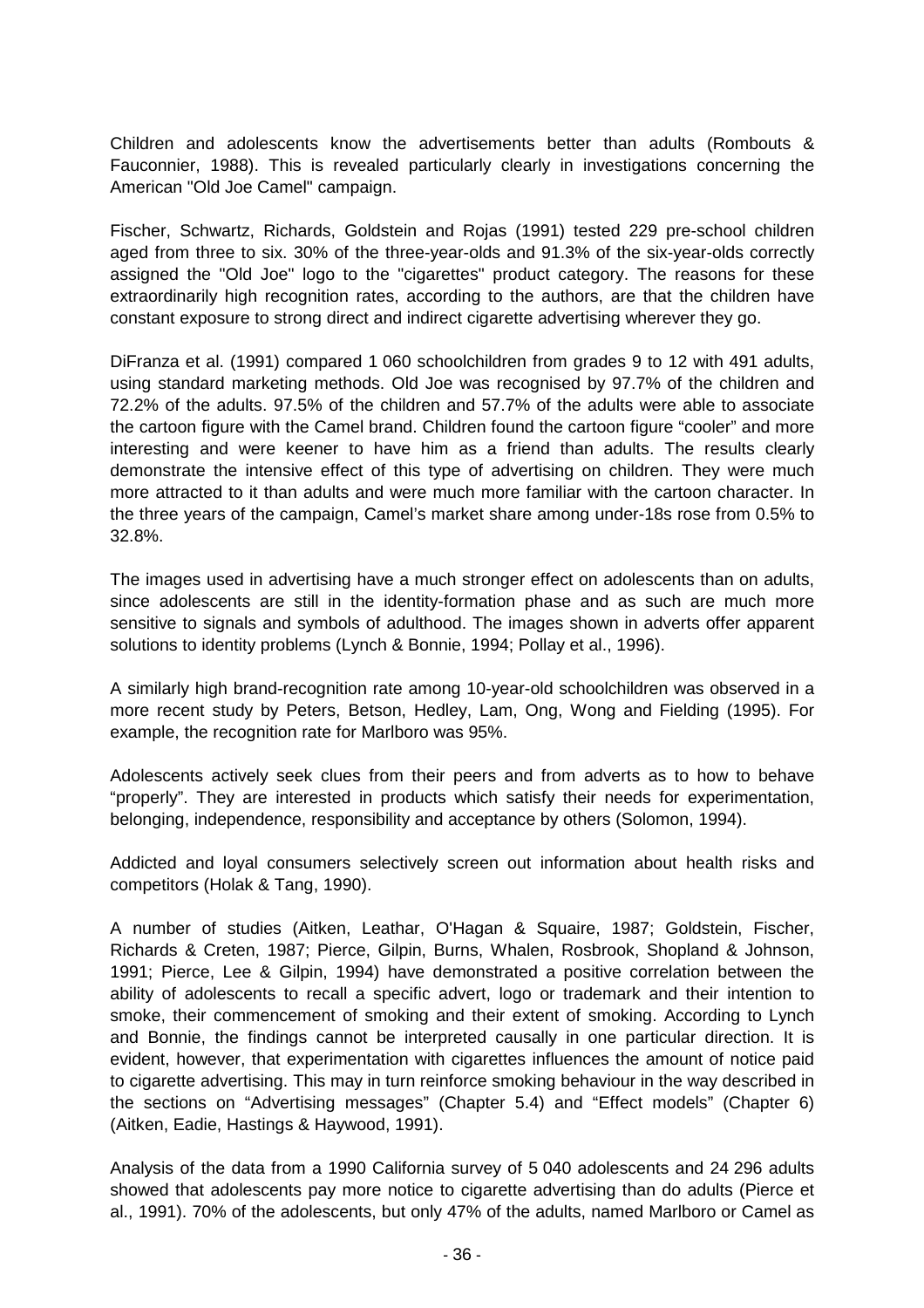the brands most frequently advertised. Broken down by age-group, Camel's highest score (34.2%) was among 12-13 year-olds, while Marlboro's (41.8%) was among 16-17 year-olds. The authors attribute the fact that Camel's highest score was among 12-13 year-olds to the advertising strategy featuring the Camel cartoon, which is aimed at very young people (Figure 13).

In addition, the market share pattern, taking account of sex and age, matched the perceived advertising pattern. Among 12-17 year-olds, Camel and Marlboro had the highest market share, together totalling 79.9%. What was particularly striking was that Camel had twice as high a market share among 12-17-year-old males as among 18-24 year-old males. The difference was even more marked in the corresponding female groups, the market share being four times higher among the12-17-year-olds than among the 18-24 year-olds (Table 3).



*Figure 13. Percentages of respondents identifying Marlboro (grey bar) or Camel (black*  bar) as the most frequently advertised cigarette brands (Pierce et al., 1991).

| Preferred brand (%) |                 |       |       |       |
|---------------------|-----------------|-------|-------|-------|
| Age                 | <b>Marlboro</b> | Camel | other | N     |
| <b>Males</b>        |                 |       |       |       |
| $12 - 17$           | 55,4            | 24,5  | 18,0  | 131   |
| 18-24               | 71,3            | 12,7  | 16,0  | 567   |
| 25-29               | 61,7            | 13,8  | 24,5  | 470   |
| 30-44               | 47,7            | 10,5  | 41,8  | 1.579 |
| $\geq 45$           | 21,1            | 8,1   | 70,8  | 1.316 |
| <b>Females</b>      |                 |       |       |       |
| $12 - 17$           | 63,3            | 21,7  | 13,4  | 102   |
| 18-24               | 69,4            | 5,5   | 25,1  | 461   |
| 25-29               | 49,5            | 3,6   | 46,9  | 467   |
| 30-44               | 33,0            | 2,3   | 67,7  | 1.500 |
| $\geq45$            | 12,7            | 2,2   | 85,1  | 1.594 |

*Table 3. Brand preferences of smokers in California (Pierce et al., 1991).* 

The fact that central advertising messages are also noticed, cognitively evaluated and affectively processed by non-smoking adolescents was demonstrated by Evans, Farkas, Gilpin, Berry and Pierce (1995; see also Pierce, Choi, Gilpin, Farkas & Berry, 1998). In a telephone survey, they asked 3.536 never-smoking Californian adolescents aged between 12 and 17 whether cigarette advertising contained the following messages: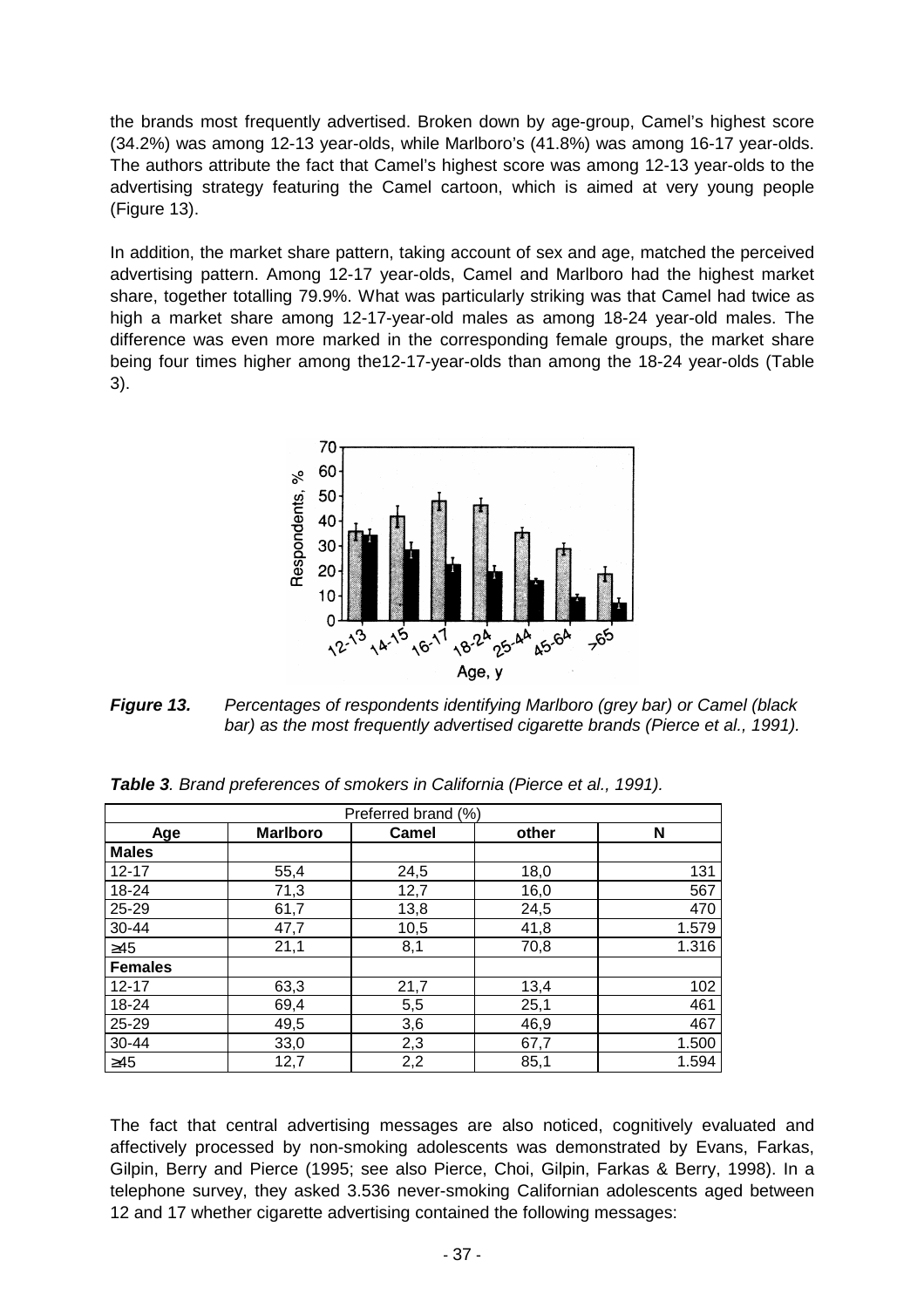- 1. smoking is pleasant;
- 2. it helps you to relax;
- 3. it helps you to feel at ease in social situations;
- 4. it is an enjoyable leisure-time activity;
- 5. it helps you to stay thin;
- 6. it helps to reduce stress;
- 7. it helps to relieve boredom.

84% of the adolescents cited at least one of the seven advantages of smoking as propagated by the tobacco industry. The citation rate was above 60% for 4 of the messages (Figure 14).



*Figure 14. Never-smokers' perceptions of the advantages of smoking as propagated by advertising (Evans et al., 1995).* 

## **7.2 Cognitions and attitudes**

#### **Misestimations**

Adolescents predisposed to smoking overestimate the prevalence and popularity of smoking among their peers and among adults, and underestimate the prevalence of negative attitudes about smoking and the risks of smoking among their peers (Bonnie & Lynch, 1994). They overestimate, therefore, the social benefits of smoking and underestimate the risks. Greening and Dollinger (1991), in this context, speak of an "invulnerability syndrome" among adolescents.

The ubiquity of cigarette advertising, with its images and its messages of the functions that smoking fulfils, contributes towards the adolescents' misestimations. Through this mechanism, advertising increases the likelihood of minors commencing smoking and/or remaining smokers (US Department of Health and Human Services, 1994).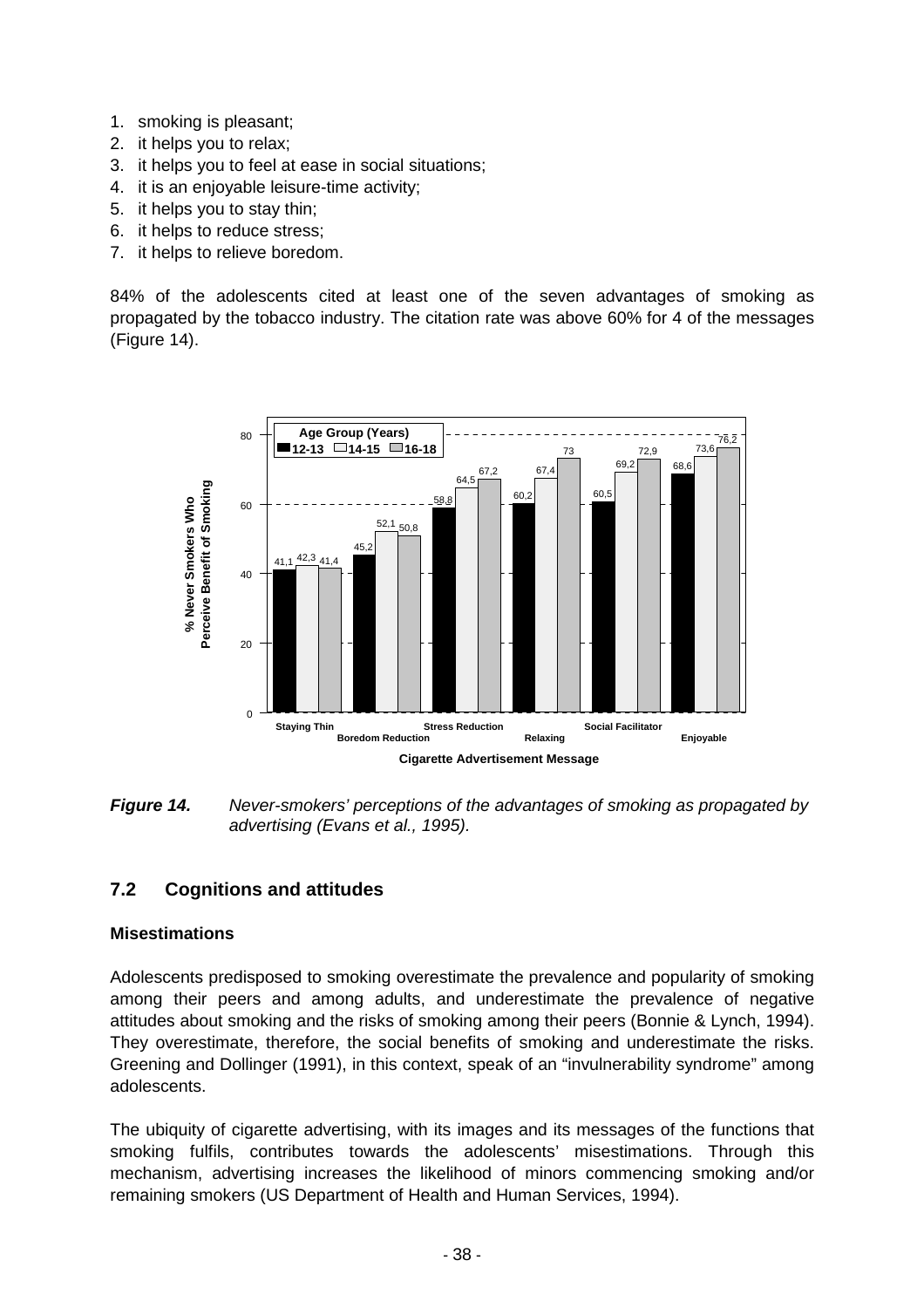The large-scale survey of German adolescents similarly showed that, in contrast to nonsmokers, adolescents who were regular smokers overestimated the proportion of smokers in their own age-group. Estimations of the proportion of adults who smoke did not appear to correlate with the respondents' own smoking status. (Bergler et al., 1995).

#### **Cognitive capabilities**

Adolescents are at a stage where they have not yet properly developed effective strategies for resisting attempts to persuade or convince. The same applies with regard to cognitive processes for weighing up advantages and disadvantages and, above all, for putting forward counter-arguments. They have fewer resources than adults for resisting advertising strategies and sales tactics. Consequently, they are less able to resist the attractions and enticements of advertising campaigns (Pollay, 1997).

## **7.3 Needs and motivations**

In order to be more effective, cigarette advertising plays on the particular psychological situation that adolescents find themselves in.

Adolescents are susceptible to images of romance, success, acceptance, popularity, adventure and independence. Advertising suggests that these things can be obtained by smoking cigarettes, thus helping adolescents to resolve their identity problems. What adolescents are seeking in adverts are symbols of adulthood.

Adolescents pay great attention to what is new and in vogue (Pollay, 1997). They are natural experimenters (Loudon & Della Bitta, 1993). Unsure of themselves, and needing to belong, they seek clues from their peers and from adverts as to how they should look and behave. They take an interest in cigarettes and other products that allow them to express their needs for experimentation, belonging, independence, responsibility and acceptance (Solomon, 1994). Cigarettes also serve as a means of defining and controlling social relationships (Stacey, 1982).

#### **7.4 Self image**

If the image that adolescents have of themselves matches the characteristics of typical smokers as portrayed in the adverts, the probability of their smoking is increased. The same is true if the difference between self-image and ideal self-image is wide, i.e. if adolescents admire the characteristics of the smokers portrayed in adverts and/or want to acquire the same characteristics themselves (Burton et al., 1989; Chassin, Presson & Sherman, 1990; Chassin, Presson, Sherman, Corty & Olshavsky, 1981; Grube, Weir, Getzlaf & Rokeach, 1984).

The representative survey of 1 612 German adolescents (which is described in more detail further on) revealed no differences between smokers and non-smokers in their general patterns of evaluation of cigarette advertising (Bergler et al., 1995). Smoking and nonsmoking adolescents differed in their self-image in only a few characteristics. Smokers portrayed themselves as less ambitious, less industrious, less sensible, less responsible and less health-conscious than non-smokers. In contrast to the above-mentioned studies, no evidence was found of self-image and ideal image being influenced by advertising, such as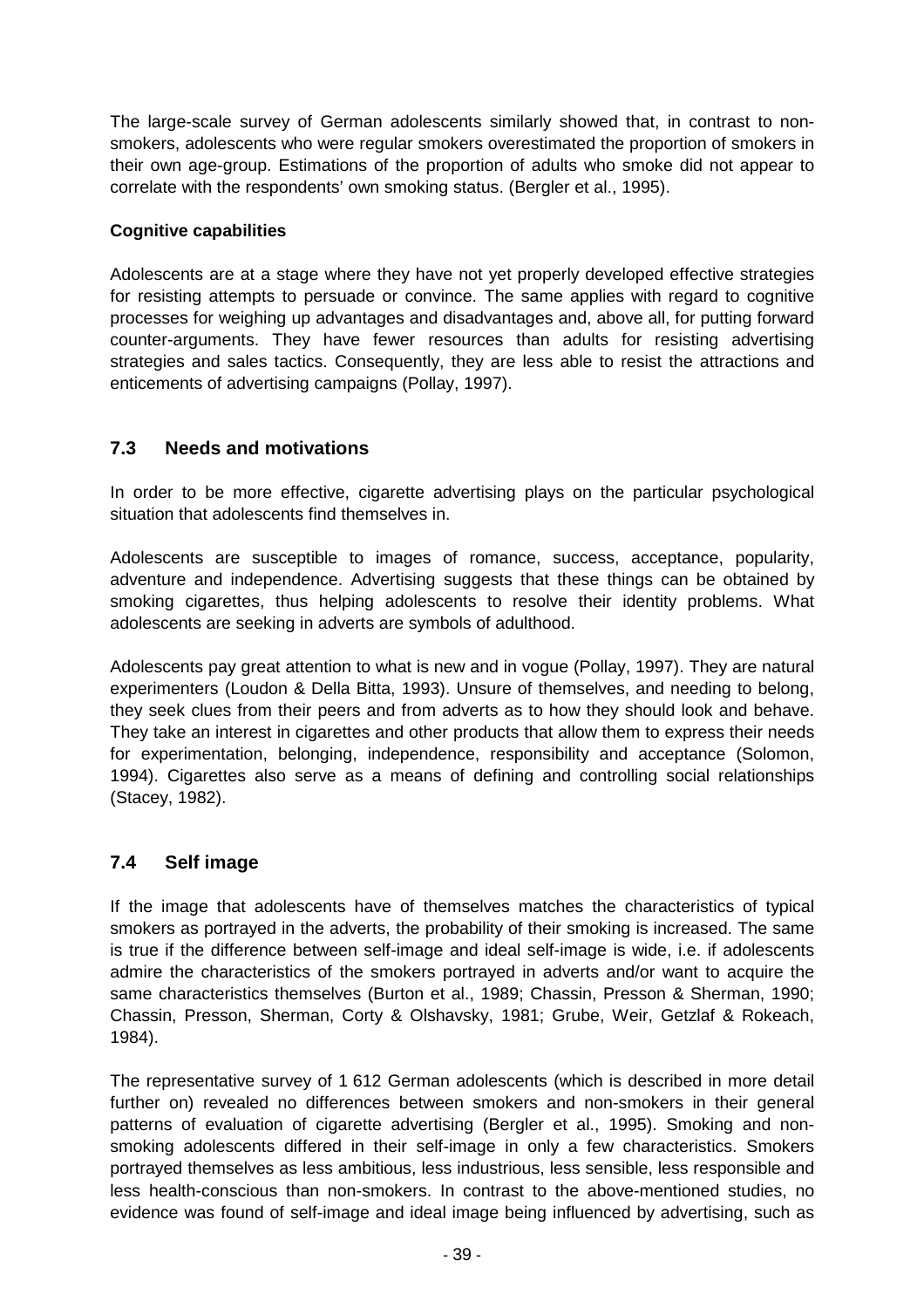adolescents internalising the images portrayed in adverts. There was no difference between smokers and non-smokers in terms of their ideal image. This isolated finding needs replicating in Germany, since the findings in the international literature are predominantly the opposite.

# **7.5 Social interaction within the peer group**

The special role played by the peer group in reinforcing the influence of advertising is referred to by Eicke (1992). Opinion leaders within the group who are influenced by the advertising messages will in turn cause the other members to be more strongly influenced by the adverts. Overall, therefore, the effect exerted by advertising depends on the evaluation of the message by the group. Petermann (1996) refers to the two-stage flow model for communications, when he states that the effect of the message is determined not by the message alone but by the social conveyance of the message within the group.

# **7.6 Receptivity to tobacco advertising and the experimentation phase**

In recent years there has been increasing research into the influence of direct and indirect advertising on the early stages of the smoking career, particularly on the transitions from preparation to experimentation to regular consumption.

A survey of 571 13-year-old Californian schoolchildren found that those who owned promotional items were 2.2 times more likely to experiment with smoking, and those who had at some time received mail from a cigarette company were 2.8 times more likely. These figures are adjusted to take account of social influences, e.g. from parents and peers (Schooler, Feighery & Flora, 1996).

Evans et al. (1995) investigated the extent to which tobacco advertising and exposure to smokers influenced smoking commencement by adolescents. Telephone interviews were conducted with 3 536 Californian non-smokers and then analysed. Susceptibility to cigarette advertising was measured by examining the responses to questions relating to, for example, ownership of (or desire to own) sales promotion articles, recall of advertising messages, favourite adverts and favourite brands. The extent of adolescent exposure to a smoking environment was classified in an index, in which account was taken of smoking by family members or best friends. Adolescents were rated susceptible to taking up smoking if they could not state unequivocally that they would never try a single cigarette, for example if they were offered one by their best friend.

One of the study's main findings was that adolescents who counted smokers among their family and among their peer group were twice as likely themselves to start smoking as other adolescents. Their susceptibility to starting smoking was also increased by a factor of two to four in correlation with their receptivity to advertising. Influence from their environment and receptivity to advertising were shown to be factors which, independently and in combination, can predict whether adolescents are susceptible to starting smoking (Figure 15).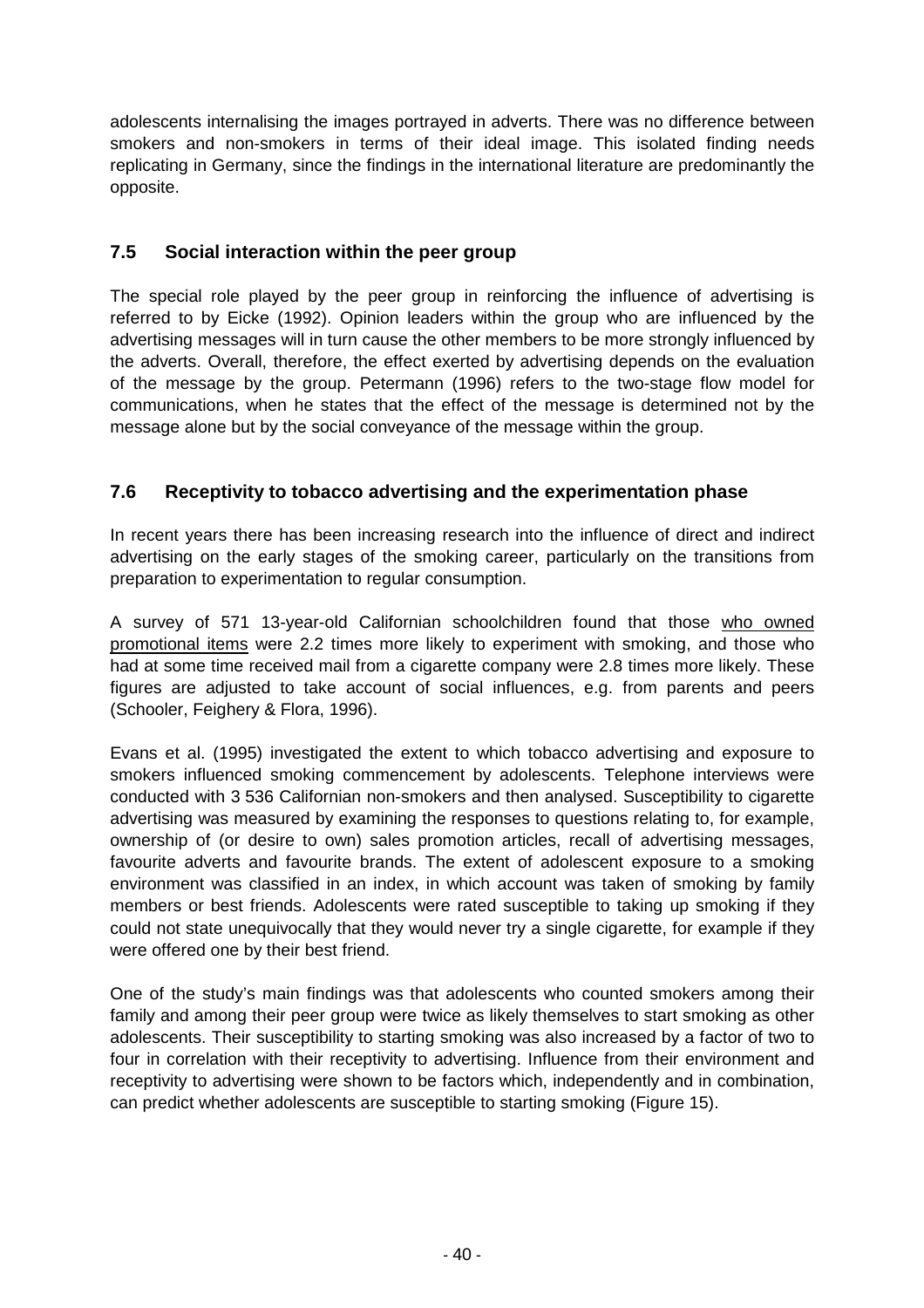

*Figure 15. Susceptibility to starting smoking, based on receptivity to advertising and influence from the surrounding environment (Evans et al., 1995).* 

In a further study featuring the same questions and methods, Altman, Douglas, Levine, Coeytaux, Slade and Jaffe (1996) conducted a representative telephone survey of 1 047 12- 17 year-old adolescents in the USA. The authors were able to demonstrate that, statistically, awareness of and participation in a promotion campaign were significant predictors of susceptibility to trying cigarettes. Susceptibility to starting smoking was rated on the basis of points awarded depending on whether the adolescent wanted to try a cigarette soon, whether he would accept a cigarette offered by his best friend, whether he had already tried smoking and would do so again in the coming year, and whether he had smoked in the preceding month. The likelihood of experimenting with tobacco was doubled if the adolescent had noticed the advertising campaign, was 3.4 times higher if in addition a young friend owned promotional articles, was 9.3 times higher if in addition the adolescent had actively participated in the campaign, e.g. through himself becoming an owner of promotional articles and/or catalogues and coupons, and was 21.8 times higher if, in addition to all the aforementioned factors, the adolescent had received free trial packets. All of these figures are by reference to controls who did not have these cited characteristics.

Unger, Johnson and Rohrbach (1995) chose a different methodological approach. They divided 386 13-16 year-old Californian schoolchildren into three groups according to their susceptibility to smoking: non-susceptible non-smokers, i.e. those with no recognisable intention of trying cigarettes within the next two months (53.8% of the sample); susceptible non-smokers, i.e. those in which the intention could not be excluded (11.4%); and smokers, i.e. those who had smoked at least one cigarette in their life (34.9%). The schoolchildren were asked to judge six or eight cigarette advertisements. The results showed that the susceptible non-smokers liked the advertisements better than the non-susceptible nonsmokers. The susceptible non-smokers and the smokers had similar views on the advertisements. According to the authors, these results back up the hypothesis that cigarette advertising encourages susceptible adolescents to experiment with smoking.

On balance, it can be said that the studies clearly show that minors can be reached through advertising. The results also substantiate the assumption that, as involvement in an advertising campaign increases, susceptibility to experiment with smoking also increases significantly.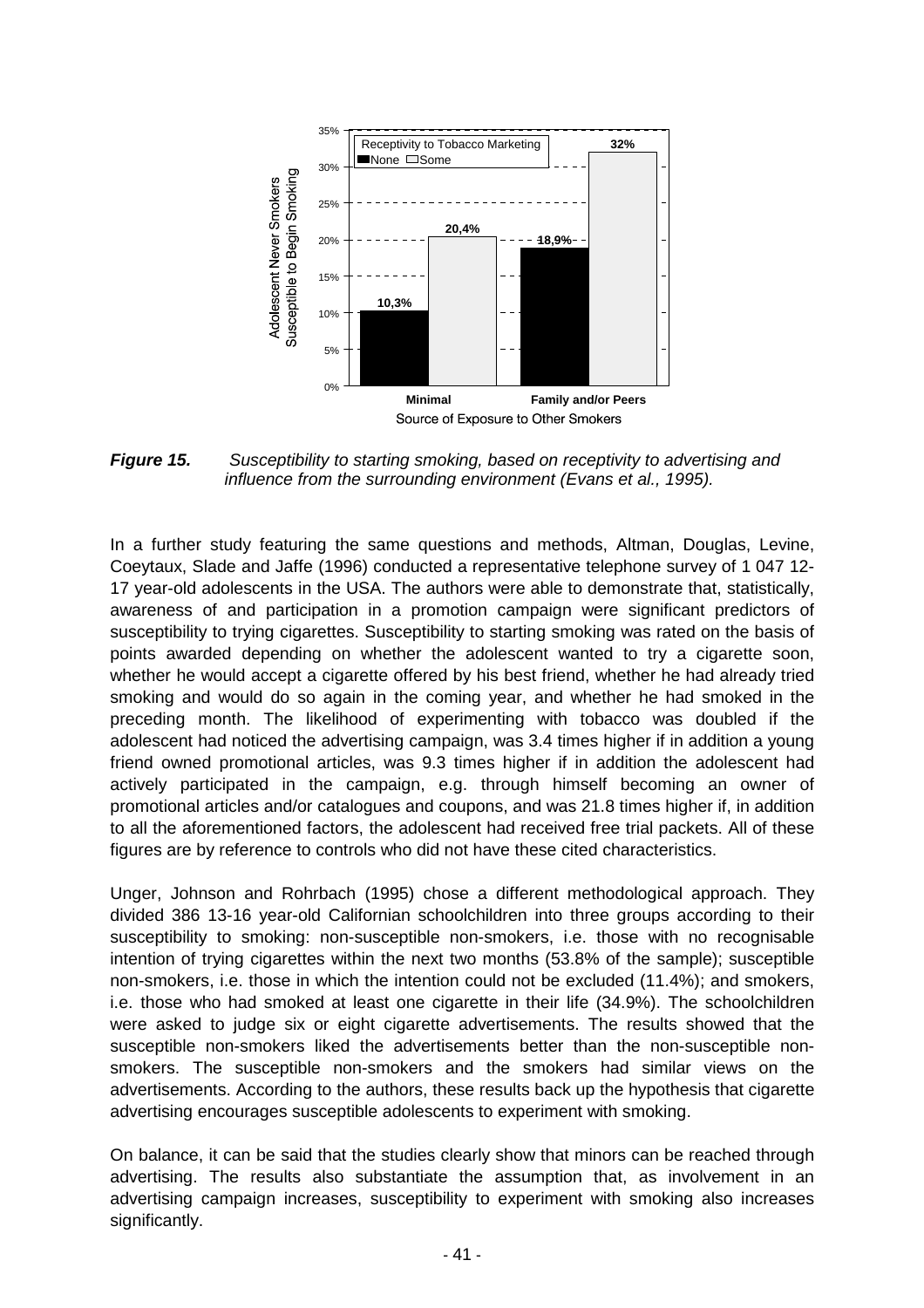To improve the evidence, however, these cross-sectional studies need to be augmented by prospective longitudinal studies.

## **7.7 Smoking initiation**

In the scientific research, smoking initiation is taken to be the time at which a person has begun to smoke regularly, i.e. after the experimentation phase is over. However, according to Eicke (1996) the tobacco lobby avoids attaching a precise definition to this concept, thus making it more difficult to say what influence advertising has on smoking initiation.

Delener (1995) asked 1 462 11-14 year-old schoolchildren in New York State their reasons for starting smoking. The second most commonly mentioned reason (18.6%) was the influence of cigarette advertising. The most commonly mentioned reason (32.2%) was the social influence of parents, friends and idols who smoke.

Over the last few years, the team led by John P. Pierce from the University of California, San Diego, has conducted a whole series of investigations into advertising-influenced smoking initiation. The gauge used, the initiation rate per calendar year, was calculated as the quotient of the sum of the weights for beginners in relation to the sum of the weights for persons at risk. This type of calculation ensures an adequate representation of the US population with regard to age, sex and race.

Pierce and Gilpin (1995) showed, in a historical analysis of four periods of time between 1910 and 1977, that after each of three major advertising campaigns the smoking initiation rate rose among 14-17 year-olds. The effect was gender-specific, i.e. the increase occurred only in the particular sex targeted by the advertising. The data on smoking behaviour are based on the 1955 Current Population Survey and on various of the National Health Interview Surveys conducted between 1970 and 1988, involving a total of 165 876 Americans.

The following periods were analysed:

- 1. Pre-1910: target group: males. No specific campaign.
- 2. 1910-1925: target group: males. Introduction of Camel, "Camels are coming" (R.J. Reynolds Tobacco Company).
- 3. 1926-1939: target group: females. Chesterfield cigarettes "Blow some my way" and Lucky Strike cigarettes "Reach for a Lucky instead of a sweet" (American Tobacco Company). The latter campaign targeted women's fears of putting on weight through eating sweets.
- 4. 1940-1967: no focus on a particular target group.
- 5. 1968-1977: target group: females. Between 1967 and 1970 four new brands were introduced specifically for women. The most successful brand was Virginia Slims (Philip Morris Company), "You've come a long way baby". This campaign latched onto the theme of women's liberation.

Figure 16 illustrates in graphic form the initiation rate as a function of the calendar year or the specific advertising campaign.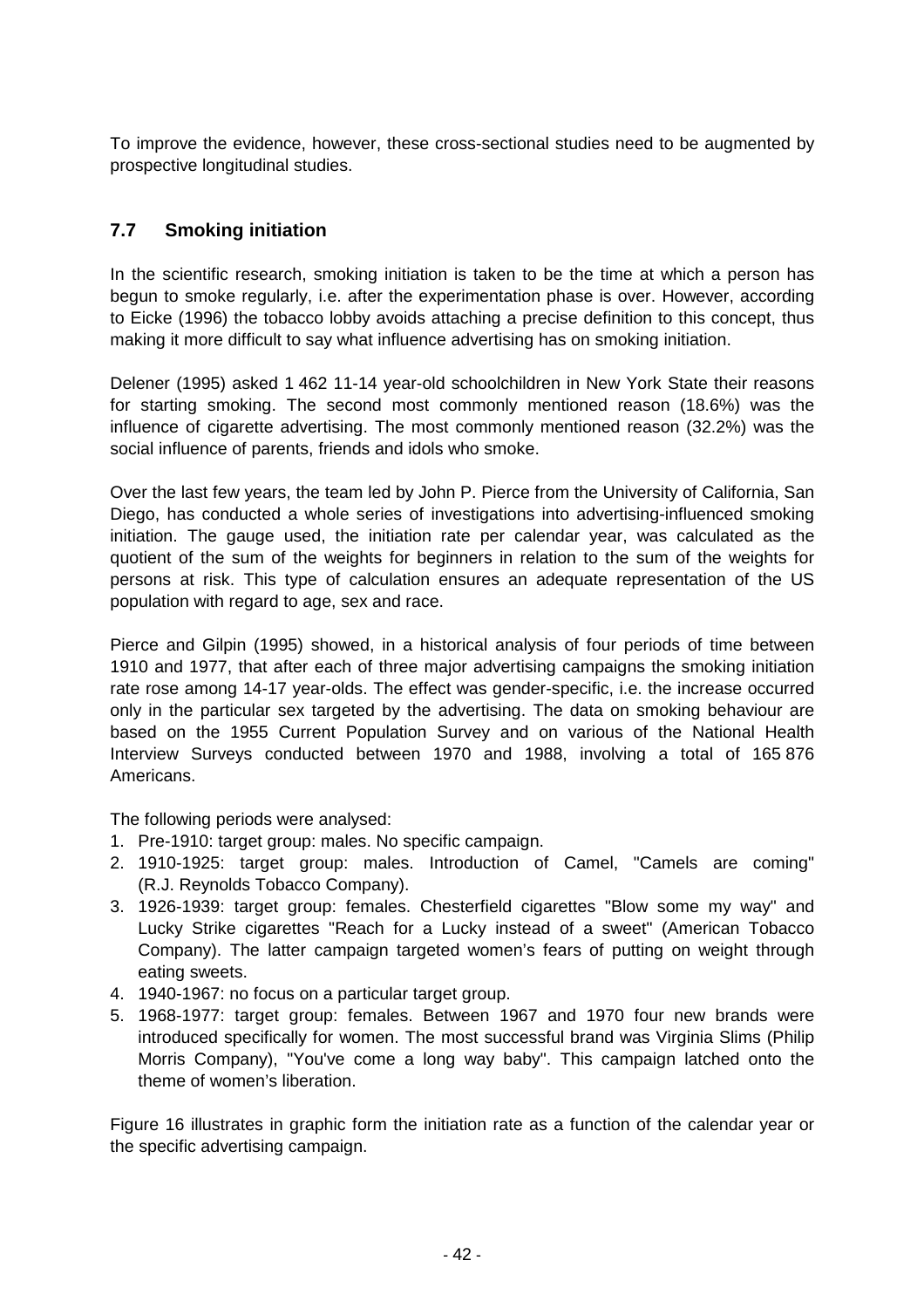

*Figure 16. Initiation rate among 14-17 year-old adolescents, as a function of the calendar year (Pierce & Gilpin, 1995).* 

From a detailed analysis of the initiation rate among female adolescents from 1967 to 1973 (Period 5: Target group: females), Pierce, Lee and Gilpin (1994) were able to show that the percentage increase, depending on age, was between 33% and 110% (Figure 17). The most marked increase was among the 14-17 year-olds.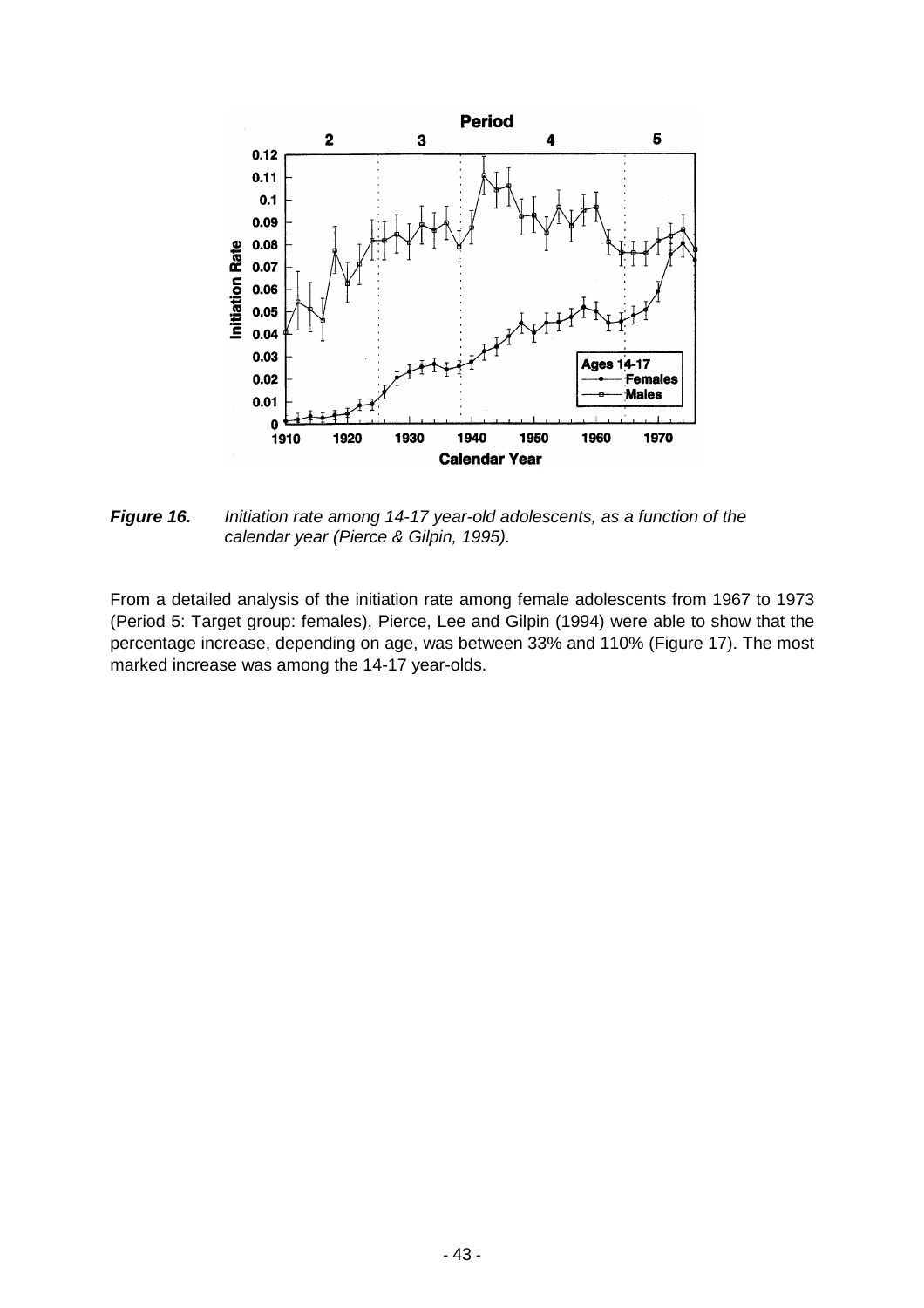

*Figure 17. Initiation rate among females, as a function of the calendar year (Pierce et al., 1994).* 

At the peaks, the initiation rates for female adolescents were as high as those for young women of 18 and over and for males in the 14-20 age-group. However, the initiation rate for boys aged under 16 scarcely changed over the same time period. Among the 10-17 yearolds, the increase among girls not in college was particularly drastic compared with that among girls in college (120% compared with 70%) (Figure 18).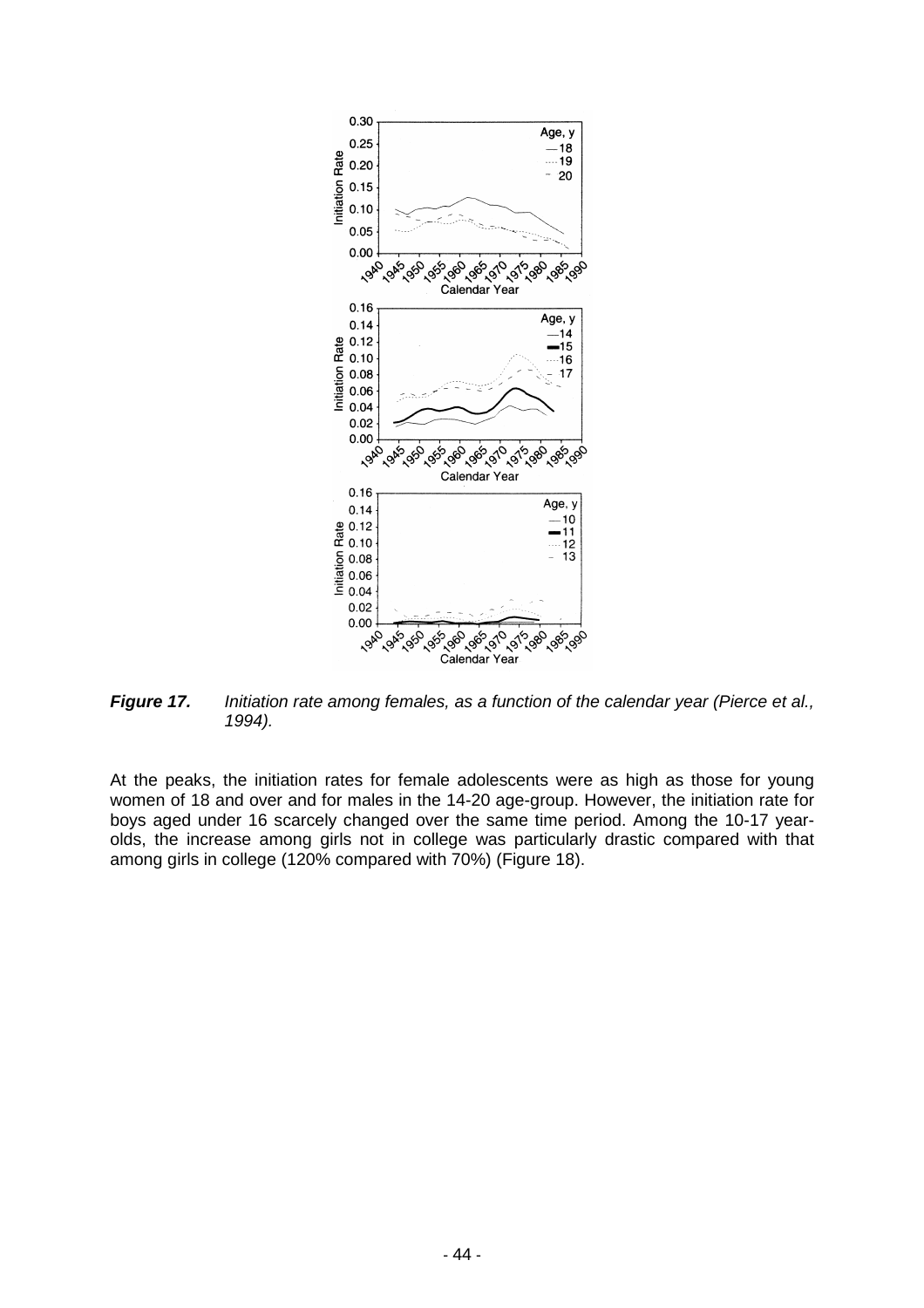

*Figure 18. Initiation rate of 10-17 year-old girls, as a function of the calendar year and education. The right ordinate indicates the turnover in billion US \$ for the Virginia Slims, Silva Thins and Eve brands (Pierce et al., 1994).* 

In 1988 R.J. Reynolds launched a new multimedia advertising campaign for the Camel brand. Until then the focus had been on themes such as "Camel. Where a man belongs.". Now, however, Camel was presented with a new, gentle image, with the introduction of the Camel cartoon character "Old Joe". Pierce et al. (1991) compared the market shares obtained by Camel and Marlboro in 1990 with those obtained in the entire USA in 1986 for various age-groups. Marlboro served as a good comparison brand, since its image had not been altered during this five-year period.

Among 18-29 year-old males, the rise in market share for Camel was 230%, compared with 40% for Marlboro. Among women in this same age group the rise was even more dramatic: 450% for Camel, compared with 50% for Marlboro. The figures show that not only had there been a shift in the market shares, but that the total turnover of both brands rose and that Camel, in the wake of its advertising campaign, won a new market share out of all proportion.

The renowned scientific review "Science" commissioned a critical analysis of the abovementioned Pierce studies (Nowak, 1995):

**1. Evans et al. (1995).** 

Malcolm Maclure of the Harvard School of Public Health agrees with the conclusions of the Pierce group insofar as he sees receptivity to advertising as a main factor in causing adolescents to smoke.

#### **2. Pierce and Gilpin (1995).**

Maclure judged that while the results were not absolutely conclusive, they did indicate that advertising caused adolescents to start smoking. The interpretation of the data was convincing enough to justify the introduction of public health measures.

In a recently published study, Gilpin and Pierce (1997) investigated the smoking initiation rates among American 14-17 year-olds over the decade 1979-1989. They compared these rates with the tobacco industry's advertising expenditure. The analysis is based on data for 140 975 persons. Between 1979 and 1984 the initiation rate dropped by 15%, only to rise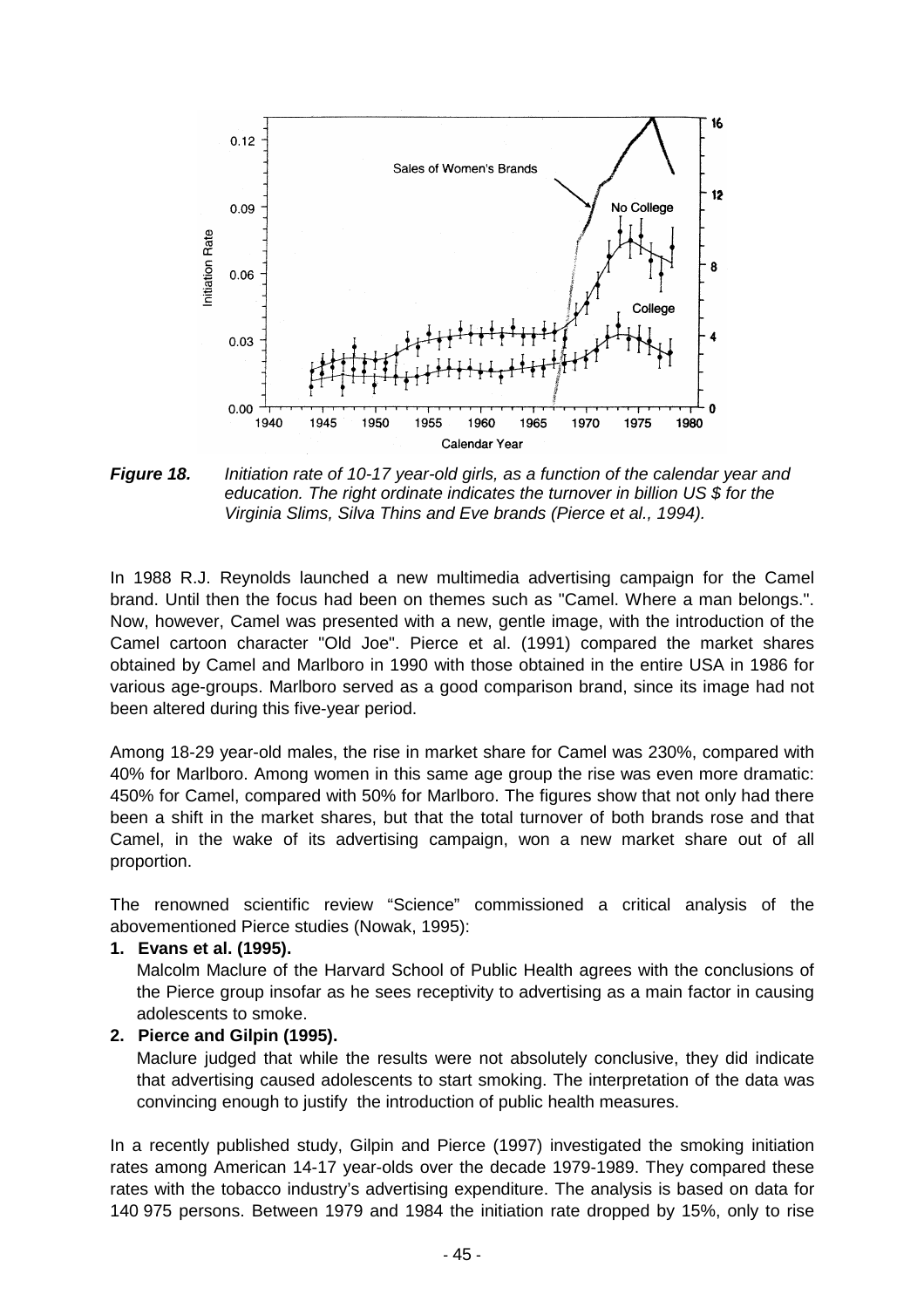again by 20% by 1989. During the decade in question, not only did the total advertising budget rise but the advertising strategy changed. While advertising in the print media fell from 2/3 of the total expenditure in 1979 to 25% in 1989, expenditure on promotional items and gifts, e.g. vouchers, rose from 10.2% in 1979 to 36.3% in 1989. Similarly, expenditure on promotional allowances for dealers rose from 12.7% in 1979 to 27.6% in 1989. Total advertising expenditure rose by 35.2% between 1979 and 1984.

The rate of increase accelerated in the second half of the decade, with an increase of 44.6% between 1984 and 1989 (Figure 19). There is a conspicuous chronological connection between the steep increase in advertising expenditure in the second half of the decade and the simultaneous increase in the smoking initiation rate (Figure 20). The initiation rate increased even though the price of cigarettes rose relative to inflation during that period.



*Figure 19. Percentage of annual expenditure on the various forms of promotion (Gilpin & Pierce, 1997)* 



*Figure 20. Initiation rate among 14-17 year-old (left y-axis). Total tobacco marketing expenditure in relation to the rate of inflation (Gilpin & Pierce, 1997).* 

In a longitudinal study concerning the correlation between awareness of cigarette advertising and onset of smoking, While, Kelly, Huang and Charlton (1996) surveyed 1 450 English schoolchildren aged 11 to 12. The children were asked to complete a questionnaire, and the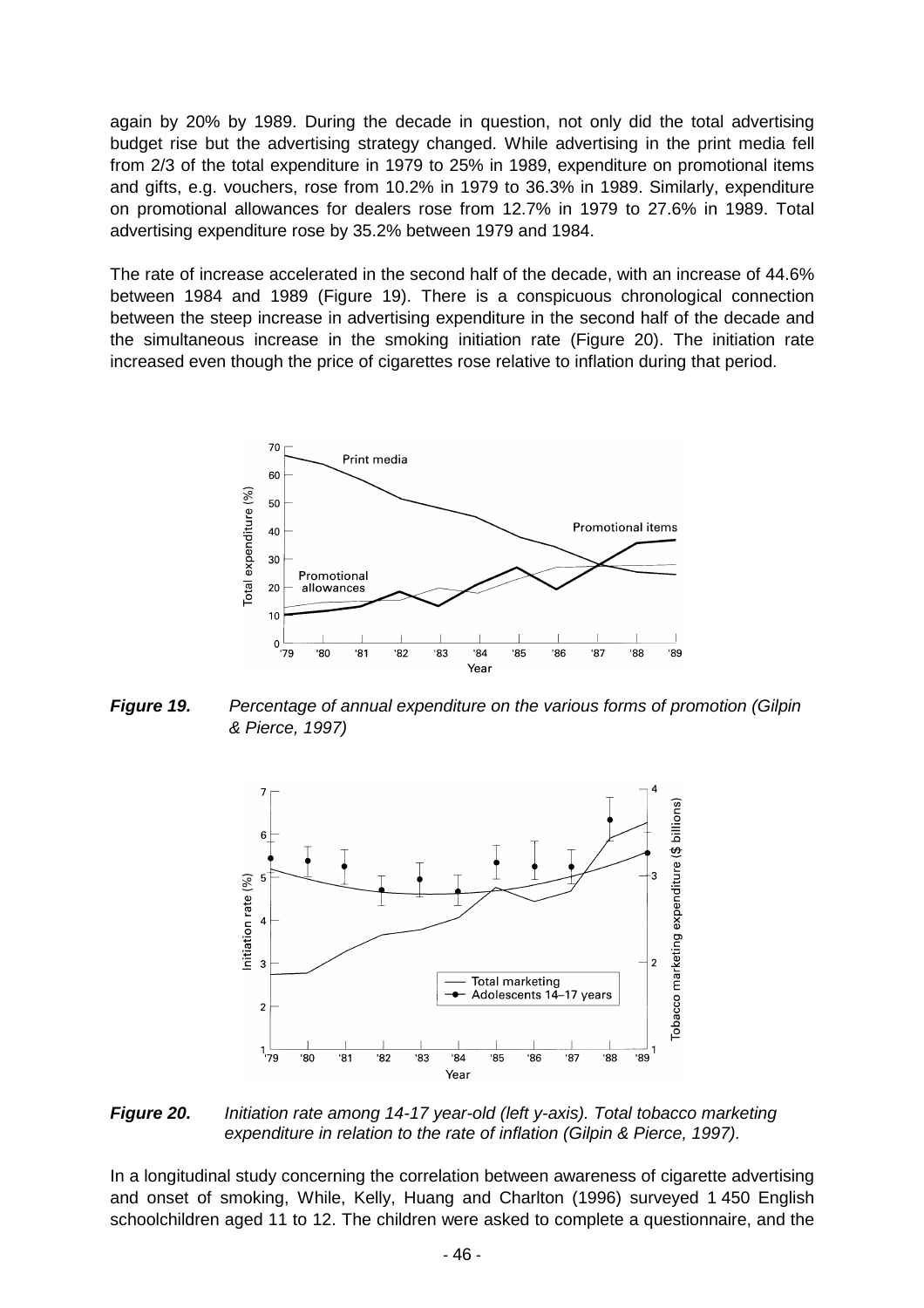exercise was repeated one year later. Girls who named the brands that were being most heavily advertised at the time of the first survey were significantly more likely to have started smoking by the time of the second survey a year later than were girls who named other brands. The results for boys were numerically in the same direction, although they were not statistically significant.

The largest German survey to date concerning the correlation between various influencing factors and the smoking behaviour of adolescents was conducted by Bergler et al. (1995). The main study involved a demographically representative sample of 1 612 adolescents in the 12-18 age range. Of these, 615 were non-smokers, 453 occasional smokers and 444 smokers. The survey was conducted by the Allensbacher Institut für Demoskopie.

In a preliminary study, 160 adolescents were questioned in order to identify characteristics influencing the onset of smoking and smoking behaviour. The most important characteristics were incorporated into a questionnaire, the suitability of which was then tested out in a second preliminary study involving 79 respondents.

Using LISREL, data from the main study were tested to check whether they fitted well with a pre-established structure of latent factors. The variables measured serve as indicators for the latent factors. The model is depicted in Figure 21.

The Bergler et al. (1995) study identified three factors as good predictors of the smoking behaviour of adolescents, defined by the number of cigarettes smoked per day:

- − smoking balance,
- − smoking behaviour of parents,
- − quality of the parents-child relationship.

The smoking balance is calculated through a weighted cost-benefit analysis. The main factors on the benefit side included: relaxation, stress reduction, concentration, diversion, avoidance of boredom, enjoyment, contact facilitation, greater self-confidence and selfassurance, feeling grown-up, acceptance by peers. Important factors on the cost side were: health risk, expense, danger of addiction, nuisance to others.

A positive smoking balance increased the probability of starting to smoke or continuing to smoke. The smoking balance could be predicted well via the following four factors: lifestyle, peers, achievement-mindedness and parental smoking behaviour. Together, these four factors accounted for 92% of the "smoking balance" variance.

Those who registered a positive smoking balance tended to have lifestyles characterised by particular values, interests and attitudes (rejection of traditional values such as success, good health, satisfaction, thrift; a positive attitude towards certain adult behaviours such as smoking and drinking, not showing weakness, looking like an adult, seeking fun, adventure, independence; leisure-time activities involving bars and discos and watching action films and sex films; greater dissatisfaction with present living conditions).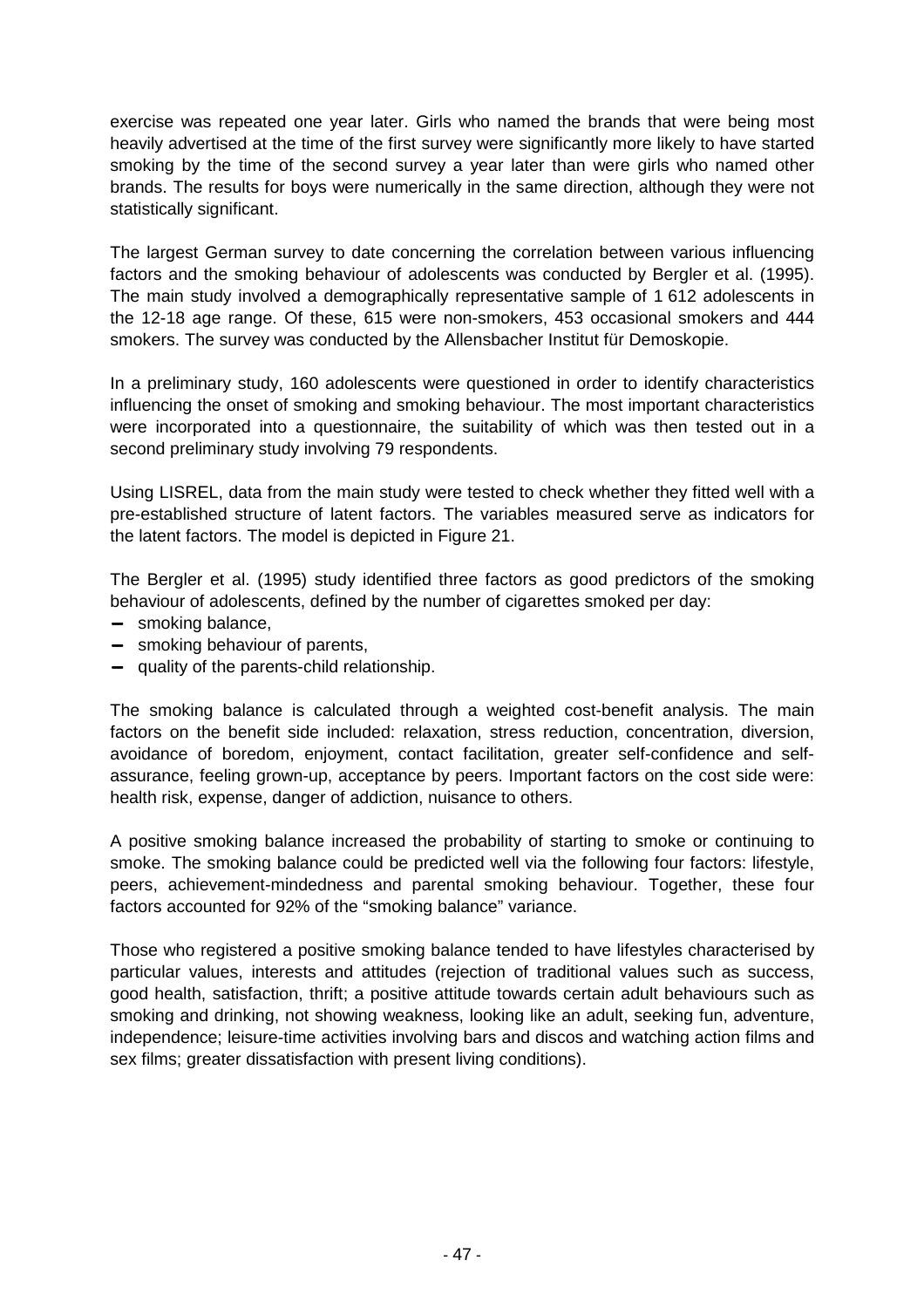

*Figure 21. Structural model of the smoking behaviour of adolescents, with standardised weights and errors (Bergler et al., 1995).* 

| Key to Figure 21                  |                                  |  |  |
|-----------------------------------|----------------------------------|--|--|
| Original text                     | Translation                      |  |  |
| Leistungsorientierung             | Achievement-mindedness           |  |  |
| Werte und Interessen (Lebensstil) | Values and interests (lifestyle) |  |  |
| Rauchstatus der Eltern            | Parental smoking status          |  |  |
| Beziehung zu den Eltern           | Relationship with parents        |  |  |
| Rauchbilanz                       | Smoking balance                  |  |  |
| Rauchverhalten                    | Smoking behaviour                |  |  |
| Erinnerung an Zigarettenwerbung   | Recall of cigarette advertising  |  |  |

Those with a positive smoking balance had a firm link to peer groups in which they could find excitement and stability and in which smoking and drinking were normal and encouraged. These behaviours also dictated the adolescent's self-image. Generally, the subject's steady girlfriend or boyfriend also smoked. These subjects also had negative views of their own capabilities, as well as of school and teachers. They were often in conflict with teachers.

Adolescents with parents who also smoked and drank tended to have a positive smoking balance. The parents' consumption behaviour was, however, in its own right, a good direct predictor of the adolescent's smoking behaviour.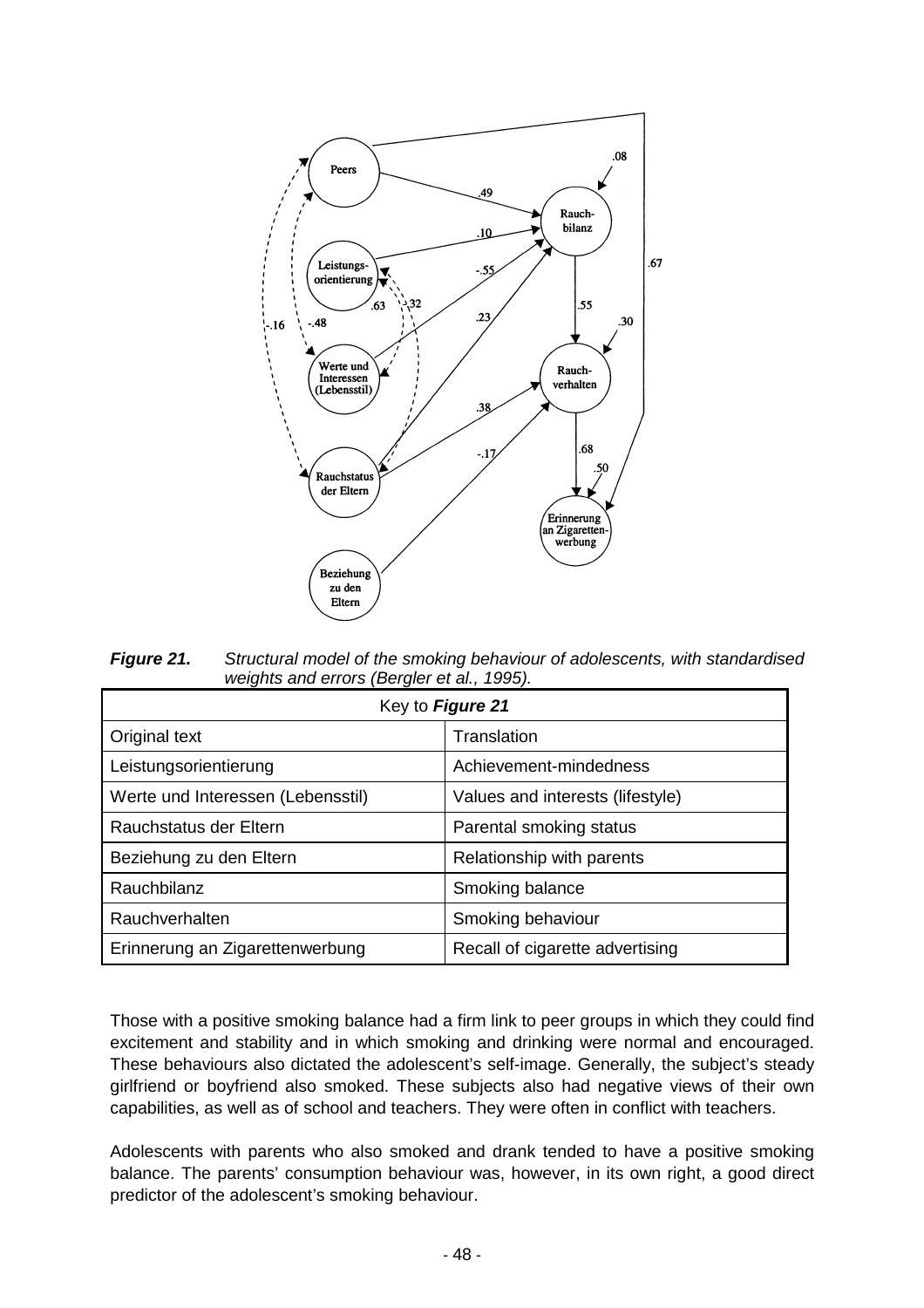The quality of the relationship between parents and child was also a good predictor of the adolescent's smoking behaviour. Two factors contributed to the quality of the relationship: treating the adolescent as a child and conflict, as well as a lack of openness in the partnership between parents and child. Frequent arguments with parents, but also between parents, along with a lack of affection and an unwillingness to discuss problems correlated with higher adolescent cigarette consumption.

The advertising factor, based on ability to recall cigarette advertisements, was also included in the model to be tested. Smoking behaviour was shown to be a good predictor for recall of advertisements. Nevertheless, it accounted for only 50% of the variance in the "recall of advertising" factor. LISREL cannot be used to demonstrate any evidence of a causal relationship between the two factors. Bergler et al. (1995) maintain, however, that causal effect correlations can be demonstrated with LISREL: "With the help of LISREL it is now possible, however, even in a cross-sectional analysis, to test the assumption that the correlation between the observed variables derives from certain causalities; ..." (Bergler et al., 1995, p. 376).

LISREL, however, is a so-called structural equation model. It is based on lineal equations, in which weighted contributions can be linked together additively. This procedure cannot produce evidence of causal relationships (Andres, 1992; Rietz, Rudinger & Andres, 1996). A LISREL-based interpretation is comparable with that of a complex multiple prediction, which is similarly unsuitable for producing causal conclusions.

Only systematically induced or naturally occurring variations in conditions permit proof to be established of cause-effect relationships. Additionally, the approach adopted in this study was a cross-sectional analysis. Only longitudinal investigations could possibly provide evidence of possible causal correlations.

It is to be assumed that these same criticisms would also have been raised in a "peer-review process" in a reputable specialist journal. However, this study was published as a book by a small publishing house. It is presumed that its contents have not been subjected to more extensive evaluation by independent experts. Accordingly, the status of this publication within the scientific specialist community must be classified as low.

To summarise, the most recent studies cited would seem to provide sufficient evidence that cigarette advertising helps to increase the smoking initiation rate among adolescents. Advertising therefore promotes the transition from experimentation to regular, habitual smoking. Eicke (1996) calls this process "habitualisation".

## **7.8 Econometric studies of the relationship between advertising expenditure and tobacco consumption**

Econometric studies often measure the "elasticity coefficient". In the context of advertising, this describes the percentage change in total consumption following a 10% increase in advertising. Thus, for example, a coefficient of .15 signifies a 15% increase in consumption.

Meta-analyses reveal a positive elasticity for cigarette advertising (Andrews & Franke, 1991; Laugesen & Meads, 1991a,b; Toxic Substances Board, 1989; US Department of Health and Human Services, 1989).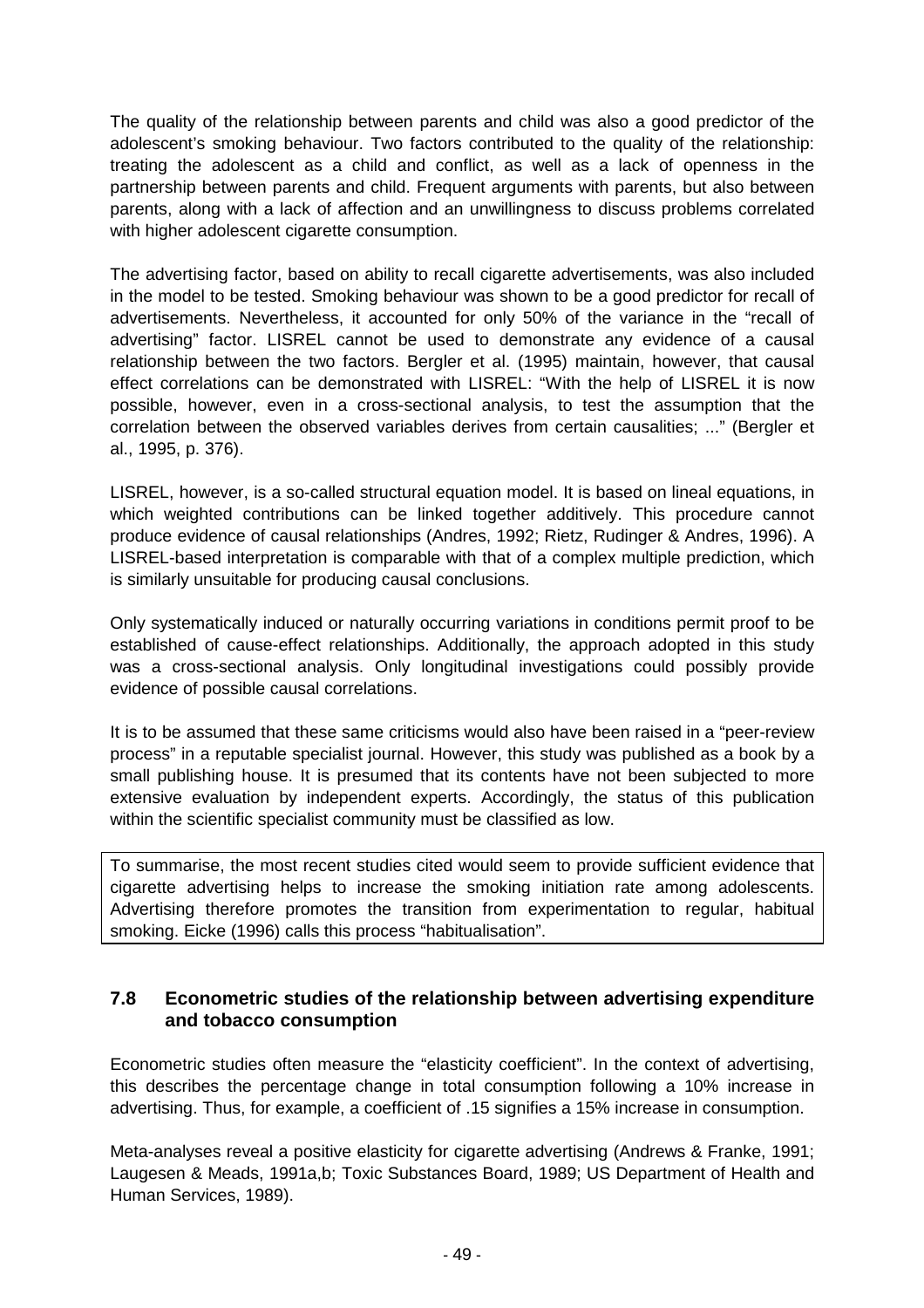Andrews and Franke (1991) looked at 23 worldwide studies conducted between the years 1950 and 1990. Their estimations are based on elasticities averaged and weighted per study. The mean elasticity was .085. The elasticity decreased over the years. This can be explained by the fact that the share of the total promotion budget actually spent on advertising fell over the same period.

Reuijl (1982) and Leeflang and Reuijl (1985) investigated the market in the Federal Republic of Germany between 1960 and 1975, finding only positive elasticities ranging from .04 to .18.

In the only study to date on the connection between the extent of brand-specific cigarette advertising and the effects on the market shares of individual brands among adolescents, compared with adults, Pollay et al. (1996), using standard market analysis techniques, found that there is a significant correlation between cigarette advertising and brand choice among adolescents. This correlation is significantly stronger for adolescents than for adults. The elasticity coefficient was .28 for adults and .94 for adolescents: in other words, adolescents are three times more susceptible to advertising than adults. In this connection, the adolescents do not simply ape the brand choices of adults, they actually react independently of adults. On the one hand, the largest proportions of adolescents choose the most heavily advertised brands, and on the other hand, the buying behaviour of adolescents reacts more strongly to changes in advertising intensity. Both the extent and the dynamic of buying behaviour, therefore, reflect the higher susceptibility of adolescents.

The analysis was based on US data on market shares among adolescents and adults from five years between 1979 and 1993, as well as time series of advertising expenditure on nine brands between 1974 and 1993. The data regarding the adolescents were taken from five studies involving a total of 1 500 respondents aged between 12 and 18 years.

These findings therefore confirm the 1992 and 1994 observations of the Center for Disease Control and Prevention (Center for Disease Control and Prevention, 1992, 1994; Elders, Perry, Erikson, & Giovino, 1994; US Department of Health and Human Services, 1994), namely that the brands most frequently consumed by adolescents are those that are advertised the most. One of the most recent examples is the "Old Joe Camel" campaign, which led to a significant increase in sales of Camel to the under-18s (DiFranza et al., 1991). The findings are also in concordance with the historical analysis of the cigarette market from 1910 to 1977, conducted by Pierce and Gilpin (1995). The authors demonstrated that the major advertising campaigns coincided chronologically with high smoking initiation rates among adolescents.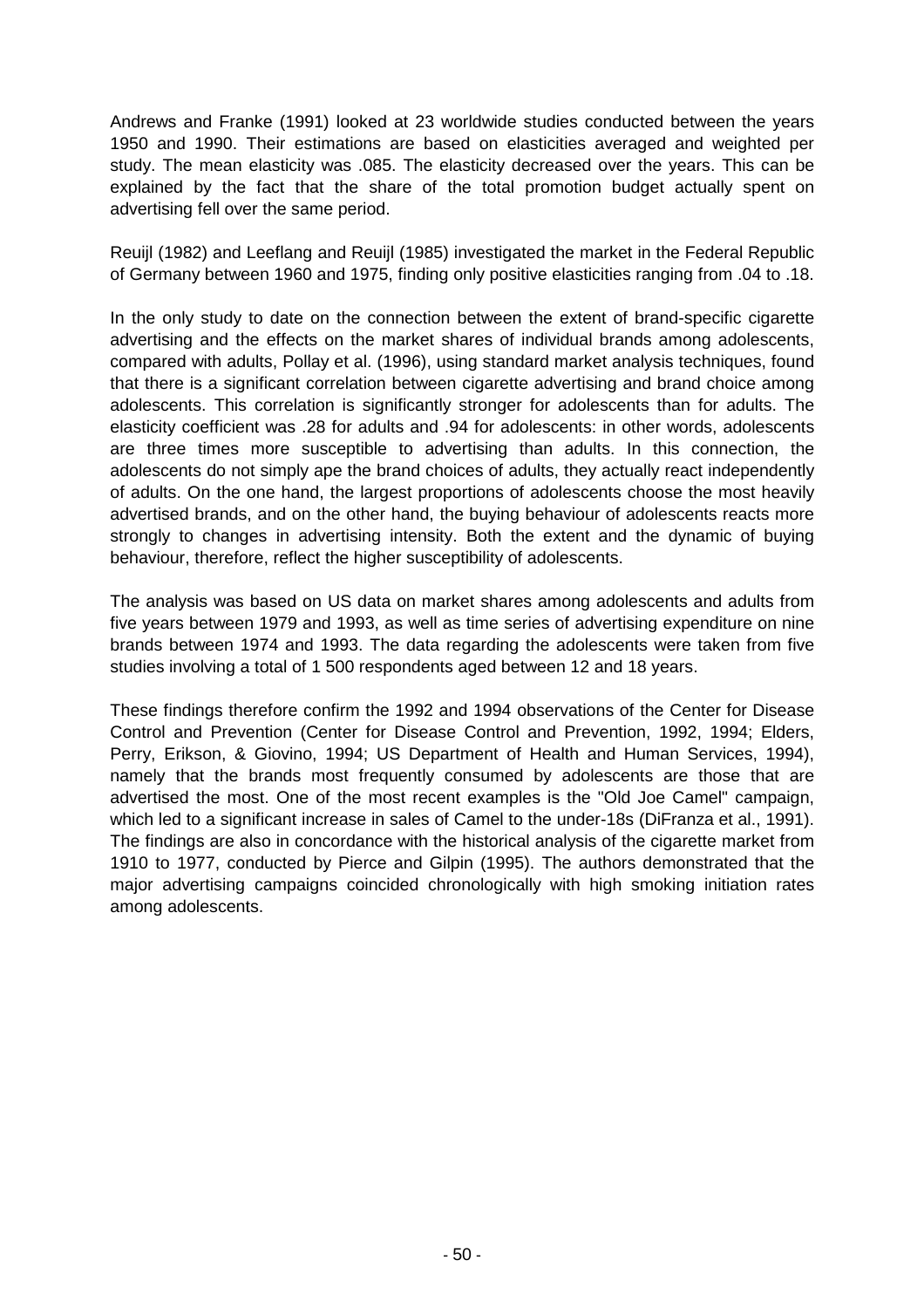# **8. Effect of advertising bans**

The 1993 GESOMED/BIPS report discussed in detail the meta-analyses and general surveys published until then concerning the effects of advertising bans on tobacco consumption. These included the studies by Boddewyn (1986, 1989), Laugesen and Meads (1991a), the Toxic Substances Board (1989) and the UK Department of Health (1992). In recent years there have been no further major reviews of data from many countries. This applies equally to Luik's 1994 review.

However, new publications have appeared concerning individual countries. Presented below are epidemiological data from four countries that have introduced advertising bans, namely Norway, Finland, New Zealand and France. A further country, Canada, had also introduced advertising bans, but these have been suspended for the present, following a ruling by the Supreme Court of Canada. Italy too has had an advertising ban on tobacco products since 1962, but despite intensive enquiries to the WHO and the Italian Health Ministry no adequate comparison data were made available, so we are unable to include Italy in the following comparison of countries.

It should be borne in mind that advertising bans always form part of a broader package of measures to reduce the number of smokers or tobacco consumption. The longitudinal examination of smoker prevalence rates in the abovementioned four countries is compared with the available prevalence rates for Germany, to permit conclusions to be drawn on the effectiveness of a package of measures that also includes advertising bans.

The packages of measures go far beyond voluntary self-regulating agreements on the part of the tobacco industry, which have been investigated and found wanting by, among others, Daube (1993) and Mindell (1993). The measures include, among other things, statutory limit values for harmful substances in tobacco, price rises, bans on the sale of tobacco products to minors, health education campaigns, prevention programmes for children and adolescents, the establishment of no-smoking zones, the tightening up of other laws (e.g. on product liability), and the use of a certain proportion of the duty raised on tobacco for research and health education.

In the following analysis, it should be borne in mind that there has been a legal ban on the advertising of tobacco products on radio and television in Germany since 1974. However, the packages of measures and the advertising bans introduced by the four abovementioned countries are substantially more extensive than those in Germany. This justifies the comparison of these countries with Germany.

#### **8.1 Norway**

Since 1 July 1975 all forms of advertising for tobacco products and smoking accessories have been banned in Norway, with a few small exceptions (e.g. since 1989 for imported print media). The ban applies to all media. There is also a ban on advertising tobacco products in connection with other goods.

Country-wide surveys by the National Council on Smoking and Health have shown that the prevalence rate (percentage of daily smokers) among 13-15 year-olds reached its maximum in 1975, then fell sharply until 1980, particularly among girls, and continued to fall between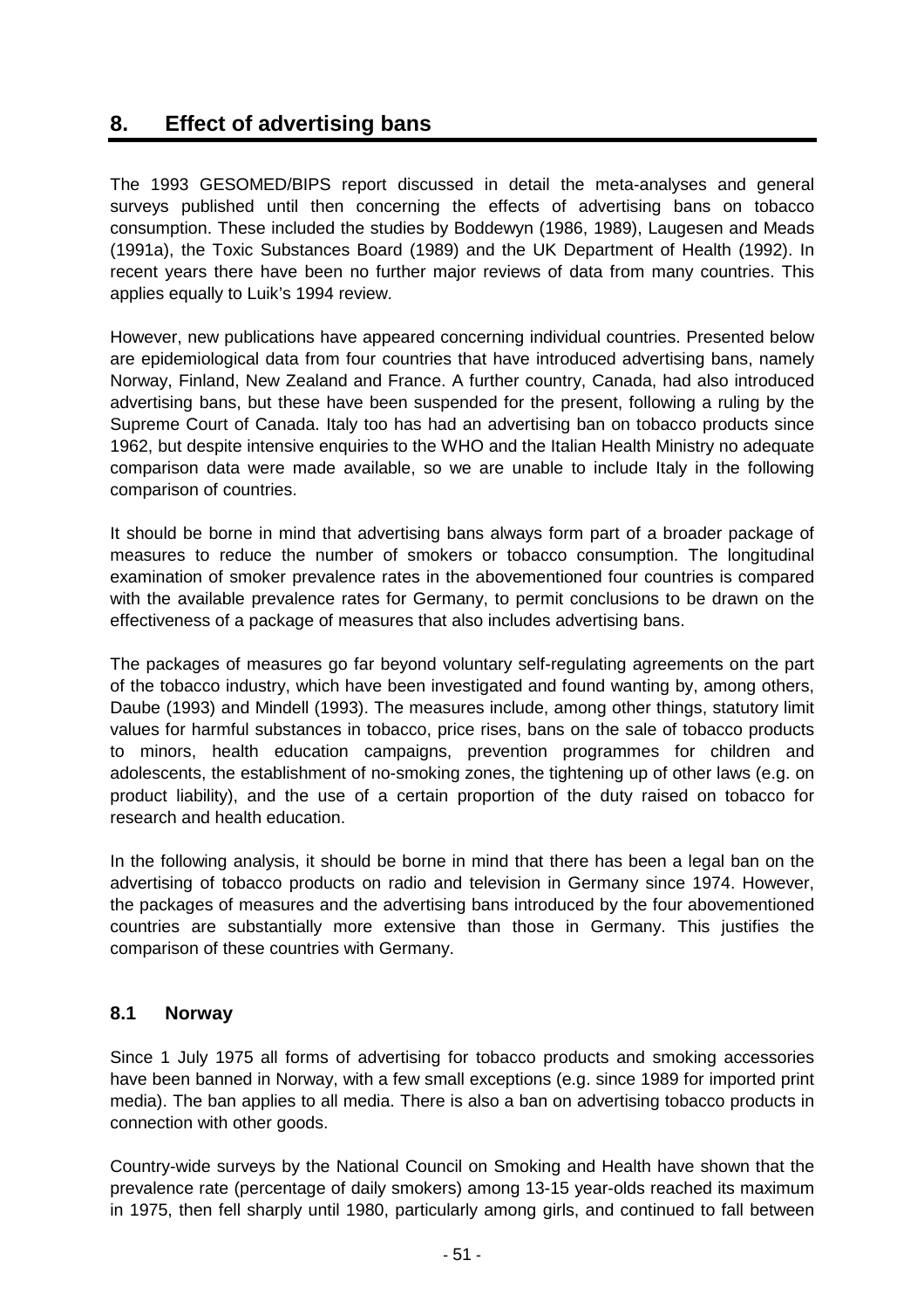1980 and 1990, albeit less markedly and less consistently. Depending on age-group and sex, the decline over the total period was between 5 and 10%. The prevalence rate among young adults between ages 16 and 24 has fallen steadily since 1973, by a total of 10% for women and 20% for men (Bjartveit, 1990; Rimpelä, Aarø & Rimpelä, 1993).

Kraft and Svendsen (1997) described the trend in prevalence rates from 1973 to 1995 for various age-groups, based on the National Council on Smoking and Health data. The rate dropped significantly among 16-74 year-old men, from 52% in 1973 to 36% in 1990. Thereafter it remained relatively stable, standing at 35% in 1995. Among women in the same age-range, the prevalence rates changed only minimally between 1973 and 1995. In 1995 the rate stood at 32%.

The prevalence rate (percentage of daily smokers) among adolescent girls in the 16-19 agerange fell from 39% in 1973 to 21% in 1985. It then rose slightly until 1988, thereafter falling slightly, to stand at 20.8% in 1995. In 1996 the rate was 22.3% (Norwegian Council on Tobacco and Health, cited by Joossens, 1997). The percentage of daily smokers among females in the 20-24 age-group was 46% in 1973, reducing to 34% by 1987. This figure then rose to 37% by 1989, and by 1995 had fallen to 30%.

The prevalence rate among 16-19 year-old males was 37% in 1973, falling to 18% by 1989, after which it began to rise annually, reaching 24.7% in 1994. According to the Norwegian Council on Tobacco and Health (cited by Joossens, 1997) the rate in 1996 was 22.2%. For 20-24 year-old males, the rate was 52% in 1973, falling to 33% by 1989, and standing at 34% in 1995.

The average per capita consumption of tobacco products declined relatively continuously after the introduction of the advertising ban in 1975, from 2 100 g in 1975 to 1 553 g in 1996 (Norwegian Council on Tobacco and Health, cited by Joossens, 1997).

## **8.2 Finland**

A tobacco prevention law entered into force in Finland in 1977, and was tightened up still further by an amended law in 1994. Among other things, the first law prohibited all forms of tobacco advertising with effect from 1978, while the second also prohibited all forms of tobacco promotion, i.e. indirect forms of advertising (Puska, Korhonen, Uutela & Piha, currently being printed). The first law did not apply to foreign magazines, which have a wide circulation in Finland.

Since 1978 the health behaviour of the population has been surveyed each year by the National Public Health Institute. Every spring, 5 000 persons aged between 15 and 64 receive a questionnaire in the post.

The prevalence rate (percentage of daily smokers) for men stood at 46% in 1975, falling to 33% by 1990 and 27% by 1996. The corresponding rate for women stood at 23% in 1975, falling to 20% in 1990 and 18% in 1996. Data by age-group have only been available since 1978/79. At that point in time, 35% of males and 25% of females in the 16-25 age-group smoked. By 1990, the prevalence rate had fallen to 29% for men and 24% for women, by 1996 it stood at 23% for both sexes, and in 1997 it stood at 23% for men and 21% for women (National Public Health Institute, cited by Joossens, 1997; Piha, 1995; Puska et al., currently being printed). The reduction has therefore been more marked among males.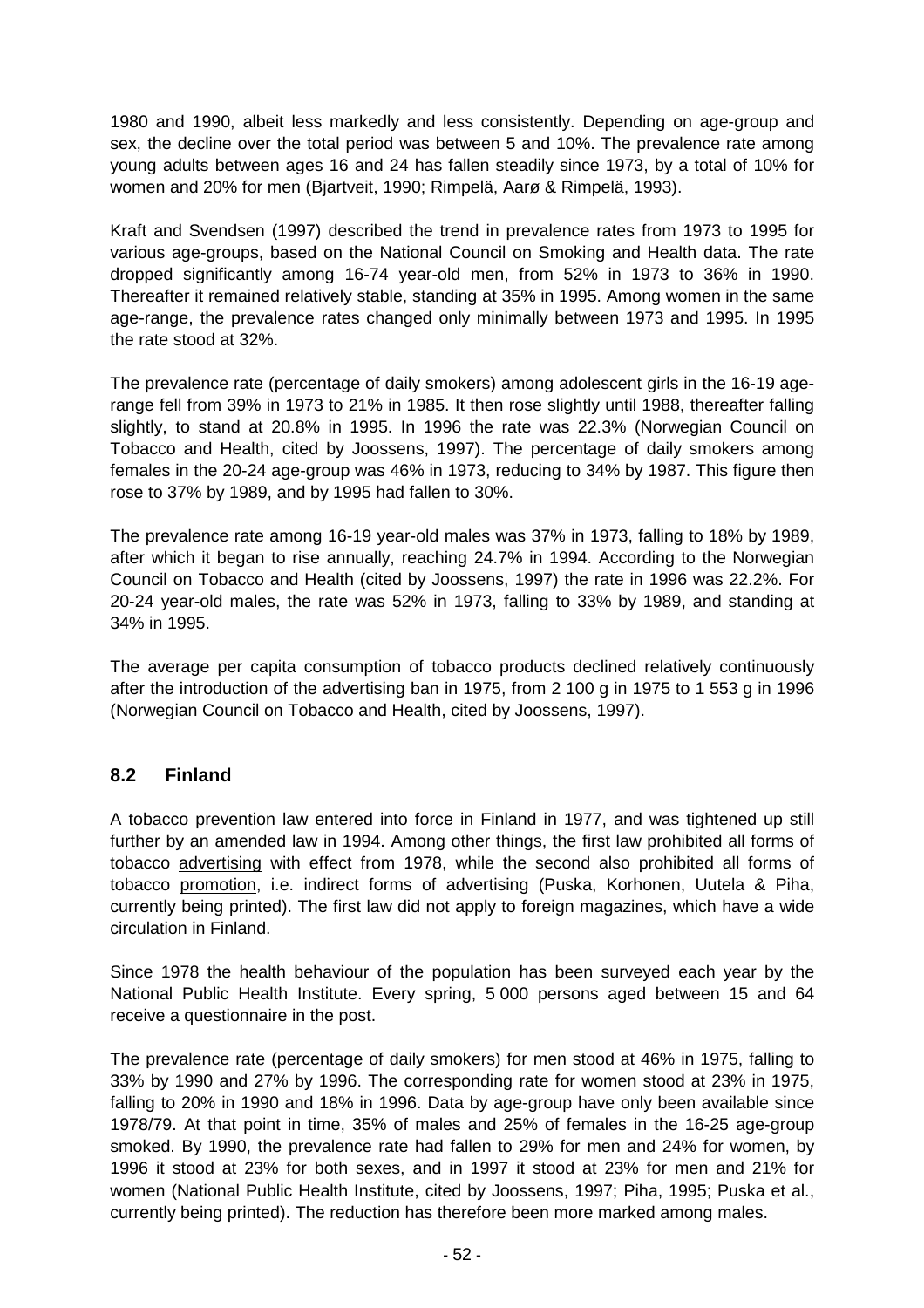Following the introduction of the first law tobacco consumption fell by 6.7%, to approximately 2 000 g per capita, after which it remained relatively stable during the 1980s. It then fell again sharply after the introduction of the amended law, to 1 881 g in 1994. Between 1990 and 1994 tobacco consumption fell by 15%, and by 1996 it stood at 1 350 g (Pekurinen, 1991; Puska et al., 1997; Statistics Finland, 1995, cited by Joossens, 1997).

## **8.3 New Zealand**

A ban on advertising came into force in New Zealand at the end of 1990. Average per capita tobacco consumption stood at 1 957 g in 1990, falling steadily to 1 553 g by 1996. The prevalence rate among 15-19 year-olds was 26.8% in 1990, falling to 24.7% by the end of 1995 (Statistics New Zealand and Health New Zealand, cited by Joossens, 1997).

## **8.4 France**

An advertising ban came into effect in France in January 1993. The average per capita consumption of cigarettes fell from 2 097 g in 1992 to 1 834 g in 1996. Over the same period, the prevalence rate among 12-18 year-olds remained stable, at 34% (Centre de Documentation et d'Information sur le Tabac and Comité Francais pour l´Éducation à la Santé, cited by Joossens, 1997).

## **8.5 Germany in comparison with Norway, Finland, New Zealand and France**

The per capita tobacco consumption figures reported by Joossens (1997) can be compared with the corresponding German statistics. The German figures are based on the Tabakwarenstatistik (tobacco products statistics) (Junge, 1997). Figure 22 shows how the four countries that have introduced advertising bans compare with Germany.

In making the comparison it must also be borne in mind that German re-unification reunited the German Democratic Republic (East Germany), which was an "advertisement-free" country, with the Federal Republic (West Germany), which had virtually no restrictions on tobacco advertising. Compared with West Germany, per capita tobacco consumption in East Germany was lower. If we were to look only at the figures for West Germany from 1975 to 1989, we would actually observe a 2% increase in per capita consumption. The reduction in average consumption in the 1990s is therefore due at least in part to the merger of West and East Germany. Since the tobacco products statistics do not contain breakdowns according to new and old Federal Länder, we have to look at the total data set. This calculation gives a more positive picture of the development of average tobacco consumption in Germany than might actually be expected. This applies in particular to the comparison with Norway and Finland, since the reference years used for the comparisons with these two countries are, respectively, 1975 and 1977, i.e. the data used are for the "old" Federal Republic, which are then compared with data for the re-united Germany (1996). It is to be assumed that the reduction in average consumption calculated for Germany would be even lower in comparison with Norway and Finland if it were possible to work out the trend for the "old" Federal Länder alone.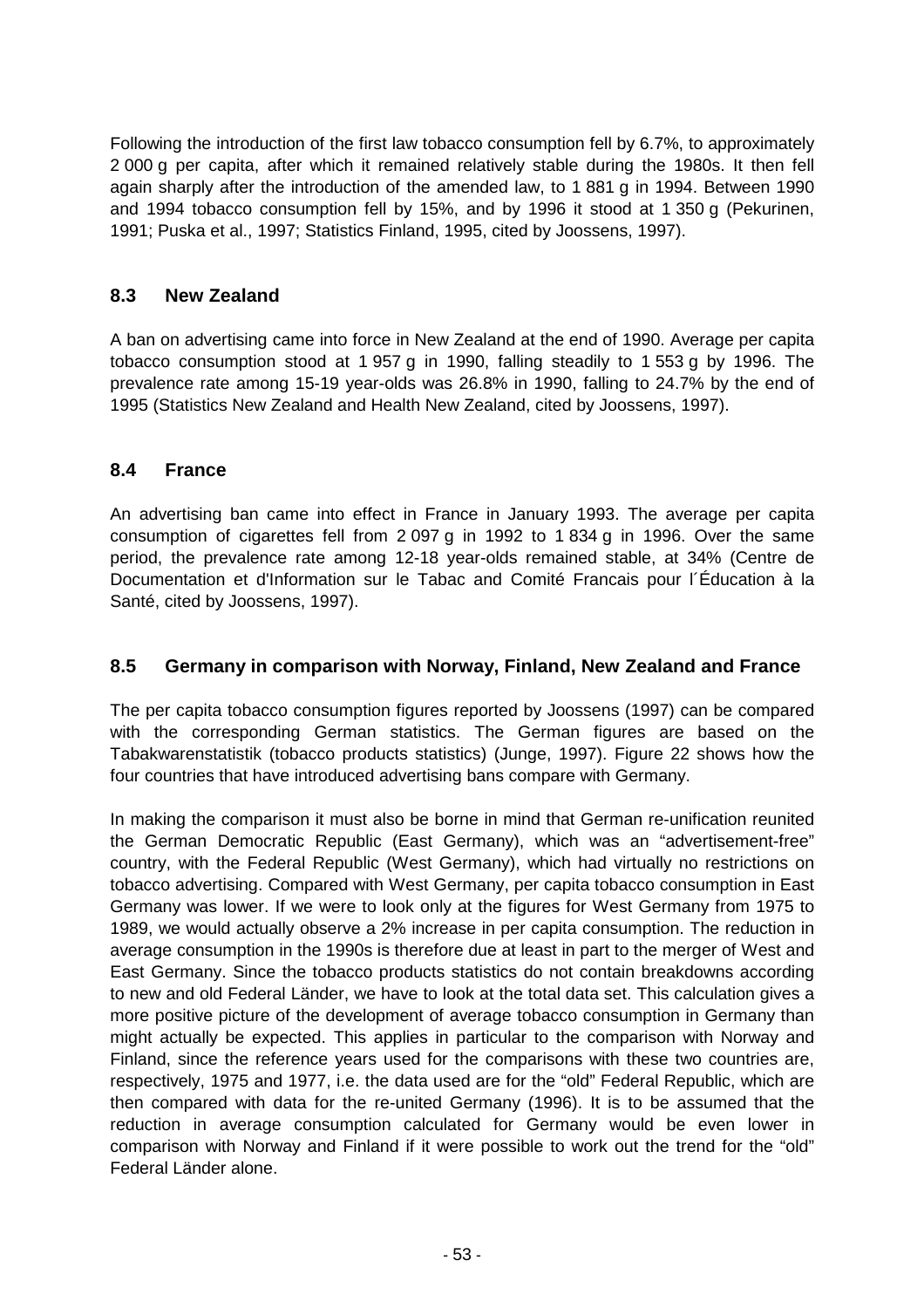

**Figure 22.** Per capita *consumption of tobacco products (in grammes) in five countries.* 

Table 4 shows the differences in per capita consumption in the individual countries from the introduction of the ban on advertising until 1996. It can be seen that all the countries that have introduced an advertising ban have experienced significantly greater reductions in tobacco consumption than has Germany. Norway's reduction in per capita consumption is twice as great as Germany's, Finland's and France's reductions are more than three times as great as Germany's, and New Zealand's reduction is 50% greater than Germany's.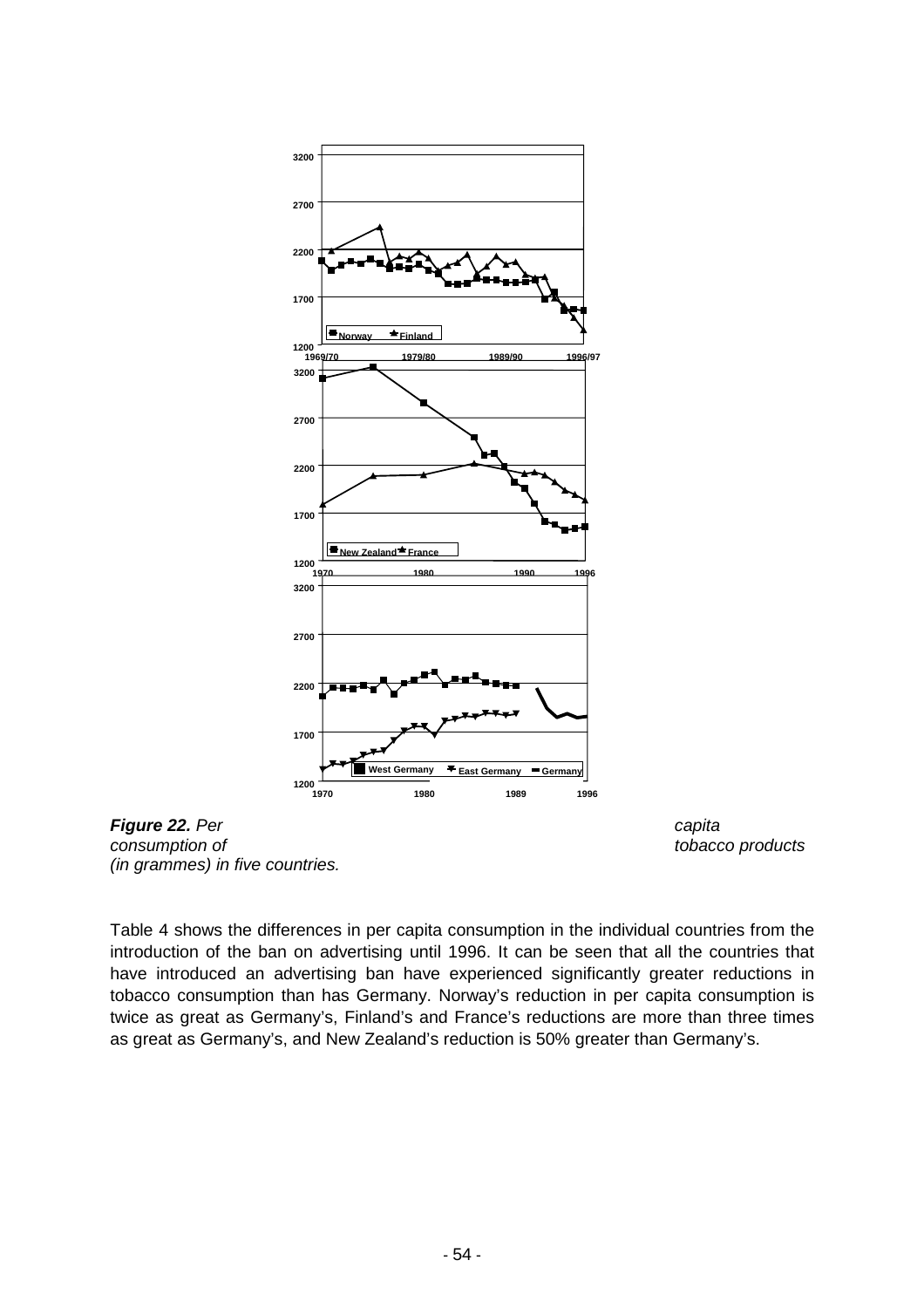| <b>Table 4.</b> Per capita consumption of tobacco products (cigarettes, rolling tobacco and pipe |
|--------------------------------------------------------------------------------------------------|
| tobacco), in grammes. (In France, cigarettes only).                                              |

| <b>Country</b>     | Introduction of<br>advertising ban | Reference year for<br>the evaluation | <b>Reduction in</b><br>consumption up<br>to 1996 | <b>Reduction in</b><br>consumption in<br>Germany up to 1996 |
|--------------------|------------------------------------|--------------------------------------|--------------------------------------------------|-------------------------------------------------------------|
| <b>Norway</b>      | 1.7.1975                           | 1974/1975                            | $-26%$                                           | $-13%$                                                      |
| <b>Finland</b>     | 1.3.1978                           | 1977                                 | $-37%$                                           | $-11%$                                                      |
| <b>New Zealand</b> | 17.12.1990                         | 1990; for D: '89/'91*                | $-21%$                                           | $-14\% - 13\%$                                              |
| <b>France</b>      | 1.1.1993                           | 1992                                 | $-14%$                                           | $-4%$                                                       |

\* No data available for united Germany ("D") for the year 1990.

The "Verband der Zigarettenindustrie" (cigarette industry association) analyses the effect of advertising bans in relation the figures for cigarette production in each country. Table 5 compares national cigarette production at the time of introduction of the legal measures with production in 1996, for ten countries.

| <b>Table 5.</b> Advertising bans and cigarette production, according to the figures of the cigarette |
|------------------------------------------------------------------------------------------------------|
| industry association (Verband der Cigarettenindustrie (vdc), 1998).                                  |

| <b>Country</b> | <b>Advertising ban</b> | <b>Cigarette production (in millions)</b> |         |
|----------------|------------------------|-------------------------------------------|---------|
|                | since:                 |                                           |         |
|                | <b>Total ban</b>       |                                           | 1996    |
| France         | 1993                   | 1993: 93.600                              | 86.200  |
| Italy          | 1962                   | 1963: 58.580                              | 89.400  |
| New Zealand    | 1962 and 1990          | 1963: 3.756                               | 6.300   |
| Norway         | 1973                   | 1976: 746                                 | 1.320   |
| Portugal       | 1983                   | 1983: 14.329                              | 13.900  |
|                | <b>Limited ban</b>     |                                           |         |
| <b>Denmark</b> | 1991                   | 1991: 11.407                              | 12.500  |
| Ireland        | 1979                   | 1979: 7.858                               | 7.900   |
| Canada         | 1989, 1995, 1997       | 1990: 46.111                              | 58.000  |
| Spain          | 1995                   | 1995: 76.490                              | 77.260  |
| <b>USA</b>     | 1969                   | 1969: 557.647                             | 890.107 |

One criticism concerning the above data is that it is not possible to infer the actual per capita consumption of the population purely on the basis of the national cigarette production figures, since on the one hand a proportion of the cigarettes produced are exported and on the other hand there is no account taken of imported products. Even a single group normally has production plants in several EU Member States, so cross-border flows of goods are inevitable.

Another way of analysing the effects of advertising bans is to examine the smoking prevalence rates of adolescents in the countries in question. Here, however, it should be noted that the smoking status was defined differently in Germany than in the other four countries:

- − in Norway, Finland, New Zealand and France the data collected related to "daily smoking",
- − in Germany the data collected related to "regular" smoking.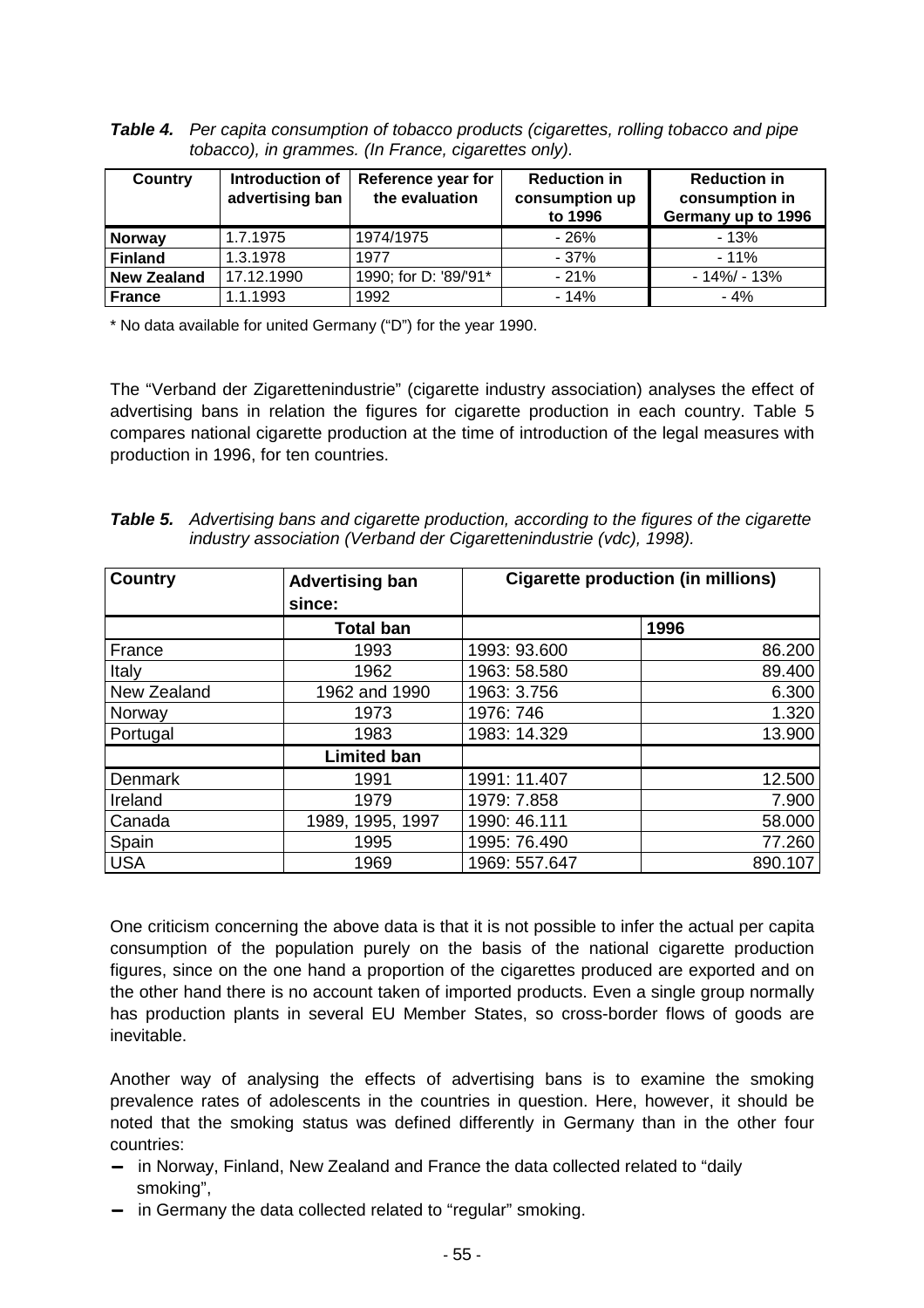The German data come from the "drug affinity study" conducted by the BZgA (Federal Centre for Health Education). A further problem is that data are available only up to 1993 for Germany, but up to 1996 for the other countries.

Additionally, the age-ranges differed slightly:

- − Norway: 16-19 year-olds,
- − Finland: 16-25 year-olds,
- − New Zealand: 15-19 year-olds,
- − France: 12-18 year-olds,
- Germany: 14-25 year-olds (only the old Federal Länder).

The main results of this comparison are shown in Figure 23 and in Table 6.



*Figure 23. Smoking prevalence rates among adolescents ( "daily smokers" in Norway, Finland, New Zealand and France; "regular smokers" in Germany).*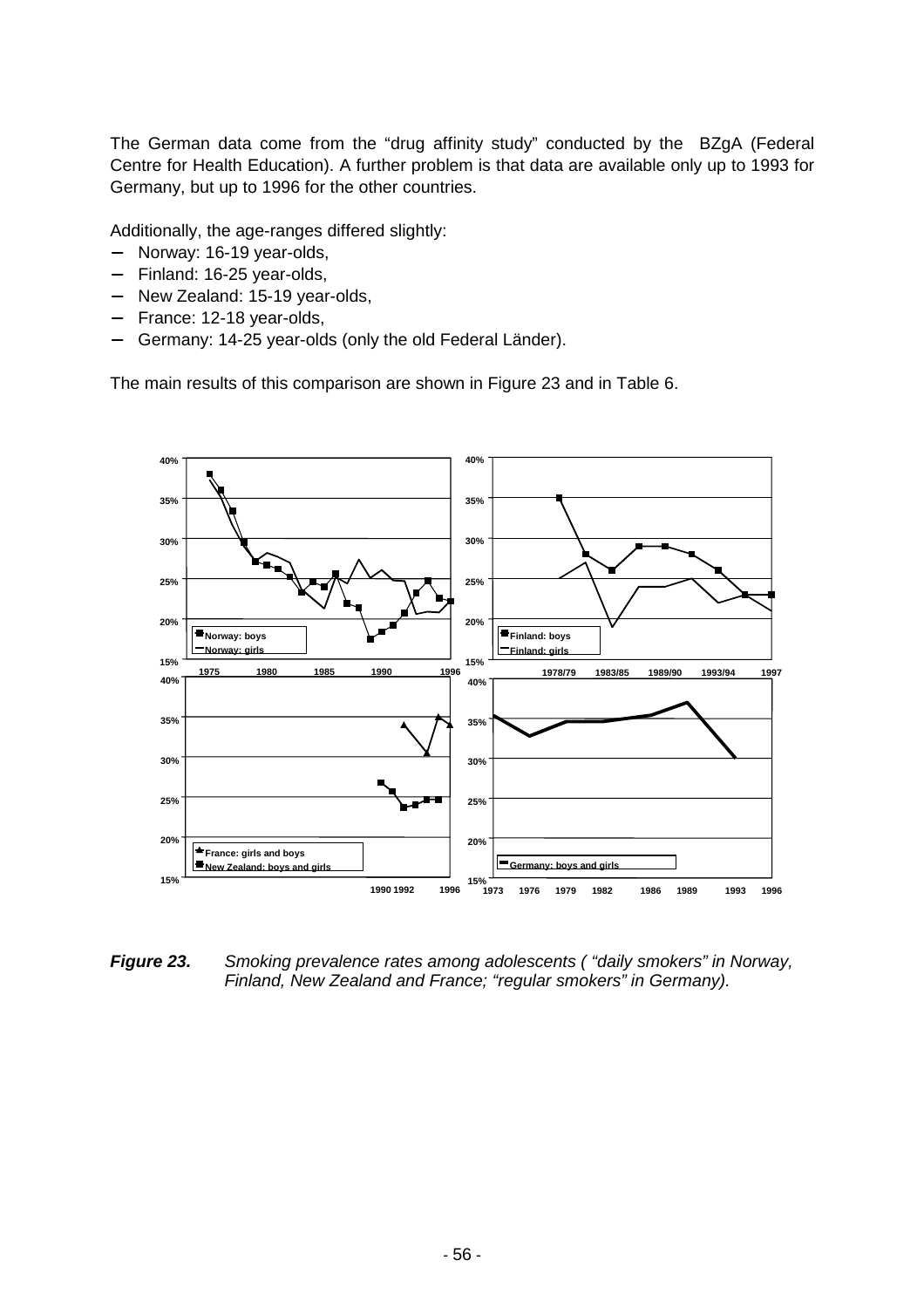| <b>Table 6.</b> Percentage of adolescents smoking daily (in Germany: percentage of adolescents |
|------------------------------------------------------------------------------------------------|
| smoking regularly).                                                                            |

| Country            | Introduction of<br>advertising ban | Reference year<br>for the evaluation | Reduction in consumption up to<br>1996; in Germany up to 1993 |
|--------------------|------------------------------------|--------------------------------------|---------------------------------------------------------------|
| <b>Norway</b>      | 1.7.1975                           | 1975                                 | - 15,8% boys; - 15,4% girls                                   |
| <b>Finland</b>     | 1.3.1978                           | 1978/79                              | - 12% boys; -14% girls                                        |
| <b>New Zealand</b> | 17.12.1990                         | 1990                                 | $-2.1%$                                                       |
| <b>France</b>      | 1.1.1993                           | 1992                                 | 0%                                                            |
|                    |                                    | 1973                                 | $-5.4%$                                                       |
| Germany            |                                    |                                      |                                                               |

It can be seen that, compared with Germany, Norway and Finland have achieved significantly greater reductions in the percentage of adolescents who smoke, while the reductions in France and New Zealand are nil or very small.

#### **Summary:**

The data for the four countries that have introduced extensive advertising bans and additional health policy measures demonstrate that per capita consumption of tobacco products can be reduced by banning advertising. Although per capita consumption fell in Germany too over the comparable period, the reduction was much less than in Norway, Finland, New Zealand and France. With the exception of France, this applies also to the absolute values: average per capita tobacco consumption is around or below 1 500 g in Norway, Finland and New Zealand, compared with over 1 800 g in Germany and France.

With slight qualifications, relating particularly to methodological problems in comparing the smoker rates (different definitions of smoker status, different comparison periods, different age-ranges), this conclusion can be applied also to the group most in need of protection, adolescents. Countries such as Norway and Finland, which introduced advertising bans many years ago, have achieved a significant reduction in smoking prevalence, while New Zealand and France, which introduced advertising bans only recently, have achieved only a small reduction, if any.

The conclusion that can be drawn, in line with Esser and Maschewski-Schneider (1994), is that the advertising ban on tobacco products in those countries which have implemented the ban politically has paid off over the long term.

## **8.6 Possible effects of an advertising ban in Germany – Effects on the advertising industry and acceptance of the ban by the public**

Table 7 presents a breakdown of advertising expenditure in Germany, according to the Zentralverband der deutschen Werbewirtschaft (Central Association of the German Advertising Industry). In 1996, advertising expenditure on cigarettes and spin-off products was DM 151 million. Although a nine-figure sum, this is relatively small compared with the spend in other sectors, such as the automobile industry, the mass media, and even alcohol (beer and spirits). A percentage comparison also illustrates this point: the amount spent advertising tobacco was only 5.9% of the amount spent advertising the automobile market, and the tobacco sector was not even among the 25 sectors with the highest advertising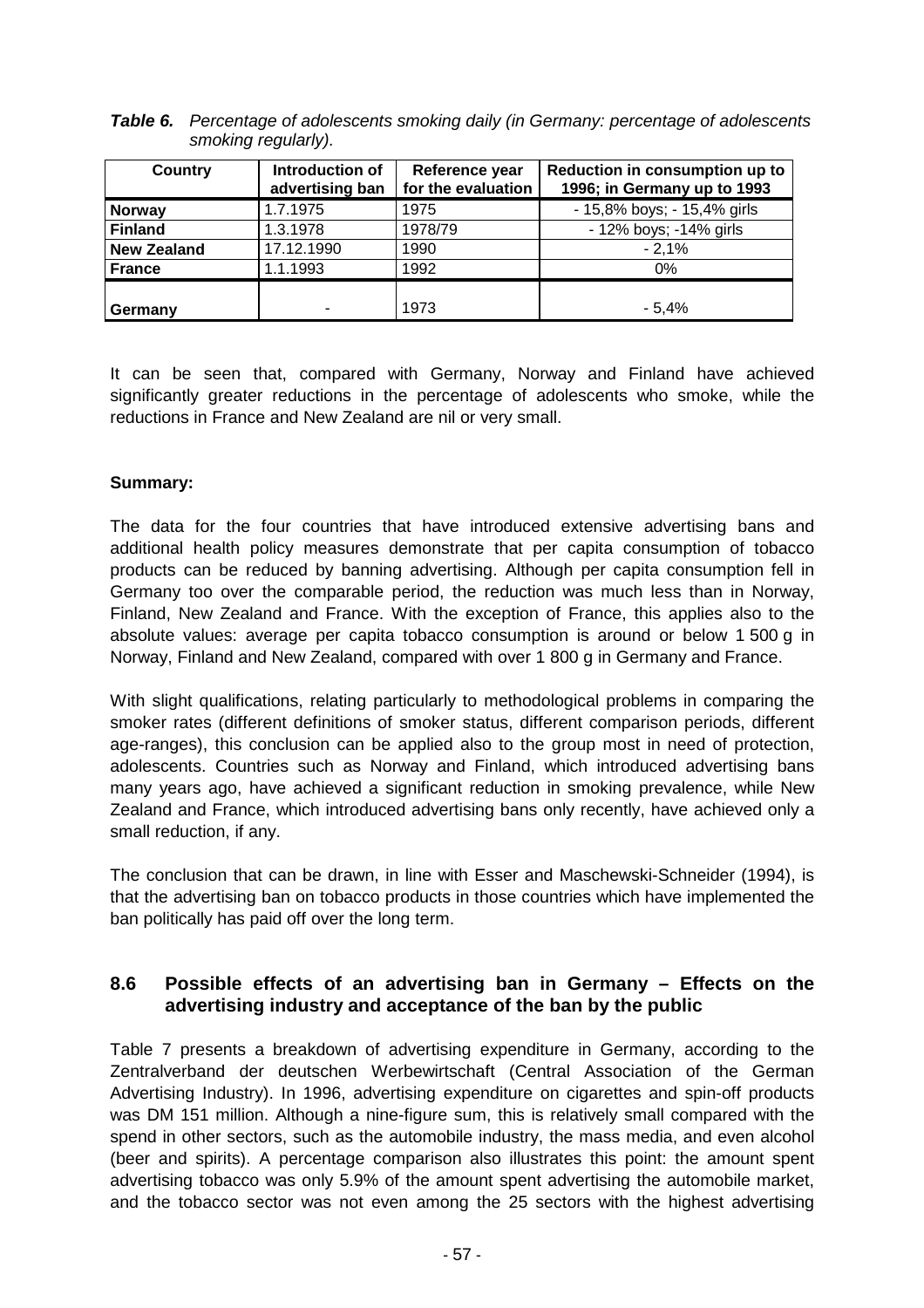budgets. The effects on the advertising industry of a tobacco advertising ban in Germany are therefore likely to be small.

|     | <b>Sector</b>                                                                          | Gross media investments<br>(in DM millions) |
|-----|----------------------------------------------------------------------------------------|---------------------------------------------|
| 1.  | Automobile market                                                                      | 2.559                                       |
| 2.  | Mass media                                                                             | 2.223                                       |
| 3.  | Trading organisations                                                                  | 1.650                                       |
| 4.  | Pharmaceuticals for the public                                                         | 1.092                                       |
| 5.  | Chocolate and sweets                                                                   | 1.041                                       |
| 6.  | Banks and savings institutions                                                         | 856                                         |
| 7.  | Computer hardware/software and services                                                | 849                                         |
| 8.  | <b>Beer</b>                                                                            | 771                                         |
| 9.  | Mail-order companies                                                                   | 661                                         |
| 10. | Office machines and equipment                                                          | 463                                         |
| 11. | Coffee, tea, cocoa                                                                     | 462                                         |
| 12. | Detergents                                                                             | 454                                         |
| 13. | Dairy products                                                                         | 441                                         |
| 14. | Insurance                                                                              | 440                                         |
| 15. | Corporations                                                                           | 439                                         |
| 16. | Non-alcoholic drinks                                                                   | 420                                         |
| 17. | Hair products                                                                          | 397                                         |
| 18. | Cleaning materials                                                                     | 363                                         |
| 19. | Furnishings                                                                            | 343                                         |
| 20. | Perfumes and scents                                                                    | 339                                         |
| 21. | Outer clothing                                                                         | 325                                         |
| 22. | Cosmetic products                                                                      | 321                                         |
| 23. | Tinned foods, meat, fish                                                               | 317                                         |
| 24. | <b>Spirits</b>                                                                         | 304                                         |
| 25. | Tour operators                                                                         | 279                                         |
|     | Cigarettes, including spin-off products<br>(e.g. Camel Boots, Stuyvesant Travel, etc.) | 151                                         |

| <b>Table 7.</b> Advertising expenditure in 1996 in Germany, according to data from the |  |  |
|----------------------------------------------------------------------------------------|--|--|
| Zentralverband der deutschen Werbewirtschaft (1997) and Junge (1997).                  |  |  |

The acceptance by the public of an advertising ban in Germany is likely to be high. Within the framework of the Federal survey into the use and abuse of illegal drugs, alcoholic drinks, medicinal drugs and tobacco products, a representative survey was conducted into the acceptance of preventive measures for reducing tobacco consumption (Herbst, Kraus & Scherer, 1996).

Of the 7 833 adults in the age-range 18-59 questioned in the first half of 1995, 60.3% supported a general advertising ban on tobacco products. The rate of acceptance correlates with smoker status: the rate was 66.7% among non-smokers, 69.2% among ex-smokers, and 47.2% among smokers.

# **1. Brief comments on the questions considered in this report**

Before we look directly at the individual questions considered in the report, a few basic comments are called for regarding the possibility of analysing scientifically the correlation between advertising and tobacco consumption.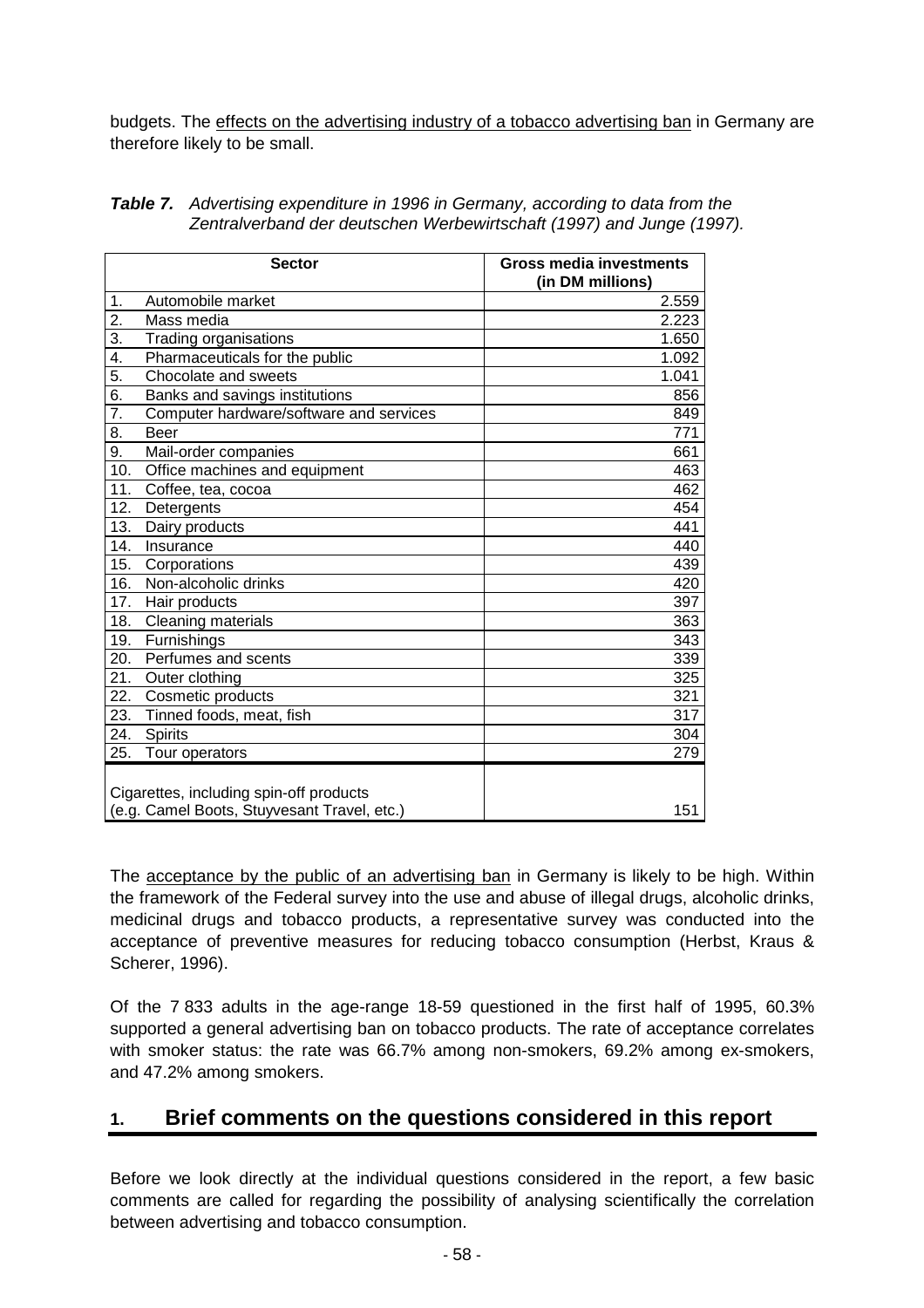It is not possible to extract conclusive causal evidence from this complex web of interactions between the diverse factors that influence smoking behaviour. It is impossible in practical terms, and irresponsible in ethical terms, to conduct research with randomised groups, in which one group is exposed to cigarette advertising and the other is not (Strasburger, 1995; US Department of Health and Human Services, 1994). Equally, it is impossible to keep constant the other influencing parameters, such as the risk factors associated with smoking, in order to assess the effects of advertising. Additionally, we have to take account of the many and varied interactions between the economic, social, somatic and psychological factors involved.

For all these reasons, it is impossible to produce conclusive, absolutely incontrovertible proof.

The strategy we opted for in this report was to accumulate indirect evidence, drawing on the results of studies based on very different methodological approaches. The studies described include:

- − traditional research into the effects of advertising (perception, recall, attitudes, etc.),
- − historical analyses of advertising campaigns,
- − econometric studies,
- − epidemiological longitudinal studies,
- − intervention studies into the effects of an advertising ban.

The findings all point in the same direction: cigarette advertising strongly influences the smoking behaviour of young people (Pollay et al., 1996). The indirect evidence is so strong that the introduction of health policy measures can be satisfactorily justified (Eicke, 1996; Glantz et al., 1996; Nowak, 1995; Rimpelä et al., 1993). This view is also held by a series of highly respected scientists from various scientific organisations (American College of Chest Physicians, American Thoracic Society, Asia Pacific Society of Respirology, Canadian Thoracic Society, European Respiratory Society, International Union Against Tuberculosis and Lung Disease, 1995; High-Level Committee of Cancer Experts, 1996), as well as five Nobel Prize winners for medicine (Alliance Française Pour La Santé; Coalition Contre Le Tabagisme, 1997).

The individual questions considered in the report can be answered as follows:

#### **1. Can it be demonstrated that tobacco advertising influences children and adolescents in their attitudes towards smoking and their smoking behaviour?**

It has been well demonstrated empirically that even young children are aware of cigarette advertising and have a good recall of adverts. They are more familiar with certain characters in advertisements than adults. The images used in advertising exert a much stronger effect on adolescents than on adults, since adolescents, who are still in the identity-formation phase, react very sensitively to symbols of adulthood. Several studies demonstrate a positive correlation between the ability of adolescents to recall a particular advert or trademark and intention to smoke, commencement of smoking or extent of smoking.

Also significant is the fact that adolescents possess less well-developed cognitive capabilities and coping strategies than adults for resisting advertising ploys.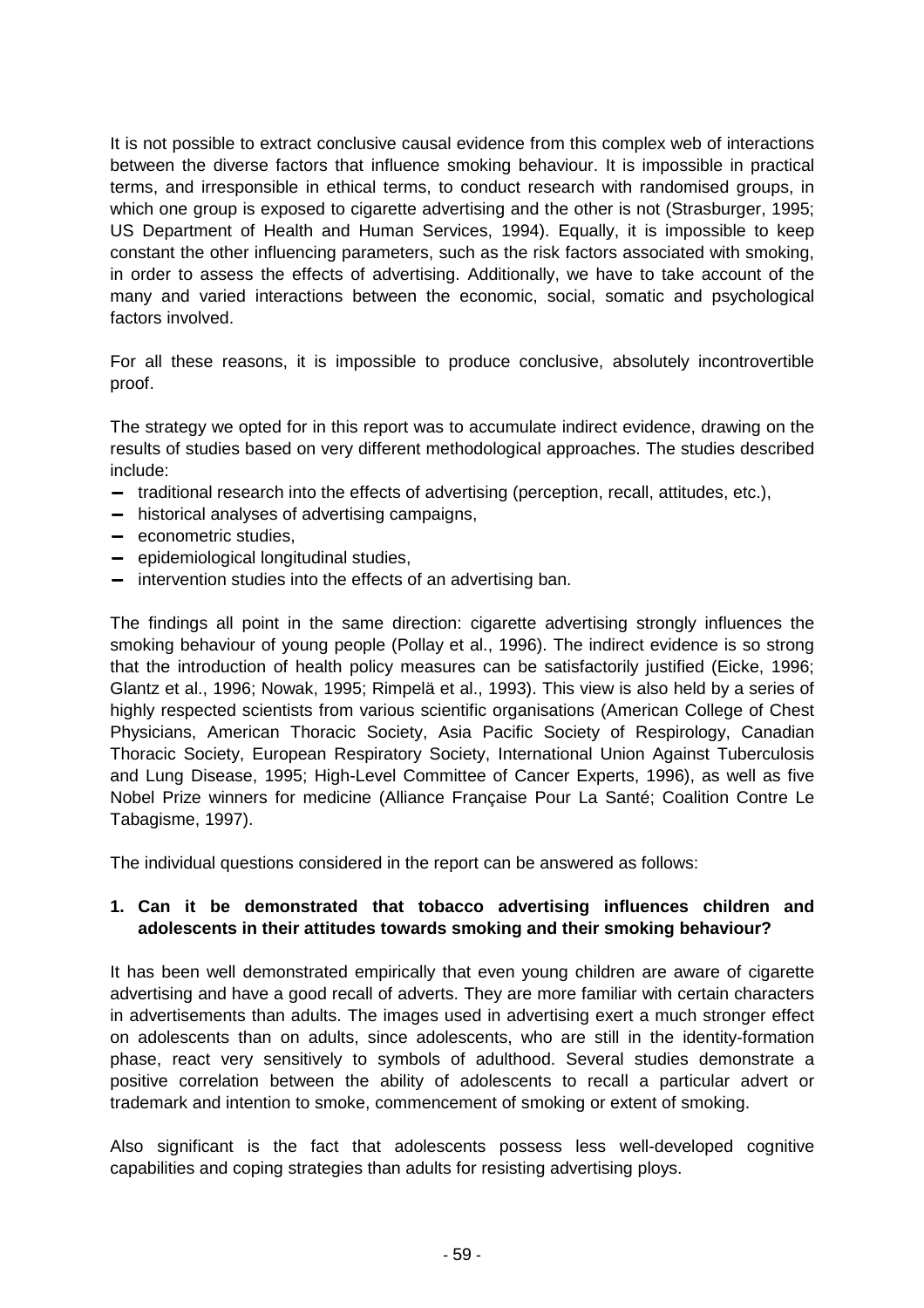From the psychological perspective, cognitive and emotional processes are the main processes that help to explain how advertising influences the consumption behaviour of adolescents. Advertising endeavours, via cognitive processes, to persuade the potential consumer of the benefit of the product, whether this benefit be in terms of satisfying particular needs or of attaining an ideal self-image. The emotional reaction to a product goes back in part to conditioning processes, which are channelled through positive affective reactions to the advertising. Modern psychological theories such as the theory of "planned behaviour" explain the intention to act as the result of attitudes related to the action and of normative convictions. It has been shown repeatedly that advertising influences subjective/social norms among adolescents. Norms contribute significantly to the image of the smoker. Further normative influences are conveyed via peer-group pressure, e.g. pressure to emulate the behaviour of models portrayed in advertising.

It can be shown that advertising influences social norms by contributing towards a situation where smoking is regarded as desirable in society and in the peer group. Social-cognitive learning theory claims that the behaviour of models is closely imitated when such behaviour visibly produces a desired effect. Advertising messages, such as the image of independence, suggest to the consumer that he can gain independence through smoking and not solely through his own endeavours. This has the result of weakening the consumer's own self-effectiveness and strengthening a desired self-image. It has been shown time and again that the probability of smoking commencement increases whenever there is a discrepancy between the current and the ideal self-image.

**2. Does tobacco advertising have an influence on total tobacco consumption and on smoker rates (prevalence, or smoking commencement), or only on the establishment of brand preferences? Does advertising help to increase/maintain total consumption levels, and do bans or restrictions on advertising help to reduce total consumption?** 

Empirical studies indicate not only that advertising reaches young people but also that the more that young people actively participate in advertising campaigns, the much more likely they are to experiment with smoking. The American researcher John P. Pierce has shown that after major advertising campaigns there is an increase in the proportion of young people taking up smoking and becoming regular smokers.

Econometric studies provide further evidence of the link between advertising and tobacco consumption. In an extensive meta-analysis, Pollay et al. demonstrated that an increase in the advertising budget for individual brands led to increased consumption of these brands by both adolescents and adults, albeit to different degrees: adolescents responded three times more strongly than adults to changes in advertising expenditure.

There is no empirical support for the tobacco industry's claim that the purpose of advertising is merely to persuade smokers to switch brands. Rather, the aim is to create high brand loyalty among consumers.

**3. Can national and international studies demonstrate a link between advertising bans/restrictions and smoking prevalence, and on what additional factors do the trends depend? Or do they demonstrate that there is no such influence?**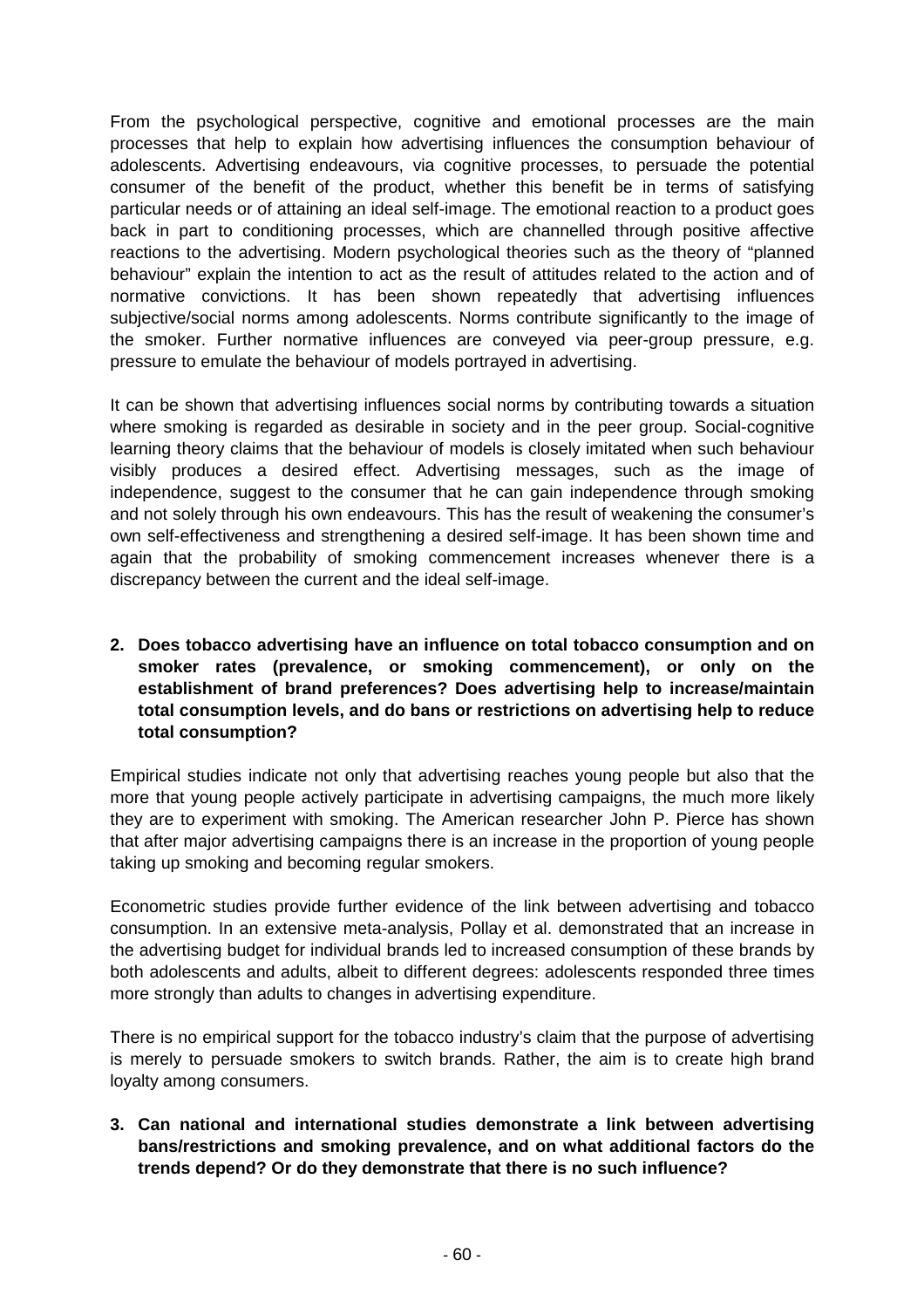As part of a package of health policy measures to reduce the number of smokers and the amounts of tobacco smoked, some countries have introduced bans on the advertising of tobacco products. In some cases these have been in force for more than 20 years. Epidemiological data demonstrate that the introduction of an advertising ban and other additional policy measures leads to a reduction in tobacco consumption and prevalence rates. A longitudinal examination of average per capita tobacco consumption in Norway, Finland, New Zealand and France from the introduction of these countries' advertising bans until 1996, in comparison with the figures for Germany over the same period, shows a substantially greater reduction of consumption in all these countries compared with Germany. Norway's reduction in per capita consumption is twice as great as Germany's, Finland's and France's reductions are more than three times as great, while New Zealand's reduction is 50% greater.

#### **4. Compared with other factors (parents, peer group, etc.), how important, qualitatively and quantitatively, is the (socio-)psychological influence of advertising in motivating children and adolescents to start smoking and become regular smokers?**

A whole range of risk factors for predicting the development of adolescents into regular smokers have been investigated. Table 8 lists the risk factors investigated and rates their influence, based on the results of the studies described in Chapter 4. The ratings shown relate only to the influence of each of the factors in isolation. It is likely that, when combined together, the effects of the individual risk factors are not merely additive but supra-additive.

Advertising and promotion can also be regarded as risk factors for regular smoking in adolescence.

The classification of the influence of the individual factors is based on plausibility considerations after an analysis of the literature, and needs further empirical investigation.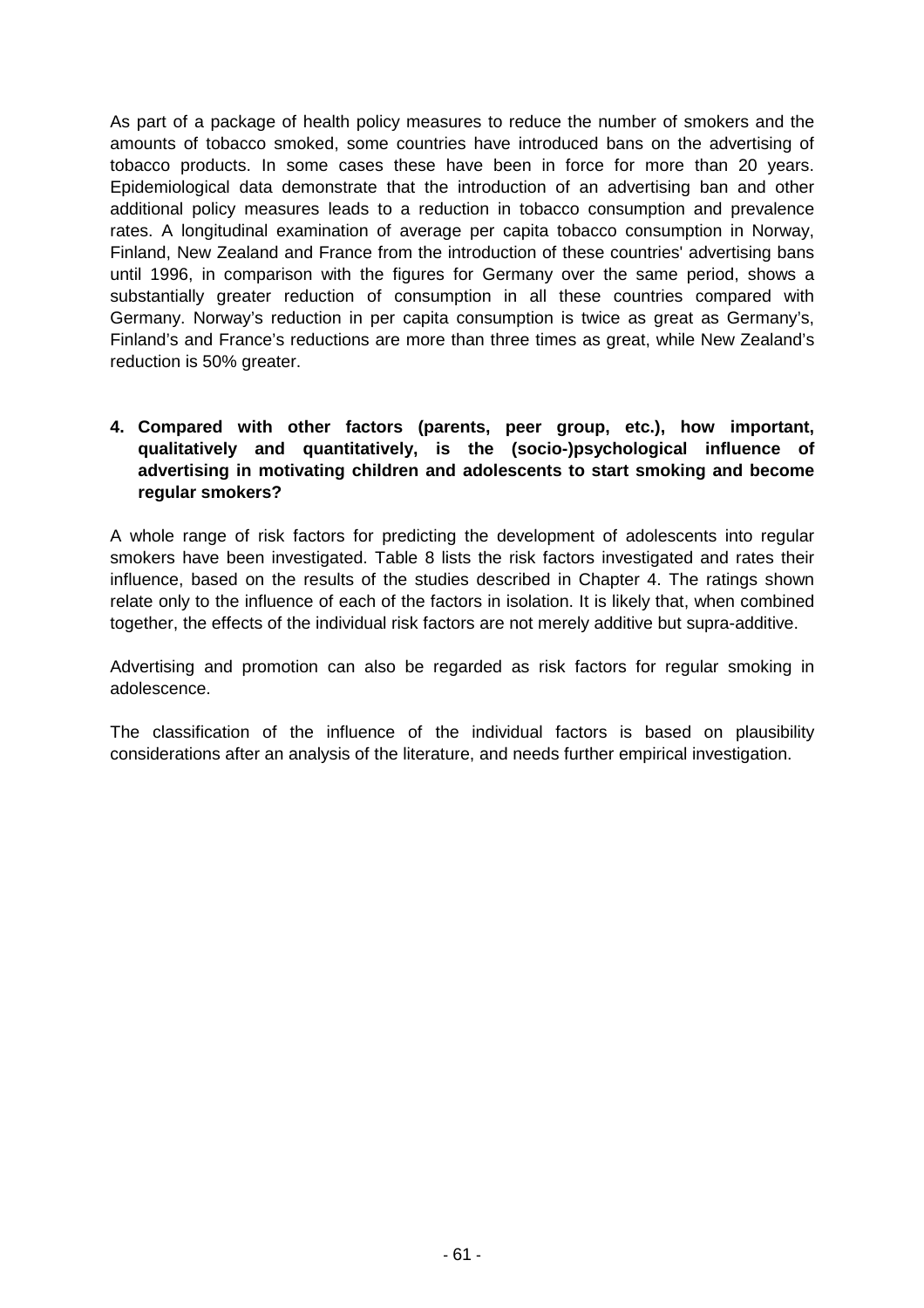#### *Table 8. Variables (Risk factors) which increase the probability of regular tobacco consumption in adolescence.*

| <b>Factors</b>                                         | <b>Influence</b> |
|--------------------------------------------------------|------------------|
|                                                        |                  |
| <b>Personal characteristics</b>                        |                  |
| Age (critical period of adolescence)                   | $^{++}$          |
| Genetic make-up and personality factors                | $+ -$            |
| Awareness of the health consequences                   | 0                |
| Positive attitude towards smoking                      | $\ddot{}$        |
| Low sense of personal worth                            | $+ -$            |
| Intentions to smoke                                    | $++$             |
| Previous experimentation and early initiation          | $++$             |
| Poor school performance                                | $++$             |
|                                                        |                  |
| <b>Social factors</b>                                  |                  |
| Low socio-economic status                              | $++$             |
| Parents and siblings who smoke                         | $+ -$            |
| Peers who smoke, and peer-group endorsement of smoking | $++$             |
| Troubled social relationships at home/school           | $\ddot{}$        |
|                                                        |                  |
| <b>Environmental factors</b>                           |                  |
| Easy availability                                      | ÷                |
| Cheapness in relation to money available               | $\ddot{}$        |
| Advertising and promotion                              | $\ddot{}$        |
|                                                        |                  |
| <b>Relation to other health-relevant behaviours</b>    |                  |
| Alcohol consumption                                    | $++$             |
| Consumption of illegal drugs                           | $++$             |

++ strongly increased probability of smoking

+ increased probability of smoking

+- inconsistent data

no effect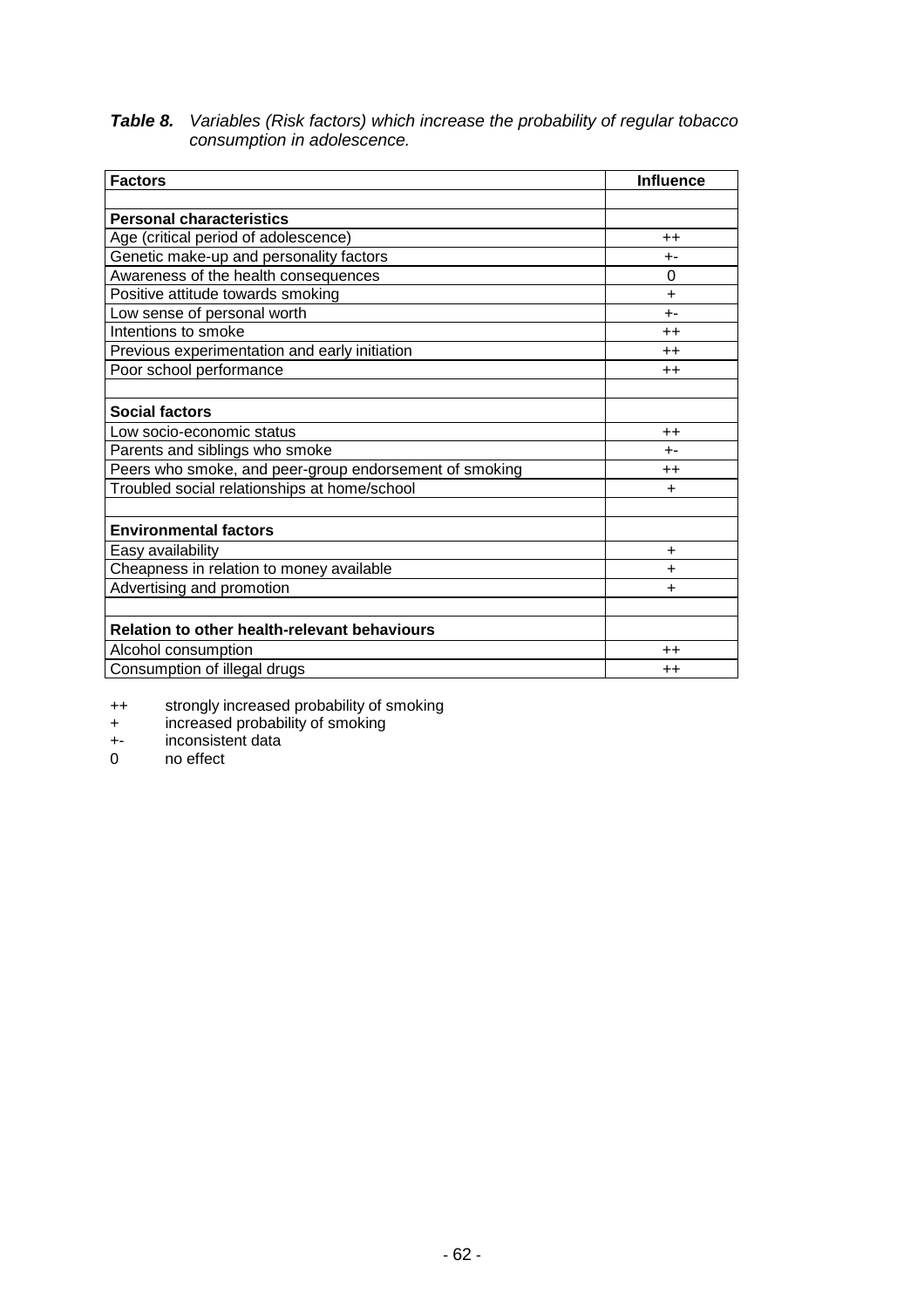# **Bibliography**

- Aarø, L.E., Hauknes, A. & Berglund, E.-L. (1981). Smoking among Norwegian schoolchildren 1975-1980. II. The influence of social environment. *Scandinavian Journal of Psychology, 22,* 297-309.
- Adams, G.R., Montemayor, R. & Gullotta, T.P. (Eds.) (1996). *Psychosocial development during adolescence. Progress in developmental contextualism.* Thousands Oaks, CA: Sage.
- Aitken, P. P., Eadie, D. R., Hastings, G. B. & Haywood, A. J. (1991). Predisposing effects of cigarette advertising on children's intentions to smoke when older. *British Journal of Addiction*, *86*, 383-390.
- Aitken, P. P., Leathar, D. S., O´Hagan, F. & Squaire, S. I (1987). Children's awareness of cigarette advertisements and brand imagery. *British Journal of Addiction*, *82*, 615-622.
- Ajzen, I. & Fishbein, M. (1980). *Understanding attitudes and predicting social behavior.*  Englewood Cliffs, NJ: Prentice Hall.
- Ajzen, I. (1985). From intentions to actions: A theory of planned behavior. In J. Kuhl & J. Beckmann (Eds.), *Action control: From cognition to behavior* (pp. 11-39). Seattle: Hogrefe & Huber.
- Ajzen, I. (1988). *Attitudes, personality, and behavior.* Homewood, Il: Dorsey Press.
- Altman, D.G., Levine, D.W., Coeytaux, R., Slade, J. & Jaffe, R. (1996). Tobacco promotion and susceptibility to tobacco use among adolescents aged 12 through 17 years in a nationally representative sample. *American Journal of Public Health, 86,* 1590-1593.
- American College of Chest Physicians, American Thoracic Society, Asia Pacific Society of Respirology, Canadian Thoracic Society, European Respiratory Society, International Union Against Tuberculosis and Lung Disease. (1995). Smoking and health: A Physician's responsibility. A statement of the joint committee on smoking and health. *European Respiratory Journal, 8,* 1808-1811.
- Amos, A., Jacobson, B. & White, P. (1991). Cigarette advertising and coverage of smoking and health in British women's magazines. *Lancet, 337,* 93-96.
- Andres, J. (1992). Einführung in LISREL. In L. Hildebrandt, G. Rudinger & P. Schmidt (Eds.), *Kausalanalysen in der Umweltforschung: Beiträge eines Methodenworkshops am Wissenschaftszentrum Berlin* (pp. 16-50). Stuttgart: Fischer.
- Andrews, R. L. & Franke, G. R. (1991). The determinants of cigarette consumption: A metaanalysis. *Journal of Public Policy & Marketing*, *10*, 81-100.
- Ary, D.V. & Biglan, A. (1988). Longitudinal changes in adolescent cigarette smoking behavior: Onset and cessation. *Journal of Behavioral Medicine, 11,* 641-647.
- Ashton, H. & Stepney, R. (1982). *Smoking: Psychology and Pharmacology.* London: Tavistock.

Ausschuß hochrangiger Krebssachverständiger (High-Level Committee of Cancer Experts) (1996). *Empfehlungen zu Tobacco.* Helsinki.

- Baacke, D., Sander, U. & Vollbrecht, R. (1993). *Children and Advertising. Schriftenreihe des Bundesministeriums für Frauen and Jugend, Band 12.* Stuttgart: Kohlhammer.
- Bandura, A. (1977). Self-efficacy: Toward a unifying theory of behavioral change. *Psychological Review, 84,* 191-215.
- Bandura, A. (1982). Self-efficacy mechanism in human agency. *American Psychologist, 37,*  122-147.
- Bandura, A. (1986). *Social foundations of thought and action: A social cognitive theory.* Englewood Cliffs, NJ: Prentice Hall.
- Bandura, A. (1992). Exercise of personal agency through the self-efficacy mechanism. In R. Schwarzer (Ed.), *Self-efficacy: Thought control of action* (pp. 3-38). Washington: Hemisphere Publishing Corporation.
- Bangert-Drowns, R.L. (1988). The effects of school-based substance abuse education: A meta-analysis. *Journal of Drug Education, 18,* 243-264.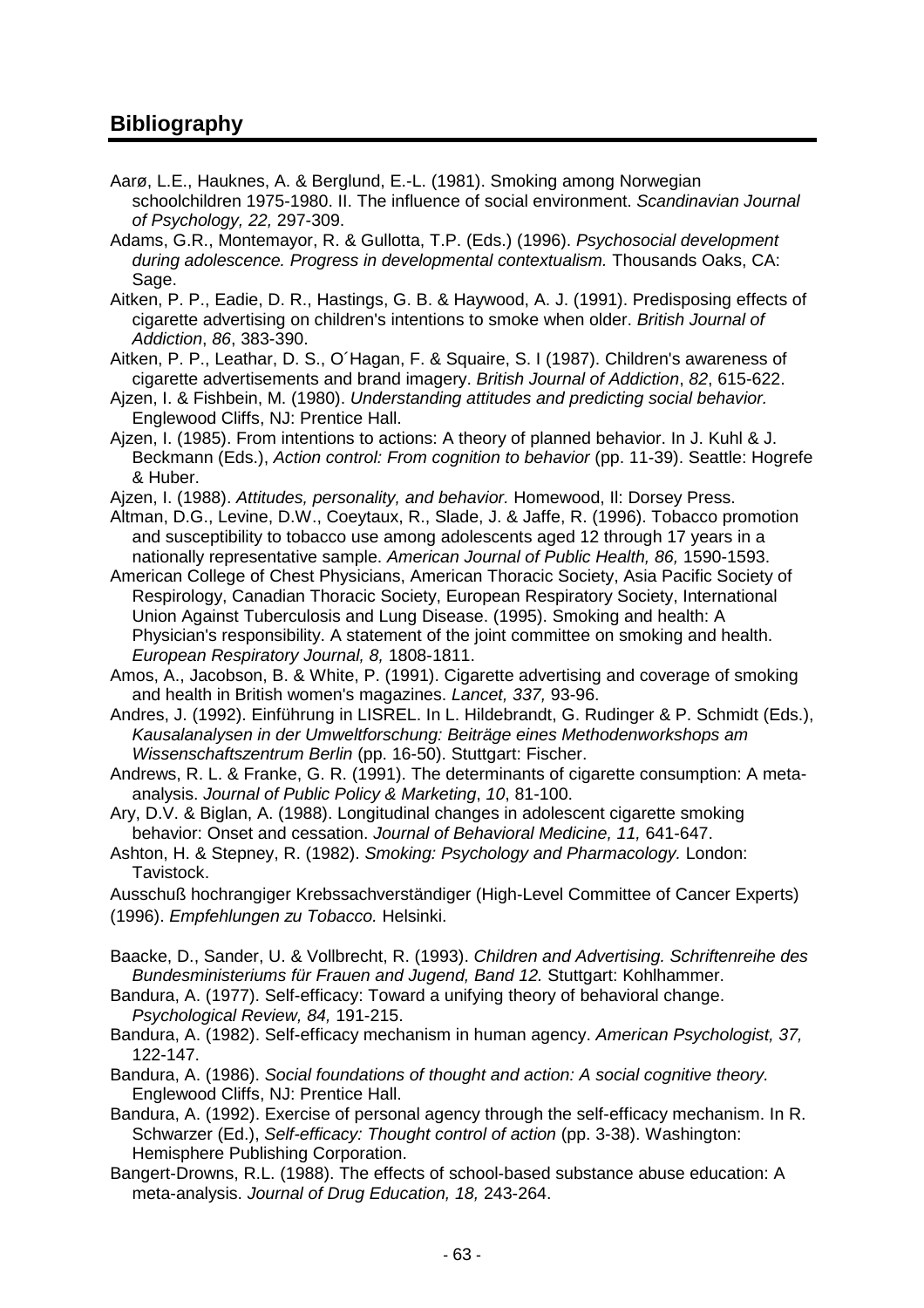- Bardo, M.T. & Mueller, C.W. (1991). Sensation seeking and drug abuse prevention from a biological perspective. In L. Donohew, H.E. Sypher & W.J. Bukoski (Eds.), *Persuasive communication and drug abuse prevention* (pp. 195-207). Hillsdale, NJ: Lawrence Erlbaum.
- Bartecchi, C.E., MacKencie, T.D. & Schrier, R.W. (1995). The global epidemic. *Scientific American, May issue,* 26-33.
- Bauman, K.E. & Ennett, S.T. (1996). On the importance of peer influence for adolescent drug use: Commonly neglected considerations. *Addiction, 91,* 185-198.
- Bauman, K.E., Fisher, L.A., Bryan, E.S. & Chenoweth, R.L. (1994). Antecedents, subjective expected utility, and behavior: A panel study of adolescent cigarette smoking. *Addictive Behaviors, 9,* 121-136.
- Bayerisches Staatsministerium für Arbeit and Sozialordnung, Familie, Frauen and Gesundheit (1997). *Gesundheitsverhalten von Jugendlichen in Bayern: Ein Überblick über die repräsentativen Jugendgesundheitsstudien in Bayern von 1973 bis heute.* München.
- Bergler, R., Haase, D., Humburg, S., Steffens, M. & Noelle-Neumann, E. (1995). *Ursachen gesundheitlichen Fehlverhaltens im Jugendalter: Eine empirische Analyse am Beispiel des cigaretteskonsums: Einstieg and Gewohnheitsbildung.* Köln: Deutscher Institutsverlag.
- Bertrand, L.D. & Abernathy, T.J. (1993). Predicting cigarette smoking among adolescents using cross-sectional and longitudinal approaches. *Journal of School Health, 63,* 100- 105.
- Biener, K. & Vogt, R. (1977). Der Einfluß der Eltern auf den Tobaccokonsum and das Sportverhalten ihrer Kinder. *Suchtgefahren, 23,* 75-79.
- Biglan, A., Henderson, J., Humphrey, D., Yasui, M., Whisman, R., Black, C. & James, L. (1995). Mobilising positive reinforcement to reduce youth access to tobacco. *Tobacco Control, 4,* 42-48.
- Birrell Weisen, R. (1997). Life skills education in schools. Vortrag gehalten auf dem Kongreß *"The 7th European Conference on the Promotion of Mental Health".* Maastricht, 8- 10.10.1997.
- Bjartveit, K. (1990). Fifteen years of comprehensive legislation: Results and conclusions. *The global war. Proceedings of the seventh world conference on tobacco and health*, 71- 80.
- Boddewyn, J. J. (1986). *Tobacco advertising bans and consumption in 16 countries.* New York: International Advertising Association.
- Boddewyn, J. J. (1989). There is no convincing evidence for a relationship between cigarette advertising and consumption. *British Journal of Addiction*, *84*, 1255-1261.
- Bonnie, R.J. & Lynch, B.S. (1994). Time to up the ante in the war on smoking. *Issues in Science and Technology*, *11*, 33-37.
- Boomsma, D.I., Koopmans, J.R., van Dooren L.J.P. & Orlebeke, J.F. (1994). Genetic and social influences on starting to smoke: A study of Dutch adolescent twins and their parents. *Addiction, 89,* 219-226.
- Borgers, D. (1988). Rauchen and Berufe. Rauchverhalten bei 125 ausgewählten Berufen. *Prävention, 11,* 12-15.
- Botvin, G.J. (1995). Drug abuse prevention in school settings. In G.J. Botvin, S. Schinke & M.A. Orlandi (Eds.), *Drug abuse prevention with multiethnic youth* (pp. 169-192). Thousands Oaks, CA: Sage.
- Botvin, G.J. (1996). Substance abuse prevention through life skills training. In R. DeV. Peters & R.J. McMahon (Eds.), *Preventing childhood disorders, substance abuse, and delinquency* (pp. 215-240). Thousands Oaks, CA: Sage.
- Botvin, G.J., Baker, E., Dusenbury, L., Botvin, E.M. & Diaz, T. (1995). Long-term follow-up results of a randomised drug abuse prevention trial in a white middle-class population. *Journal of the American Medical Association, 273,* 1106-1112.
- Botvin, G.J., Dusenbury, L., Baker, E., James-Ortiz, S., Botvin, E.M. & Kerner, J. (1992). Smoking prevention among urban minority youth: Assessing effects on outcome and mediating variables. *Health Psychology, 11,* 290-299.
- Botvin, G.J., Goldberg, C.J., Botvin, E.M. & Dusenbury, L. (1993). Smoking behavior of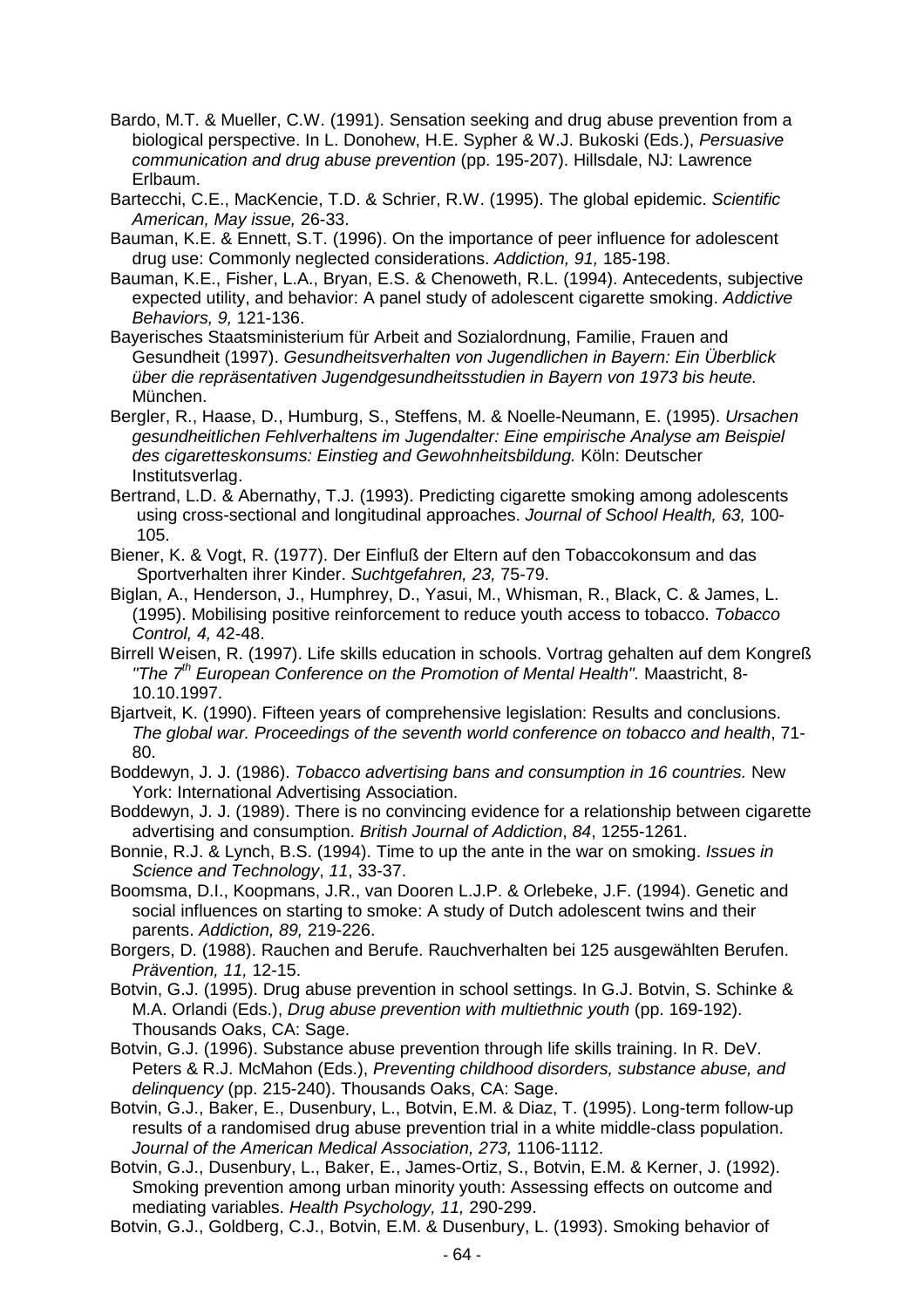adolescents exposed to cigarette advertising. *Public Health Reports*, *108*, 217-224.

- Brauner, K. (1980). Grundlagen, Ziele and Maßnahmen einer Erziehung zum nikotinfreien Leben bei Kindern and Jugendlichen. In Bundesvereinigung für Gesundheitserziehung e.V. (Publisher), *Rauchen and Gesundheit. Deine Wahl,* 81-93.
- Brengelmann, J.C., Reig, A. & Müller, G. (1984). Persönlichkeit, Streß and Rauchverhalten. *Suchtgefahren, 30,* 65-70.

Britt, S.H. (1979). *Psychological principles of marketing and consumer behavior.* New York.

- Brook, J.S., Brook, D.W., Gordon, A.S., Whiteman, M. & Cohen, P. (1990). The psychosocial etiology of adolescent drug use: A family interactional approach. *Genetic, Social, and General Psychology Monographs, 116* (2)*.*
- Brook, J.S., Whiteman, M., Gordon, A.S. & Brook, D.W. (1988). The role of older brothers in younger brothers' drug use viewed in the context of parent and peer influences. *Journal of Genetic Psychology, 151,* 59-75.
- Bruvold, W.H. & Rundall, T.G. (1988). A meta-analysis and theoretical review of school based tobacco and alcohol intervention programs. *Psychology and Health, 2,* 53-78.
- Bruvold, W.H. (1993). A meta-analysis of adolescent smoking prevention programs. *American Journal of Public Health, 83,* 872-880.
- Bry, B.H., McKeon, P. & Pandina, R.J. (1982). Extent of drug use as a function of the numbers of risk factors. *Journal of Abnormal Psychology, 91,* 273-279.
- Bühringer, G. (1994). Aktuelle Konzepte zur Primärprävention des Substanzmißbrauchs mit Schwerpunkt "Schulische Prävention". In Deutsche Hauptstelle gegen die Suchtgefahren (Publisher), *Suchtprävention* (pp. 55-64). Freiburg im Breisgau: Lambertus.

Bundeszentrale für gesundheítliche Aufklärung (BZgA) (1994). *Die Drogenaffinität Jugendlicher in der Bundesrepublik Germany. Wiederholungsbefragung 1993/1994.* Köln.

- Burow, F. & Hanewinkel, R. (1994). Nichtrauchen ist "in". *Unterricht Biologie, 18,* 34-36.
- Burton, D., Sussman, S., Hansen, W. B., Johnson, C. A. & Flay, B. R. (1989). Image attributions and smoking intentions among seventh grade students. *Journal of Applied Social Psychology*, *19*, 656-664.
- Carmelli, D. Swan, G.E., Robinette, D. & Fabsitz, R. (1992). Genetic influence on smoking a study of male twins. *New England Journal of Medicine, 327,* 829-833.
- Carruthers, S. & McDonald, C. (1995). The availability of cigarettes to minors in Perth, Western Australia. *Tobacco Control, 4,* 49-52.
- Centers for Desease Control and Prevention (1992). Comparison of the cigarette brand preferences of adult and teenaged smokers: United States 1989 and 10 U.S. Communities, 1988 and 1990. *Morbidity and Mortality Weekly Report (MMWR)*, *41*, 169- 181.
- Centers for Desease Control and Prevention (1994). Changes in the cigarette brand preferences of adolescent smokers: United States, 1989-1993. *Morbidity and Mortality Weekly Report (MMWR)*, *43*, 577-581.
- Chapman, S., Cohen, A., Nelson, B. & Woodward, S. (1993). A boycott of tobaccosponsored cars? *Tobacco Control, 2,* 159.
- Charlton, A. & Blair, V. (1989). Absense from school related to children's and parental smoking habits. *British Medical Journal, 298,* 90-92.
- Charlton, A., While, D. & Kelley, S. (1997). Causes of absense from school related to children's and their parent's smoking. Tobacco Control, 6, 150-151.
- Chassin, L. & Presson, C.C. (1990). The natural history of cigarette smoking: Predicting young-adult smoking outcomes from adolescent smoking patterns. *Health Psychology, 9,*  701-716.
- Chassin, L., Presson, C. C., Sherman, S. J., Corty, E. & Olshavsky, W. (1981). Self-images and cigarette smoking in adolescence. *Personality and Social Psychology Bulletin*, *7*, 670- 676.
- Chassin, L., Presson, C.C. & Sherman, S.J. (1989). "Constructive" vs. "destructive" deviance in adolescent health related behaviors. *Journal of Youth and Adolescence*, *18*, 245-262.
- Chassin, L., Presson, C.C. & Sherman, S.J. (1990). Social psychological contributions to the understanding and prevention of adolescent cigarette smoking. *Personality and Social Psychology Bulletin*, *16*, 133-151.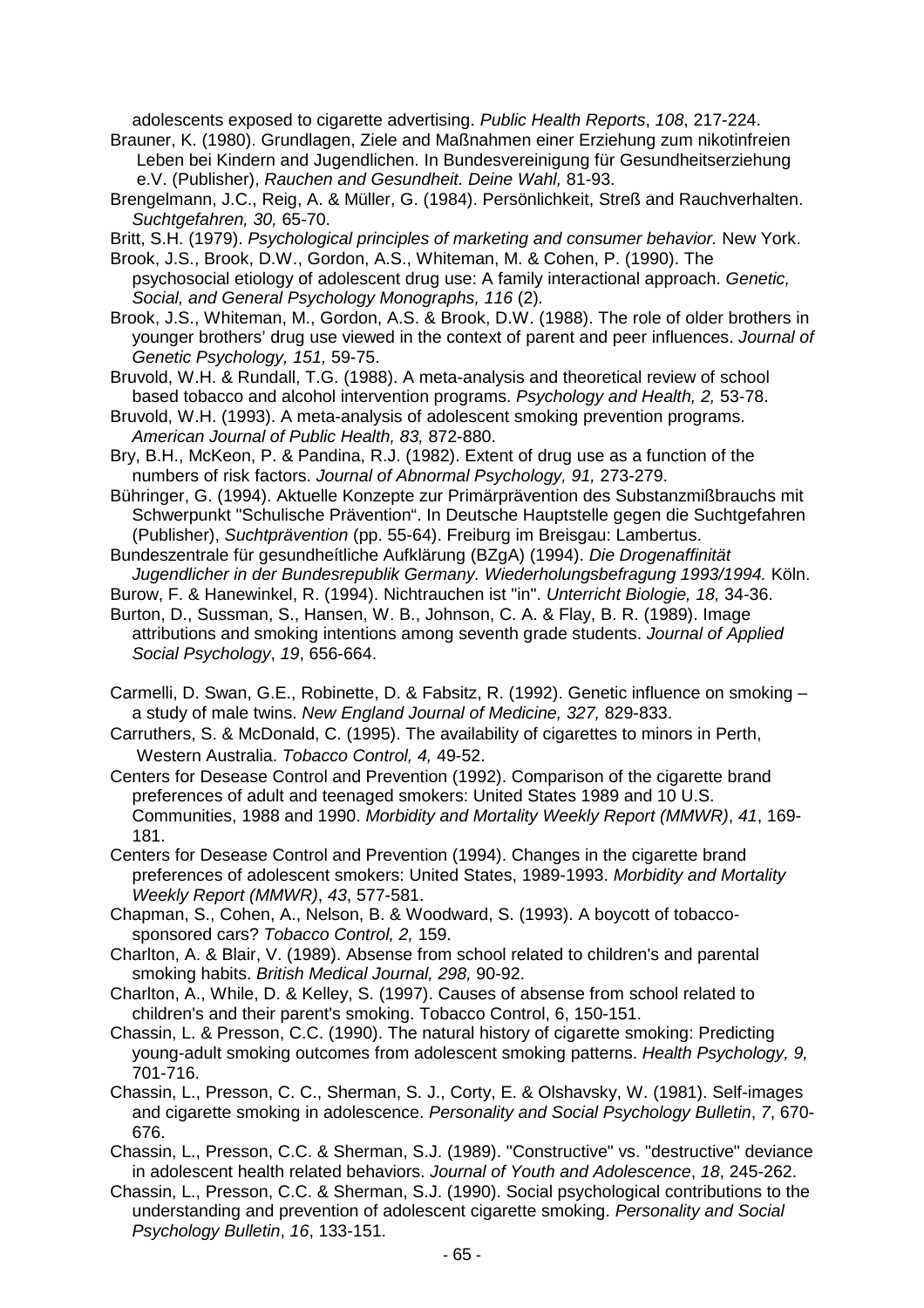- Chassin, L., Presson, C.C., Rose, J.S. & Sherman, S.J. (1996). The natural history of cigarette smoking from adolescence to adulthood: Demographic predictors of continuity and change. *Health Psychology, 15,* 478-484.
- Clayton, R.R. (1992). Transitions in drug use: Risk and protective factors. In M. Glantz & R. Pickens (Eds.), *Vulnerability to drug abuse* (pp. 15-51). Washington, DC: American Psychological Association.
- Cloninger, C.R. (1987). Neurogenetic adaptive mechanism in alcoholism. *Science, 236,* 412- 420.
- Cloninger, C.R., Svarkic, D.M. & Przybeck, T.R. (1993). A psychobiological model of temperament and character. *Archives of General Psychiatry, 50,* 975-990.
- Coeytaux, R.R., Altman, D.G. & Slade, J. (1995). Tobacco promotions in the hands of youth. *Tobacco Control,4,* 253-257.
- Coie, J.D., Watt, N.F., West, S.G., Hawkins, J.D., Asarnow, J.R., Markman, H.J., Ramey, S.L., Shure, M.B. & Long, B. (1993). The science of prevention. A conceptual framework and some directions for a national research program. *American Psychologist, 48,* 1013- 1022.
- Conrad, K.M., Flay, B.R. & Hill, D. (1992). Why children start smoking cigarettes: Predictors of onset. *British Journal of Addiction, 87,* 1711-1724.
- Daube, M. (1993). Voluntary agreements: Designed to fail. *Tobacco Control, 2,* 183-184.
- Delener, N. (1995). Assessing cigarette smoking motives of young adolescents in the US:
- Research and health perspectives. *The Journal of Smoking-Related Disorders*, *6*, 81-88. DeVries, H., Dijkstra M. & Kuhlmann, P. (1988). Self-efficacy: The third factor besides attitude and subjective norm as a predictor of behavioural intentions. *Health Education Research, 3,* 273-282.
- DeVries, H., Kok, G. & Dijkstra, M. (1990). Self-efficacy as a determinant of the onset of smoking and interventions to prevent smoking in adolescents. *European Perspectives in Psychology, 2,* 209-222.
- Dielman, T.E. (1994). School-based research on the prevention of adolescent alcohol use and misuse: Methodological issues and advances. *Journal of Research on Adolescence, 4,* 271-293.
- DiFranza, J. R., Richards, J. W., Paulman, P. M., Wolf-Gillespie, N., Fletcher, C., Jaffe, R. D. & Murray, D. (1991). RJR Nabisco's cartoon camel promotes Camel cigarettes to children. *Journal of the American Medical Association*, *266*, 3149-3153.
- Dolcini, M.M. & Adler, N.E. (1994). Perceived competencies, peer group affiliation, and risk behavior among early adolescents. *Health Psychology, 13,* 496-506.
- Donohew, L., Lorch, E. & Palmgree, P. (1991). Sensation seeking and targeting of televised anti-drug PSAs. In L. Donohew, H.E. Sypher & W.J. Bukoski (Eds.), *Persuasive communication and drug abuse prevention* (pp. 209-226). Hillsdale, NJ: Lawrence Erlbaum.
- Dryfoos, J.G. (1990). *Adolescents at risk: Prevalence and prevention.* New York: Oxford University Press.
- Dryfoos, J.G. (1991). Adolescents at risk: A summation of work in the field programs and policies. *Journal of Adolescent Health, 12,* 630-637.
- Durlak, J.A. (1995). *School-based prevention programs for children and adolescents. Developmental Clinical Psychology and Psychiatry. Vol. 34.* Thousands Oaks, CA: Sage.
- Eicke, U. (1992). *Stellungnahme aus werblich-wissenschaftlicher Sicht zum Abschlußbericht der Pilotstudie "Auswirkungen der Tobaccoadvertising and der cigarettesautomaten auf das Konsumverhalten, insbesondere von Kindern and Jugendlichen".* Bonn.
- Eicke, U. (1996). Probleme eines Werbeverbots für Tabakwaren. *Therapiewoche*, *16*, 866- 873.
- Elders, M.J., Perry, C.L., Erikson, M.P. & Giovino, G.A. (1994). The report of the Surgeon General: Preventing tobacco use among young people. *American Journal of Public Health, 84,* 543-547.
- Ellickson, P.L. & Bell, R.M. (1990). Drug prevention in junior high: A multi-site longitudinal test. *Science, 247,* 1299-1305.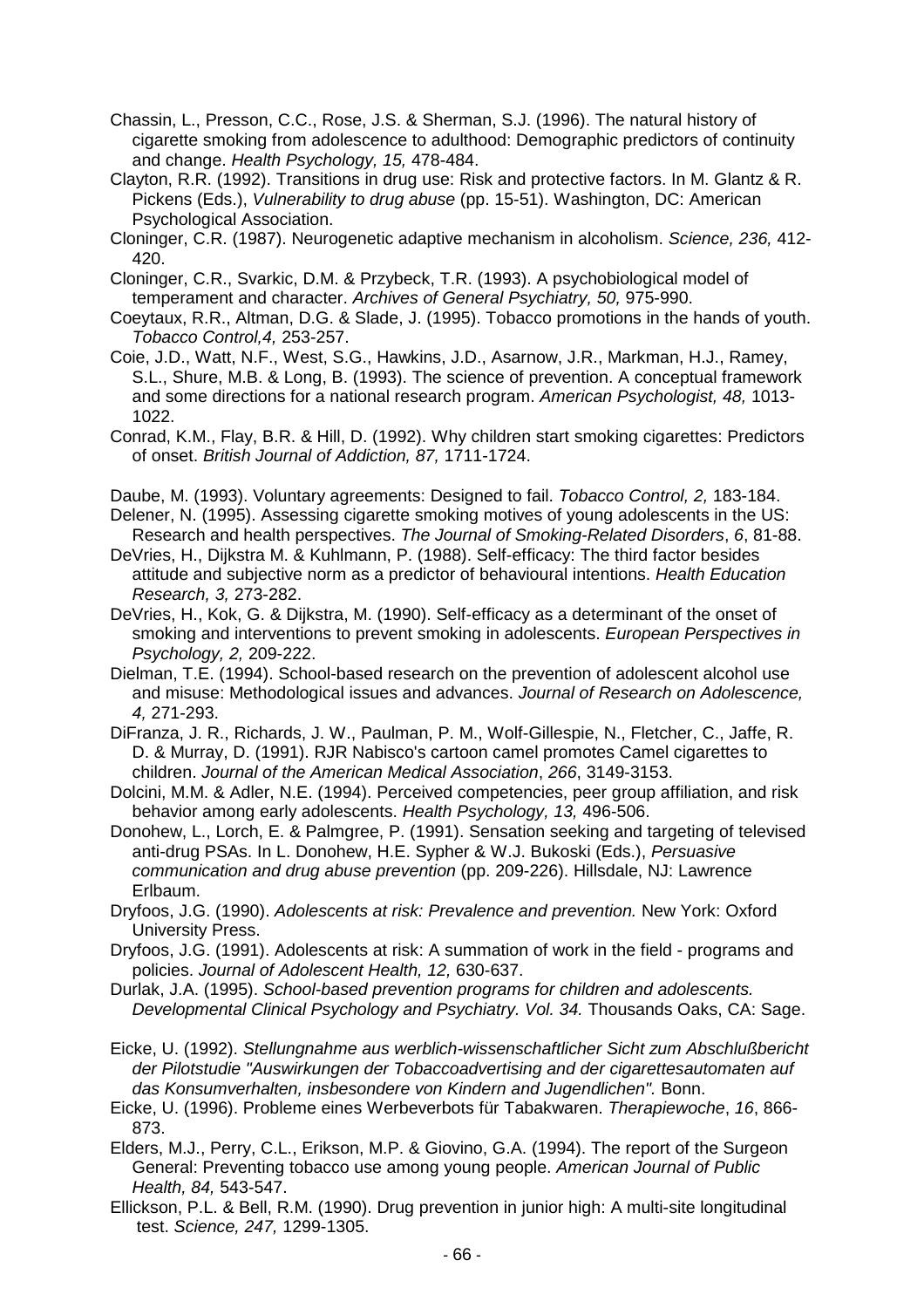Esser, A. & Maschewsky-Schneider, U. (1994). Verführt Tobaccoreklame Kinder and Jugendliche zum Rauchen? *Jahrbuch Sucht '95* (pp. 52-61). Neuland: Geesthacht.

- European Commission (1995). *Eurobarometer 1995. Opinions on cancer prevention.*  Luxembourg.
- Evans, N., Farkas, A., Gilpin, E., Berry, C. & Pierce, J. P. (1995). Influence of tobacco marketing and exposure to smokers on adolescent susceptibility to smoking. *Journal of the National Cancer Institute*, *87*, 1538-1545.

Eysenck, H.J. (1965). *Smoking, health and personality.* London: Weidenfeld & Nicolon.

- Fischer, P. M., Schwartz, M. P., Richards, J. W., Goldstein, A. O. & Rojas, T. H. (1991). Brand logo recognition by children aged 3 to 6 years. *Journal of the American Medical Association*, *266*, 3145-3148.
- Fishbein, M. & Ajzen, I. (1975). *Belief, attitude, intention and behavior: An introduction to theory and research.* Reading, MA: Addison-Wesley.
- Flay, B.R. (1985). Psychosocial approaches to smoking prevention: A review of findings. *Health Psychology, 4,* 449-488.
- Flay, B.R. (1993). Youth tobacco use: Risks, patterns, and control. In C.T. Orleans & J. Slade (Eds.), *Nicotine addiction: Principles and management* (pp. 365-384). New York: Oxford University Press.
- Flint, A.J. & Novotny, T.E. (1997). Poverty status and cigarette smoking prevalence and cessation in the United States, 1983-1993: The independent risk of being poor. *Tobacco Control, 6,* 14-18.
- Florsheim, P., Tolan, P.H. & Gorman-Smith, D. (1996). Family processes and risk for externalizing behavior problems among African American and Hispanic boys. *Journal of Consulting and Clinical Psychology, 64,* 1222-1230.
- Fuchs, R. & Schwarzer, R. (1997). Tobaccokonsum: Erklärungsmodelle and Interventionsansätze. In R. Schwarzer (Publisher), *Gesundheitspsychologie. Ein Lehrbuch* (2. Aufl.; pp. 209-244). Göttingen: Hogrefe.
- Gambescia, S.F. (1995). Adolescent use of cigarette vending machines. *Tobacco Control, 4,* 295.
- Gesellschaft für sozialwissenschaftliche Forschung in der Medizin (GESOMED)/Bremer Institut für Präventionsforschung and Sozialmedizin (BIPS) (1993). *Auswirkungen der Tobaccoadvertising and der cigarettesautomaten auf das Konsumverhalten, insbesondere von Kindern and Jugendlichen: Ergebnisse einer Literaturstudie. Gutachten im Auftrag des Bundesministers für Gesundheit.* Bonn.
- Gilpin, E.A. & Pierce, J.P. (1997). Trends in adolescent smoking initiation in the United States: Is tobacco marketing an influence? *Tobacco Control*, *6*, 122-127.
- Glantz, S.A., Slade, J., Bero, L.A., Hanauer, P. & Barnes, D. E. (1996). *The cigarettes papers.* Berkeley: University of California Press.
- Glantz, S.A. & Parmley, W.W. (1995). Passive smoking and heart disease: Mechanism and risk. *Journal of the American Medical Association, 273,* 1047-1053.
- Glynn, T.J. (1989). Essential elements of school-based smoking prevention programs. *Journal of School Health, 59,* 181-188.
- Goebel, K. (1994). Lesbian and gays face tobacco targeting. *Tobacco Control, 3,* 65-67.
- Goldstein, A.O., Fischer, P.M., Richards, J.W. & Creten, D. (1987). Relationship between highschool student smoking and recognition of cigarette advertisments. *Journal of Pediatrics*, *110*, 488-491.
- Greening, L. & Dollinger, S.J. (1991). Adolescent smoking and perceived vulnerability of smoking related causes of death. *Journal of Pediatric Psychology*, *16*, 687-699.
- Grube, J. W., Weir, I. L., Getzlaf, S. & Rokeach, M. (1984). Own value system, value images, and cigarette smoking. *Personality and Social Psychology Bulletin*, *10*, 306-313.
- Hanewinkel, R. (1997). *Psychologische Prävention: Grundlagen, Programme, Methoden and Ergebnisse der psychologischen Prävention exemplifiziert an der Verhütung des Rauchens*. Kiel: Institut für Therapie- and Gesundheitsforschung.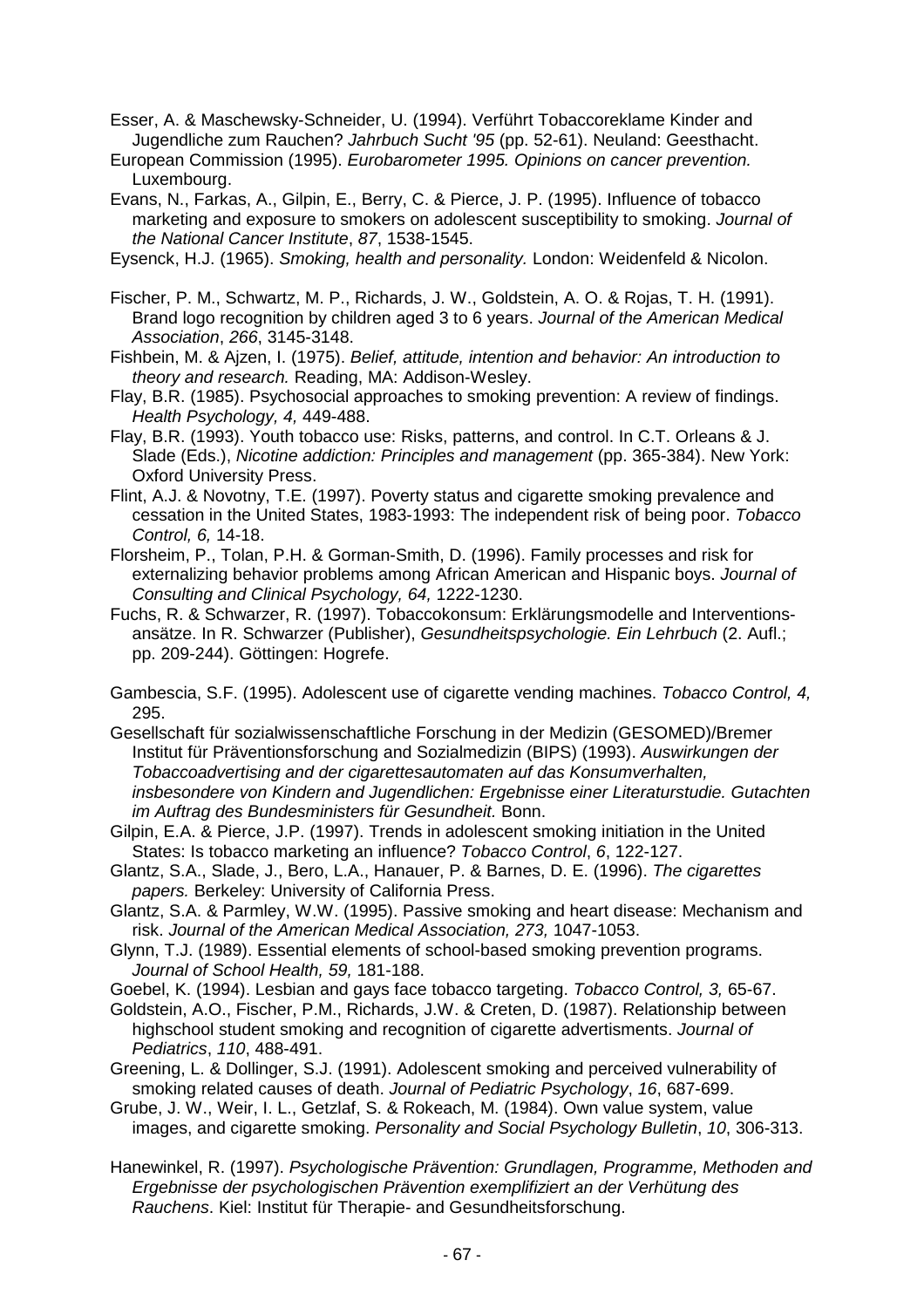- Hanewinkel, R., Burow, F. & Ferstl, R. (1996). Verhaltenstherapeutische Prävention and Therapie des Rauchens am Beispiel einer Interventionsstudie in Schulen. In H.S. Reinecker & D. Schmelzer (Publisher), *Verhaltenstherapie, Selbstregulation, Selbstmanagement* (pp. 417-433). Göttingen: Hogrefe.
- Hanewinkel, R., Burow, F., Böttcher, M., Petermann, U. & Ferstl, R. (1993). Training sozialer Kompetenzen in der Schule im Rahmen der Kampagne "Rauchfreie Schule" - Ein erster Erfahrungsbericht. *Kindheit and Entwicklung. Zeitschrift für Klinische Kinderpsychologie, 2,* 256-259.
- Hanewinkel, R., Ferstl, R. & Burow, F. (1993). Merkmale von Situationen, in denen Jugendliche rauchen. *Sucht, 39,* 232-235.
- Hanewinkel, R., Ferstl, R. & Burow, F. (1994). Konzeption and Evaluation einer verhaltensorientierten Nichtraucherförderung an Schulen. *Verhaltenstherapie, 4,* 104-110.
- Hanewinkel, R., Ferstl, R. & Burow, F. (1995). Interventionsstudie zur Primär- and Sekundärprävention des Rauchens an Schulen. In K. Mann & G. Buchkremer (Publisher), *Suchtforschung and Suchttherapie in Germany. Sucht. Sonderband 1995,* 34-37*.*
- Hanewinkel, R., Petermann, U., Burow, F., Dunkel, A. & Ferstl, R. (1994). Förderung der Lebenskompetenzen von Kindern and Jugendlichen im Rahmen der Kampagne "Rauchfreie Schule". *Kindheit and Entwicklung. Zeitschrift für Klinische Kinderpsychologie, 3,* 112-116.
- Hansen, W.B. (1992). School-based substance abuse prevention: A review of the state of the art in curriculum, 1980-1990. *Health Education Research, 7,* 403-430.
- Hansen, W.B., Graham, J.W., Sobel, J.L., Shelton, D.R., Flay, B.R. & Johnson, C.A. (1987). The consistency of peer and parent influences on tobacco, alcohol, and marijuana use among young adolescents. *Journal of Behavioral Medicine, 10,* 559-579.
- Hawkins, J.D., Catalano, R.F. & Miller, J.Y. (1992). Risk and protective factors for alcohol and other drug problems in adolescence and early adulthood: Implications for substance abuse prevention. *Psychological Bulletin, 112,* 64-105.
- Heath, A.C. & Madden, P.A.F. (1995). Genetic influences on smoking behavior. In J.R. Turner, L.R. Cardon & J.K. Hewitt (Eds*.), Behavior genetic approaches to behavioral medicine* (pp. 45-66): New York: Plenum Press.
- Herbst, K., Kraus, L. & Scherer, K. (1996). *Repräsentativerhebung 1995. Schriftliche Befragung zum Gebrauch psychoaktiver Substanzen bei Erwachsenen in Germany.* Bonn: Bundesministerium für Gesundheit.
- Hess, H. (1989). Tobacco. In S. Scheerer & I. Vogt (Publisher), *Drogen and Drogenpolitik* (S. 125-158). Frankfurt: Campus.
- Hirschman, E.C. (1995). One woman's view of Pollay's paper on " 'below the belt' cigarette advertising". *Tobacco Control, 4,* 192-193.
- Holak, S. L. & Tang, Y. E. (1990). Advertising's effect on the product evolutionary cycle. *Journal of Marketing*, *50*, 16-29.
- Hops, H., Tildesley, E., Lichtenstein, E., Ary, D. & Sherman, L. (1990). Parent-adolescent problem-solving interactions and drug use. *American Journal of Drug and Alcohol Abuse, 16,* 239-258.
- Hu, T.W., Keeler, T.E., Sung, H. & Barnett, P.G. (1995). The impact of California antismoking legislation on cigarette sales, consumption, and prices. *Tobacco Control, 4 (suppl 1),* S34-S38.
- Hu, T.W., Sung, H. & Keeler, T.E. (1995). Reducing cigarette consumption in California: Tobacco taxes vs. an anti-smoking media campaign. *American Journal of Public Health, 85,* 1218-1222.
- Hundleby, J.D. & Mercer, G.W. (1987). Family and friends as social environments and their relationship to young adolesents' use of alcohol, tobacco, and marijuana. *Journal of Clinical Psychology, 44,* 125-134.
- Institute of Medicine (1994). *Reducing risks for mental disorders: Frontiers for preventive intervention research.* Washington, DC: National Academy Press.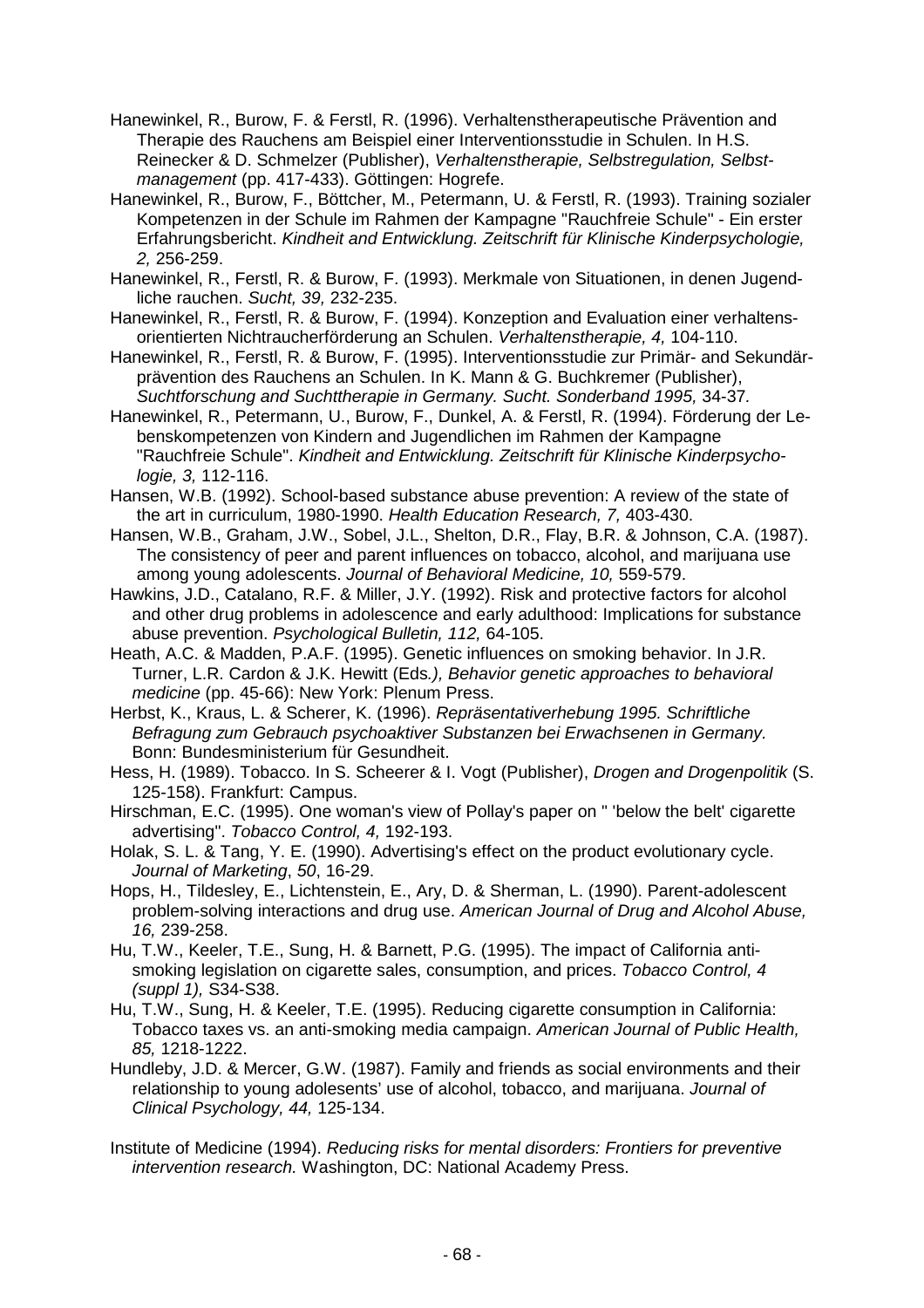- Jemmott, J.B., Ditto, P.H. & Croyle, R.T. (1986). Judging health status: Effects of perceived prevalence and personal relevance. *Journal of Personality and Social Psychology, 50,*  899-905.
- Jessor, R. & Jessor, S.L. (1977). *Problem behavior and psychosocial development: A longitudinal study of youth.* San Diego, CA: Academic Press.
- Jessor, R. (1976). Predicting time of onset of marijuana use: A developmental study of high school youth. *Journal of Consulting and Clinical Psychology, 44,* 125-134.
- Jessor, R. (1993). Successful adolescent development among youth in high-risk-settings. *American Psychologist, 48,* 117-126.
- Jessor, R. (1997). Protective factors in adolescent health behavior. Paper given at the *"14th International Symposium Health Behaviour in Adolescence: Theoretical Concepts and Evaluation of Prevention Programs".* Bielefeld, 26.-27.9.1997.
- Jonas, K. & Doll, J. (1996). Eine kritische Bewertung der Theorie überlegten Handelns and der Theorie geplanten Verhaltens. *Zeitschrift für Sozialpsychologie, 27,* 18-31.
- Joossens, L. (1997). *The effectiveness of banning advertising for tobacco products.* Brüssel: Union Internationale contre le Cancer.
- Junge, B. (1996). Tobacco Zahlen and Fakten zum Konsum. In Deutsche Hauptstelle gegen die Suchtgefahren (Publisher), *Jahrbuch Sucht ´97* (pp. 19-29). Geesthacht: Neuland.
- Junge, B. (1997). Tobacco Zahlen and Fakten zum Konsum. In Deutsche Hauptstelle gegen die Suchtgefahren (Publisher), *Jahrbuch Sucht ´98* (pp. 19-42). Geesthacht: Neuland.
- Kandel, D.B. & Logan, J.A. (1984). Patterns of drug use from adolescence to young adulthood I. Periods of risk for initiation, continued use and discontinuation. *American Journal of Public Health, 74,* 660-666.
- Kandel, D.B., Kessler, R.C. & Margulies, R.S. (1978). Antecedents of adolescent initiation into stages of drug use: A developmental analysis. *Journal of Youth and Adolescence, 7,*  13-40.
- Kelder, S.H., Perry, C.L., Klepp, K.I. & Lytle, L.L. (1994). Longitudinal tracking of adolescent smoking, physical activity, and food choice behaviors. *American Journal of Public Health, 84,* 1121-1126.
- Kelly, D.H. & Balch, R.W. (1971). Social origins and school failure: A reexamination of Cohen's theory of working-class delinquency. *Pacific Social Review, 14,* 413-430.
- King, A., Wold, B., Tudor-Smith, C. & Harel, Y. (1996). *The health of youth: A cross-national survey*. Copenhagen: World Health Organization.
- King, C., Siegel, M., Celebucki, C. & Conolly, G.N. (1998). Adolescent exposure to cigarette advertising in magazines. *Journal of the American Medical Association, 279,* 516-520.
- Kok, G., Boer, D.J., DeVries, H., Gerads, F., Hospers, H.J. & Mudde, A.N. (1992). Selfefficacy and attribution theory in health education. In R. Schwarzer (Ed.), *Self-efficacy: Thought control of action* (pp. 245-262). Washington: Hemisphere Publishing Corporation.
- Kok, G., DeVries, H., Mudde, A.N. & Strecher, V.J. (1992). Planned health education and the role of self-efficacy: Dutch research. *Health Education Research, 6,* 231-238.
- Kraft, P. & Svendsen, T. (1997). Tobacco use among young adults in Norway, 1973-95: Has the decrease levelled out? *Tobacco Control*, *6*, 27-32.
- Kröger, C. & Hanewinkel, R. (1996). Prävention des Rauchens in der Schule. *Praxis der Klinischen Verhaltensmedizin and Rehabilitation, 9,* 134-139.
- Krosnick, J.A. & Judd, C.M. (1982). Transitions in social influence at adolescence: Who induces cigarette smoking? *Developmental Psychology, 18,* 359-368.
- Künzel-Böhmer, J., Bühringer, G. & Janik-Konecny, T. (1993). *Expertise zur Primärprävention des Substanzmißbrauchs.* Baden Baden: Nomos.
- Laugesen, M. & Meads, S. (1991a). Tobacco advertising restrictions, price, income and tobacco consumption in OECD countries, 1960-1986. *British Journal of Addiction*, *86*, 1343-1354.
- Laugesen, M. & Meads, C. (1991b). Advertising, price, income and publicity effects on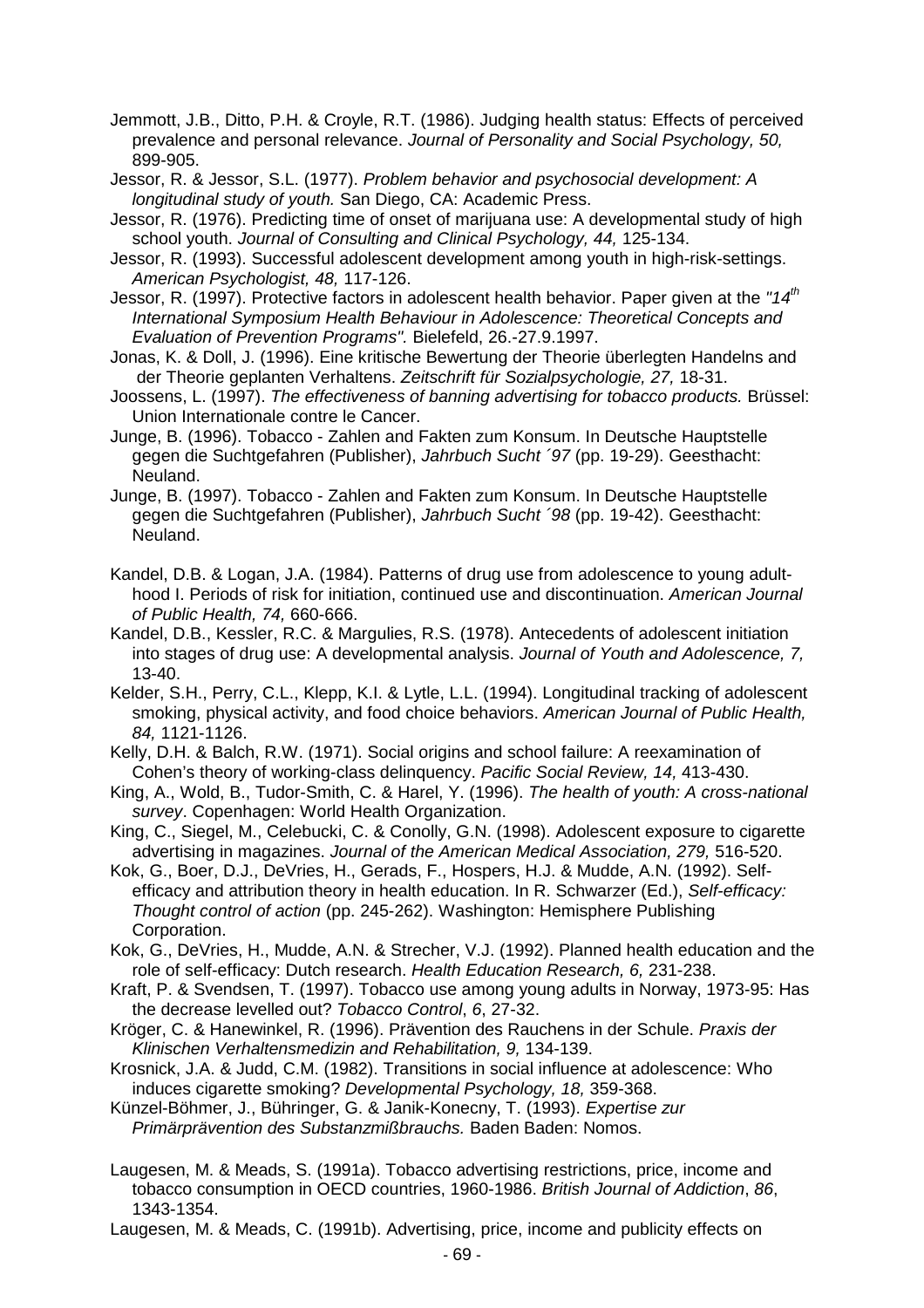weekly cigarette sales in New Zealand supermarkets. *British Journal of Addiction*, *86*, 83- 89.

Leeflang, P.S.H. & Reuijl, J.C. (1985). Advertising and industry sales: An empirical study of the West German cigarette market. *Journal of Marketing*, *49*, 92-98.

- Leuenberger, P., Schwartz, U., Ackermann-Liebrich, U., Blaser, K., Bolognini, G., Bongard, J.P., Brandli, O., Braun, P., Bron, C., Brutsche, M., Domenighetti, G., Elsasser, S., Guldimann, P., Hollenstein, C., Hufschmid, P., Karrer, W., Keller, R., Keller-Wossidolo, H., Kunzli, N., Luthi, J.C., Martin, B.W., Medici, T., Perruchoud, A.P., Radaelli, A., Schindler, C., Schoeni, M.H., Solari, G., Tschopp, J.M., Villiger, B., Wuthrich, B., Zellweger, J.P. & Zemp, E. (1994). Passive smoking exposure in adults and chronic respiratory symptoms (SAPALDIA study). *American Journal of Respiratory and Critical Care Medicine, 150,* 1222-1228.
- Leventhal, H. & Keeshan, P. (1993). Promoting healthy alternatives to substance abuse. In S.G. Millstein, A.C. Petersen & E.O. Nightingale (Eds.), *Promoting the health of adolescents: New directions for the twenty-first century* (pp. 260-284)*.* New York: Oxford University Press.

Leventhal, H., Fleming, R. & Glynn, K. (1988). A cognitive developmental approach to smoking intervention. In S. Macs, C.D. Spielberger, P.B. Defares & I.G. Sarason (Eds.), *Topics in health psychology: Proceedings of the first annual expert conference in health psychology* (pp. 79-105). New York: Wiley.

Loudon, D.L. & Della Bitta, A.J. (1993). *Consumer behavior: Concepts and applications.* New York: McGraw-Hill.

Luik, J.C. (Ed.) (1994). *Do tobacco advertising bans really work? A review of the evidence.*  The Niagara Institute, Ontario, Canada.

Lynch, B.S. & Bonnie, R.J. (Eds.) (1994). *Growing up tobacco free. Preventing nicotine addiction in children and youths*. Washington, DC: National Academy Press.

Maddahian, E., Newcomb, M.D. & Bentler, P.M. (1988). Adolescent drug use and intention to use drugs: Concurrent and longitudinal analyses of four ethnic groups. *Addictive Behaviors, 13,* 191-195.

Marcoux, B.C. & Shope, J.T. (1997). Application of the theory of planned behavior to adolescent use and misuse of alcohol. *Health Education Research, 12,* 323-331.

McBride, C.M., Curry, S.J., Cheadle, A., Anderman, C., Wagner, E.H., Diehr, P. & Psaty, B. (1995). School-level application of a social bonding model to adolescent risk-taking behavior. *Journal of School Health, 65,* 63-68.

McDonald, C. (1992). *How advertising works. A review of current thinking.* NTC Publications: Biddles.

McGee, R. & Stanton, W.R. (1993). A longitudinal study of reasons for smoking in adolescence. *Addiction, 88,* 265-271.

Meier, K.S. (1991). Tobacco truths: The impact of role models on children's attitudes toward smoking. *Health Education Quarterly, 18,* 173-182.

Michel, L. (1997). Loud, sad or bad: Young people's perceptions of peer groups and smoking. *Health Education Research, 12,* 1-14.

Mindell, J.S. (1993). The UK voluntary agreement on tobacco advertising: A comatose policy? *Tobacco Control, 2,* 209-214.

Minkler, M., Wallack, L. & Madden, P. (1987). Alcohol and cigarette advertising in Ms. magazine. *Journal of Public Health Policy*, *8*, 164-169.

Mittag, W. & Onnen, A. (1991). Rauchen, Alkohol- and Medikamentenkonsum. Zur Prävalenz von gesundheitlichem Risikoverhalten. *psychomed, 3,* 118-123.

Newcomb, M.D. & Bentler, P.M. (1986). Frequency and sequence of drug use: A longitudinal study from early adolescence to young aldulthood. *Journal of Drug Education, 16,* 101- 120.

Newcomb, M.D. & Bentler, P.M. (1988a). *Consequences of adolescent drug use: Impact on the lives of young adults.* Newbury Park, CA: Sage.

Newcomb, M.D. & Bentler, P.M. (1988b). Impact of adolescent drug use and social support on problems of young adults: A longitudinal study. *Journal of Abnormal Psychology, 97,* 64-75.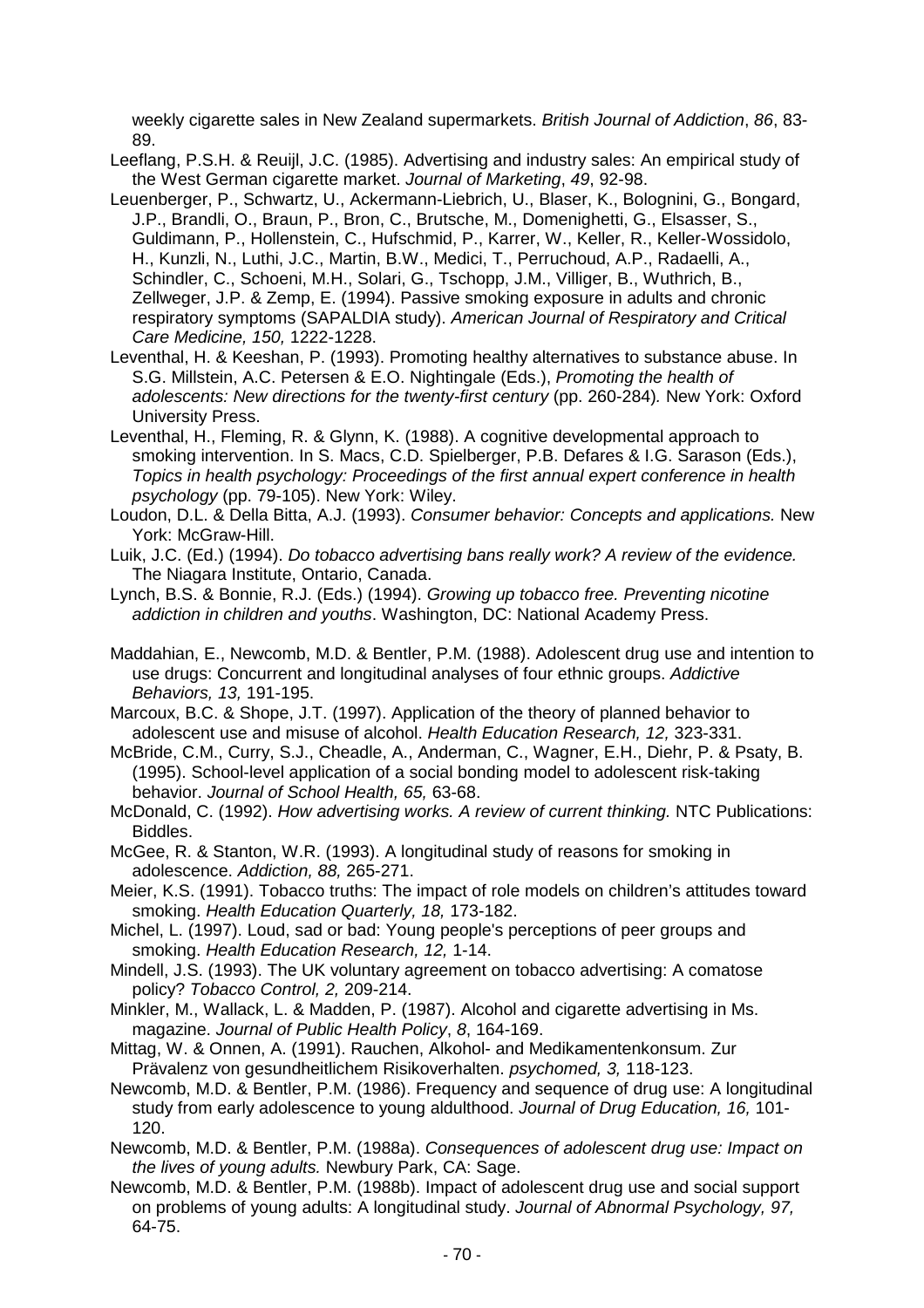Newcomb, M.D. & Bentler, P.M. (1989). Substance use and abuse among children and teenagers. *American Psychologist, 44,* 242-248.

- Newcomb, M.D. (1992). Understanding the multidimensional nature of drug use and abuse: The role of consumption, risk factors, and protective factors. In M. Glantz & R. Pickens (Eds.), *Vulnerability to drug abuse* (pp. 255-297). Washington, DC: American Psychological Association.
- Newcomb, M.D. (1994). Drug use and intimate relationships among women and men: Separating specific from general effects in prospective data using structural equation models. *Journal of Consulting and Clinical Psychology, 62,* 463-476.
- Newcomb, M.D., Maddahian, E. & Bentler, P.M. (1986). Risk factors for drug use among adolescents: Concurrent and longitudinal analyses. *American Journal of Public Health, 76,* 625-630.
- Nowak, R. (1995). New studies trace the impact of tobacco advertising. *Science*, *270*, 573- 574.
- Nutbeam, D. (1997). Comprehensive approaches to smoking prevention among youth. Paper given at the "14<sup>th</sup> International Symposium Health Behaviour in Adolescence: *Theoretical Concepts and Evaluation of Prevention Programs".* Bielefeld, 26.-27.9.1997.
- Øygard, L., Klepp, K.I., Tell, G.S. & Vellar, O.D. (1995). Parental and peer influences on smoking among young adults: Ten-year follow-up of the Oslo youth study participants. *Addiction, 90,* 561-569.
- Paavola, M., Vartiainen, E. & Puska, P. (1996). Predicting adult smoking: The influence of smoking during adolescence and smoking among friends and family. *Health Education Research, 11,* 309-315.
- Penning, M. & Barnes, G.E. (1982). Adolescent marijuana use: A review. *The International Journal of the Addictions, 17,* 749-791.
- Pekurinen, M. (1991). Economic aspects of smoking. In National Agency for Welfare and Health (Ed.), *Research Reports* (Vol. 16, pp. 271-273). Helsinki.
- Petermann, F. (1996). Tabakwerbung und Rauchverhalten. *Therapiewoche*, *16*, 852-856.
- Peters, J., Betson, C.L., Hedley, A.J., Lam, T.H., Ong, S.G., Wong, C.M. & Fielding, R. (1995). Recognition of cigarette brand names and logos by young children in Hong Kong. *Tobacco Control, 4,* 150-155.
- Peto, R., Lopez, A.D., Boreham, J., Thun, M. & Heath, C. (1994). *Mortality from smoking in developed countries 1950-2000*. Oxford: Oxford University Press.
- Peto, R., Lopez, A.D., Boreham, J., Thun, M. & Heath, C. (1996). Mortality from smoking worldwide. *British Medical Journal, 52,* 12-34.
- Petraitis, J., Flay, B.R. & Miller, T.Q. (1995). Reviewing theories of adolescent substance use: Organizing pieces in the puzzle. *Psychological Bulletin, 117,* 67-86.
- Pierce, J.P., Choi, W.S., Gilpin, E.A., Farkas, A.J. & Berry, C.C. (1998). Tobacco industry promotion of cigarettes and adolescent smoking. *Journal of the American Medical Association*, *279*, 511-515.
- Pierce, J. P., Gilpin, E. A., Burns, D. M., Whalen, E., Rosbrook, B., Shopland, D. & Johnson, M. (1991). Does tobacco advertising target young people to start smoking? *Journal of the American Medical Association*, *266*, 3154-3158.
- Pierce, J.P. & Gilpin, E.A. (1995). A historical analysis of tobacco marketing and the uptake of smoking by youth in the United States: 1890-1977. *Health Psychology, 14,* 500-508.
- Pierce, J.P., Lee, L. & Gilpin, E.A. (1994). Smoking initiation by adolescent girls, 1944 through 1988. *Journal of the American Medical Association*, *271*, 608-611.
- Piha, T. (1995). *New provisions for tobacco control in Finland.* Helsinki: Ministry of Social Affairs and Health.
- Pohjanpää, A.K.J., Rimpelä, A.H., Rimpelä, M. & Karvonen, J.S. (1997). Is the strong positive correlation between smoking and use of alcohol consistent over time? A study of Finnish adolecsents from 1977 to 1933. *Health Education Research, 12,* 25-36.
- Pollay, R.W. & Lavack, A. (1993). The targeting of youth by cigarette marketers: Archival evidence on trial. In McAlister, L. & Rothschild, M.L. (Eds.), *Advances in Consumer Research* (Vol. 20, pp. 266-271). Provo: Association for Consumer Research.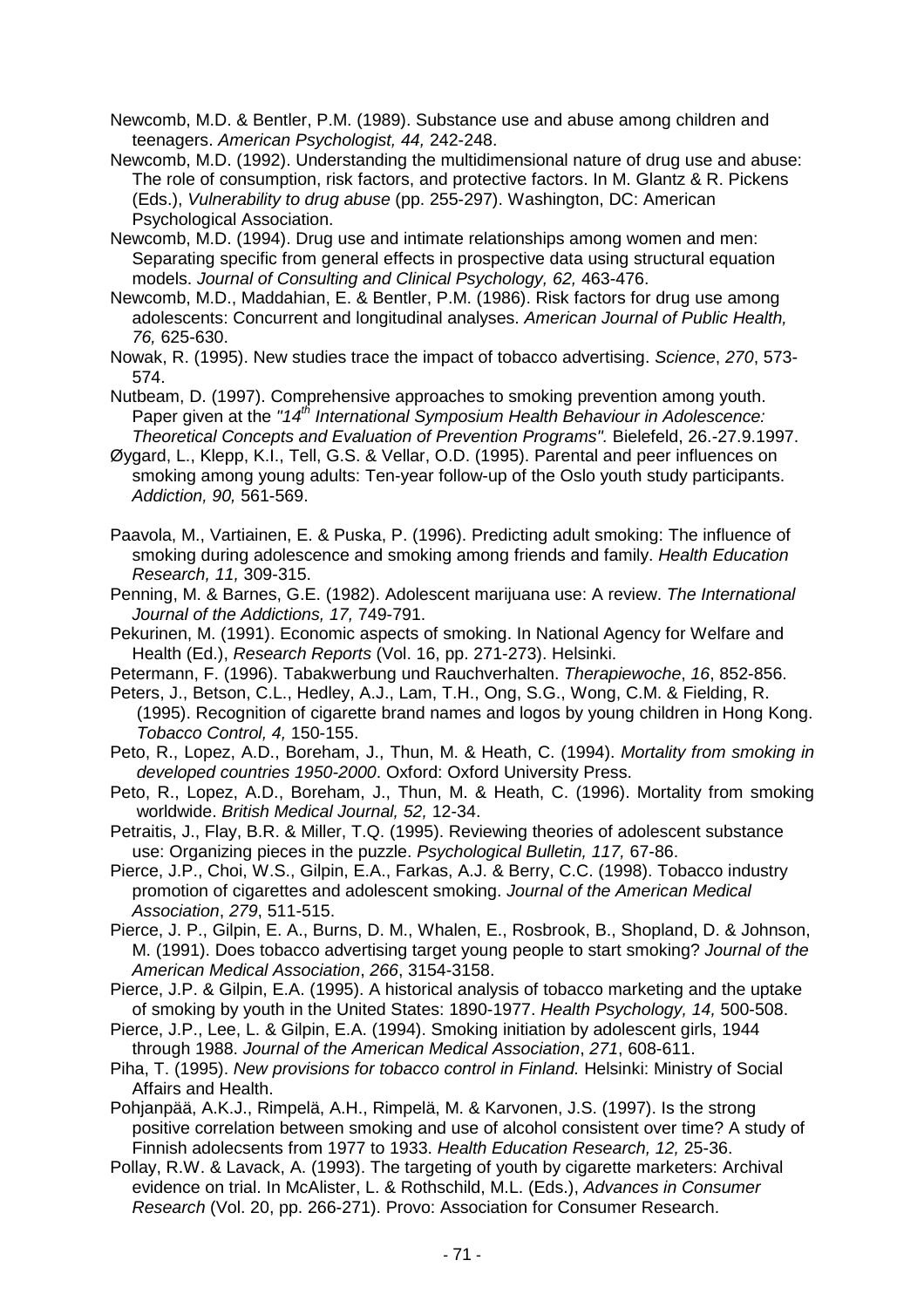Pollay, R.W. (1994a). Exposure of US youth to cigarette television advertising in the 1960s. *Tobacco Control, 3, 130-133.*

Pollay, R.W. (1994b). Promises, promises: Self-regulation of US cigarette broadcast advertising in the 1960s. *Tobacco Control, 3,* 134-144.

Pollay, R.W. (1995a). Targeting tactics in selling smoke: Youthful aspects of 20th-century cigarette advertising. *Journal of Marketing Theory and Practice*, *3*, 1-22.

Pollay, R.W. (1995b). "Below the belt" cigarette advertising. *Tobacco Control, 4,* 188-191.

Pollay, R.W. (1997). Hacks, flacks and counter-attacks: Cigarette advertising, research and controversies. *Journal of Social Issues*, *53*, 53-74.

Pollay, R.W., Siddarth, S., Siegel, M., Haddix, A., Merrit, R.K., Giovino, G.A. & Eriksen, M.P. (1996). The last straw? Cigarette advertising and realized market shares among youth and adults, 1979-1993. *Journal of Marketing*, *60*, 1-16.

Preuß, U.W., Schröter, A. & Soyka, M. (1997). Typologien der Alkoholabhängigkeit – ein kritischer Vergleich. *Sucht, 43,* 92-103.

Puska, P., Korhonen, H., Uutela, A. & Piha, T. (im Druck). Progress with antismoking policy in Finland. *Tobacco Control*.

Remschmidt, H. (1992). *Adoleszenz. Entwicklung and Entwicklungskrisen im Jugendalter.*  Stuttgart: Thieme.

Reuijl, J. C. (1982). *On the determination of advertising effectiveness: An empirical study of the German cigarette market.* Boston: Kluwer Nijhoff.

Richards, J.W., DiFranza, J.R., Fletcher, C. & Fischer, P.M. (1995). RJ Reynolds "Camel Cash": Another way to reach kids. *Tobacco Control, 4,* 258-260.

Rietz, C., Rudinger, G. & Andres, J. (1996). Lineare Strukturgleichungsmodelle. In E. Erdfelder, R. Mausfeld, T. Meiser & G. Rudinger (Publisher), *Handbuch Quantitative Methoden* (pp. 253-268). Weinheim: Psychologie Verlags Union.

Rimpelä, M., Aarø, L.E. & Rimpelä, A.H. (1993). The effects of tobacco sales promotion on initiation of smoking. Experiences from Finland and Norway. *Scandinavian Journal of Social Medicine*, *49*, 5-49.

Robins, L.N. (1980). The natural history of drug abuse. *Acta Psychiatrica Scandinavica, 62 (Suppl. 284),* 7-20.

Rombouts, K. & Fauconnier, G. (1988). What is learned early is learned well? A study of the inflluence on tobacco advertising on adolescents. *European Journal of Communication*, *3*, 303-322.

Rutter, M. (1994). Beyond longitudinal data: Causes, consequences, changes, and continuity. *Journal of Consulting and Clinical Psychology, 62,* 928-940.

Schooler, C., Feighery, E. & Flora, J.A. (1996). Seventh graders' self-reported exposure to cigarette marketing and its relationship to their smoking behavior. *American Journal of Public Health*, *86*, 1216-1221.

Schwarzer, R. (1996). *Psychologie des Gesundheitsverhaltens* (2. Aufl.). Göttingen: Hogrefe.

Semmer, N., Cleary, P.D., Dwyer, J.H., Fuchs, R. & Lippert, P. (1987). Psychosocial predictors of adolescent smoking in two German cities: The Berlin-Bremen-Study. *Morbidity and Mortality Weekly Report, 36,* 3-10.

Shean, R.E., de Klerk, N.H., Armstrong, B.K. & Walker, N.R. (1994). Seven-year follow-up of a smoking-prevention program for children. *Australian Journal of Public Health, 18,* 205- 208.

Sieber, M. (1993). *Drogenkonsum: Einstieg and Konsequenzen. Ergebnisse von Längsschnittuntersuchungen and deren Bedeutung für die Prävention.* Bern: Huber.

Sieber, M. (1995). Unterschätzte Gefährdungspotentiale des Tabakmißbrauchs. Ergebnisse einer Metaanalyse von Längsschnittstudien. In Deutsche Hauptstelle gegen die Suchtgefahren (Publisher), *Jahrbuch Sucht ´96* (pp. 94-102). Geesthacht: Neuland.

Siegel, M., Nelson, D.E., Peddicord, J.P., Merrit, R.K., Giovino, G.A. & Eriksen, M.P. (1996). The extent of cigarette brand and company switching: Results from the Adult Use-of-Tobacco Survey. *American Journal of Preventive Medicine*, *12*, 14-16.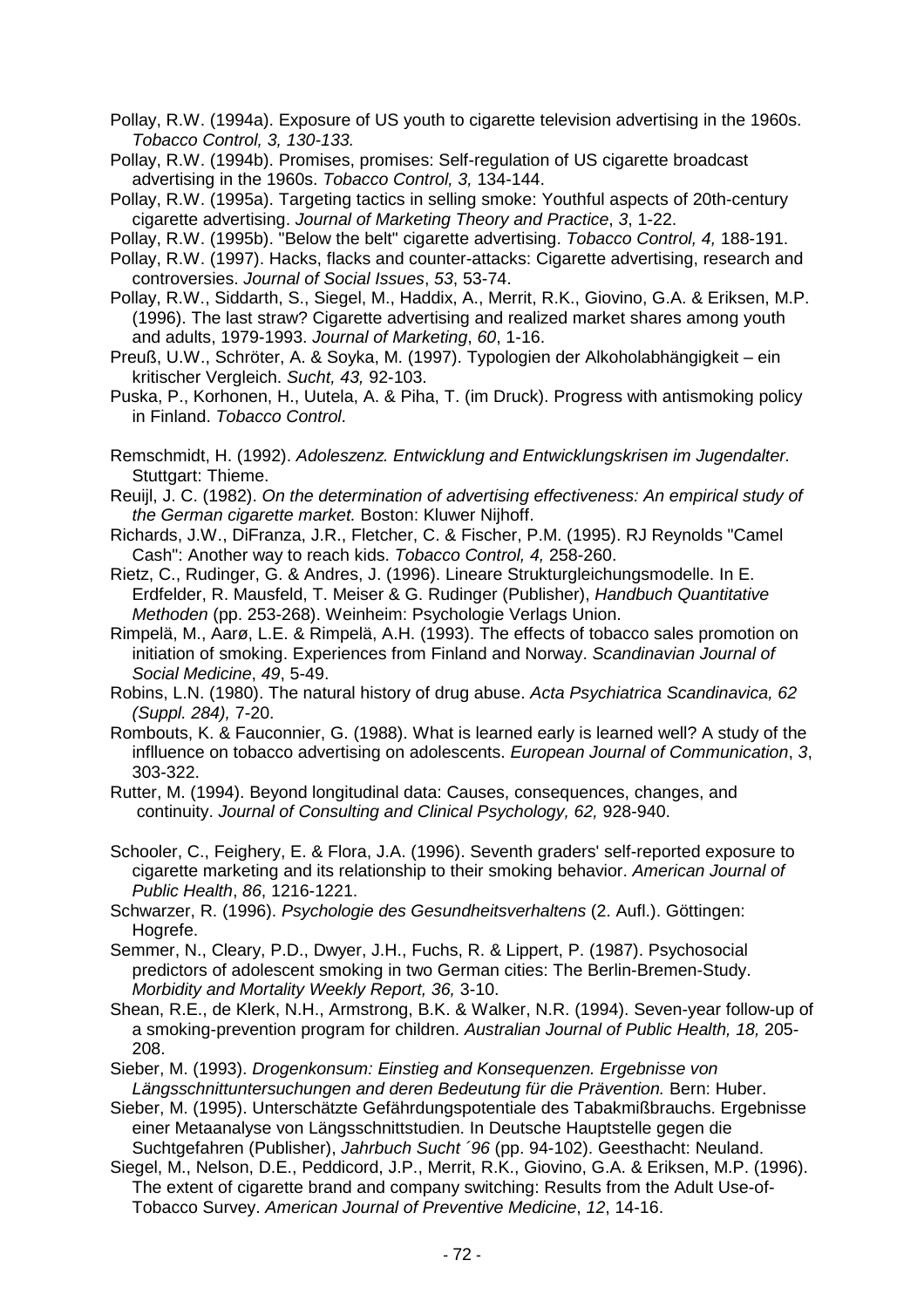- Simon, R., Bühringer, G., Wiblishauser, P. (1992). *Repräsentativerhebung 1990 zum Konsum and Mißbrauch von illegalen Drogen, alkoholischen Getränken, Medikamenten and Tabakwaren.* Bonn: Bundesministerium für Gesundheit.
- Slade, J. (1993). High participation rates in cigarette brand promotions. *Tobacco Control, 2,* 248-249.
- Solomon, M. R. (1994). *Consumer behavior: Buying, having and being.* Boston: Allyn and Bacon.
- Stacey, B. G. (1982). Economic socialization in the pre-adult years. *British Journal of Social Psychology*, *21*, 159-173.
- Stacy, A.W., Bentler, P.M. & Flay, B.R. (1994). Attitudes and health behavior in diverse populations: Drunk driving, alcohol use, binge eating, marijuana use, and cigarette use. *Health Psychology, 13,* 73-85.
- Stacy, A.W., Sussman, S., Dent, C.W., Rurton, D. & Flay, B.R. (1992). Moderators of peer social influence in adolescent smoking. *Personality and Social Psychology Bulletin, 18,*  163-172.
- Stanton, W.R., McClelland, M., Elwood, C., Ferry, D. & Silva, P.A. (1996). Prevalence, reliability and bias of adolescent' reports of smoking and quitting. *Addiction, 91,* 1705- 1714.
- Stanton, W.R., Silva, P.A. & Oei, T.P.S. (1989). Prevalence of smoking in a Dunedin sample followed from age 9 to 15 years. *New Zealand Medical Journal, 102,* 637-639.
- Statistisches Bundesamt (Publisher) (1996). *Fachserie 12: Gesundheitswesen, Reihe S. 3: Fragen zur Gesundheit 1995.* Stuttgart: Metzler-Poeschel.
- Steptoe, A., Wardle, J., Smith, H., Kopp, M., Skrabiski, A., Vinck, J. & Zotti, A.M. (1995). Tobacco smoking in young adults from 21 European countries: Association with attitudes and risk awareness. *Addiction, 90,* 571-582.
- Strasburger, V.C. (1995). *Adolescents and the media: Medical and psychological impact. Developmental Clinical Psychology and Psychiatry. Vol. 33.* Thousands Oaks, CA: Sage.
- Sussman, C., Dent, C.W., Burton, D., Stacy, A.W. & Flay, B.R. (1995). *Developing schoolbased tobacco use prevention and cessation programs.* Thousands Oaks, CA: Sage.
- Sussman, S., Dent, C.W., McAdams, L.L., Stacy, A.W., Burton, D. & Flay, B.R. (1994). Group self-identification and adolescent cigarette smoking: A 1-year prospective study. *Journal of Abnormal Psychology, 103,* 576-580.
- Sussman, S., Dent, C.W., Stacy, A.W., Burciaga, C., Raynor, A., Turner, G.E., Charlin,V., Craig, S., Hansen, W.B., Burton, D. & Flay, B.R. (1990). Peer group association and adolescent tobacco use. *Journal of Abnormal Psychology, 99,* 349-352.
- Sussman, S., Dent, C.W., Stacy, A.W., Hodgson, C.S., Burton, D. & Flay, B.R. (1993). Implemention, process, and immediate outcome evaluation of Project Towards No Tobacco Use. *Health Education Research, 8,* 109-123.
- Sutton, S. (1989). Smoking attitudes and behavior: Applications of Fishbein and Ajzen's theory of reasoned action to predicting and understanding smoking descisions. In T. Ney & A. Gale (Eds.), *Smoking and human behavior* (pp. 289-312). Chichester: Wiley.
- Stünzner, W.v. (1994). *Psychosoziale Bedingungen des Rauchens*. Frankfurt am Main: Peter Lang.
- Swaim, R.C., Oetting, E.R. & Casas, J.M. (1996). Cigarette use among migrant and nonmigrant Mexican American youth: A socialization latent-variable model. *Health Psychology, 15,* 269-281.
- Tobler, N.C. (1986). Meta-analysis of 143 adolescent drug prevention programs: Quantitative outcome results of program participants compared to a control comparison group. *Journal of Drug Issues, 16,* 537-567.
- Tölle, R. & Buchkremer, G. (1989). *Zigarettenrauchen. Epidemiologie, Psychologie, Pharmakologie und Therapie* (2. Aufl.). Berlin: Springer.
- Toxic Substances Board (1989). *Health or tobacco: An end to tobacco advertising and promotion.* Wellington: Health Promotion, Department of Health.
- True, W.R., Heath, A.C., Scherrer, J.F., Waterman, B., Goldberg, J., Lin, N., Eisen, S.A., Lyons, M.J. & Tsuang, M.T. (1997). Genetic and environmental contributions to smoking. *Addiction, 92,* 1277-1287.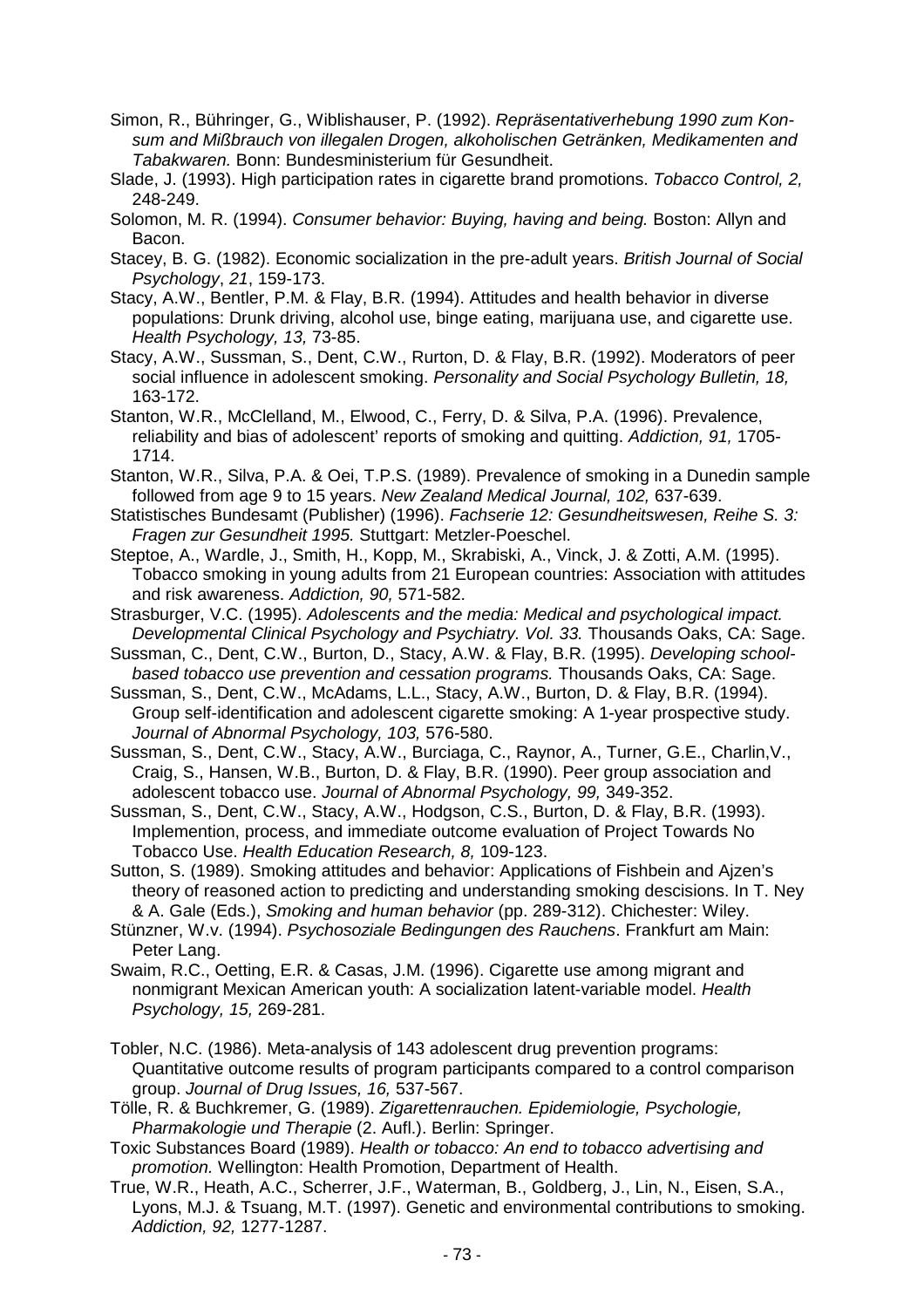- Tschann, J.M., Adler, N.E., Irwin, C.E., Millstein, S.G., Turner, R.A. & Kegeles, S.M. (1994). Initiation of substance use in early adolescence: The roles of pubertal timing and emotional distress. *Health Psychology, 13,* 326-333.
- UK Department of Health (1992). *Effect of tobacco advertising on tobacco consumption: A discussion document reviewing the evidence.* London.
- Unger, J.B., Johnson, C.A. & Rohrbach, L.A. (1995). Recognition and liking of tobacco and alcohol advertisements among adolescents: Relationships with susceptibility to substance use. *Preventive Medicine, 24,* 461-466.
- U.S. Department of Health and Human Services (1989). *Reducing the health consequences of smoking: 25 years of progress: A report of the Surgeon General.* Washington: U.S. Department of Health and Human Services, Public Health Service, Center for Disease Control and Prevention, National Center for Chronic Disease Prevention and Health Promotion, Office on Smoking and Health.
- U.S. Department of Health and Human Services (1994). *Preventing tobacco use among young people: A report of the Surgeon General.* Washington: U.S. Department of Health and Human Services, Public Health Service, Center for Disease Control and Prevention, National Center for Chronic Disease Prevention and Health Promotion, Office on Smoking and Health.
- Vartiainen, E. (1997). Antecendents of smoking behavior in adolescence. Paper given at the *"14th International Symposium Health Behaviour in Adolescence: Theoretical Concepts and Evaluation of Prevention Programs".* Bielefeld, 26.-27.9.1997.
- Vartiainen, E., Paavola, M., McAlister, A. & Puska, P. (1998). Fifteen-year follow-up of smoking prevention effects in the North Karelia Youth Project. *American Journal of Public Health, 88,* 81-85.
- verband der cigarettenindustry (vdc) (1998). *Werbeverbote and cigarettesproduktion*. Bonn (unpublished statistical data).
- Wahlgren, D.R., Hovell, M.F., Slymen, D.J., Conway, T.L., Hofstetter, C.R. & Jones, J.A. (1997). Predictors of tobacco use initiation in adolescents: A two-year prospective study and theoretical discussion. *Tobacco Control, 6,* 95-103.
- Warheit, G.J., Biafora, F.A., Zimmerman, R.S., Gil, A.G., Vega, W.A. & Apspori, E. (1995). Self-rejection/derogation, peer factors, and alcohol, drug, and cigarette use among a sample of Hispanic, African-American, and white non-Hispanic adolescents. *The International Journal of the Addictions, 30,* 97-116.
- Warner, K. E., Goldenhar, L. M. & McLaughlin, C. G. (1992). Cigarette advertising and magazine coverage of the hazards of smoking: A statistical analysis. *New England Journal of Medicine*, *326*, 305-309.
- Wetterer, A. & Troschke, J.v. (1986). *Smoker motivation. A review of contemporary literature.* Berlin: Springer.
- Whelan, E., Sheridan, M. J., Meister, K. A. & Mosher, B. A. (1981). Analysis of coverage of tobacco hazards in women's magazines. *Journal of Public Health Policy*, *2*, 28-35.
- While, D., Kelly, S., Huang, W. & Charlton, A. (1996). Cigarette advertising and onset of smoking in children: Questionnaire survey. *British Medical Journal*, *313*, 398-399.
- White, H.R., Johnson, V. & Horwitz, A. (1986). An application of three deviance theories to adolescent substance use. *The International Journal of the Addictions, 21,* 347-366.
- Wiist, W.H. & Snider, G. (1991). Peer education in friendship cliques: Prevention of adolescent smoking. *Health Education Research, 6,* 101-108.
- Yoshikawa, H. (1994). Prevention as cumulative protection: Effects of early family support and education on chronic delinquency and its risks. *Psychological Bulletin, 115,* 28-54.
- Zajonc, R.B. (1980). Feeling and thinking: Preferences need no inferences. *American Psychologist, 35,* 151-175.
- Zentralverband der deutschen Werbewirtschaft (Publisher) (1997). *Werbung in Deutschland 1997.* Bonn: edition ZAW